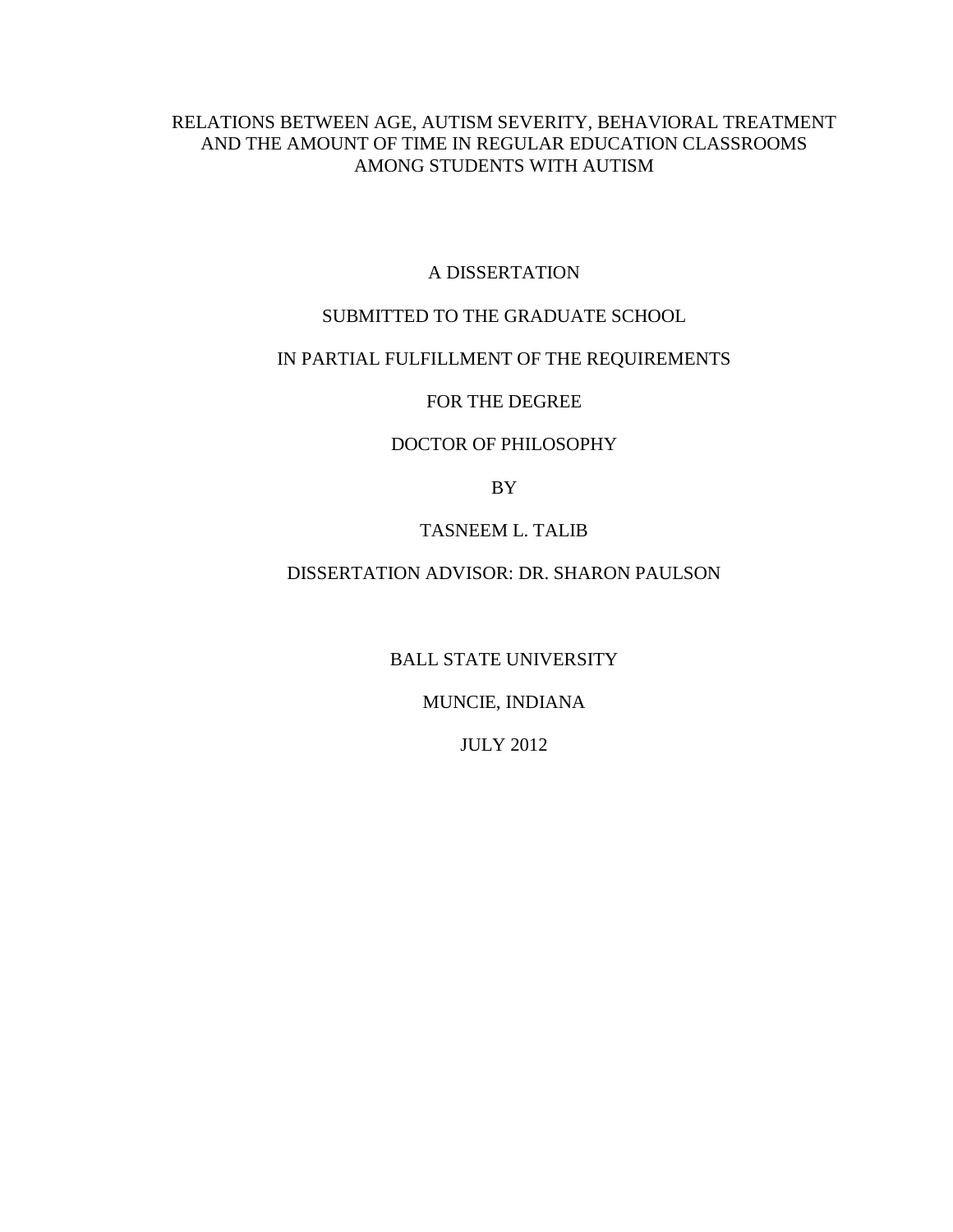## ACKNOWLEDGEMENTS

To Dr. Paulson, Dr. Pierson, Dr. Finch, Dr. McIntosh, and Dr. McCauliff...thank you for all of your guidance, and support. I know listening to my worries and ramblings could not have been easy. Yet, with an encouraging smile, and non-judgmental ear, you believed in me, listened to me and helped me stay on track. For that, I am forever grateful.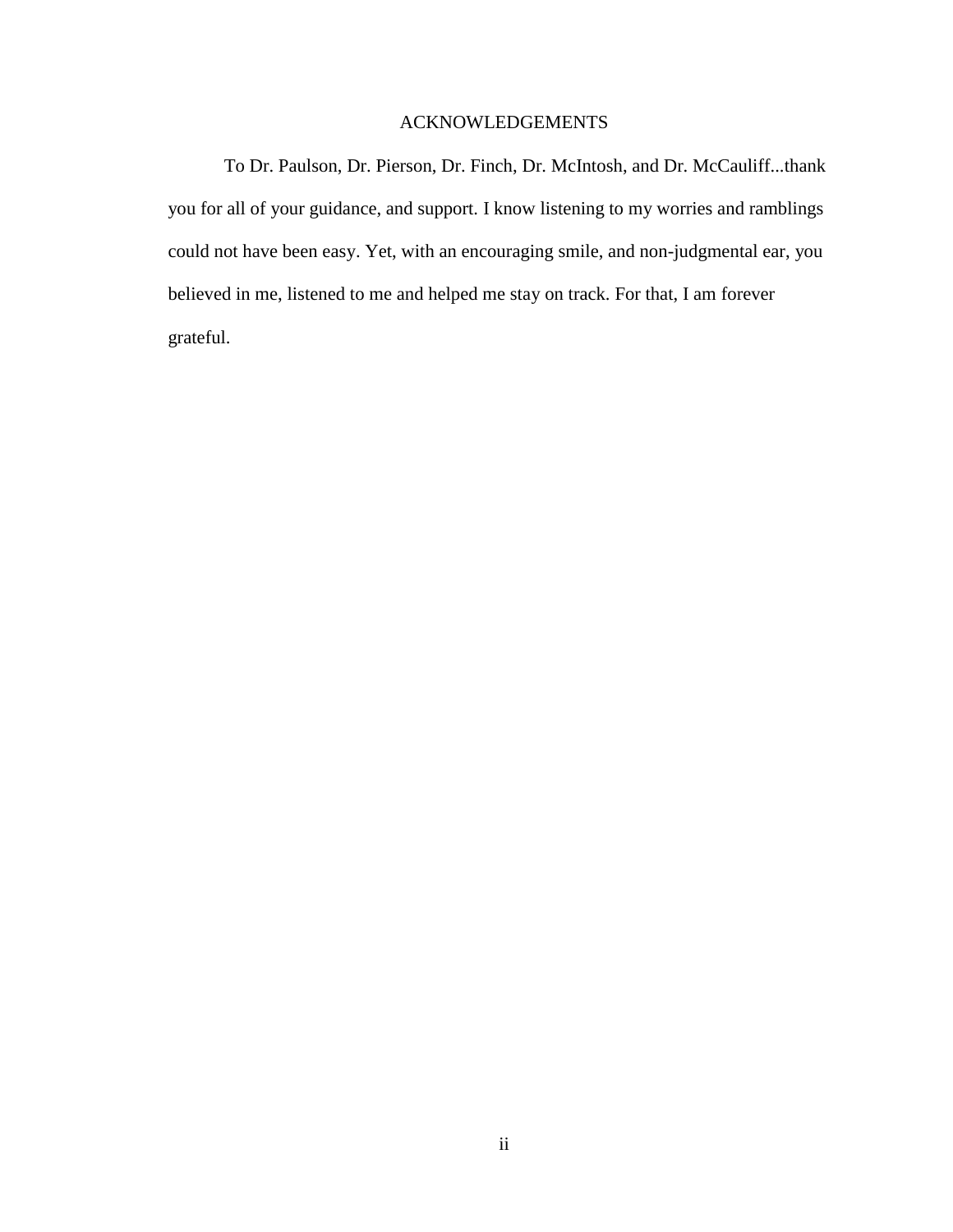#### DEDICATION

To my son Miles…you are the reason I wake up every morning; seeing your smile each morning reminds me that it is a new day, and it gives me courage to start again. You are my reason for being. I'm not sure I would have made it without you. It is only because of you that I decided to chase my dreams. Mommy is trying so hard to be a better person because of you. With your loving words, you've reassured me. I love you. You are my greatest blessing, my heart, and soul. Thank you for being the best son a mommy could ask for.

To my mom…thank you for believing in me when I didn't. I know none of this would have been possible without your love and support. You are my greatest inspiration, and my best friend. When I falter, I think of how you continued on, with such grace, and dignity as a single mother of two, and I am reminded that some way, some how, I can too.

To my sister…I know it has not been easy. Yet, when I needed you, you were there with love and support. You are a wonderful sister, and auntie. Miles and I are so blessed to have you in our lives.

To my dad…your intelligence astounds me. You always push me to think about alternative views, and defend my position. It is through your example that I am reminded of how important family is. Thank you for being a dad, grandpa, and friend.

Lastly, thank you to the very first boy with autism I worked with. You were three at the time, and barely said a word, but the first word I remember you saying during our therapy session was my name. It was you who taught me that *it is possible*…

iii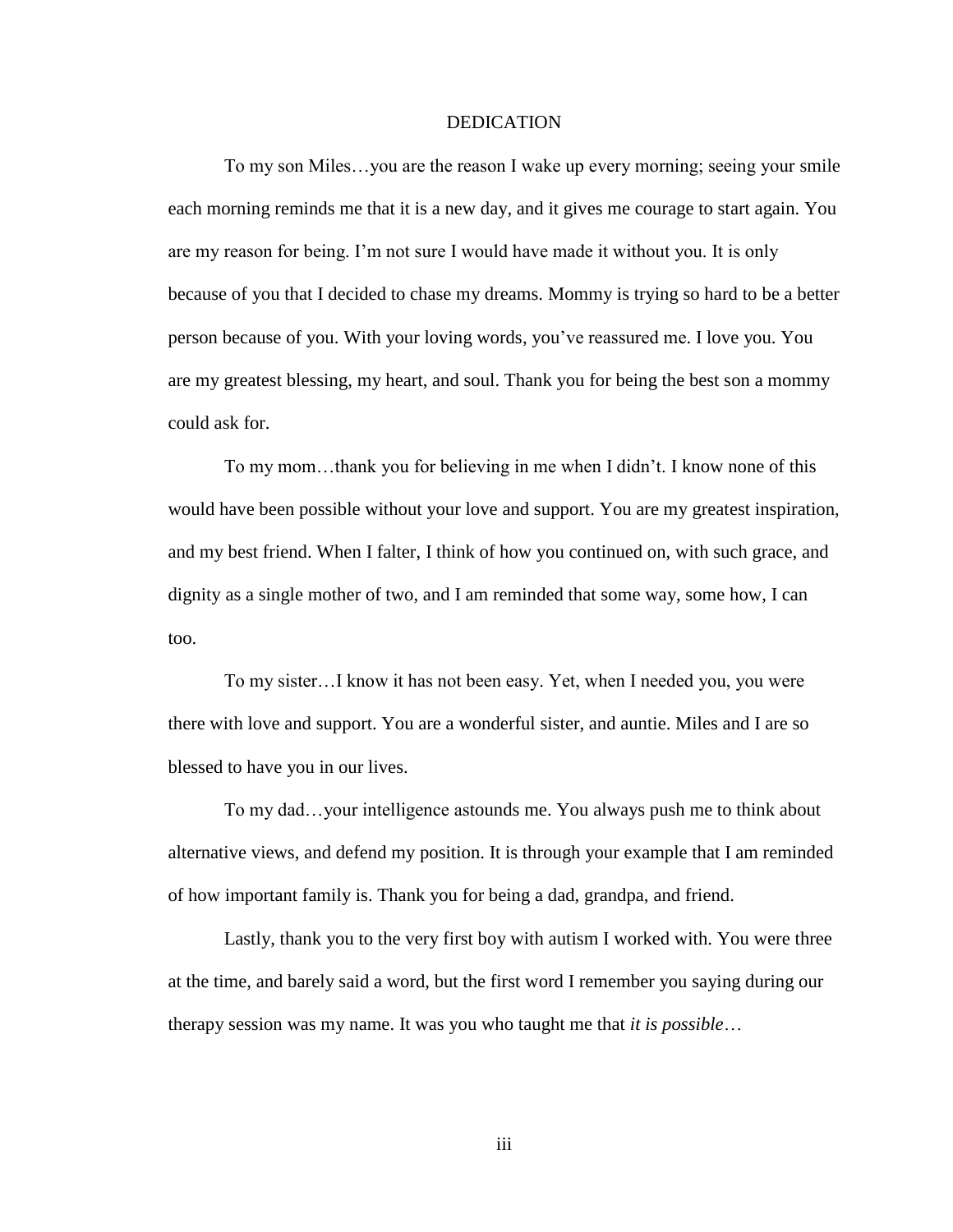### **ABSTRACT**

**DISSERTATION/THESIS/RESEARCH PAPER/CREATIVE PROJECT:** Relations Between Age, Autism Severity, Behavioral Treatment and the Amount of Time in Regular Education Classrooms Among Students with Autism

**STUDENT:** Tasneem L. Talib

**DEGREE:** Doctor of Philosophy

**COLLEGE:** Teacher's College

**DATE:** July, 2012

#### **PAGES:** 115

Under federal law, students with disabilities have the right to be educated in classrooms with students without disabilities. For students with autism, social, communication, and behavioral deficits make inclusion difficult. The severity of deficits change over time, and therefore, so too do the effects of these deficits upon inclusion. Although most research indicates autism symptoms improve with age, some studies suggest symptoms worsen, thereby affecting classroom placement. Students with autism use a multitude of interventions, most of which are not evidenced-based. Behavioral interventions are among the small number of treatments that can decrease autism severity and foster inclusion. However, behavioral interventions have not been compared to other widely used treatments, and in practice, they are rarely used in isolation. The purpose of the present study was threefold. First, relations between age, and autism severity were examined. Second, the study investigated whether relations between autism severity and time spent in regular education classrooms differed according to age. Third, it investigated types of treatments students used, and whether using behavioral treatments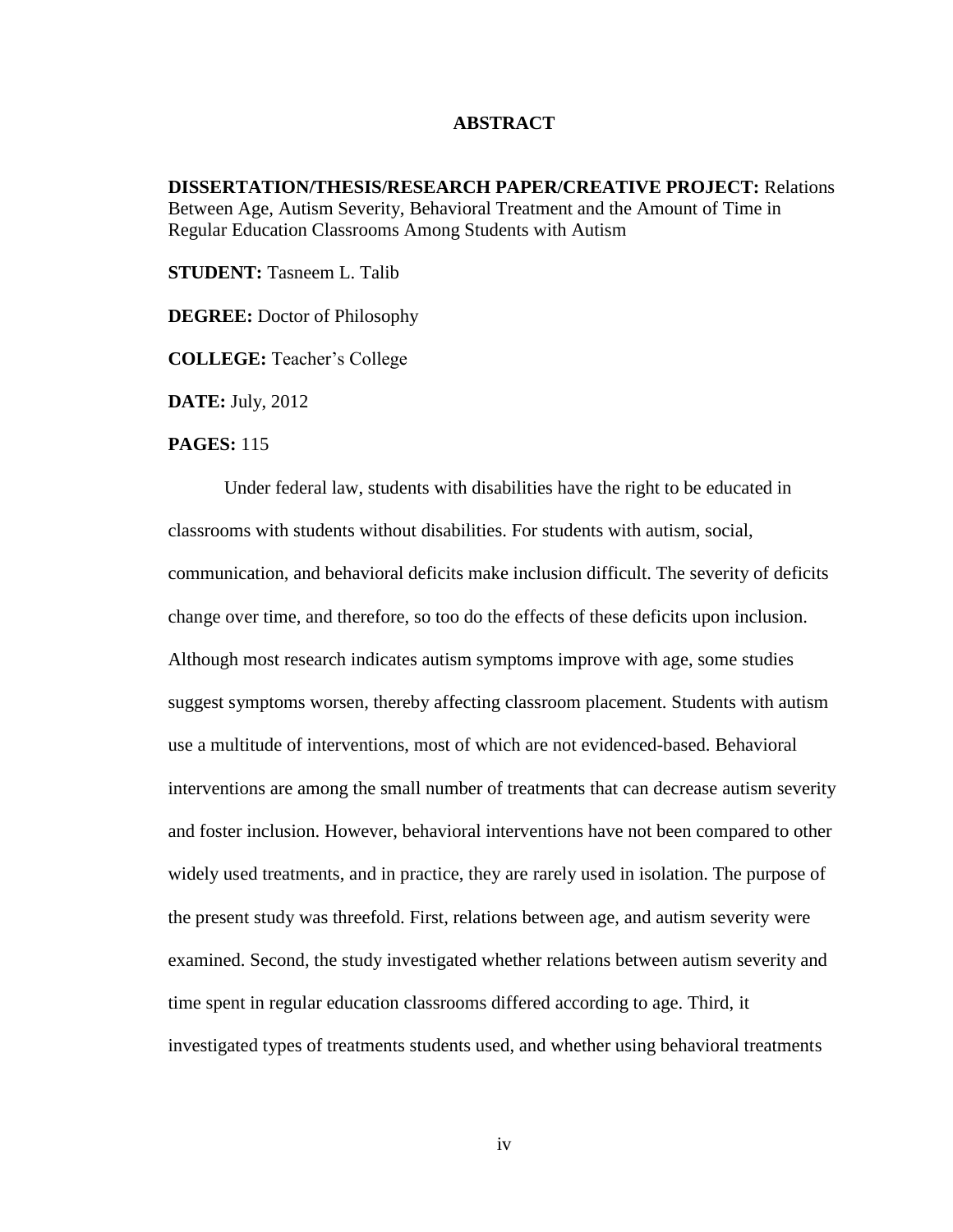moderated relations between age, autism severity and amount of time in regular education classrooms. Using a national database (Interactive Autism Network), data about the severity of social, communication and behavior deficits, treatment type, and amount of time spent in regular education classrooms were extracted from school-age students  $(n = 2646)$  with autism. The results of the study showed that as age increased, social deficits increased. Furthermore, younger students, and students with more severe social impairment spent less time in regular education classrooms. Age also predicted use of behavioral treatment, and students who used behavioral treatment spent more time in special education classrooms. The findings of this study reflect the current climate of autism knowledge, which emphasizes early, intensive intervention. Consequently, students who were younger, and used behavioral treatments, were likely to be in special education classrooms that could maximize individualization, and associated treatment benefits. This is important, as social deficits increase with age, and reduce the amount of time students spend in inclusive classrooms. Additional studies are needed to further understand how behavioral treatment, compared to or used in conjunction with other commonly used treatments, affects inclusion.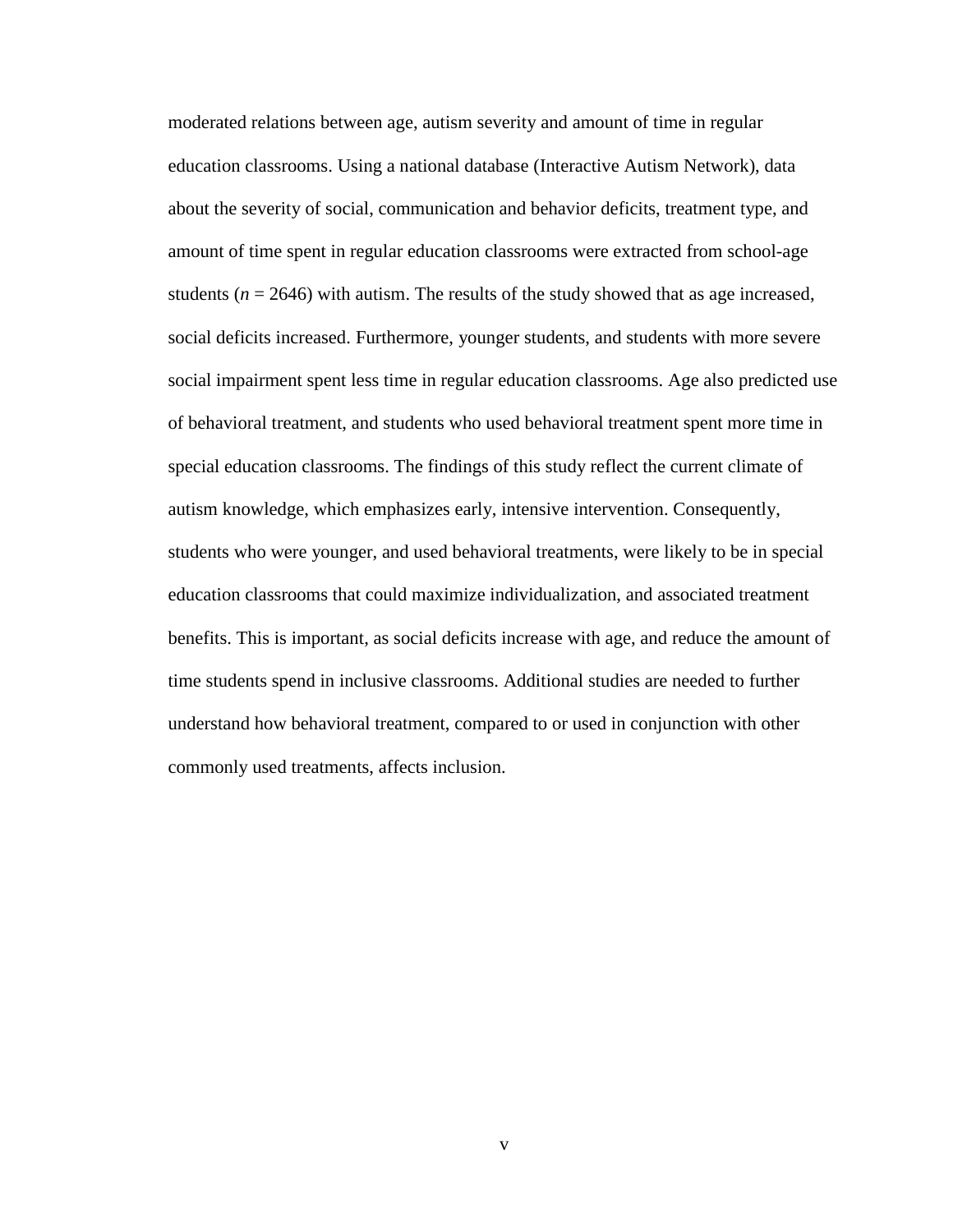# LIST OF TABLES AND FIGURES

# TABLE #

| 1. Means (Standard Deviations) of Age, Social Communication Questionnaire Scores,  |
|------------------------------------------------------------------------------------|
|                                                                                    |
| 2. Correlations Among Age and Social Communication Questionnaire Subscales55       |
| 3. Multiple Regression Analyses of the Relationship Between Age, Social            |
| Communication Questionnaire Subscales, and Amount of Time Spent in Regular         |
|                                                                                    |
|                                                                                    |
|                                                                                    |
|                                                                                    |
| 7. Multiple Regression Analysis of the Relationship Between Age, Social            |
|                                                                                    |
| 8. Logistic Regression Analysis of the Relationship Between Age, Social            |
| Communication Questionnaire Subscales, and the Use of Behavioral Treatment68       |
| 9. Multiple Regression Analysis of the Relationship Between Age, Social            |
| Communication Questionnaire Subscales, Behavioral Treatment and Amount of Time in  |
|                                                                                    |
| FIGURE #                                                                           |
| 1. Distribution of the Number of Treatment Types Used by a Subset of Students with |
|                                                                                    |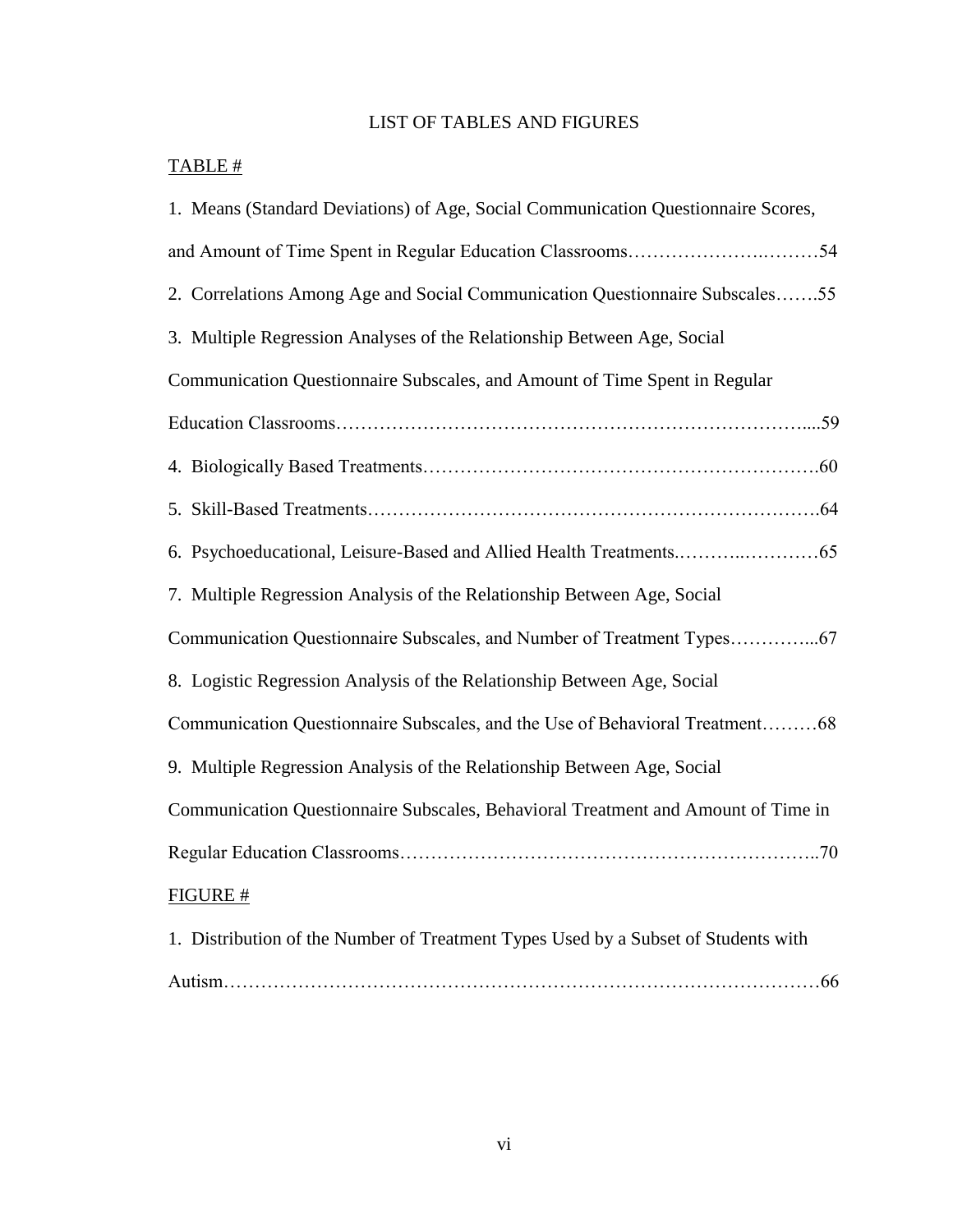| .48 |
|-----|
|     |
|     |
|     |
|     |
|     |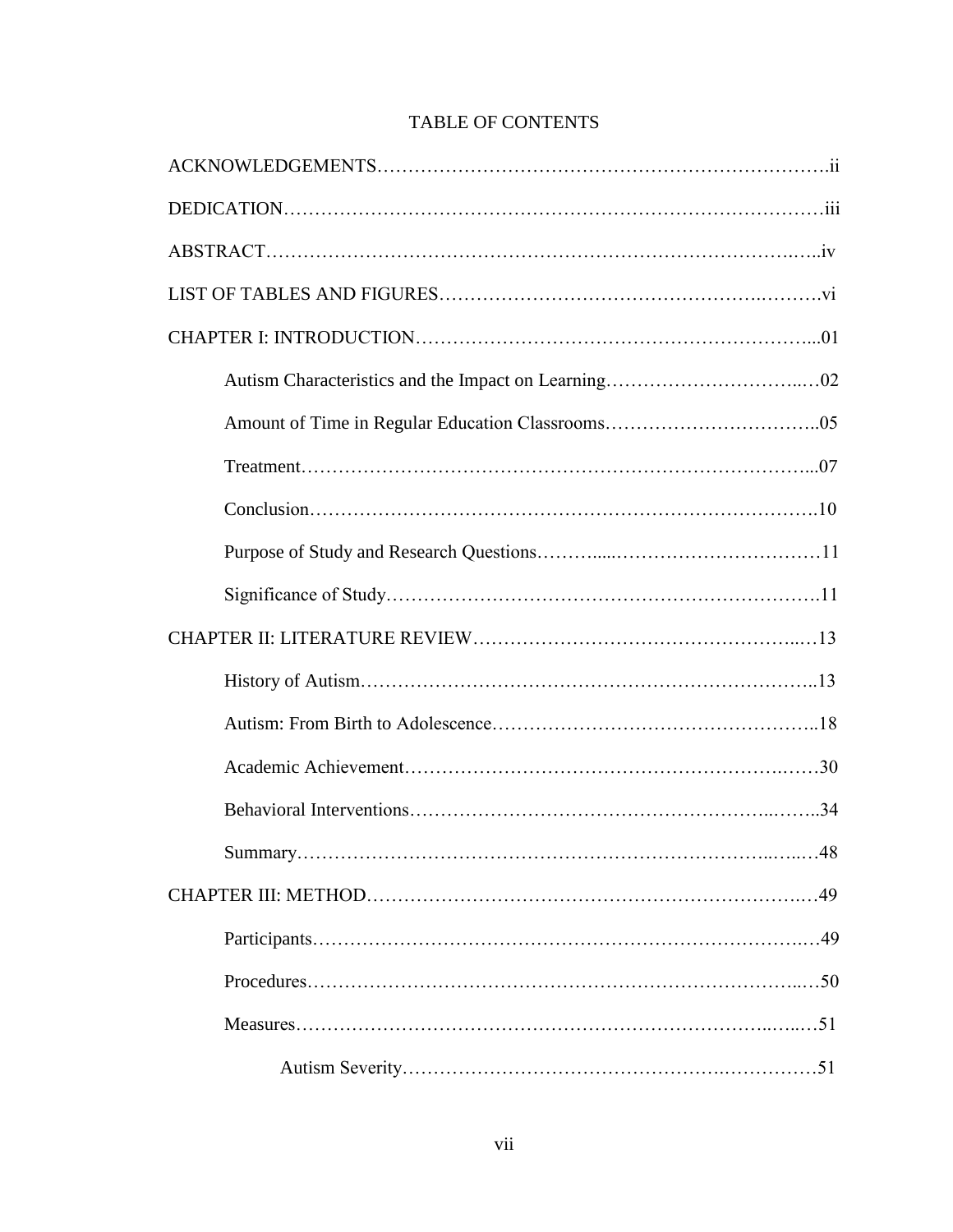| Question 2: Does the Relationship Between Autism Severity and Amount of Time                                                                                                                                                         |
|--------------------------------------------------------------------------------------------------------------------------------------------------------------------------------------------------------------------------------------|
| Question 3: What are the different types of treatments students with autism                                                                                                                                                          |
| Are age and autism severity related to the number of treatment types?66                                                                                                                                                              |
| Are age and autism severity related to the use of behavioral types of                                                                                                                                                                |
| Does the relationship between age, autism severity, and amount of time spent<br>in regular education classrooms differ for students who use behavioral types<br>of treatment compared to students who do not use behavioral types of |
|                                                                                                                                                                                                                                      |
|                                                                                                                                                                                                                                      |
|                                                                                                                                                                                                                                      |
|                                                                                                                                                                                                                                      |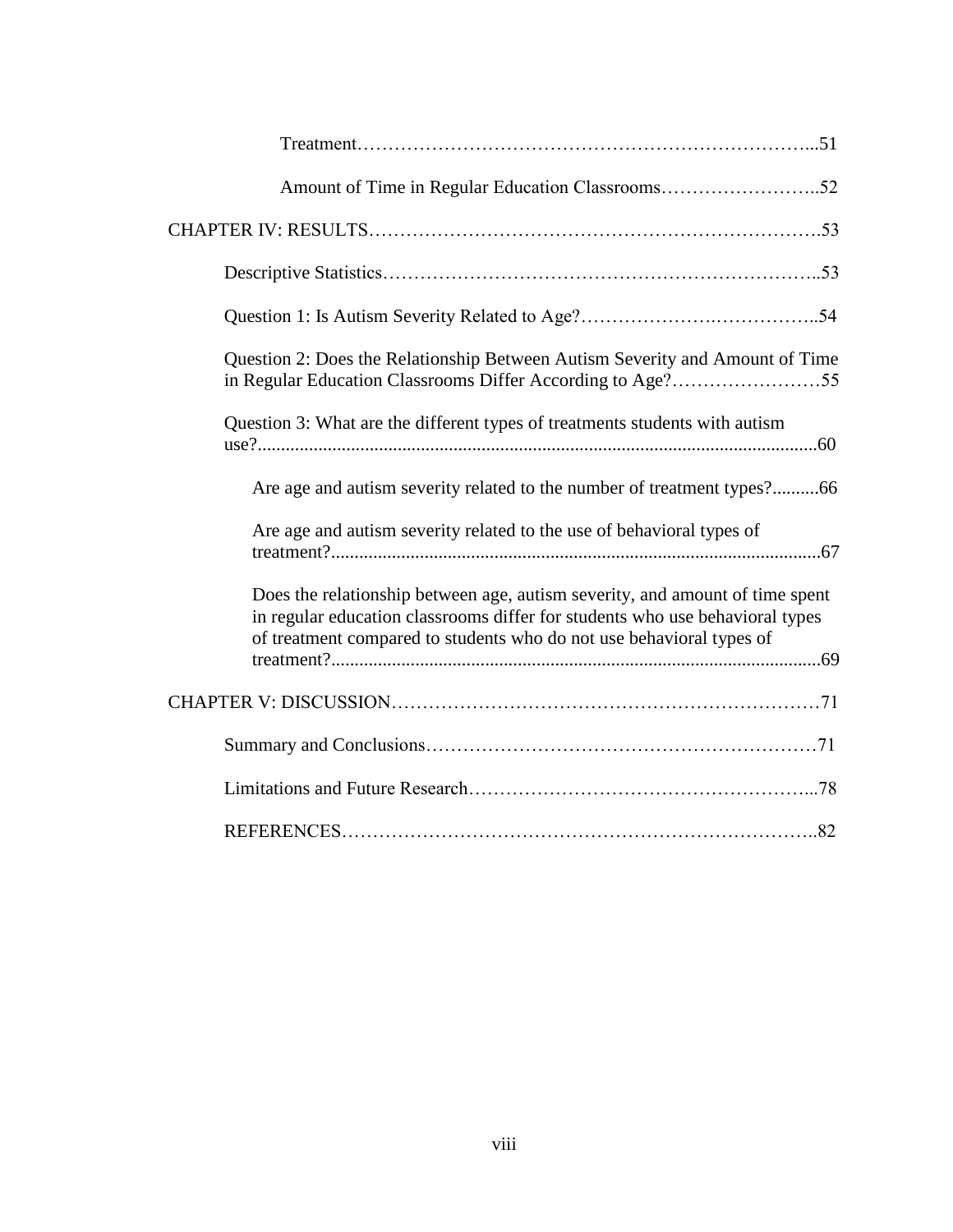## CHAPTER I

### INTRODUCTION

The prevalence of autism spectrum disorders (henceforth referred to as autism, unless otherwise noted) has increased over the years with current national estimates indicating that 110 per 10,000 children aged 3 to 17 years have autism (Kogan et al., 2009). The disorder was first described by Kanner in 1943, and it was only in 1990 that federal legislation recognized autism as a disability category requiring special education services (Hallahan, Kauffman, & Pullen, 2009). Under the Individuals with Disabilities Education Improvement Act 2004 (IDEA), students with disabilities are entitled to a free, appropriate public education in schools with students without disabilities. A continuum of alternative placements is typically considered to meet the educational needs of students; but, full inclusion in regular education classrooms is often the ultimate goal, as it reflects students' ability to participate and perform well in a mainstream environment.

Yet, the amount of time students with disabilities spend in a classroom with students without disabilities varies, depending upon the level of functioning. Autism severity changes over time (Seltzer et al., 2003), sometimes in response to treatment (Myers & Johnson, 2007). However, students with autism often are placed in more restrictive classroom settings (Bitterman, Daley, Misra, Carlson, & Markowitz, 2008). An understanding of autism-related behaviors and treatments that influence the amount of time students with autism spend in inclusive environments at different ages is needed.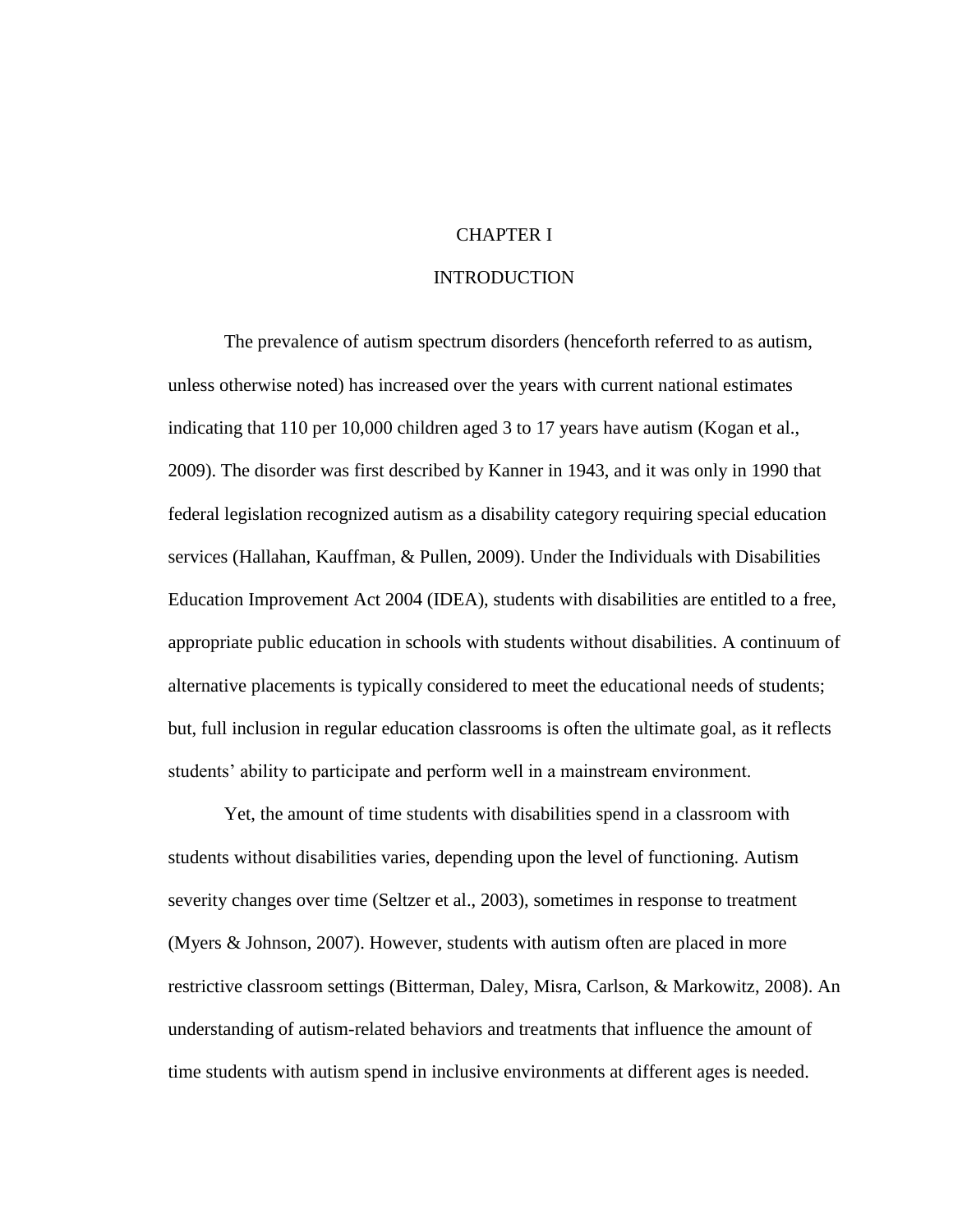The purpose of the present study was to examine relations among age, autism severity, treatment, and the amount of time students spend in regular education classrooms.

### **Autism Characteristics and the Impact on Learning**

Autism is marked by deficits in social and communication skills, and restricted, repetitive, or stereotyped patterns of behaviors and interests, and it is these deficits that can adversely affect learning in regular education classrooms. First, social skill deficits among students with autism interfere with learning. A cardinal feature of autism, students fail to orient toward social stimuli, and hence deficits in joint attention and imitation are typically evident. Joint attention and imitation are pivotal skills fostering incidental learning of other behaviors in schools. Unfortunately, the failure to develop either skill is related to deficits in observational learning, making it difficult for students with autism to model and learn from their peers and teachers. Furthermore, social deficits hinder students' ability to interact with teachers and peers in classrooms. Newman (2007) found that adolescents with autism were less likely to participate actively in peer groups, respond to questions, and present in front of the class, showing that social deficits adversely influence academic engagement.

Clearly, social deficits also interfere with the development of peer relationships at school. For instance, students with autism have problems adjusting their way of interacting according to different social situations; consequently, they might speak to peers as if speaking to an adult or teacher. For some, social interactions may be desired. Yet, socially awkward behavior impedes students' ability to make and maintain friendships; therefore, students with autism often are socially isolated. Furthermore, students who desire peer relationships, yet experience multiple failures in social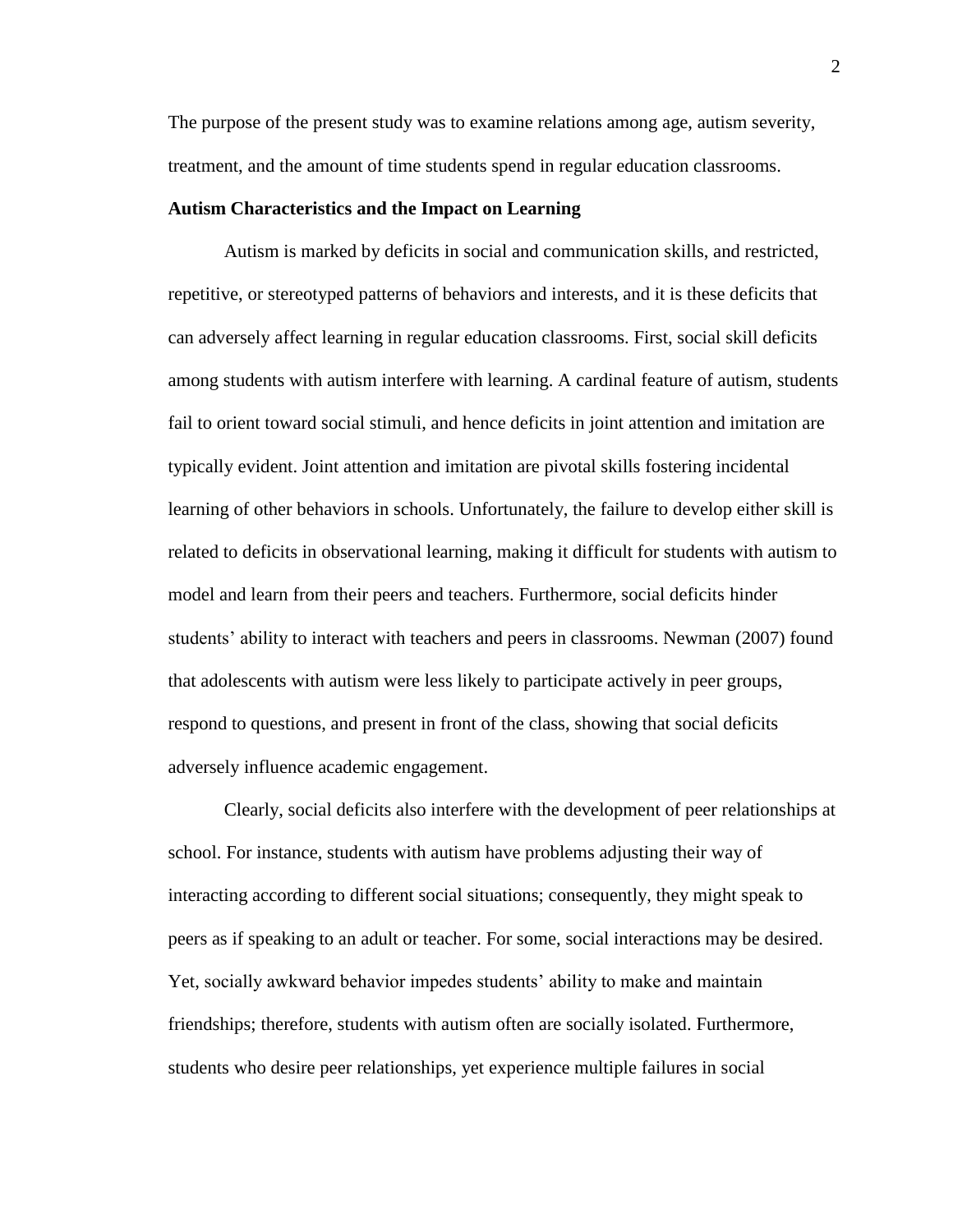interactions, are likely to experience anxiety. Bellini (2006) identified a reciprocal interaction between anxiety, social skills, and peer interactions; social dysfunction adversely affected peer interactions, and in turn, this led to increased anxiety toward future peer interactions. Students who are anxious in relation to their poor social skills may lack the focus, and motivation critical for performing other academic tasks at school.

Deficits in language also adversely affect learning among students with autism. Poor language comprehension reduces the ability to follow verbal instructions; and even among those who have average language comprehension, identifying relevant points during teachers' lectures is difficult. Further, since adolescents with autism often use language in literal, concrete ways, it is likely they also struggle with understanding the abstract, figurative language dominating middle and high school curriculum. Goldstein and colleagues (1994) found that among high functioning adolescents with autism reading comprehension was poor compared to peers of typical development. Adolescents who can read still may struggle to infer meaning from literary works consisting of metaphors, idioms, or humor due to their language deficits.

Lastly, repetitive, restricted, or stereotyped behaviors and interests can interfere with learning. In fact, repetitive, restricted interests and behaviors have been related to deficits in executive functioning, a skill critical for planning, organizing, and monitoring behavior in the classroom (Turner, 1999). Ozonoff and colleagues (1994) found children and adolescents with autism demonstrated perseveration on measures of inhibition and cognitive flexibility; therefore, participants had difficulty stopping an ongoing, automatic behavior to switch tasks and plan a different, more suitable response. A student with autism in a classroom may show cognitive rigidity by persisting in a strategy that fails to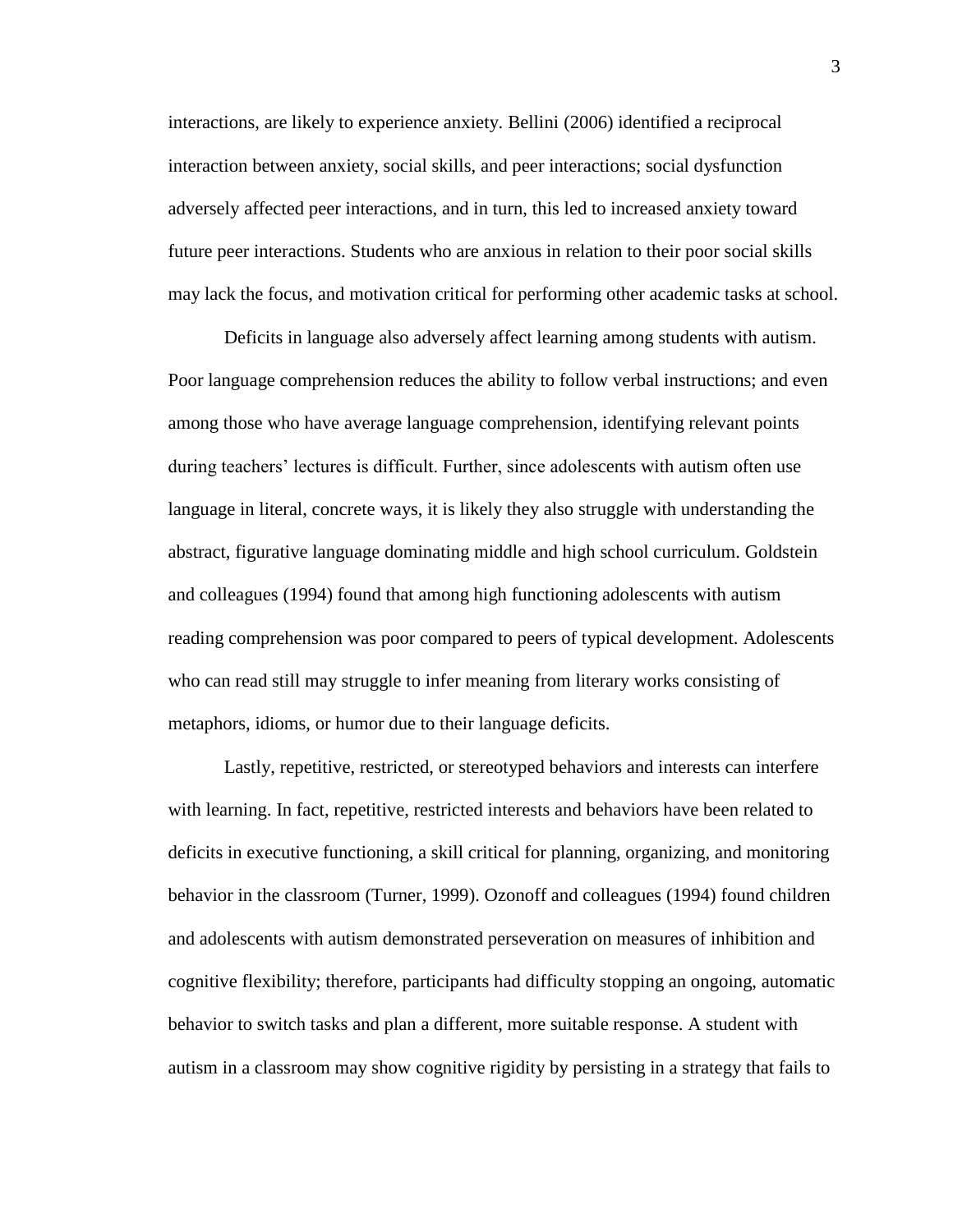produce the desired answer, instead of developing alternative ways of solving problems. Joseph (1999) suggested this pattern of cognitive rigidity was most evident on tasks that required the use of more obscure rules to plan responses. Rather, children tend to perform best when given explicit rules, which may be problematic given the implicit nature of instructions in middle and high school classrooms. With ongoing failure to solve academic problems due to restricted, repetitive interests and related cognitive rigidity, students often become frustrated, and show aggressive, or disruptive behaviors. These problem behaviors, related to academic frustrations, are compounded by associated difficulties communicating their need for help (Farmer & Aman, 2011).

Other studies have shown that restricted interests are related to attention deficits. Mayes and Calhoun (2007) found children's attention was highly selective, in which they focused upon restricted, self-selected interests or activities for long periods of time. A child with autism may intensely attend to irrelevant aspects of an object in the classroom environment, failing to identify and focus on more relevant features of class content, due to these restricted interests. Rinehart and colleagues (2001) also found that children and adolescents with autism demonstrated poor performance on attention shifting tasks, indicating participants had deficits disengaging attention. Poor attention shifting was affected by the speed and expectancy of the task; therefore, students with autism had problems making rapid changes in their expectations. An intense, restricted interest, or activity can make it difficult for students to shift their attention from their preferred activity to required academic tasks at school (Mayes & Calhoun, 2007; Tsatsanis, 2004). Of course, if the subject of the lesson overlaps with their interests, students may excel. If not, students could struggle to focus upon tasks that do not match their restricted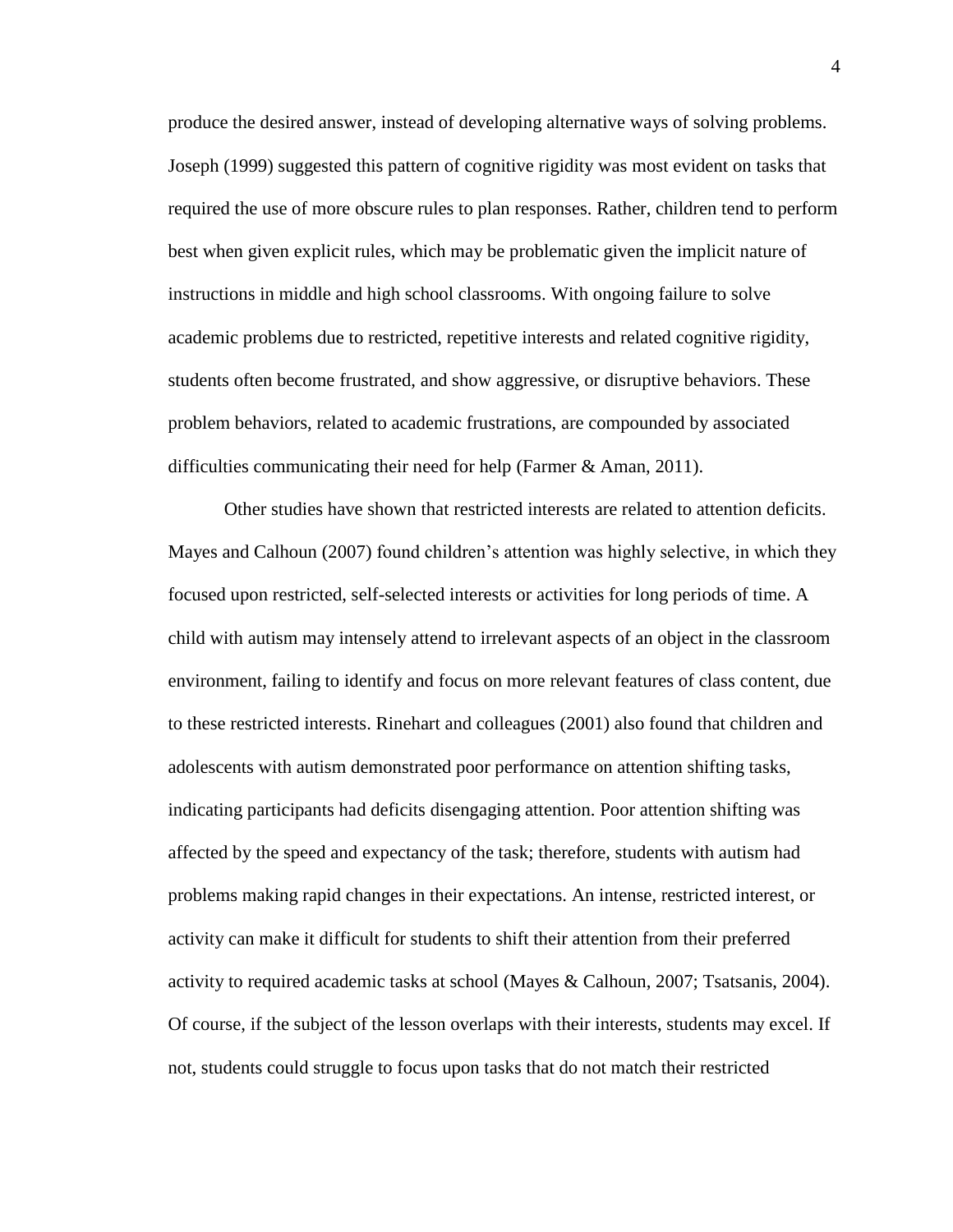interests, since they may lack the motivation to engage in different academic tasks. Unfortunately, problem behaviors can occur when students are forced to participate in activities that do not coincide with their restricted interests.

A considerable degree of variability in symptom severity exists, which makes for a diverse profile in school performance. The deficits among students with autism often result in uneven academic achievement, with students performing much higher or lower than intelligence tests would predict (Jones et al., 2009; Mayes & Calhoun, 2003a). Furthermore, research studies suggest that the severity of deficits in social, communication, and repetitive, restricted, interests and behaviors can vary over time (Eaves & Ho, 1996; Seltzer, Shattuck, Abbeduto, & Greenberg, 2004), and thereby differentially affect students' performance in school. Ultimately, it is this variability in autism symptoms, within and between subjects, and over time, which can make it difficult to determine appropriate classroom environments for students with autism.

#### **Amount of Time in Regular Education Classrooms**

The passing of PL 94-142 in 1975 (Education for All Handicapped Children Act) stated students with disabilities are to be educated with peers of typical development to the maximum extent possible, and since then, including students with disabilities in regular education classrooms has been an ever-increasing trend. However, including students who have been identified with autism in particular has a fairly short history, given its recent recognition as a disability under federal law. To date, research shows most students with autism spend at least part of their school day in a regular education classroom (Bitterman et al., 2008; Newman, 2007; Yianni-Coudurier et al., 2008), in part because parents favor inclusion (Kasari, Freeman, Bauminger, & Alkin, 1999; Stolber,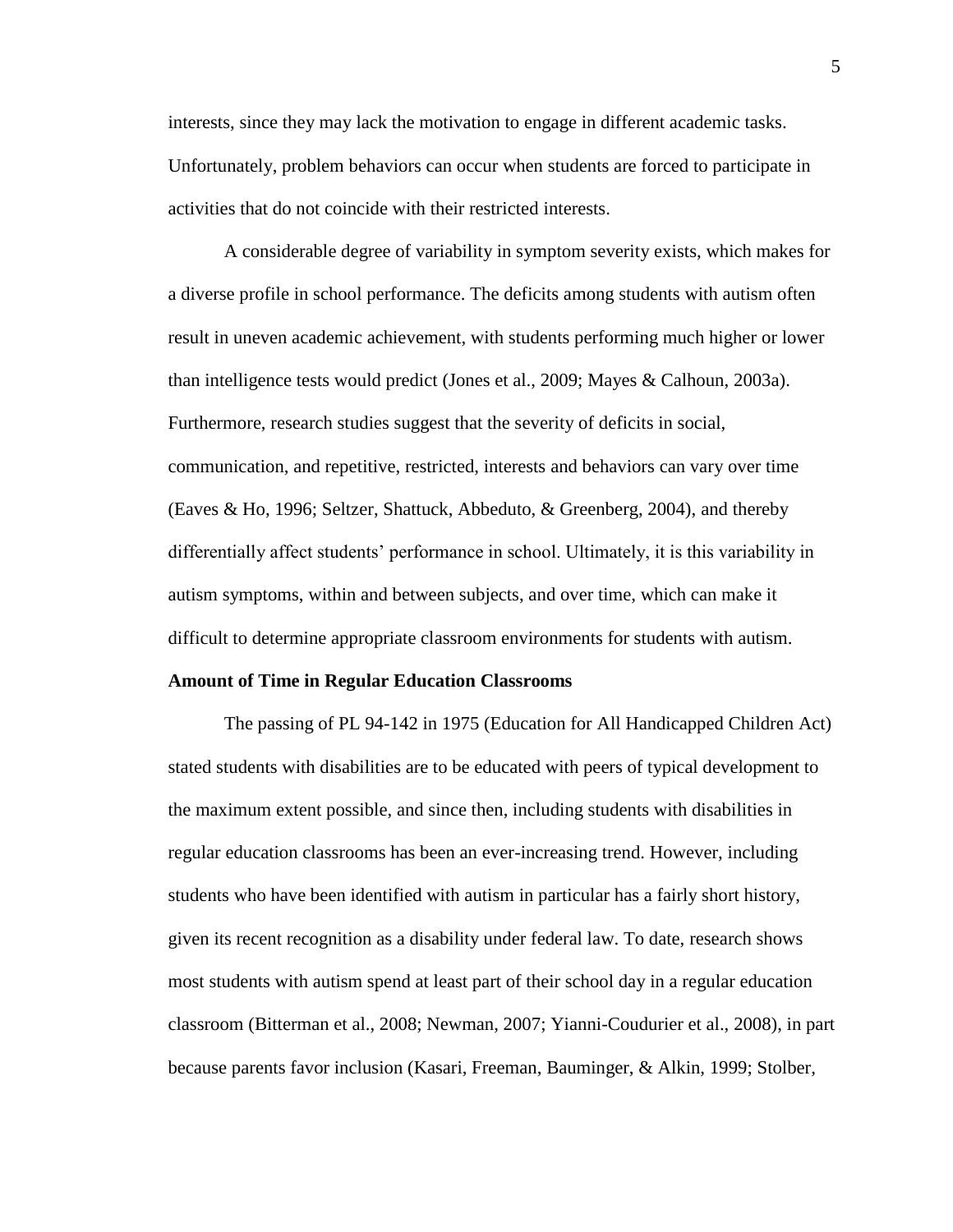Gettinger, & Goetz, 1998; Whitaker, 2002), and perceive opportunities for integration to be important for fostering positive cognitive and emotional outcomes (Hume, Bellini, & Pratt, 2005). Yet, students with autism spend more time in special education classrooms, compared to students with other disabilities (Bitterman et al., 2008), indicating factors related to classroom placement may differ from students with other disabilities.

Age influences the amount of time spent in regular education classrooms among students with autism. Eaves and Ho (1997) found that younger students were more likely to be placed in regular education classrooms compared to older students. The authors posited that younger, lower functioning students are more easily accommodated in regular education classrooms in elementary schools since the academic and cognitive demands are less. An elementary school-aged student often uses rote memory, and concrete, rule-based thinking to learn, and these are strengths among some students with autism (G. Goldstein et al., 1994); as a result, young students with autism might excel in regular education classrooms. Yet, middle and high school curricula might not meet the needs of older, lower functioning students with autism. Abstract, logical reasoning, critical thinking, and problem solving skills are often deficits among students with autism (G. Goldstein et al., 1994), making it difficult for adolescents to perform these academic skills in regular classrooms.

The amount of time spent in regular education settings also varies according to the severity of impairment. Upon examining preschool children with autism, Yianni-Coudurier and colleagues (2008) showed that the severity of maladaptive behaviors, particularly stereotypical and self-injurious behavior, was associated with the amount of time spent in regular education classrooms. Not surprisingly, students with more problem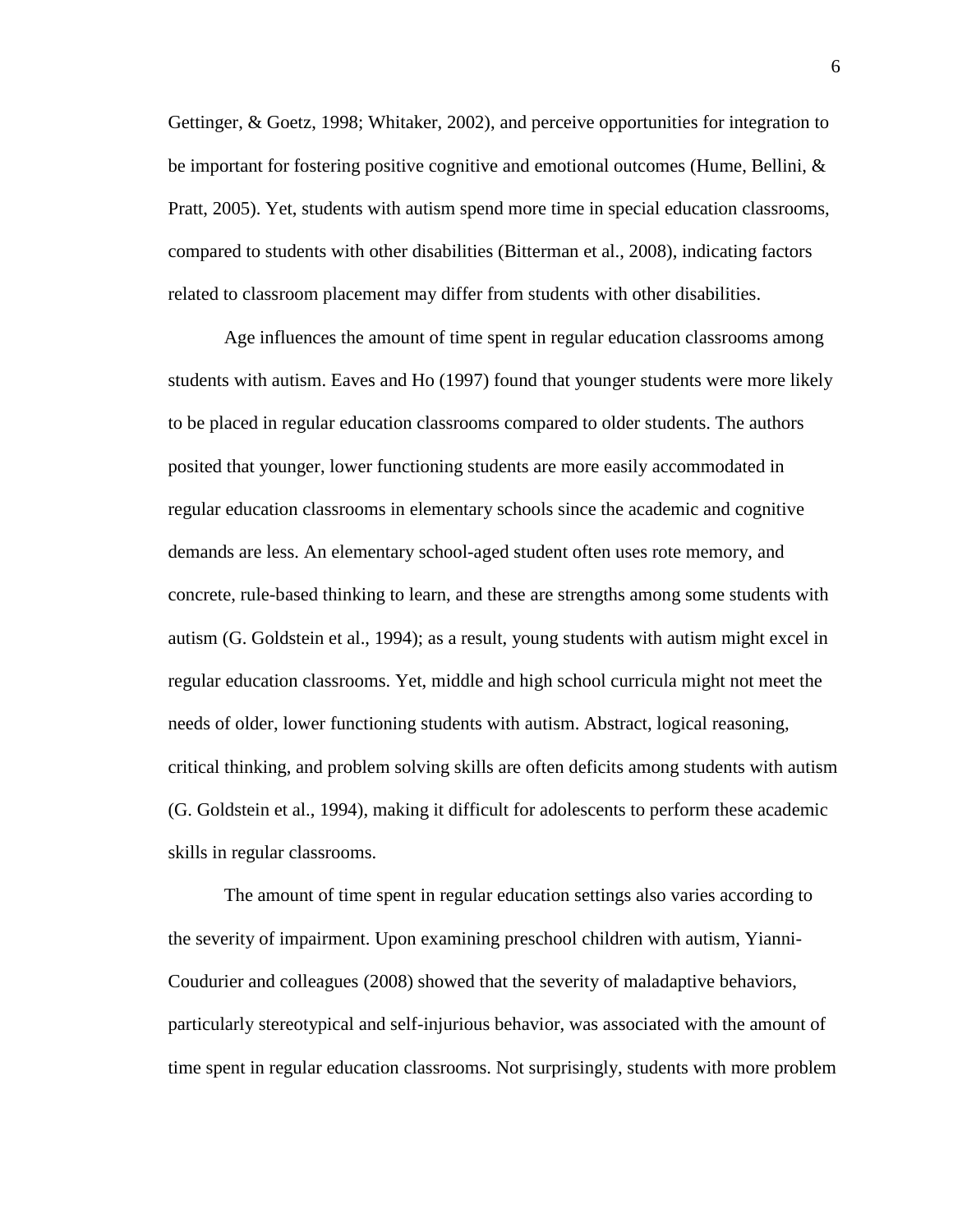behaviors spent less time in regular education classrooms. Other studies have shown that the severity of autism-specific behaviors influenced the amount of time in regular classrooms. As evidenced by scores on the Childhood Autism Rating Scale, students who had more autism symptoms, and especially more social skill deficits, spent more time in special education classrooms compared to their peers (Eaves & Ho, 1997; Yianni-Coudurier et al., 2008). However, autism severity changes over time (Seltzer et al., 2003); and therefore it is not clear how the relationship between autism severity and the amount of time spent in regular education classrooms differs according to age.

### **Treatment**

The possibility of poor academic performance and restrictive classroom placement underscores the importance of identifying treatments that foster greater integration into regular classrooms. A wide array of options is available for the treatment of autism. Just a simple search of the Internet, using the terms "autism" and "treatment" yield a number of websites claiming to treat, and even cure autism. The heterogeneity of autism makes it difficult to identify any one treatment that works for all children on the spectrum. However, the National Research Council for Educating Children with Autism (2001) recommended using comprehensive treatment programs, of sufficient intensity (i.e., at least 20 hours per week), to target multiple developmental domains. Dawson and Osterling (Schwartz, Sandall, McBride, & Boulware, 2004), and Levy and colleagues (S. Levy, Kim, & Olive, 2006) also noted that effective programs for students with autism share certain features. First, effective programs include a multi-component, comprehensive curriculum addressing attention, imitation, social, language, play skills, and problem behavior in a learning environment that is predictable, and routine. Second,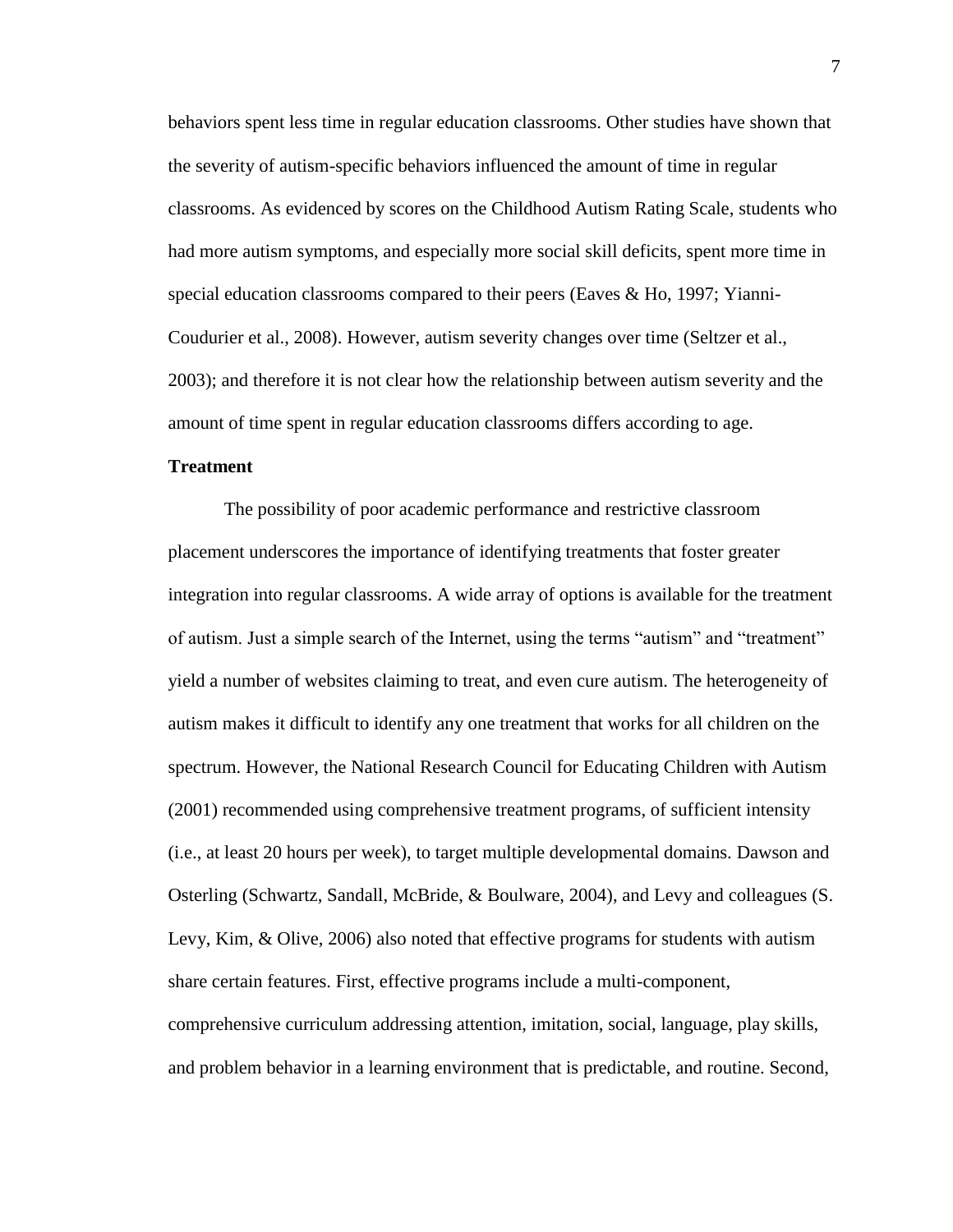skills should be taught using supportive teaching, and strategies for generalization. Third, parent involvement is a critical feature of effective programs, for parents who are actively involved in their child's intervention learn and apply teaching techniques throughout the day. As a result, parents can help enhance, and maintain their child's newly learned skills. Lastly, effective programs utilize a functional approach to problem behaviors and teach children alternative ways of conveying their needs. Applied behavioral analysis and related behavioral intervention often meet each of these criteria for effective programs for students with autism.

The definition of applied behavior analysis is "the science in which procedures derived from the principles of behavior are systematically applied to improve socially significant behavior to a meaningful degree and to demonstrate that the procedures employed were responsible for the improvement in behavior" (Cooper, Heron,  $\&$ Heward, 2007). The language conveys that evidenced-based behavioral strategies are used for changing practical and socially meaningful behavior. To that end, applied behavioral analysis has a solid history of developing techniques to foster the acquisition of skills that can help students learn and participate in regular education classrooms. For instance, Lovaas' (1987) landmark study showed that at an average age of seven years nearly 50% of participants, compared to only 2% of participants in the control group, achieved normal intellectual functioning and regular education classroom placement following intensive behavioral intervention. A follow up study (McEachin, Smith,  $\&$ Lovaas, 1993) conducted on a small sample of children from the original Lovaas study showed that at a mean age of 12 years, eight of nine children maintained their normal intellectual and academic functioning, indicating that the results of early behavioral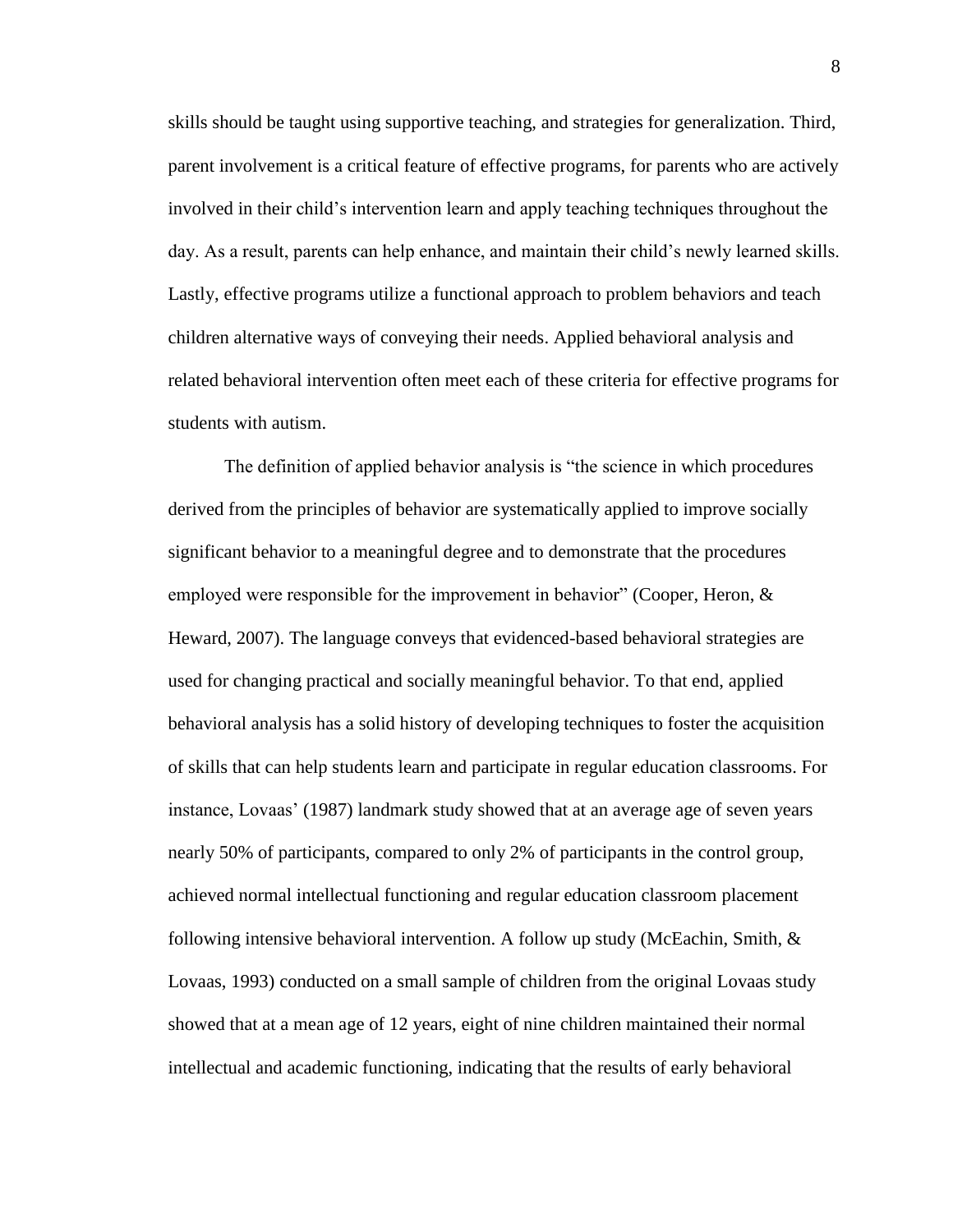intervention have the potential to persist into early adolescence. A number of recent meta-analyses also have shown medium to large effects of long-term intensive behavioral treatment on intellectual, social, language, and adaptive functioning (Eldevik et al., 2009; Peters-Scheffer, Didden, Korzilius, & Sturmey, 2011; Virues-Ortega, 2010), and published reports demonstrate behavior analytic techniques are useful for decreasing disruptive behavior (Frazier et al., 2010; L. K. Koegel, Singh, & Koegel, 2010). Therefore, behavioral intervention has broad applicability for the treatment of main deficits and ancillary problems in children with autism; subsequently, students are able to spend more time in regular education classrooms (Reichow & Wolery, 2009).

Yet, behavioral intervention is just one type of autism treatment. Autism affects multiple areas of functioning, and thus, a wide variety of treatments often are used. For instance, Green and colleagues (2006) identified over 100 treatments that had been used by children on the spectrum. Parents reported using more than one treatment for their child's autism, averaging six to seven different treatments at any given point in time (Green et al., 2006; Kohler, 1999; Smith & Antolovich, 2000). The most widely used treatment parents reported was speech therapy (Green et al., 2006; Kohler, 1999; Newman, 2007), and a multitude of alternative diets (e.g., casein-free) and therapies (e.g., craniosacral manipulations) were frequently reported (Green et al., 2006; S. E. Levy, Mandell, Merhar, Ittenbach, & Pinto-Martin, 2003; Smith & Antolovich, 2000). Parents also reported using programs based on principles of applied behavior analysis, albeit to a lesser extent (Green et al., 2006). Although parents reported using a variety of treatments, it is not known which student characteristics (i.e., social, communication, behavior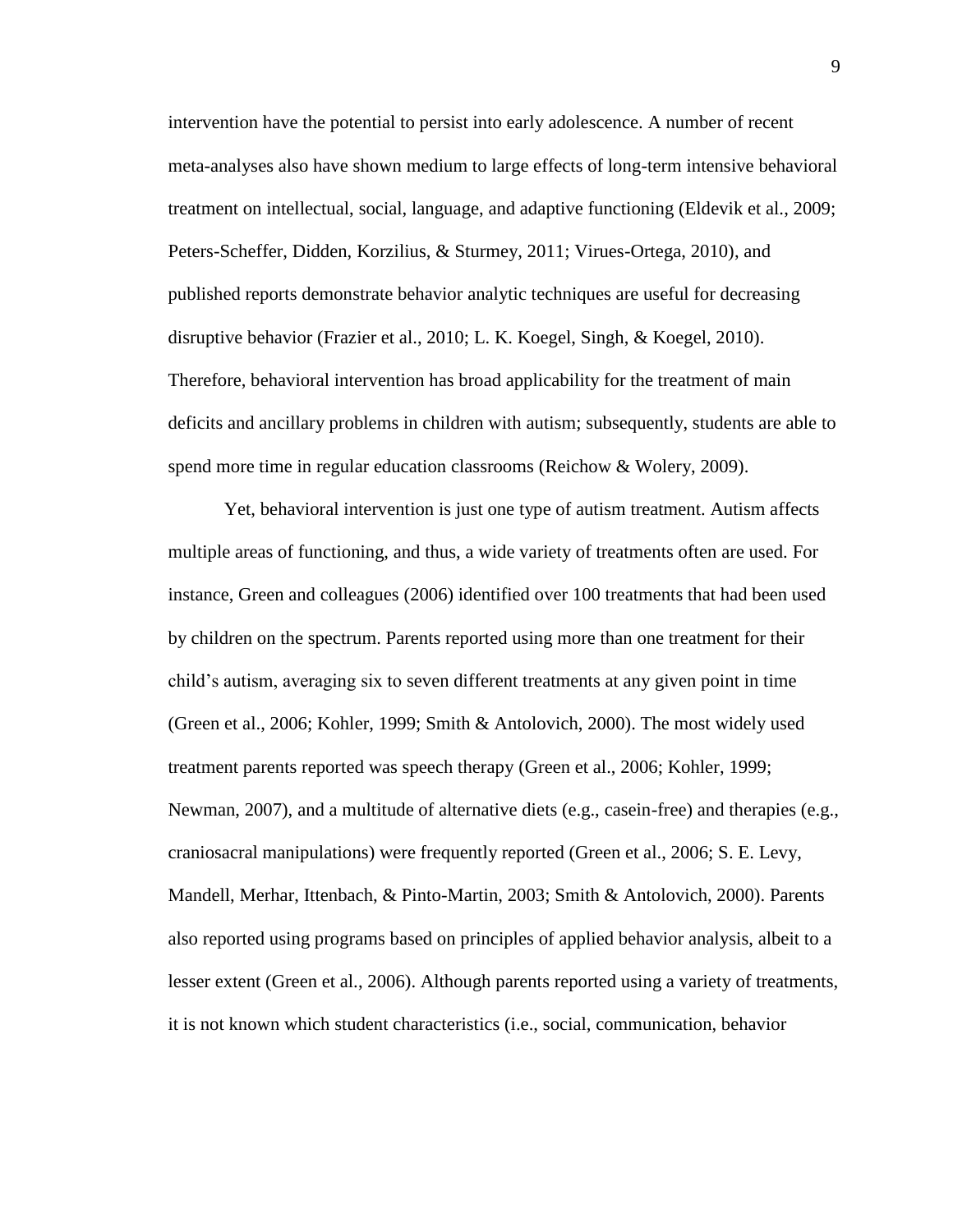deficits) influenced the number and types of treatments used, and if these treatments ultimately influenced integration into mainstream environments.

### **Conclusion**

In sum, deficits of autism can present challenges to learning in the classroom. As a result, students with autism often are placed in restrictive classroom settings, although this may vary according to age, autism severity, and treatment. A number of gaps exist in the literature, however.

First, most of the prior studies on the amount of time spent in regular education classrooms among students with autism were performed nearly 15 years ago, just at the cusp of advances in early identification and intervention, and only a few years after autism was included under federal law. Adolescents in particular may not have had the advantage of early identification and intervention. The amount of time spent in regular education classrooms among students with autism might differ from those in the past.

Second, prior studies show autism severity affects the amount of time spent in regular education classrooms. Yet, autism severity changes over time, and thus, it is unclear how the influence of autism severity on the amount of time spent in regular education classrooms differs for students at varying ages. This is a significant gap, since autism severity and classroom placement can change, particularly after treatment.

Applied behavior analysis is one of the few treatments that can decrease autism severity, and influence classroom placement. Although applied behavior analysis is used often, it is not known which autism characteristics are associated with its use, compared to other types of treatments. Furthermore, most studies of behavioral intervention have not been compared to other widely used treatments (Reichow & Wolery, 2009), and since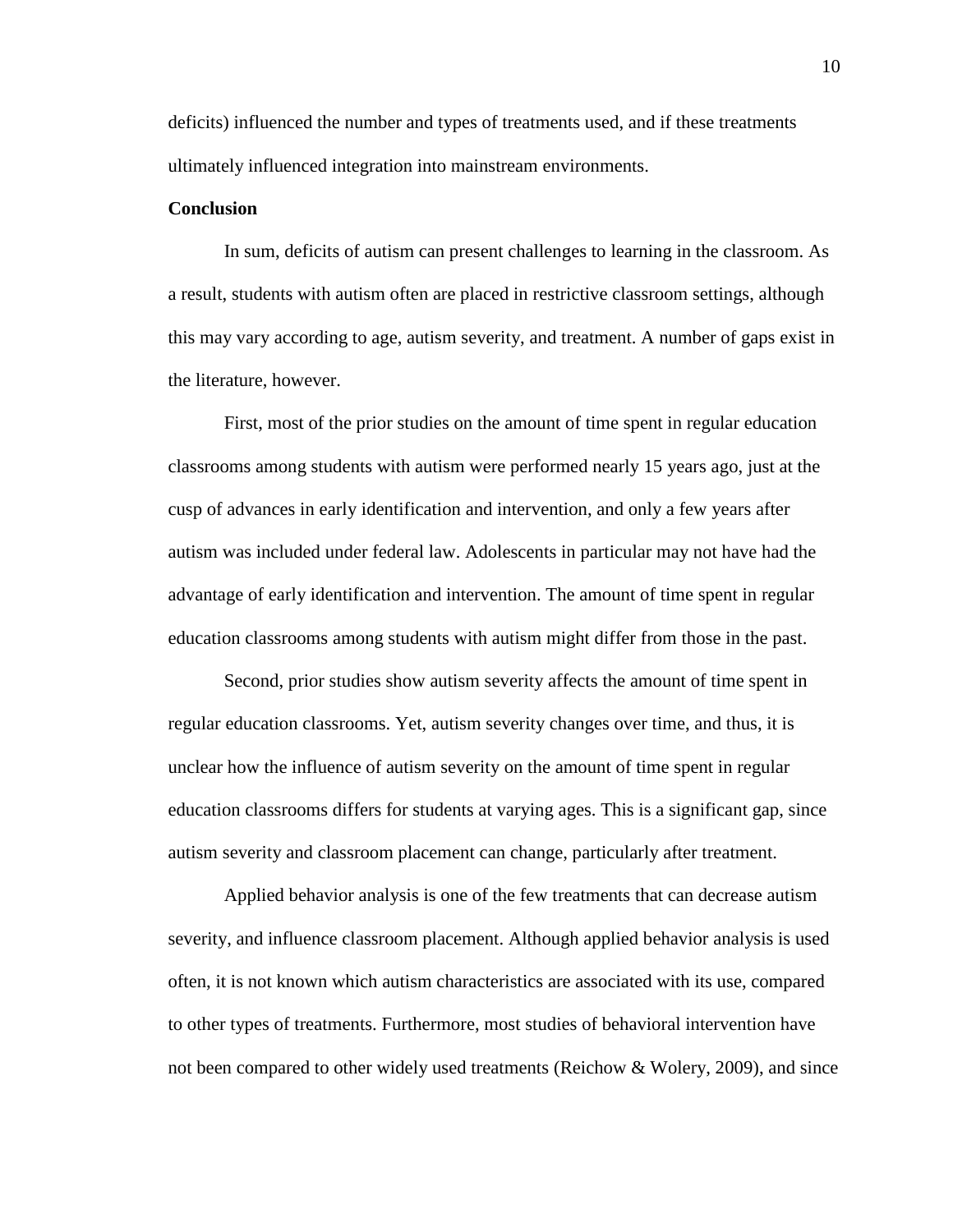multiple treatments are often used simultaneously, it is not clear how behavioral treatment, compared to, or used in conjunction with other commonly used interventions, relates to the amount of time spent in regular education classrooms.

### **Purpose of Study and Research Questions**

The purpose of the present study was to replicate and expand upon prior studies of the relations among age, autism severity, treatment and amount of time spent in regular education classrooms. Questions of interest included:

- 1. Is autism severity related to age?
- 2. If so, does the relationship between autism severity and amount of time spent in regular education classrooms differ according to age?
- 3. What are the different types of treatments students with autism use?
	- a. Are age and autism severity related to the number of treatment types?
	- b. Are age and autism severity related to the use of behavioral types of treatment, in particular?
	- c. Does the relationship between age, autism severity, and amount of time spent in regular education classrooms differ for students who use behavioral types of treatment compared to students who do not use behavioral types of treatment?

#### **Significance of Study**

Upon obtaining a diagnosis of autism, a fairly intensive search for treatment begins, and while providers try to offer information, most parents report not being satisfied with the information they receive (Mansell  $\&$  Morris, 2004). Studies have shown that professionals have inadequate knowledge of autism critical for counseling parents on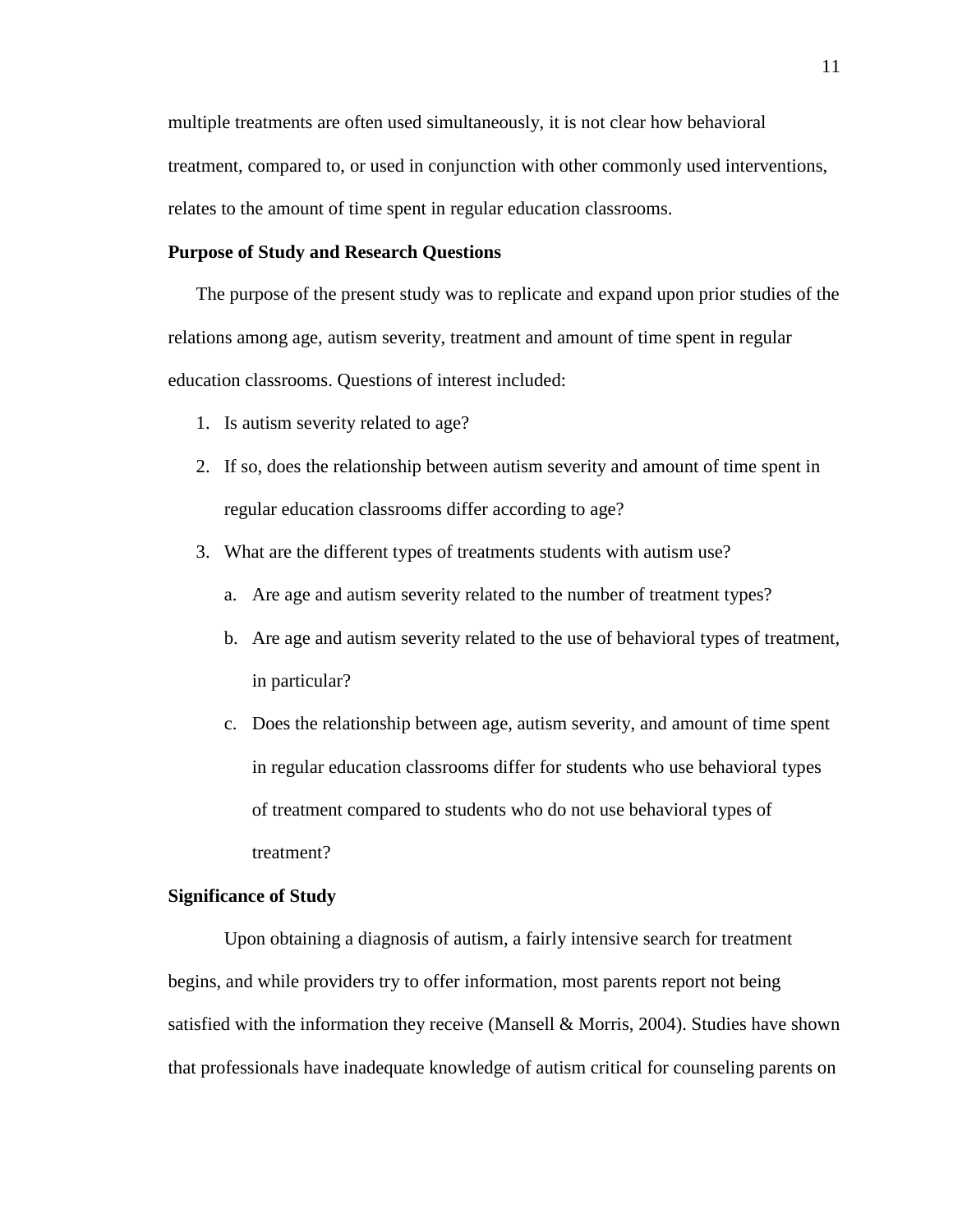treatment options (Mavropoulou & Padeliadu, 2000; Shah, 2001), and despite legislation's push for using evidence-based practices (e.g., No Child Left Behind Act of 2001), providers rarely use them in practice (Hess, Morrier, Heflin, & Ivey, 2008). Accordingly, parents often rely upon different sources, including other providers, friends, books, and the Internet, to identify treatments (Mansell & Morris, 2004). At times, the information gathered is conflicting, and unsupported, resulting in parents not knowing which treatments are helpful for supporting students with autism in mainstream environments. The fact that autism is such a heterogeneous disorder only adds to the difficulty of identifying appropriate treatments. Hence, parents and providers alike find it difficult to determine interventions for students with autism that relate to more inclusive environments.

This study attempted to add to the literature by providing information on not only how age and autism severity influenced the amount of time spent in regular education classrooms, but also how treatment influenced this relationship. Unlike rigidly controlled experimental studies of efficacy, this study highlighted commonly used, everyday practices, and ways in which they were associated with student characteristics, and integration in classrooms. Although this study did not demonstrate the direct effects of treatment, it was intended to help parents and professionals identify types of treatments that may relate to more time spent in regular education classrooms.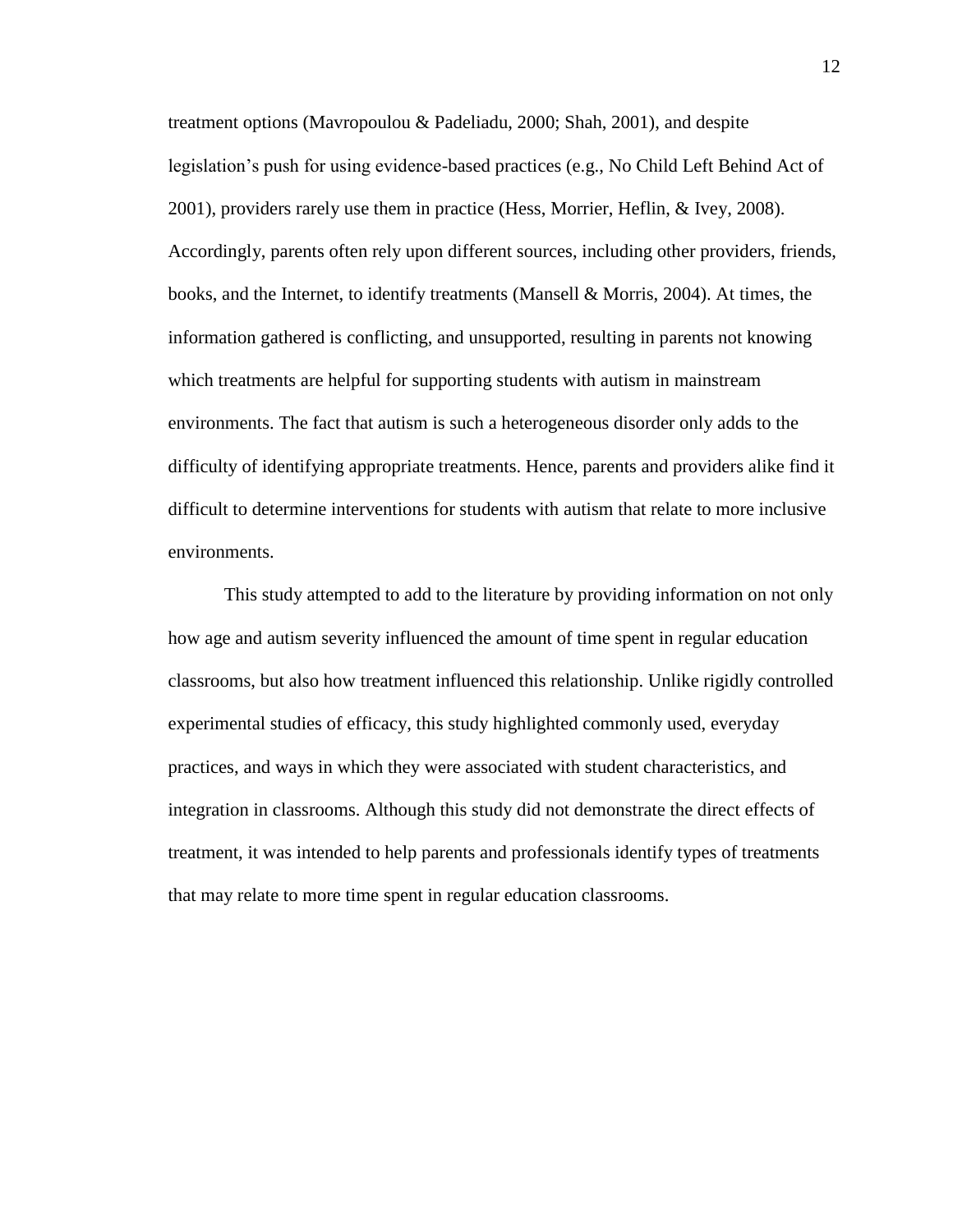## CHAPTER II

## LITERATURE REVIEW

## **History of Autism**

The triad of symptoms referred to as autism was first described by Kanner in 1943 (Kanner, 1943). The 11 children described, 3 girls, 8 boys, each had a history marked by difficulty relating to others in a social way. Kanner observed that the people in their environment were viewed as tools, or objects used for the purpose of achieving their goals. The children did not show interests in playing or interacting with others. If urged to interact, a child ignored a person's plea like he did not exist, and if that failed, a child would respond, using a short, flat reply or tantrum, to stop him from interfering in his ongoing activity. The parents described their children as being independent, and content being alone. Notably, more than 1 parent stated their child lived "in a world of his own," oblivious to his environment, the exception being a rather intense, obsessive interest in objects.

The children often demonstrated greater interest in objects compared to persons. In fact, Kanner observed that the children had relations to objects instead of persons, and often showed anger, joy, or excitement upon interacting with objects. A persistent, overwhelming desire for sameness was evident, and any change in routine was often marked by crying, yelling, or tantrums. It looked as if their world was viewed in pieces,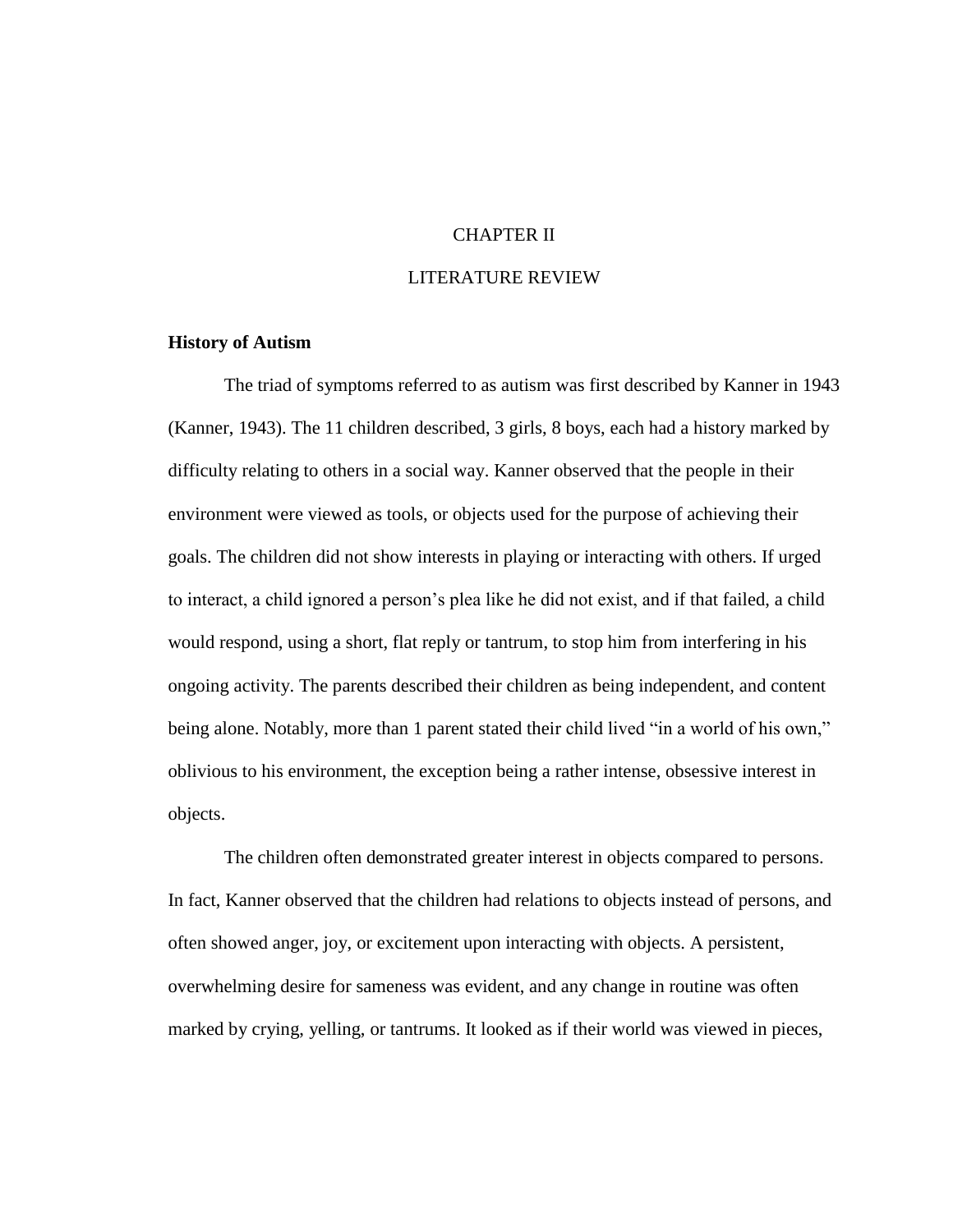rather than a coherent whole, and once experienced, it always had to be presented in the exact same order.

Lastly, striking deficits in communication were observed. The children had a history of delayed language, and parents often suspected hearing loss since children failed to respond if spoken to. Of the 11 children, 3 were mute, and though the remaining 8 had the ability to speak, they did not use it in a social way. The language spoken was inflexible, and literal, with meaning derived solely from the original context in which it was learned; it was lacking in spontaneity, creativity, and diversity. The children often demonstrated excellent cognitive ability including rote memory; however, Kanner noted their conversation was no more than an exercise in memory, for their speech often reflected a list of isolated, unrelated facts centered upon their obsessive interests. The use of words was rarely directed to any person in particular, showing no acknowledgement of others' role in conversations. For some, speech was echoic, void of context, and offered no personal insight into the child's thinking.

The cluster of symptoms described was called "autism," derived from the Greek stem "autos," meaning self. The term was originally coined by Bleuler (Volkmar & Klin, 2005), a psychiatrist studying schizophrenia; therefore, the term had the intended meaning of withdrawal into the self. However, the use of the term by Kanner may have played a role in the early confusion about the distinction of schizophrenia and autism. In fact, autism, as a distinct disorder, was not present in the initial Diagnostic and Statistical Manual (DSM) of 1952. Schizophrenic reaction, of childhood type, described autism as a psychotic reaction consistent with schizophrenia (American Psychiatric Association, 1952). The DSM-II of 1968 (American Psychiatric Association, 1968) maintained a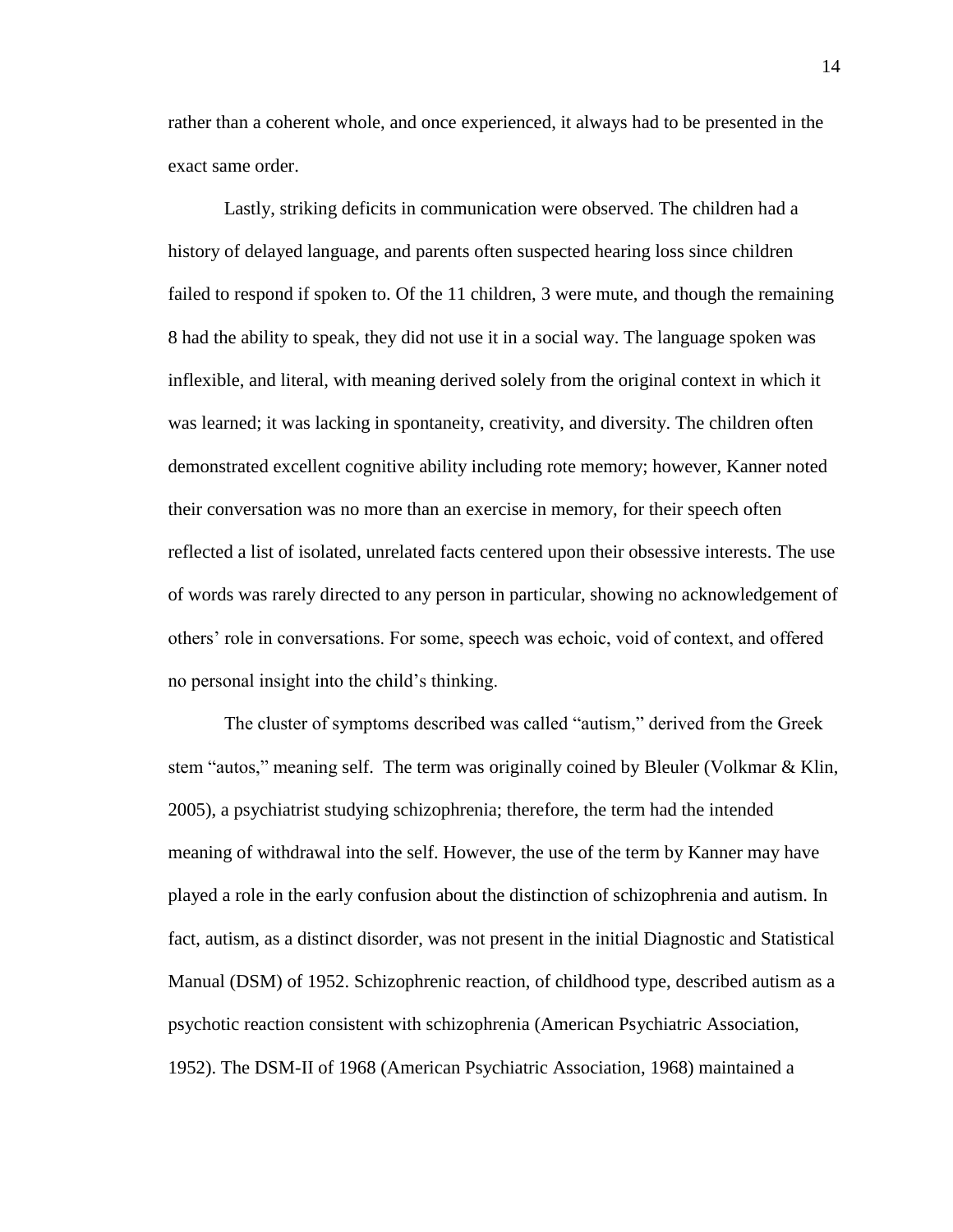similar description of autism. Schizophrenia, childhood type, was described as "cases in which schizophrenic symptoms appear before puberty. The condition may be manifested by autistic, atypical and withdrawn behavior; failure to develop identity separate from the mother's; and general unevenness, gross immaturity and inadequacy of development…" Therefore, autism was simply viewed as the early manifestation of childhood schizophrenia. A key, often overlooked, remark by Kanner (1943) in his original paper was that the observed inability to relate to others was evident from the beginning of life, which is a striking contrast to the regression manifested in schizophrenia. The third version of the DSM (American Psychiatric Association, 1980), however, acknowledged autism as a distinct clinical entity, and notably, it outlined the onset of autism as occurring in the first 30 months of life.

The criteria for autism did not identify a particular etiology, however. Kanner's (1949) initial description of the parents led to controversy about the role of parents in the disorder. Interestingly, the parents were highly intelligent, and very objective to the point of being emotionally absent. Parents did not display a sincere interest in others, preferring any activity that did not involve interacting with people. The parents, like their children, had obsessive interests, and in fact, reported on their child's development in precise detail, akin to their child's style of speech. Parenting was regarded as a job, performed in a rather mechanical way. Kanner (1949) observed, "A child was essentially the object of an interesting experiment and can be put aside when he is not needed for this purpose." The parents were therefore indifferent, in an "unapologetic" way, showing little physical affection. If present, the display of emotion was shown objectively in response to children's remarkable memory and visual spatial skills. Kanner suggested that children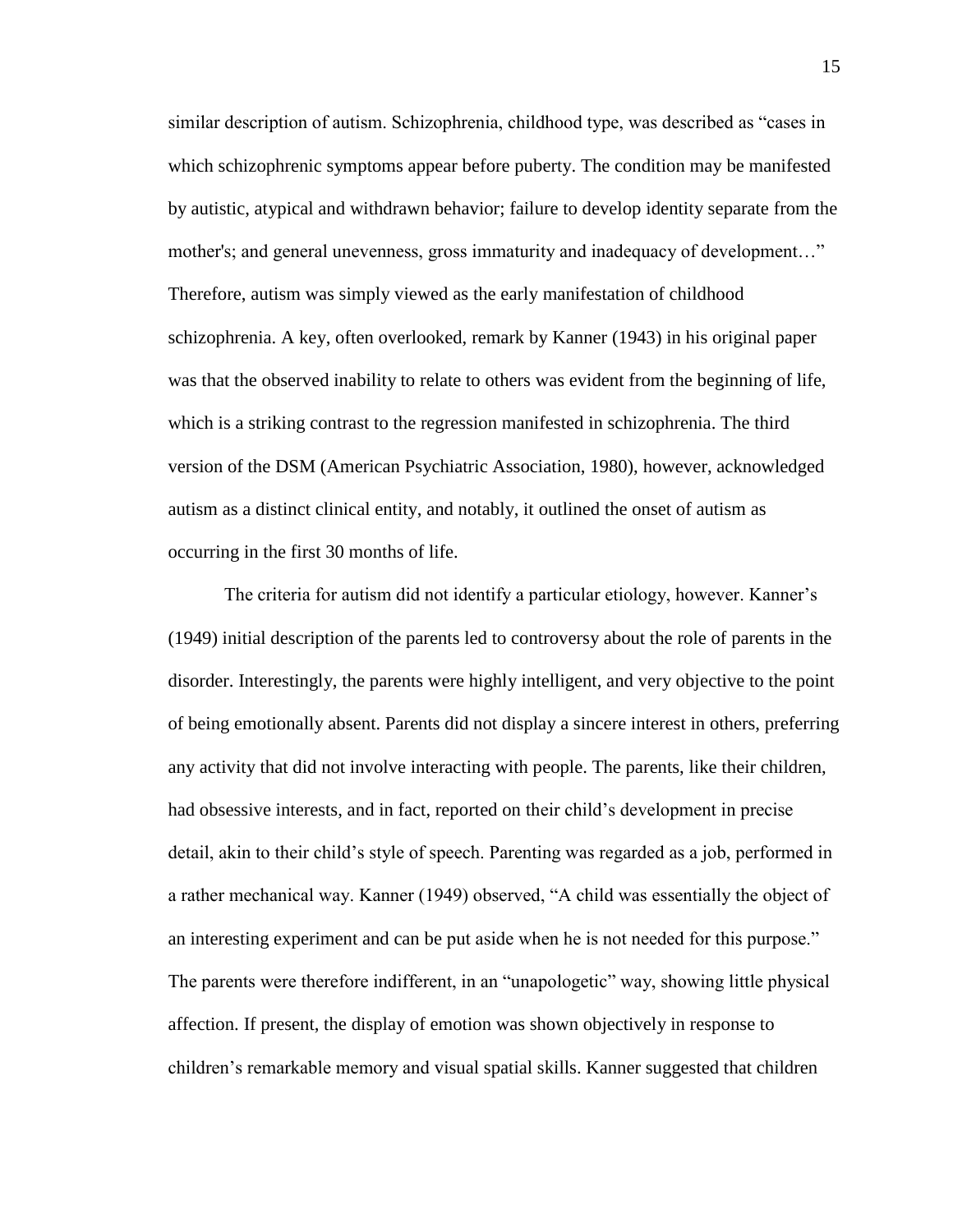with autism developed unusual talents, subsequent to their obsessions and compulsions, to obtain the affection of their parents; the extraordinary skill was of little value, yet it elicited the pride of their parents. Cautiously, he wondered if the extreme social withdrawal was a way of seeking comfort in the midst of an aloof, cold environment.

The detailed observations of parents' behavior may have played a role in the understanding of autism as a disorder of psychogenic origins. Even Kanner (1949) questioned if the obsessive, cold nature of the parents was a factor in autism. A "failure to develop an identity separate from the mother's" in the DSM-II (American Psychiatric Association, 1968) description of autism was indicative of the prevailing psychoanalytic theory of the time, and the emphasis upon parent-child relationships in disorders. The psychoanalytic view of autism suggested that it was a disorder of arrested or regressive development to a normal autistic or narcissistic stage, marked by disturbance in distinguishing object-person, or self-other relationships (Walker-Kennedy, 1988). The child perceived all things and persons in the environment to be extensions of him, meant to satisfy his needs; therefore, he related to persons like inanimate objects.

Psychoanalysts of the time offered varied explanations of autism. For instance, Tustin proposed autism reflected a defense mechanism against the trauma of being separated from a mother who might have, due to her own depressed state, showed little affection (Tustin, 1994). Autism, according to Ruttenberg, was an extreme reaction to perceived, not necessarily actual, rejection of the mother (Walker-Kennedy, 1988). Lastly, Bettleheim suggested autism was a sign of the child's accurate perception of the mother's cold, detached nature (Walker-Kennedy, 1988). The mother had to support the child's transition from the narcissistic or autistic stage of development into a stage of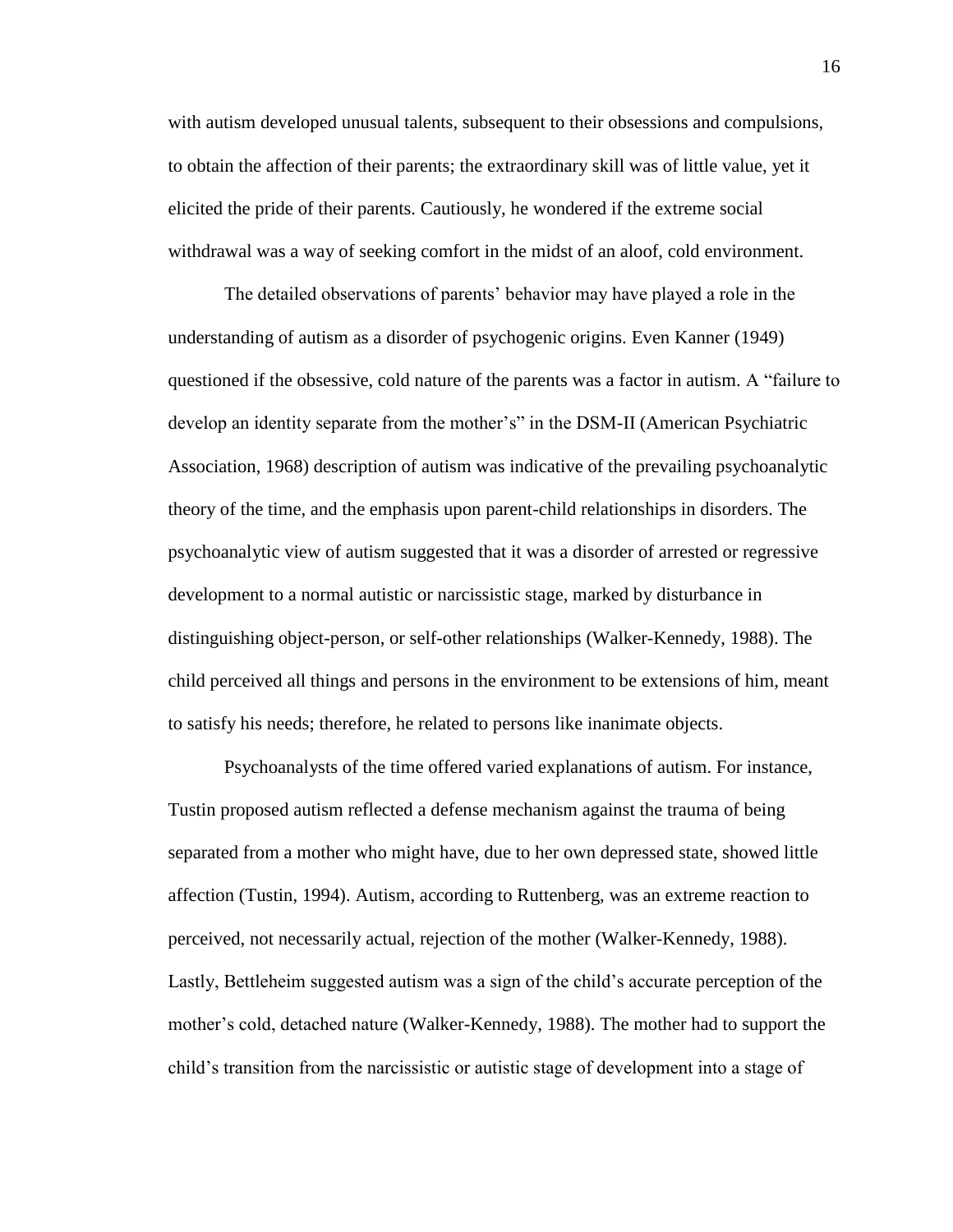understanding the distinction between self and other. A child with autism must not have had his needs adequately met by his mother. Notably, several psychoanalysts of the time, including Mahler and Meltzer, proposed autism was innate (Hobson, 1990), and even Kanner claimed that given the presence of symptoms at the beginning of life, parents' behavior unlikely accounted for the totality of autism (Kanner, 1949). However, the psychoanalytic theories prevailed at the time, and thereby led to the perpetuation of the psychogenic view of autism, and unfortunately, the development of ineffective treatments.

Over 20 years elapsed before a different etiological theory was presented. In 1964, Bernard Rimland published "Infantile autism: The Syndrome and the Implications for a Neural Theory of Autism," which argued against a psychogenic view of autism (Rimland, 1964). Instead, he presented evidence of a potential genetic link, and suggested autism was due to dysfunction in the reticular activation system, a subcortical structure that plays a role in regulating arousal and attention. To date, studies have supported a genetic link to autism (Hallmayer et al., 2011), again a finding first described by Kanner, albeit misinterpreted. Furthermore, evidence of potential dysfunction in the reticular activation system (Buchwald et al., 1992), and other neural structures, such as the amygdala (Groen, Teluij, Buitelaar, & Tendolkar, 2010; Schumann, Barnes, Lord, & Courchesne, 2009), hippocampus (Groen et al., 2010), and frontal cortex (Holmboe et al., 2010), have been found. The parents' behavior was a milder form of the behavior displayed by their children, and not likely the cause of the disorder. The shift in the understanding of autism also led to a shift in the development of treatments. For instance, research on the efficacy of behavioral treatments for children with autism began to be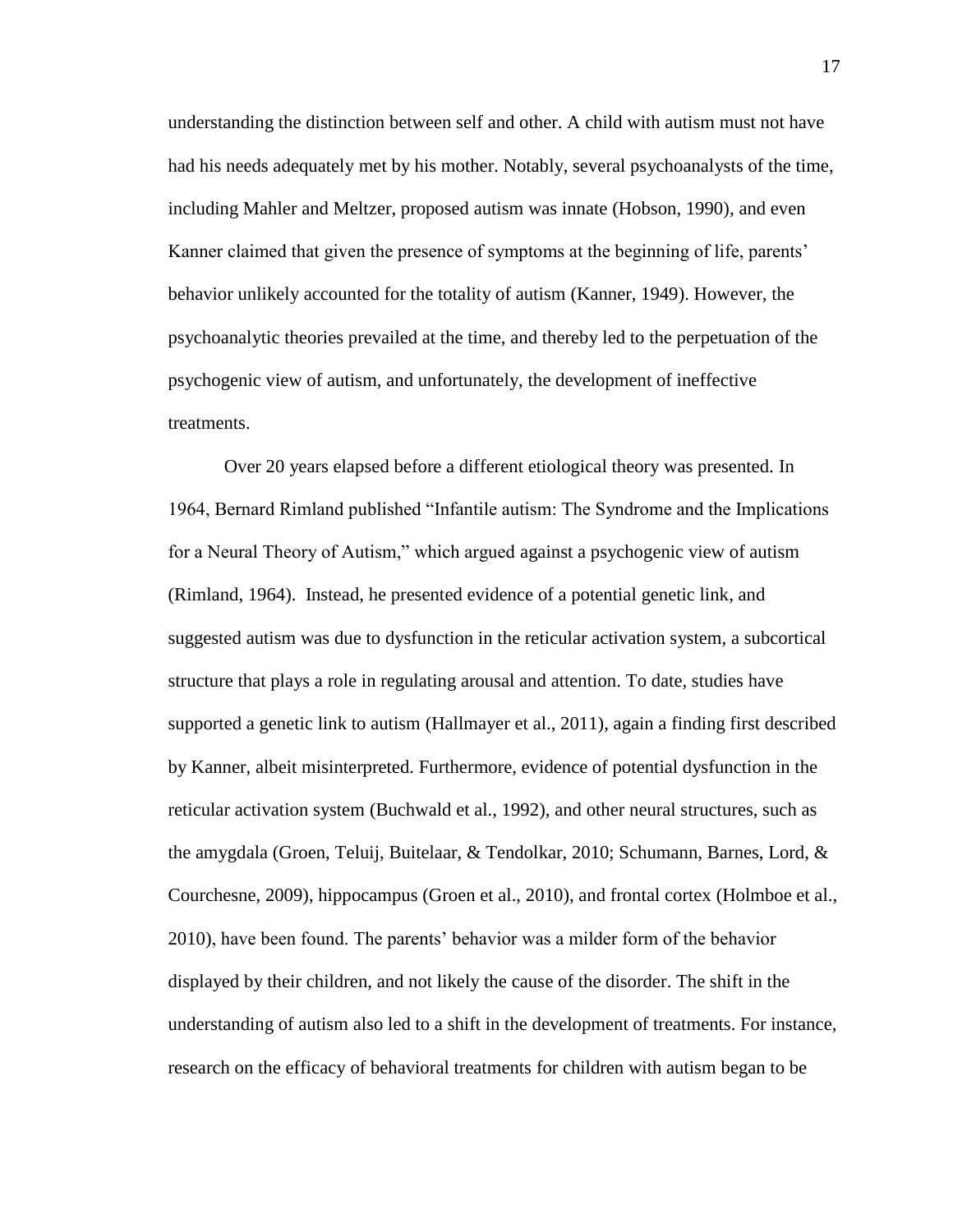published (Ferster & Demyer, 1962; Lovaas, Koegel, Simmons, & Long, 1973; Lovaas, Schreibman, & Koegel, 1974).

In sum, the definition of autism has undergone revisions through the years. However, it is rather amazing that the key features first described by Kanner in 1943 have stood the test of time. To date, autism, according to the Diagnostic Statistic Manual IV Text Revised (American Psychiatric Association, 2000), is defined as qualitative impairments in social, and communication skills, and repetitive, restricted, stereotyped interests, behaviors, or activities, evidenced before the age of 3 years. Although the exact etiology is not known, the present view is that it is a neurological disorder of multifactorial origins. Further, two points about autism must be kept in mind. First, it is a developmental disorder, and while symptoms may abate or change over time, it is a lifelong disorder. Second, there is great heterogeneity in autism. A high rate of coexisting disorders (e.g., mental retardation, attention deficits) (Hofvander et al., 2009; Kim, Szatmari, Bryson, Streiner, & Wilson, 2000) makes for a complex presentation. Autism symptoms, in isolation and combination, contribute to a vast spectrum. The label of autism may help to focus treatment efforts, however, any treatment must be individualized, and designed to target a number of symptoms over a wide range of severity levels. The next sections will outline the current state of knowledge about autism features and treatments.

### **Autism: From Birth to Adolescence**

Autism is evident during the first 3 years of life. Unlike typically developing infants, infants with autism do not show a preference for speech sounds (Klin, 1991), nor do they demonstrate a social smile (Maestro et al., 2005), showing that even in infancy,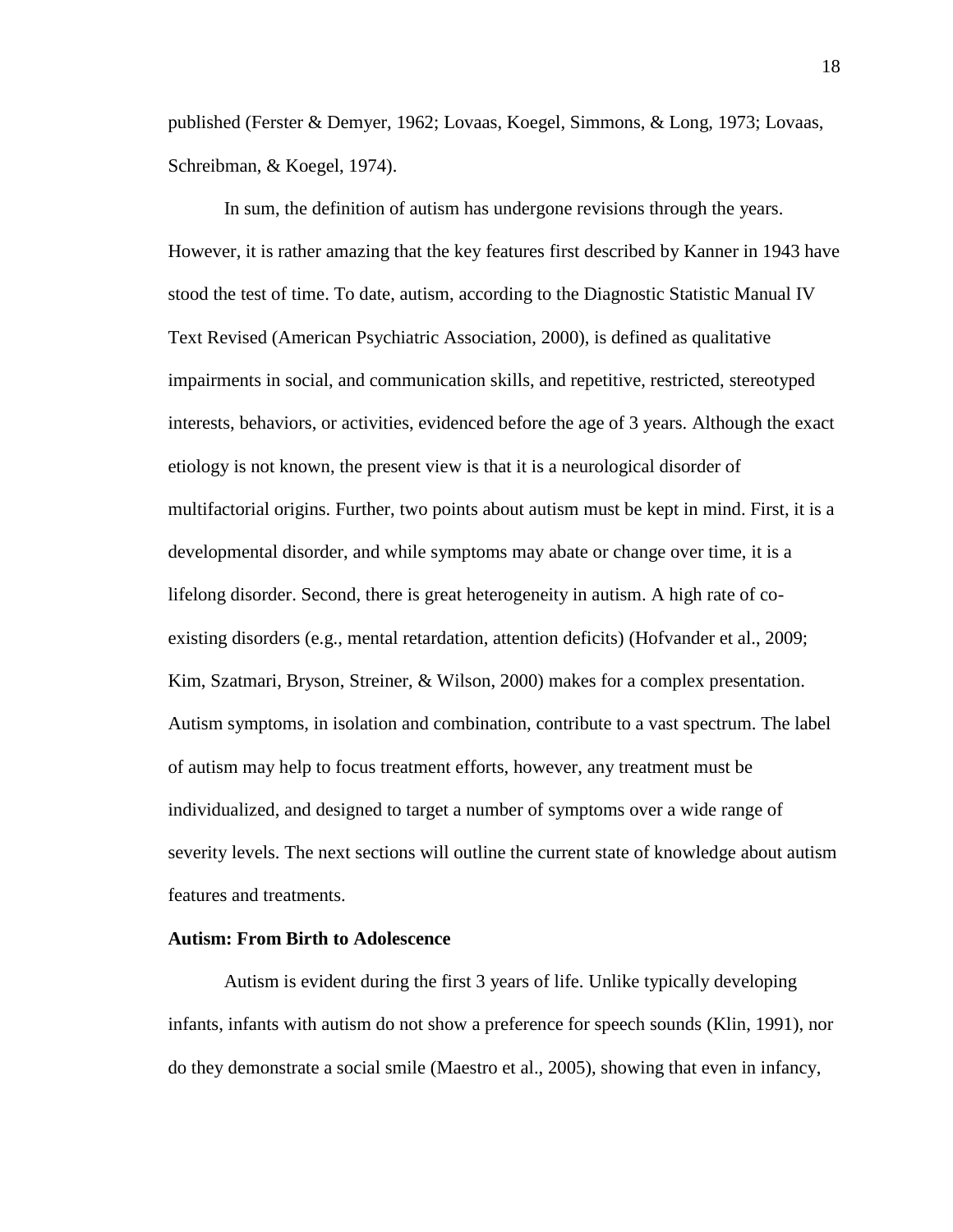children with autism show a lack of interest in basic social stimuli. Osterling and Dawson (1994) also found that looking at faces, and making eye contact were not evident in children at 1 year of age or less. If they do look at faces, children with autism often pay less visual attention to the human face, especially the eyes and mouth, compared to children of typical development (Chawarska  $\&$  Shic, 2009). Taken together, these findings indicate that children along the spectrum do not display early indicators of social interest in others; instead, infants with autism are more likely to orient to objects, or other non-social aspects of their environment (Maestro et al., 2005).

Joint attention deficits often are among the first recognized symptoms of autism. Joint attention is the ability to coordinate attention with others, often through eye contact, showing, giving, reaching or pointing. It is a pivotal skill infants develop, which lays the foundation for sharing interests, engaging others, and learning language. Yet, most infants with autism fail to develop joint attention. Werner and colleagues (2000) found, upon viewing home videos, that children later diagnosed with autism did not point to or show objects in the first year of life. Rather, infants and toddlers pulled caregivers' arms to get their attention, and request objects. Notably, this failure to engage in joint attention was specific to children with autism, compared to other developmentally delayed children, making it a distinguishing feature of autism (Osterling & Dawson, 1994). Joint attention parallels the development of intentional behavior, as the gestures of reaching, giving, and pointing reflect multiple communication functions, including requesting objects or interaction, calling attention to self or objects, and rejecting objects or actions (Owens, 2011). Yet, children with autism often fail to develop an early speech or gestural system of communication if they do not demonstrate joint attention skills. For some, joint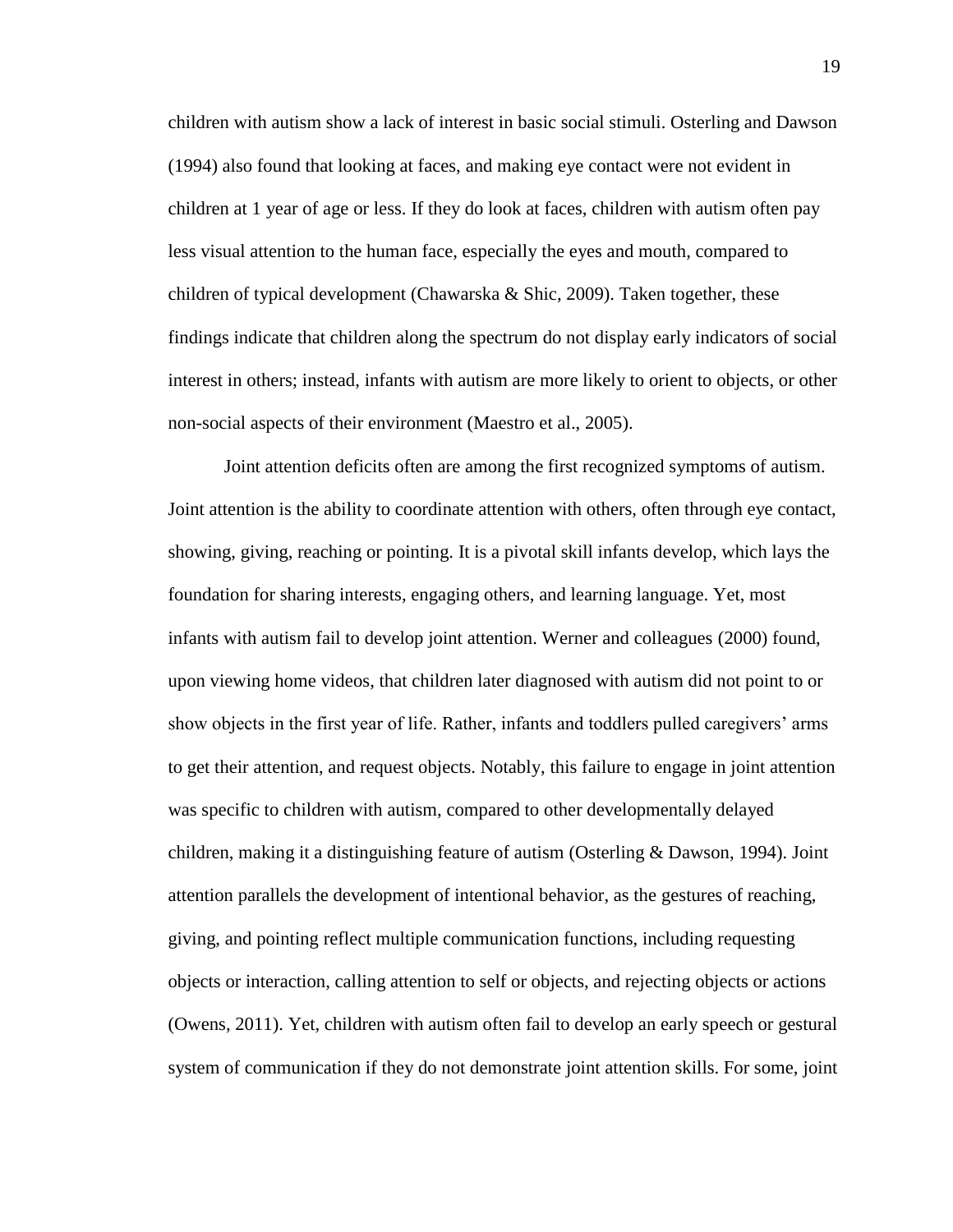attention does develop, although it is rarely used for social sharing; instead, joint attention is used mostly for gaining access to a desired object, showing that people in their environment are used for instrumental rather than social purposes. Mundy and colleagues (1994) found that among high functioning children, responding to joint attention was not a deficit; but, disturbances in initiating joint attention, a marker of social sharing, often persisted, suggesting a lack of motivation for interacting in the social world. The failure to initiate or respond to joint attention bids reflects a subsequent failure to establish the basic foundation of reciprocal interactions. In fact, a number of reports have shown that joint attention deficits have been related to later social (Mundy  $\&$ Crowson, 1997) and language deficits (Mundy et al., 2007; Mundy & Newell, 2007; Murray et al., 2008), and the severity of autism symptoms (Mundy et al., 1994; Naber et al., 2007). A disturbance in joint attention suggests children are not receiving information typically obtained through these skills; consequently, this adversely affects later social, language, and play development (Mundy & Crowson, 1997).

A number of these skills are acquired via imitation, at least in typically developing infants and toddlers. Ingersoll (2008) outlined 2 developmental functions of imitation. First, a child's ability to attend to, abstract from, and imitate a model fosters the relatively quick acquisition of social, language, and play skills. Second, imitation has a social function, whereby children adopt an understanding of reciprocal interactions. However, children with autism show gross deficits in imitation skills; this is not surprising given that imitation requires a child to attend to the model, and most children with autism already have difficulty attending to social aspects of their environment. Specifically, children with autism have demonstrated deficits in oral-facial imitation, and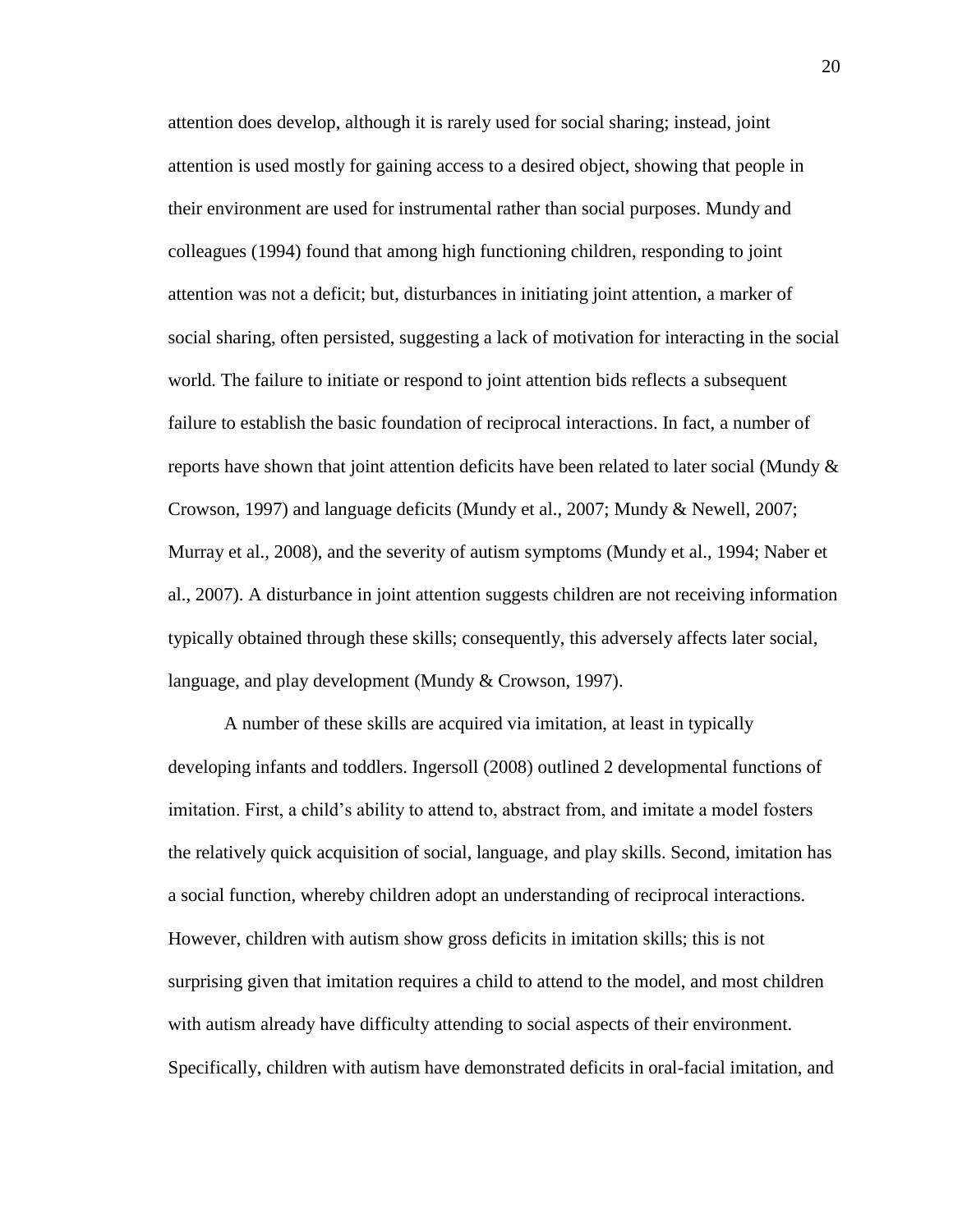vocal imitation (Prizant, 1996; Rogers, Hepburn, Stackhouse, & Wehner, 2003); consequently, their range of vocal behavior in infancy is fairly limited (Prizant, 1996). Imitation deficits in children with autism also have been associated with deficits in joint attention, receptive and expressive language, and play (McDuffie, Yoder, & Stone, 2005; Rogers, Hepburn, Stackhouse et al., 2003; Stone & Yoder, 2001). Taken together, disturbances in eye contact, joint attention, and imitation skills during infancy and early childhood have adverse effects on developing reciprocal interactions, and the subsequent social, language, and play skills that often emerge in these contexts. Importantly, the failure to develop these skills during infancy and early childhood hinders their ability to learn from everyday interactions in their environment.

The development of speech and language is delayed in children along the spectrum, the exception being children with Asperger's syndrome. Unlike typically developing toddlers who can say an average of 50 words between 18 and 24 months of age, most children with autism have yet to say their first meaningful word. In fact, parents often recognize speech delay as one of the first signs of their child's disability (Coonrod & Stone, 2004; McConkey, Truesdale-Kennedy, & Cassidy, 2009; Young, Brewer, & Pattison, 2003). A small proportion of children demonstrate regression in language skills around the second or third year of life. After a period of seemingly normal language development, regression is marked by a loss of the meaningful use of words, and a failure to learn new words (Davidovitch, Glick, Holtzman, Tirosh, & Safir, 2000; Lord, Shulman, & DiLavore, 2004). Among children with autism who do not have a history of language regression, Tager-Flusberg and colleagues (1990) found that not only is language delayed, but the rate of language acquisition also is slower compared to non-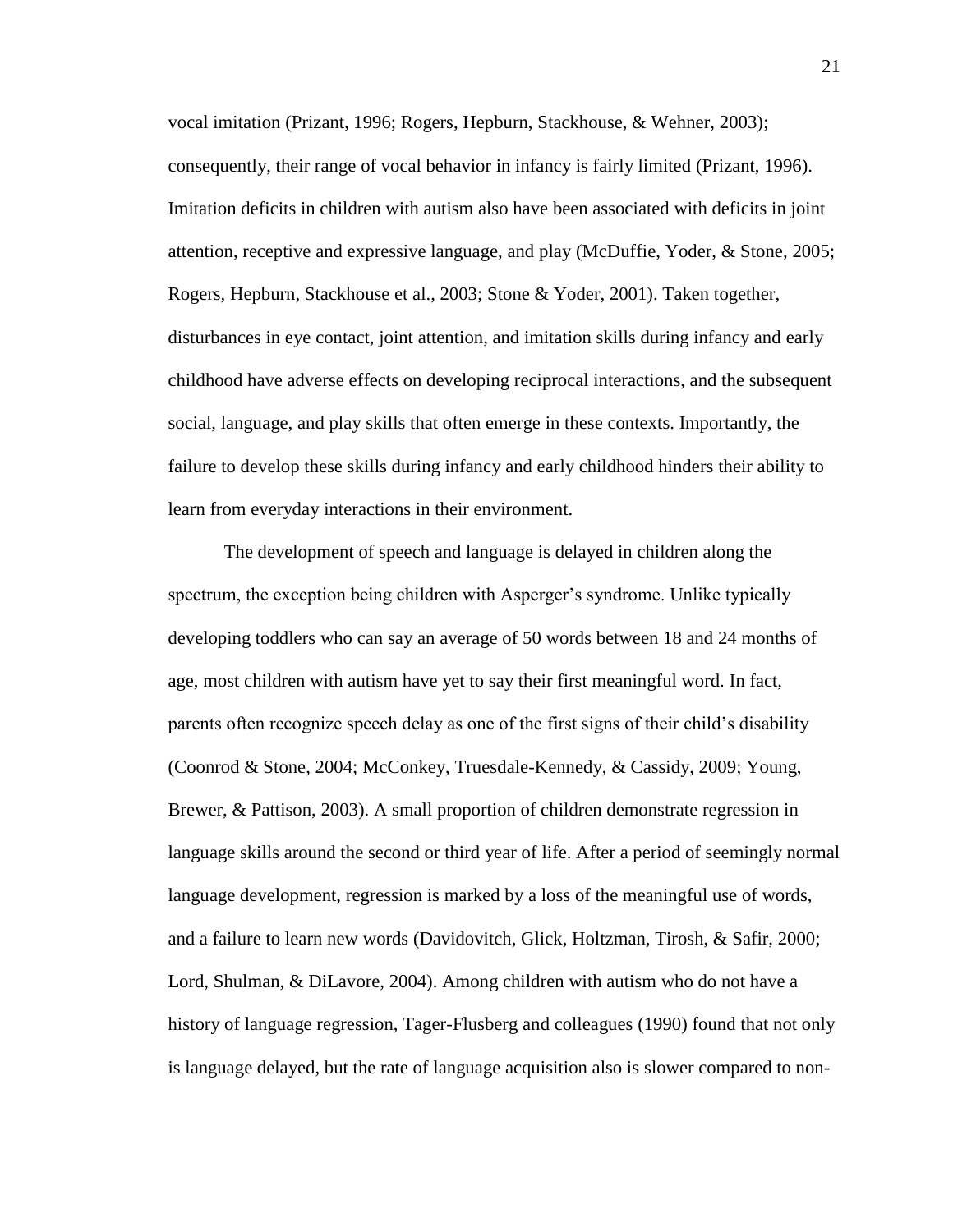autistic children with developmental delays. For instance, children that acquire speech in the first few years of life show significant lags in using multiword phrases, and often the size of their vocabulary is much smaller (Tager-Flusberg et al., 1990). A relatively small vocabulary is linked to the aforementioned deficits in joint attention; however, it also might be related to children's difficulty attending to multiple, relevant cues in their environment. Unlike typical children who use a variety of implicit and explicit cues, and salient object features to learn new words, children with autism fail to identify relevant cues to help them learn and differentiate object labels.

A small vocabulary is not evident among high functioning children with autism; yet, this does not imply that comprehension deficits do not exist. Rather, studies suggest children with high functioning autism also have poor language comprehension, particularly in natural real-life contexts. A failure to integrate implicit cues including gestures, tones, and facial expressions, adversely affects language comprehension. It has been suggested that the explicit information presented in a structured, laboratory setting conflicts with the implicit information typically presented in real-life social situations (Begeer, Meerum Terwogt, Rieffe, Stegge, & Koot, 2007); in so doing, some studies have provided misleading evidence of language comprehension skills among high functioning children. Therefore, while language knowledge among high functioning children might seemingly be extraordinary, deficits in the social use and understanding of language persist.

Using language socially depends upon understanding the role of speaker and listener. Among typically developing children, play often provides a context for practicing these social roles. For instance, songs and other games provide opportunities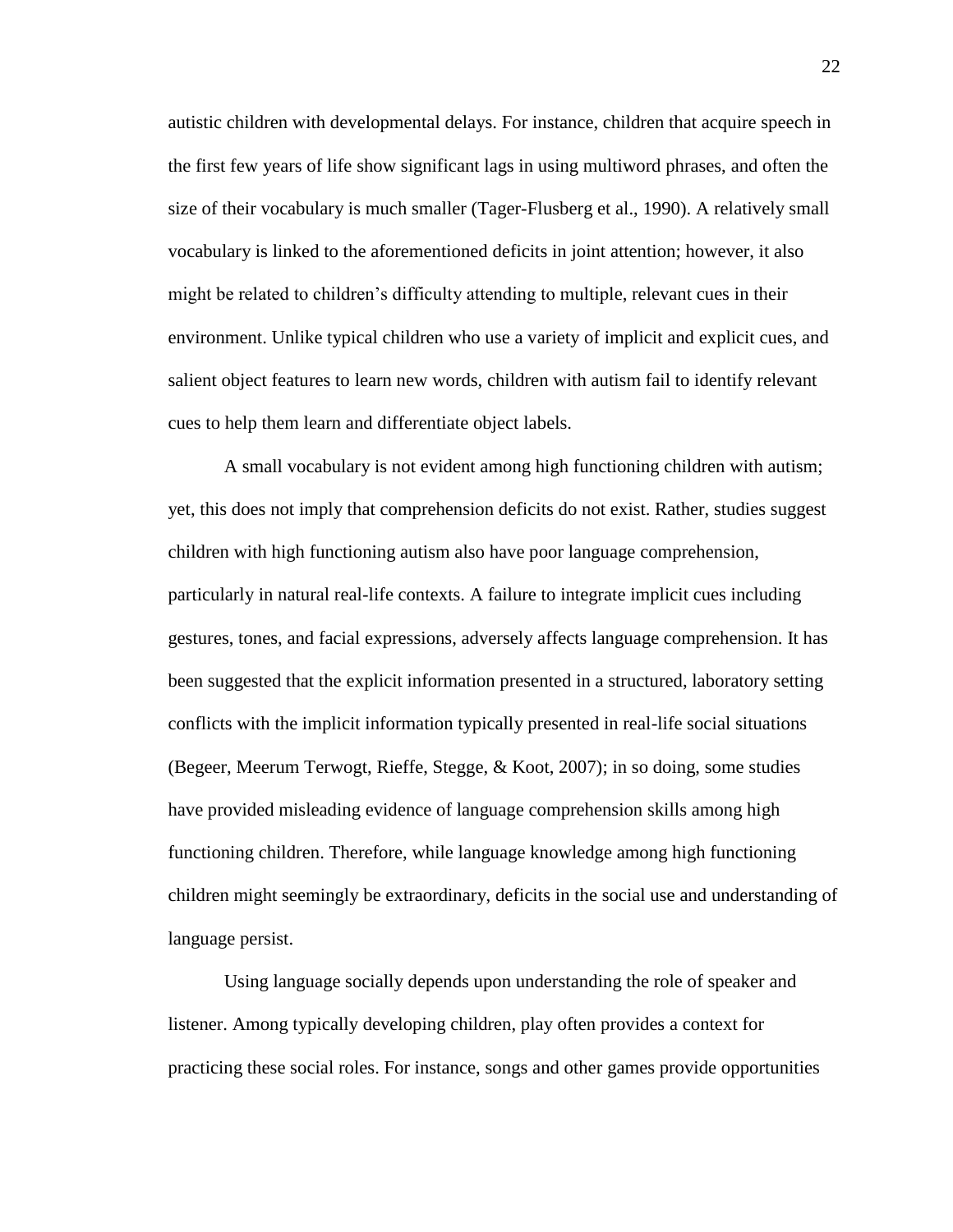for children and parents to alternate roles and vocalizations; it is this seemingly simple exchange that promotes turn-taking, reciprocity, and social scripts for future interactions. However, children with autism often prefer to play alone, and the play skills they display are atypical. Unlike typically developing children who use objects in symbolic, or pretend play, children with autism show little indication of symbolic play (McDonough, Stahmer, Schreibman, & Thompson, 1997; Sigman et al., 1999). Rather, objects are played with in a repetitive, nonfunctional way. For example, a child may play with a spoon, spinning it, while making vocalizations; in contrast, a typically developing child might pretend a spoon is a sword while interacting with a peer. Thus, delays in symbolic thought parallel deficits not only in play, but social skills as well.

A failure to understand roles during social interactions also could be evidenced by pronoun reversals among children with autism. Even among typically developing children, errors in pronoun use occur, but it often is marked by confusion of I vs. me or mine, rather than I vs. you; studies suggests that this is evidence typically developing children display understanding of the distinct role of I and you, or speaker and listener (Owens, 2011). Among children with autism, pronoun reversals take either form (i.e., I vs. me or mine, and I vs. you). At one point, this was believed to be a simple manifestation of echolalia (Kanner, 1943). But, more recent interpretations of pronoun reversals among children with autism suggest this behavior may reflect difficulty shifting roles of speaker and listener in conversations (Lee, Hobson, & Chiat, 1994).

Also, the range of functions for the use of social language is restricted among children with autism during early childhood. Although a preschool child has a tendency to engage in monologues, and self-dialogues to guide their thinking and actions, and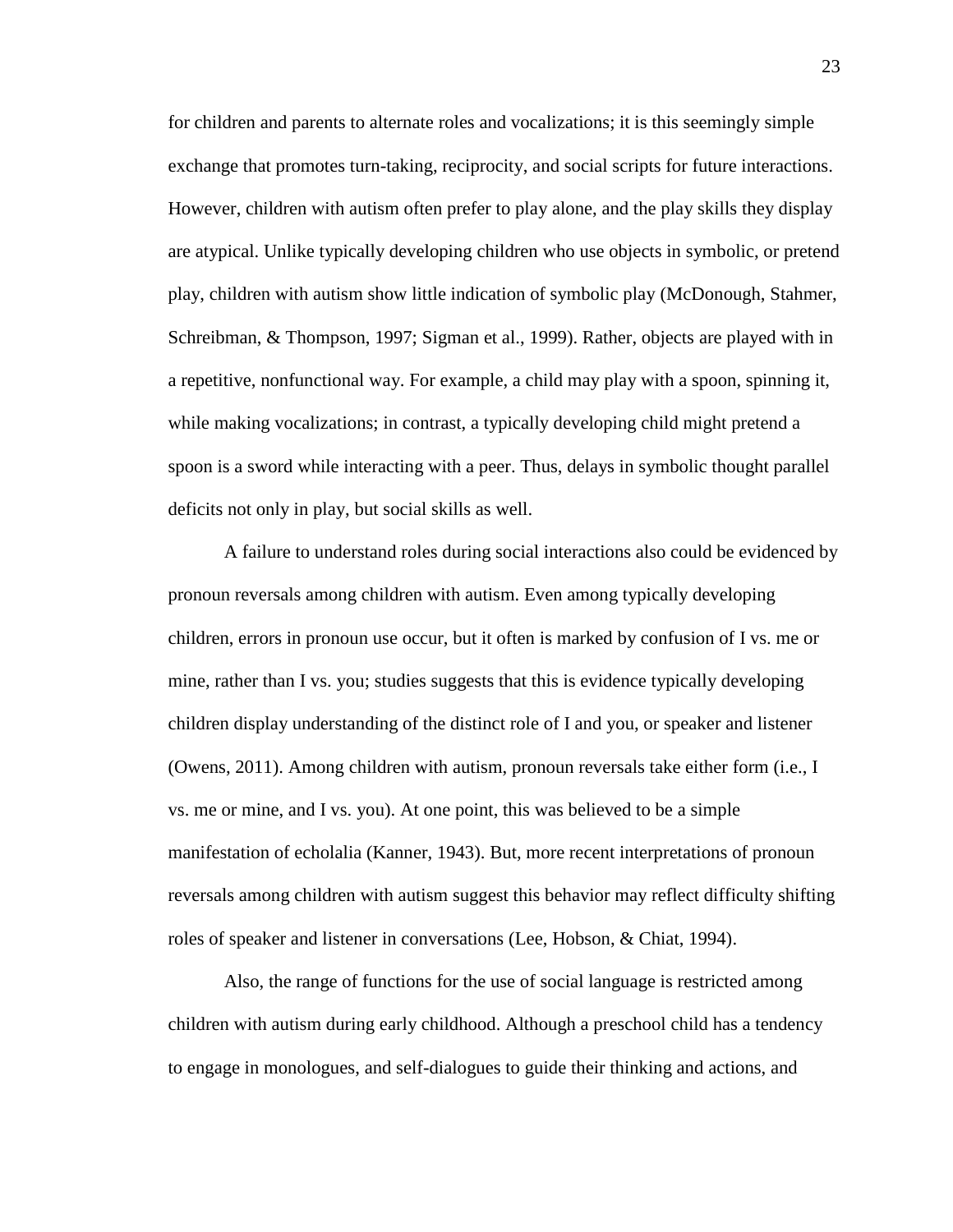practice social roles, he understands the reciprocal nature of conversations, and by 4 years of age, most of his speech is socially directed (Owens, 2011). A typically developing child will ask, or respond to questions, comment, repeat, or request clarification to initiate, take-turns, or maintain a topic of conversation, even if it is rather short-lived. Among children with autism, asking questions, commenting, and describing occurs less often, whereas identifying, or naming occurs more often (Ziatas, Durkin, & Pratt, 2003). A deviant feature of language among some children with autism is immediate or delayed echolalia, or repetition of speech using the same intonation as the original utterance; and, some authors suggest that echolalia can have varying functions, including asking for objects, answering questions, requesting clarification, taking turns, maintaining interactions, or rehearsing to foster information processing (Dobbinson, Perkins, & Boucher, 2003; Prizant & Duchan, 1981; Prizant & Rydell, 1984). The use of immediate echolalia, in particular, often decreases with gains in language (McEvoy, Loveland, & Landry, 1988), as children typically use it if they do not have language to initiate or respond using spontaneous (Tager-Flusberg  $\&$  Calkins, 1990). With decreases in echolalia, the range of functions for using language in social situations also decreases.

The types of discourse children with autism engage in show little diversity, and creativity. For instance, verbal children with autism often tell less complex, and creative stories (Tager-Flusberg, 1995), and they are less likely to use narratives compared to children of typical development (Capps, Kehres, & Sigman, 1998). Losh and Capps (2003) also found that high functioning children often required more prompting to elaborate upon narratives than children of typical development. The use of language is often concrete, and literal, rather than imaginative, demonstrating inflexibility in the use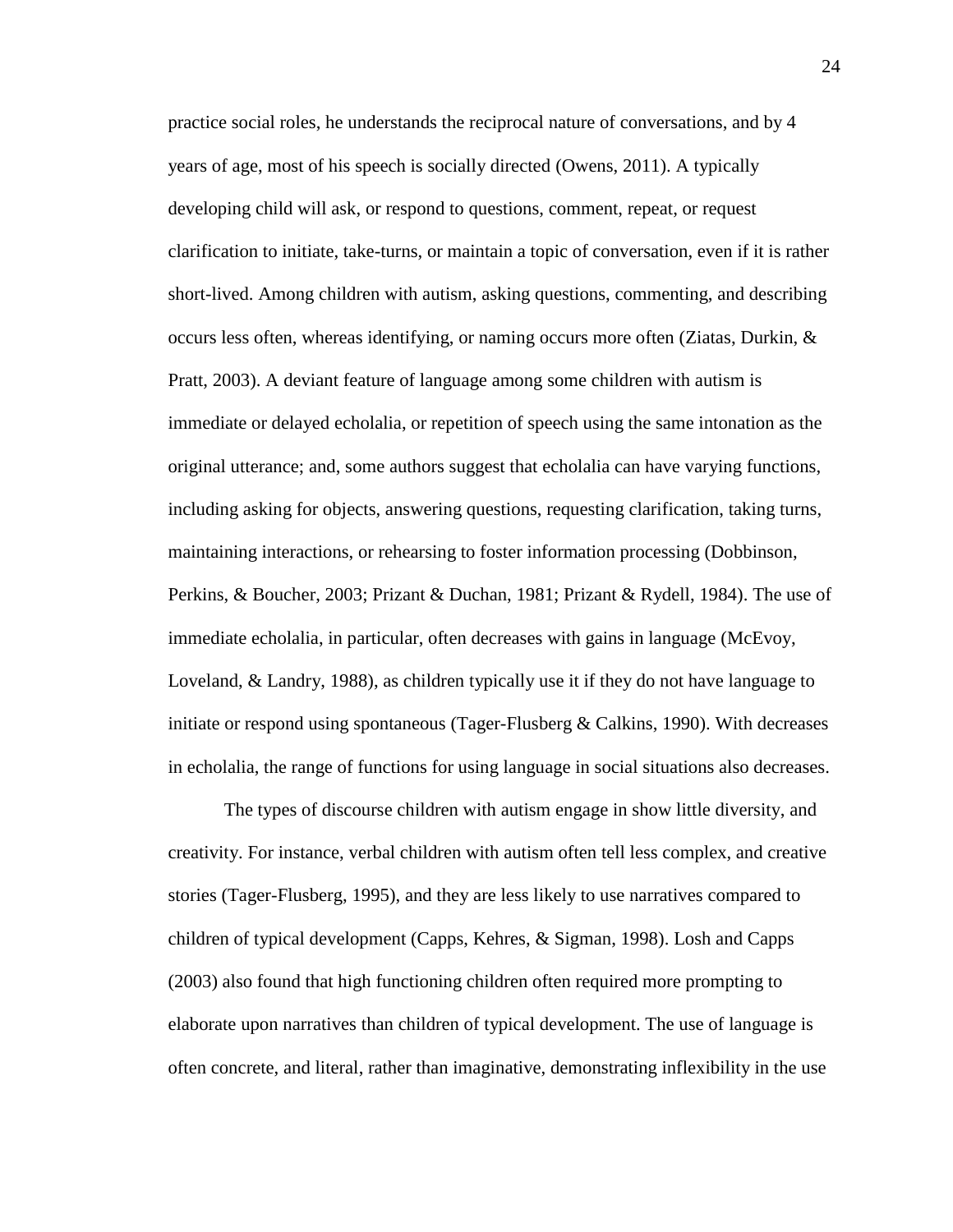and understanding of language. This fairly infrequent use of creative storytelling and narratives suggests a lack of interest in social sharing.

The deficits in social language persist for the school age child with autism. A typically developing school age child, unlike the preschool age child, can successfully introduce, and sustain a topic of conversation through several turns, make comments pertinent to the topic, and adjust the content of their conversation based upon the listener's knowledge (Owens, 2011). If there is a breakdown in communication, children will provide more background information to foster the listener's understanding, or request the speaker to clarify his comments. Yet, among children with autism the overall rate of initiating conversations, via joint attention, asking questions, or introducing topics is fairly low (Tager-Flusberg, 1996). Children with autism also have difficulty sustaining the topic of conversations, often by misjudging the amount of information needed to support the listener's understanding. For instance, a child with autism will not provide sufficient background information in conversations, but instead will assume the listener shares the same knowledge as the speaker. If asked a question, a child may reply briefly (e.g. "yes"), rather than elaborate, showing a failure to interpret cues underlying the intent of the question. Conversely, a child may respond to a question by providing too much detail. Furthermore, irrelevant, or inappropriate comments are made during conversations, demonstrating difficulty sustaining the topic. Among high functioning children, they might excel in literal interpretations, but not understand non-literal elements such as slang, and humor (Gunter, Ghaziuddin, & Ellis, 2002; Koning  $\&$ Magill-Evans, 2001; Martin & McDonald, 2004); and therefore, children may struggle to make comments appropriate to the topic of conversation. These behaviors indicate school

25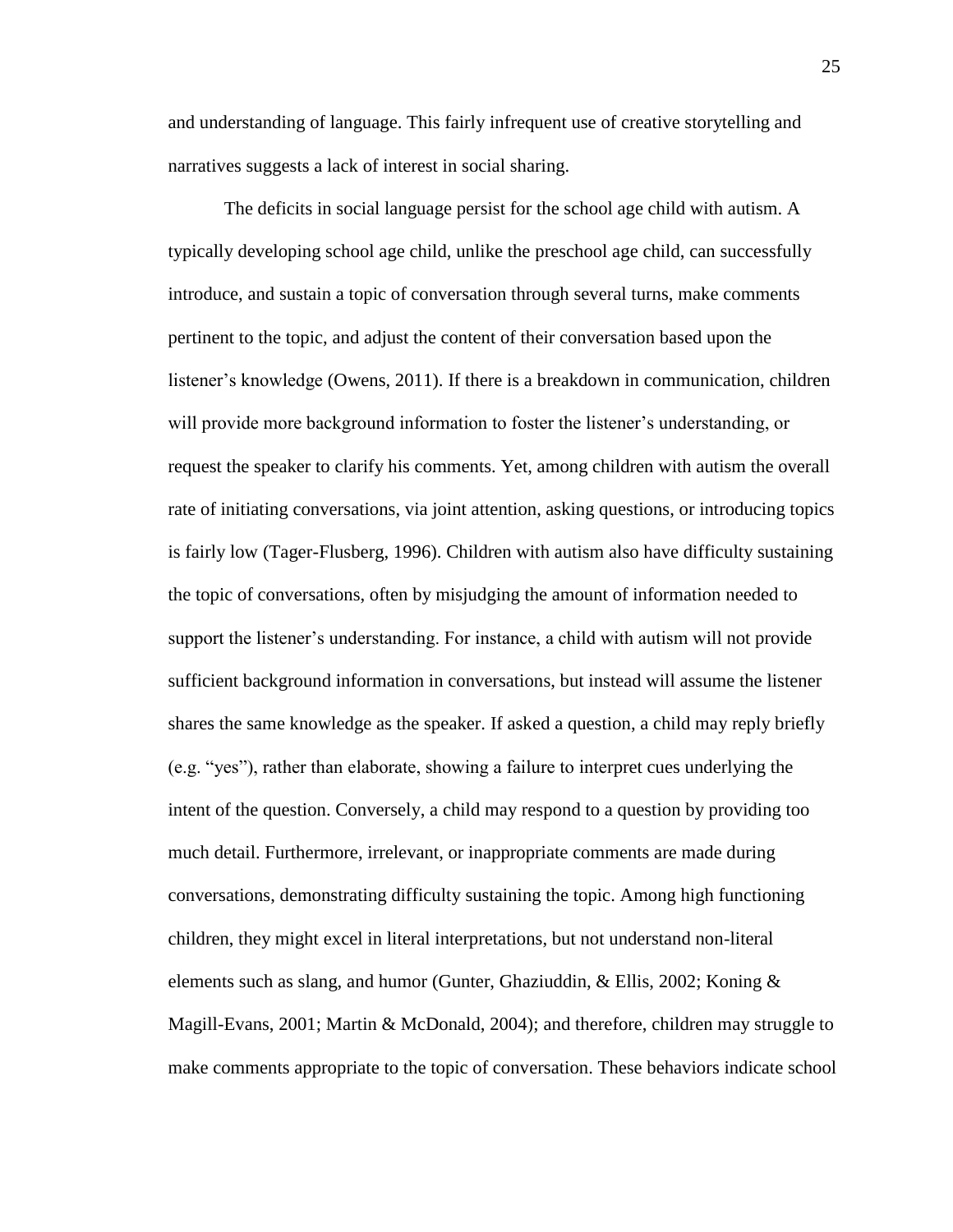age children with autism have problems understanding social rules, and thus determining information that may be relevant to the listener's needs.

The aforementioned problems in social uses of language are partly due to perspective taking deficits. Theory of mind refers to the capacity to infer others' mental states including emotions, beliefs, and intentions. A well-developed theory of mind enables individuals to take the perspective of others, infer their mental states, and then predict their reactions. High functioning children with autism demonstrate considerable deficits in theory of mind, unrelated to verbal intelligence, as evidenced by poor identification of relevant social cues and subsequent inference of mental states (Happe, 1995; Kaland et al., 2005). For a child of typical development, social adjustment depends upon the perception of both implicit (e.g. tone, facial expressions) and explicit cues, to then make inferences of the intent of others (Crick  $&$  Dodge, 1994). This, in turn, makes possible judgments critical for formulating an acceptable social response. Yet, perception of nonverbal cues (e.g., gestures, tone, facial expressions) in particular is impaired among children with autism. In fact, Klin (2000) posited that children with autism do not demonstrate deficits in social cognition per se, but rather social perception. For instance, children are more likely to attend to objects, rather than faces, during social situations (Klin, Jones, Schultz, Volkmar, & Cohen, 2002); thus, there is a failure in the initial acquisition of relevant, often implicit, social cues. Other studies suggest that even when faces are attended to, children with autism demonstrate abnormal decoding of facial expressions (Happe & Frith, 2006; Lindner & Rosen, 2006); children pay attention to specific facial features, rather than the gestalt, thereby hindering their interpretation of emotions. A lag in awareness of affective states of self and others is also evidenced by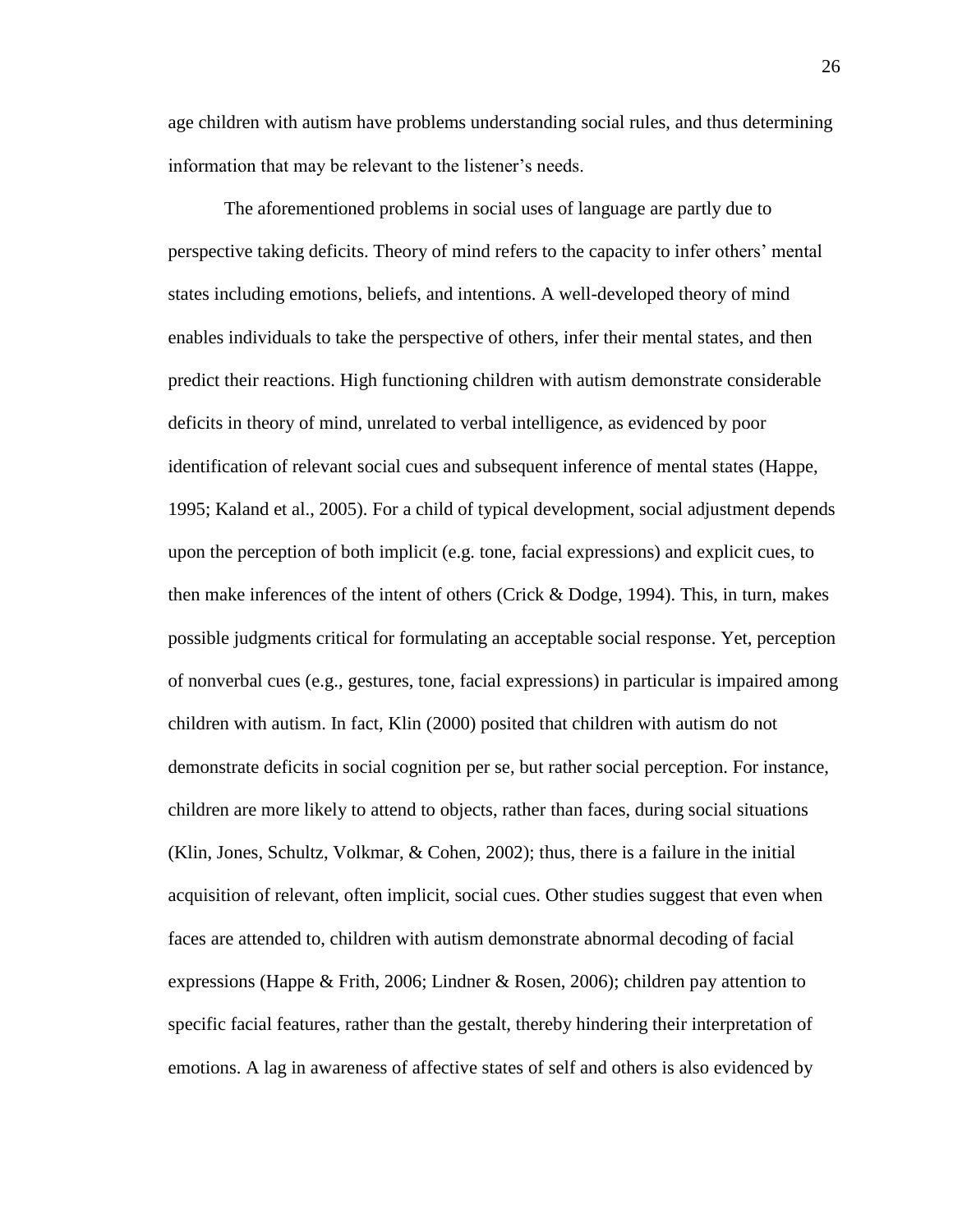children's infrequent use of mental, or affective words (Hobson & Lee, 1989; Van Lancker, Cornelius, & Needleman, 1991; Ziatas, Durkin, & Pratt, 1998), Hence, children with autism have difficulty developing an appropriate social response due to difficulty understanding emotional, and nonverbal cues. This is particularly problematic in social situations due to the need to acquire rapidly presented implicit social information (e.g. gestures, tone, facial expressions) to then continue the process of interpreting the speaker's message. Again, poor social perception often compounds delays in social, language, and play skills, because a social perceptual deficit implies that the individual does not perceive the input needed to learn these skills. These deficits in understanding unstated social cues translate into problems interacting with others, and forming relationships (Koning & Magill-Evans, 2001).

The development of peer relationships during childhood often occurs in the context of play. However, poor play skills can adversely affect peer relationships. For some, engaging in repetitive, stereotypical play is preferred over playing with peers. Although parental reports show children with autism have multiple opportunities to interact with peers, the restricted nature of their interests precludes their willingness to engage peers who do not share the same interests (Carrington, Templeton, & Papinczak, 2003). Furthermore, children's restricted interests and activities make it difficult to interact with peers if they cannot disengage from their obsessions. As a result, this failure to engage others in play has negative effects on the development of peer relationships.

Abnormal restricted interests also are manifested in children's way of conversing. A pedantic style of speech often is used among high functioning children with autism. Speech consists of lengthy, monotone, monologues of seemingly irrelevant factual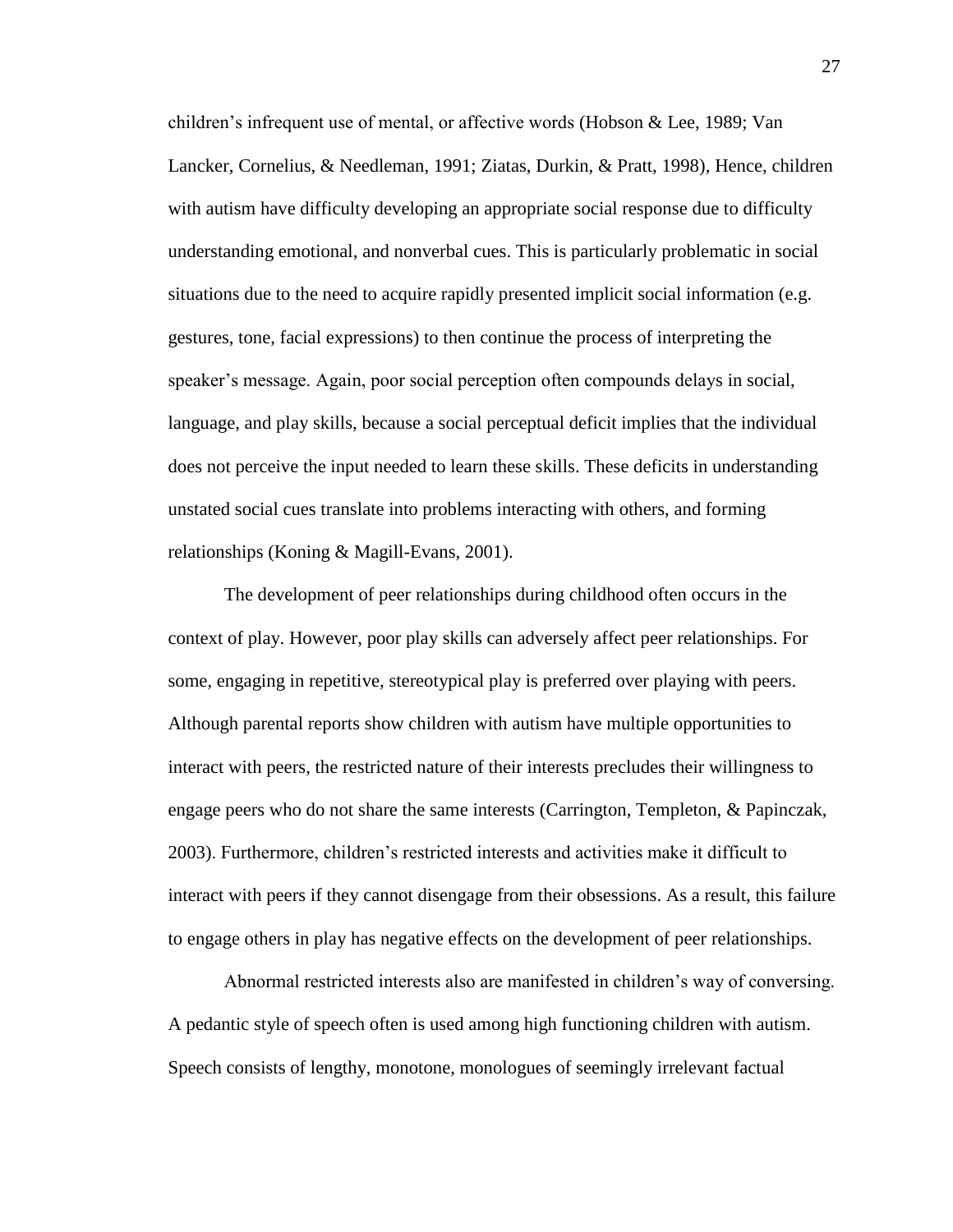information, demonstrating poor understanding of the reciprocal nature of conversations, and poor use of prosody to convey intent. A manifestation of obsessions, children with high functioning autism might engage in detailed conversations of their particular interests, failing to realize their partner's boredom. Further, children have difficulty integrating information, and hence, they may engage in conversations of unorganized, unrelated information. A failure to convey interests in a coherent way often leads to breakdowns in peer interactions. Also, it is not uncommon for children to abruptly end conversations due to disinterest in their partner's topic of interest. Subsequently, this paucity in understanding reciprocity impedes the formation of meaningful peer relationships during the school age years.

The extent of these aforementioned social and language deficits varies over the course of development. To date, the literature has shown a trend of overall symptom improvement from early childhood through adolescence. A follow up of Kanner's original 11 children showed improvements in social, language, and play behavior (Kanner, 1949). For instance, children, around the age of 6, abruptly started to use spontaneous rather than echoic language, for the purposes of communication. Unlike the distinct isolation that marked early childhood, the children had more, albeit limited, social contact. Further, persons in their environment had a rather utilitarian purpose of satisfying needs, answering questions, and providing facts, but they also were tolerated to the extent that responding to their demands curbed their protracted interfering. More recent studies on the course of autism development have supported this trend of overall symptom improvement from early childhood to adolescence. For instance, research on early and middle childhood samples have shown substantial gains in social and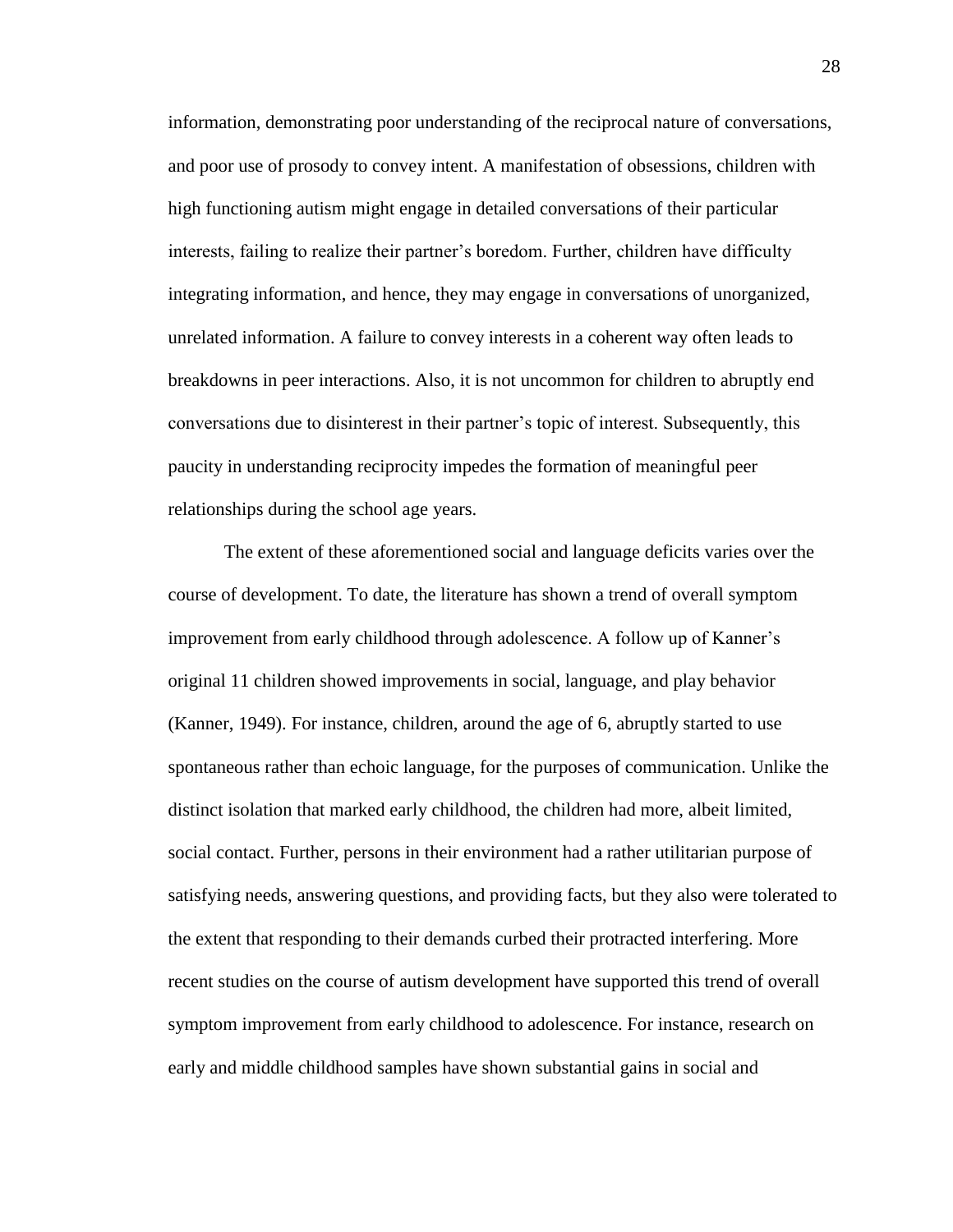communication skills (H. Goldstein, 2002; Myers & Johnson, 2007); and among adolescents, Seltzer and colleagues (2003) found social, communication, and repetitive, or restricted interests or behaviors, often were milder than earlier stages of development.

Yet, other reports show that some symptoms persist, emerge, or deteriorate. Seltzer and colleagues (2004) showed that although most individuals with autism eventually acquired speech, adolescents still demonstrated difficulty with affective terms, prosody, and pragmatic language. Further, adolescents had ongoing difficulty showing emotional reciprocity, using and understanding nonverbal behaviors, and making friends (Seltzer et al., 2004). The persistence of social deficits also has been related to the emergence of anxiety, and depression symptoms particularly among high functioning adolescents (Ghaziuddin, Ghaziuddin, & Greden, 2002; Kim et al., 2000), given they are likely to be aware of their social differences, and they often blame themselves for their failed attempts at social interactions (Butzer & Konstantareas, 2003; Humphrey & Lewis, 2008). A few studies also have shown a worsening in symptoms. Eaves and Ho (1996) found that slightly more than half of the participants, at a mean age of 12 years, deteriorated in intelligence, autistic symptoms, aggression, or hyperactivity. Ballaban-Gil and colleagues (1996) also found a high percentage of adolescents had maladaptive behaviors. Notably, most of these studies demonstrating deterioration were performed prior to advances in identification, and increases in availability of treatment.

In sum, the development of social communication skills is critical as it fosters learning and interpersonal relationships. The use of language helps to convey thoughts, feelings, and interests, and achieve social goals. However, most individuals with autism demonstrate early social and language deficits that adversely affect later learning and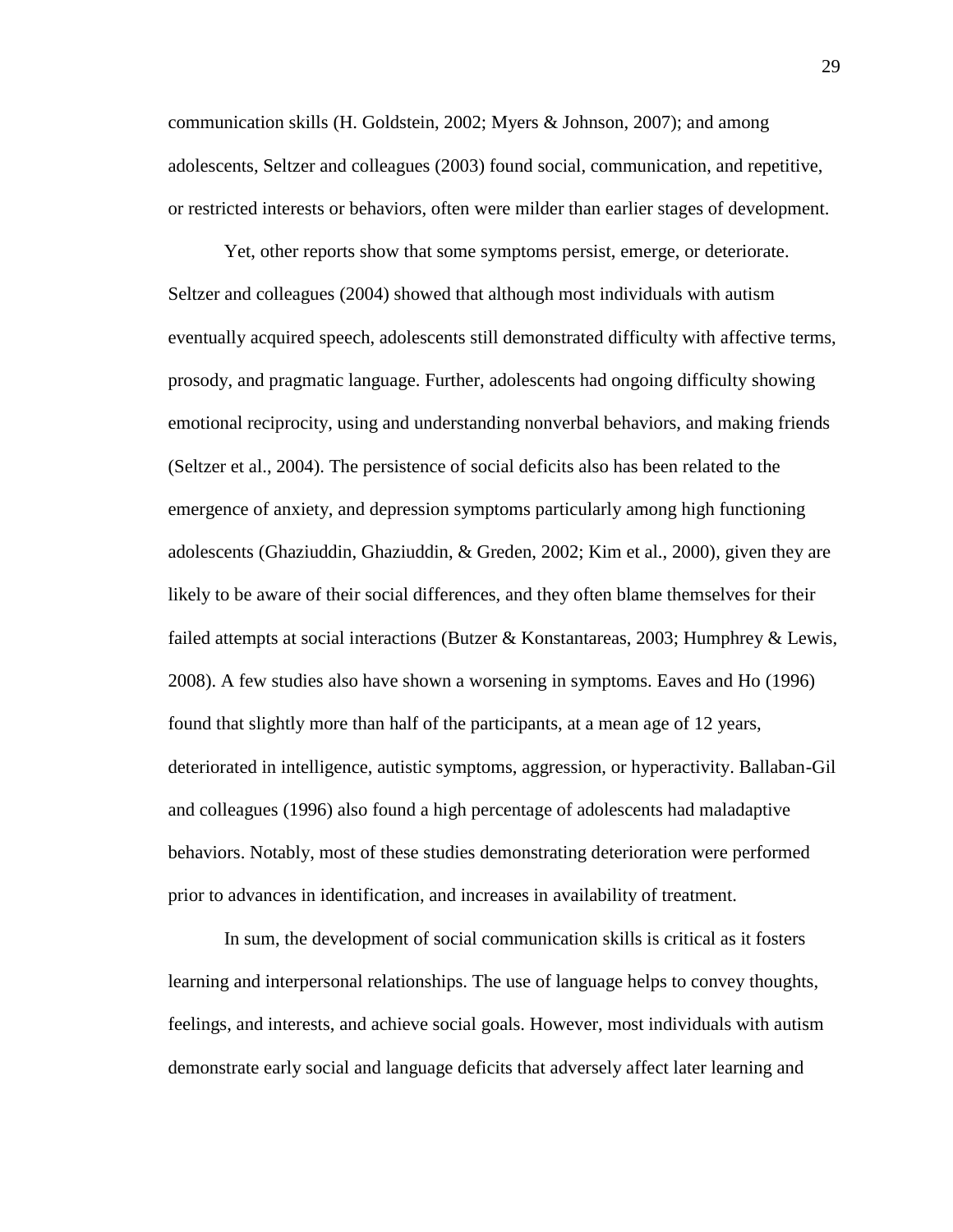social interactions. Although symptoms generally improve, social and language deficits may persist, and problem behaviors can emerge.

### **Academic Achievement**

The persistence, emergence and deterioration of deficits over the course of development can adversely affect learning in the classroom. Again, the aforementioned deficits, most notably interfere with incidental, and observational learning. However, other information processing deficits also can disrupt learning. For example, sensory disturbances are commonly reported among children with autism. Rogers and colleagues (2003) found that children with autism showed sensitivity to sounds, touch, taste and smell more often than children of typical development. A child with autism may be under-stimulated, and thus engage in some form of self-stimulatory, or sensory-seeking behaviors; conversely, he can be over-stimulated and show stereotypical or problem behaviors to reduce the stimuli (Ashburner, Ziviani, & Rodger, 2008). Ashburner and colleagues (2008) suggested that these stereotypical behaviors might reflect a preference for repetitive, predictable sensory input. This can be problematic for children with autism due to the rapidly changing, unpredictable stimuli common to classrooms. For instance, sounds, smells, pictures, and arrangement of desks vary among classrooms, and therefore, may be overly stimulating for a child with autism; consequently, the unpredictability of sensory stimuli in a classroom can make it difficult for children to learn from teachers' instruction. In fact, sensory disturbance, as evidenced by under-responsive sensitivity, has been associated with poor academic performance among children with autism (Ashburner et al., 2008).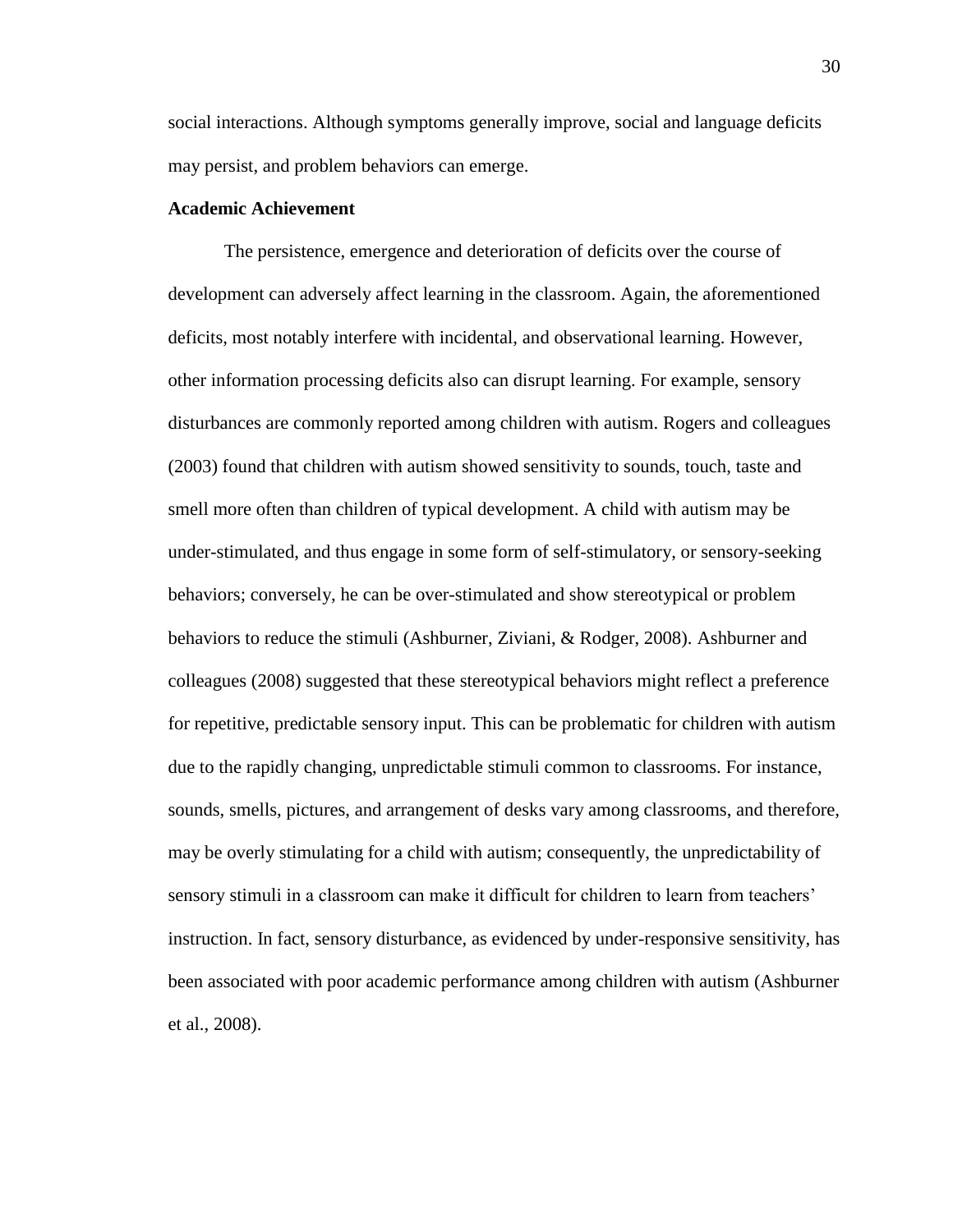Additionally, auditory filtering deficits have been found. Alcatara and colleagues (2004) showed that children with autism had greater difficulty with speech recognition in the midst of background noise than peers of typical development; this finding indicates that children may have problems recognizing verbal instructions delivered by a teacher in a noisy classroom. Problems with auditory filtering also have been associated with poor attention (Ashburner et al., 2008), suggesting children with autism struggle to focus on academic tasks in noisy classroom environments. Thus, sensory disturbance, either in the form of abnormal sensitivity, or auditory filtering deficits, can result in problems attending to, and processing incoming information in the classroom.

Other deficits in information processing, beyond sensing and encoding, can interfere with learning among children with autism. A number of studies have found children with autism have exceptional rote memory (Mayes & Calhoun, 2003b; Tsatsanis, 2004), evidenced by their ability to recall discrete points or facts. However, rote memory often does not foster deeper processing of information critical for later retrieval. For instance, Boucher and Lewis (1989) found children with autism had trouble recalling prior experiences in a testing session, although recall improved when given cues. The authors contended this pattern of behavior was indicative of retrieval, rather than encoding deficits. The ability to advance in academic content, or grade levels, often requires students to link current, novel information with prior knowledge, and yet, children with autism have difficulty organizing, and integrating past and novel information into meaningful wholes, without direct, explicit cues. Furthermore, the concrete way of thinking makes it difficult to abstract, generalize, and apply information learned in class to new situations (G. Goldstein et al., 1994; Tsatsanis, 2004). Hence,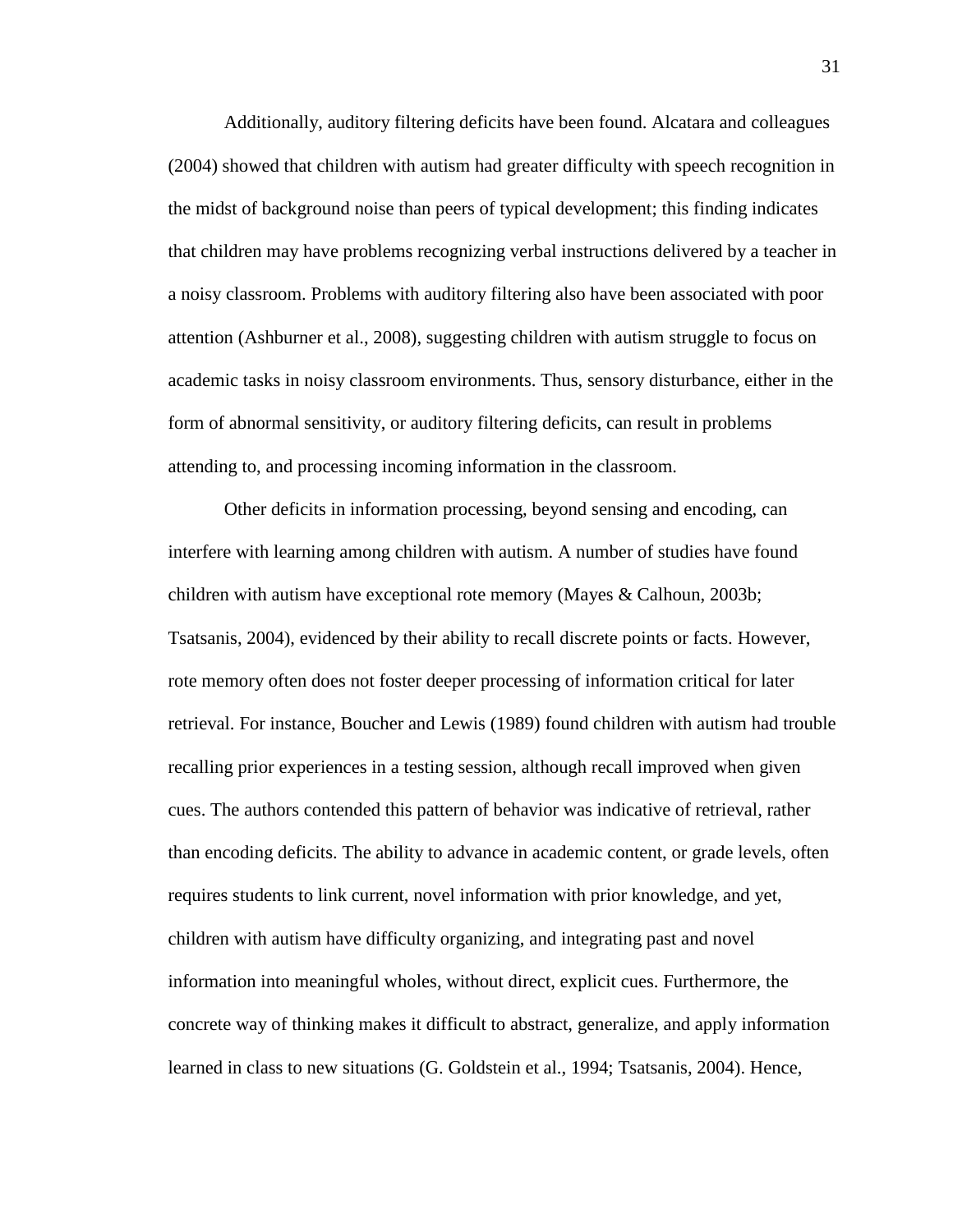retrieval deficits, along with problems organizing and integrating information, poses challenges to learning and developing meaningful interpretations of class material for children with autism.

Children with autism also lack the basic skills essential for academic achievement. Eaves and Ho (1997) found that teachers provided poor ratings for children with autism in the areas of paying attention, following instructions, working independently, and completing tasks. An inability to perform these tasks is in part related to deficits in executive functioning. Consequently, adolescents with autism who struggle with remembering homework, organizing tasks, and managing their time will likely have difficulty completing multiple assignments in a timely manner. Academic achievement might be adversely affected given these problems with self-management.

The aforementioned deficits among children and adolescents with autism lead to discrepant academic outcomes. For instance, studies of children and adolescents with autism of average intelligence often show average reading, spelling, and numerical operations, and below average reading comprehension and written expression (G. Goldstein et al., 1994; Jones et al., 2009; Mayes & Calhoun, 2008; Minshew, Goldstein, Taylor, & Siegel, 1994); therefore, while some reports suggest academic achievement and intelligence are correlated among children of average intelligence (Eaves & Ho, 1997; Mayes & Calhoun, 2003a), others have shown a significant gap (Jones et al., 2009), indicating a potential learning deficit. Among low functioning children with autism, poor performance on math, spelling, and writing consistent with intelligence levels has been found (Mayes & Calhoun, 2003a). However, a small proportion of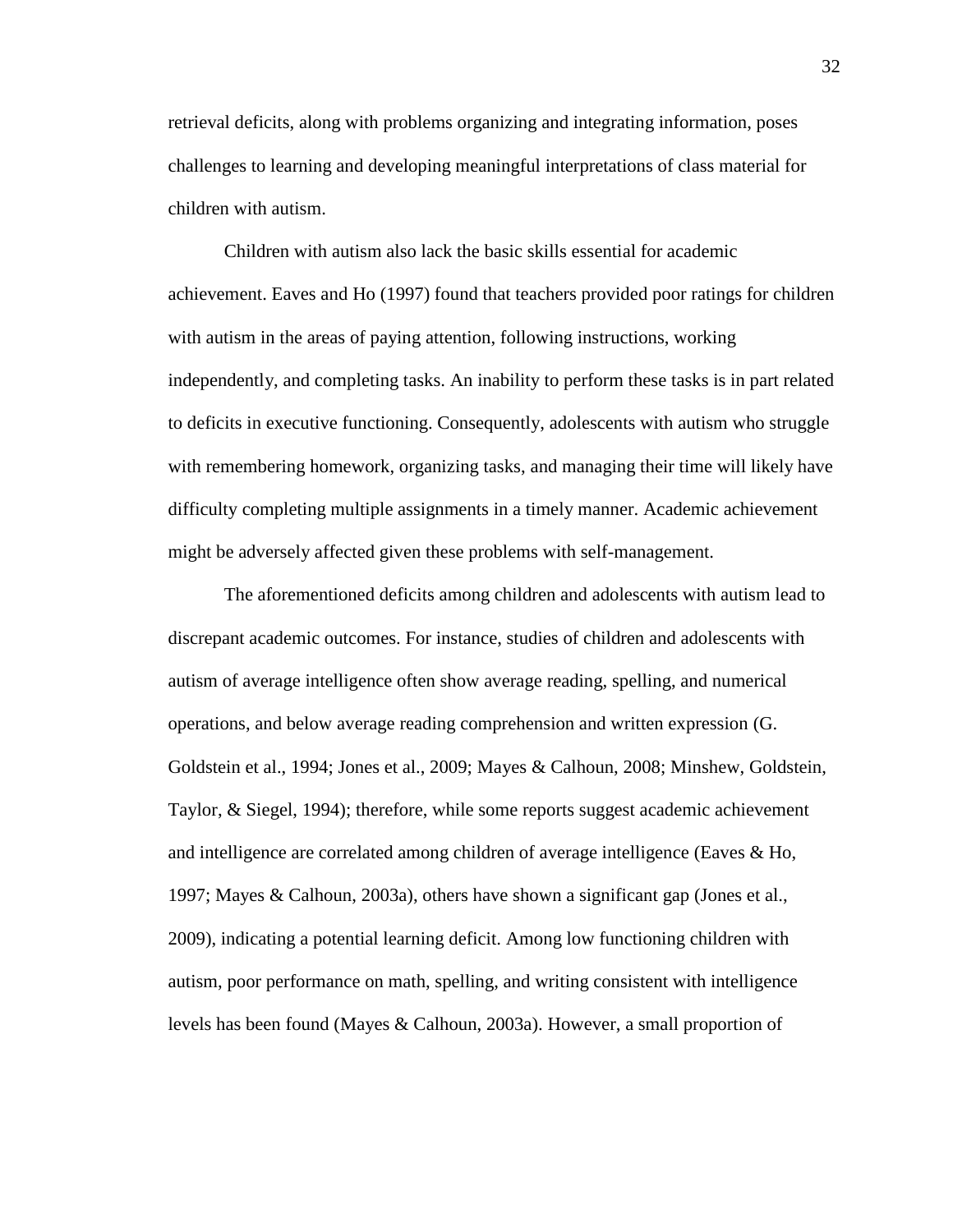children also show very high reading or arithmetic ability despite low intellectual functioning (Jones et al., 2009; Mayes & Calhoun, 2003a).

The discrepant academic achievement outcomes are explained by the unique cognitive skills of children with autism. For example, a number of reports suggest rote memory, and concrete, rule-based thinking are strengths among students with autism (G. Goldstein et al., 1994); and, these skills are critical to decoding and word recognition. As a result, children with autism are likely to demonstrate average or above average reading and spelling skills. On the other hand, abstract, logical, deductive thinking, and perspective taking are deficits among children and adolescents with autism; therefore, reading comprehension and written expression often are less than anticipated, given their intellectual functioning. Other studies have shown that poor performance on measures of writing also could be related to visual motor integration deficits (Barnhill, Hagiwara, Myles, & Simpson, 2000; Mayes & Calhoun, 2007). Barnhill and colleagues (2000) contended that children's poor visual motor integration skills might be because children are either highly distractible, or overly concerned with detail in reproducing symbols. In fact, studies have shown a relationship between graphomotor skills, attention and academic achievement in reading and written expression; deficits in attention and visual motor integration adversely affected academic achievement in these areas (Mayes & Calhoun, 2007). Importantly, if children do not develop these higher level cognitive skills (i.e., attention, abstract, logical thinking), over time adolescents with autism might begin to lag behind their peers in academic achievement (G. Goldstein et al., 1994). Taken as a whole, autism symptoms and related deficits have the potential to adversely affect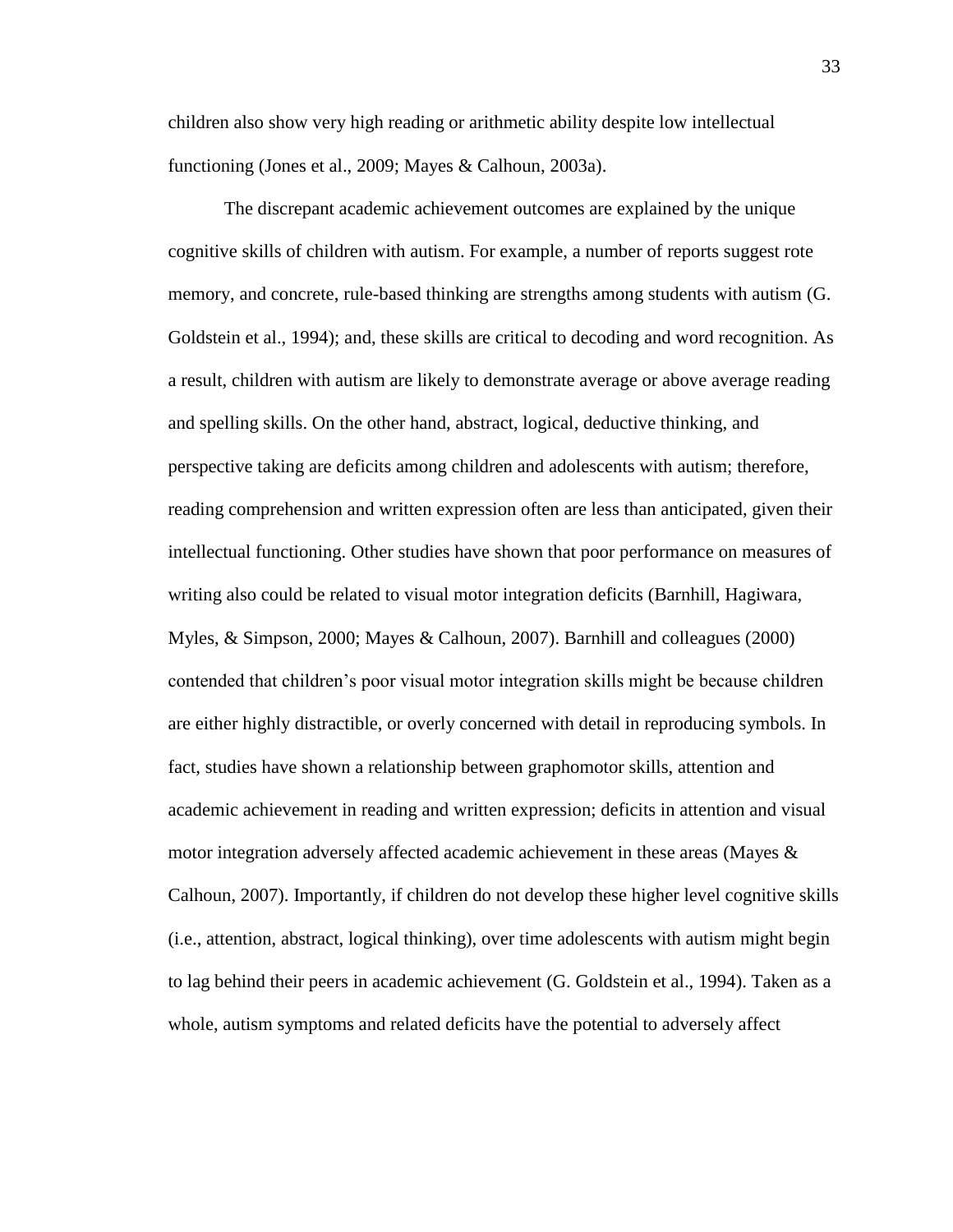learning over the course of development; and, it is this pervasive quality, which highlights the critical role of intervention over the lifespan.

### **Behavioral Interventions**

A variety of applied behavior analysis models exist, ranging from structured, adult-directed discrete trial training to naturalistic, child-directed, environmental training. However, features common to most behavioral programs include 1) the use of principles of behavior to foster the acquisition, generalization, and maintenance of skills, and reduction of problem behaviors; 2) a comprehensive curriculum targeting the acquisition of skills across multiple domains; 3) individualized plans, according to participants' strengths and weaknesses; 4) intense (e.g., 20-40 hours per week), and long-term (e.g., two years or more) treatment; 5) intervention delivered in a one-on-one setting, with gradual integration into small and large group settings; and 6) parent training to enhance participants' newly learned skills in the natural environment (Granpeesheh, Tarbox, & Dixon, 2009; Soorya, Carpenter, & Romanczyk, 2011).

The UCLA Young Autism Project was among the first early intensive behavioral intervention programs that used a discrete trial training method to teach children fundamental social, and communication skills including attention, imitation, and language. Specifically, discrete trial training consists of dividing the target skill into subskills and then teaching the sub-skills required to perform the complex behavior, in a very structured, adult-directed manner. An individual trial typically consists of the adult providing the antecedent, cue, or instruction, the child's response, and lastly, the consequence for the response. For instance, a teacher might state, "Show me the cup," to elicit a behavior; the child responds (e.g. points to the cup), and contingent upon the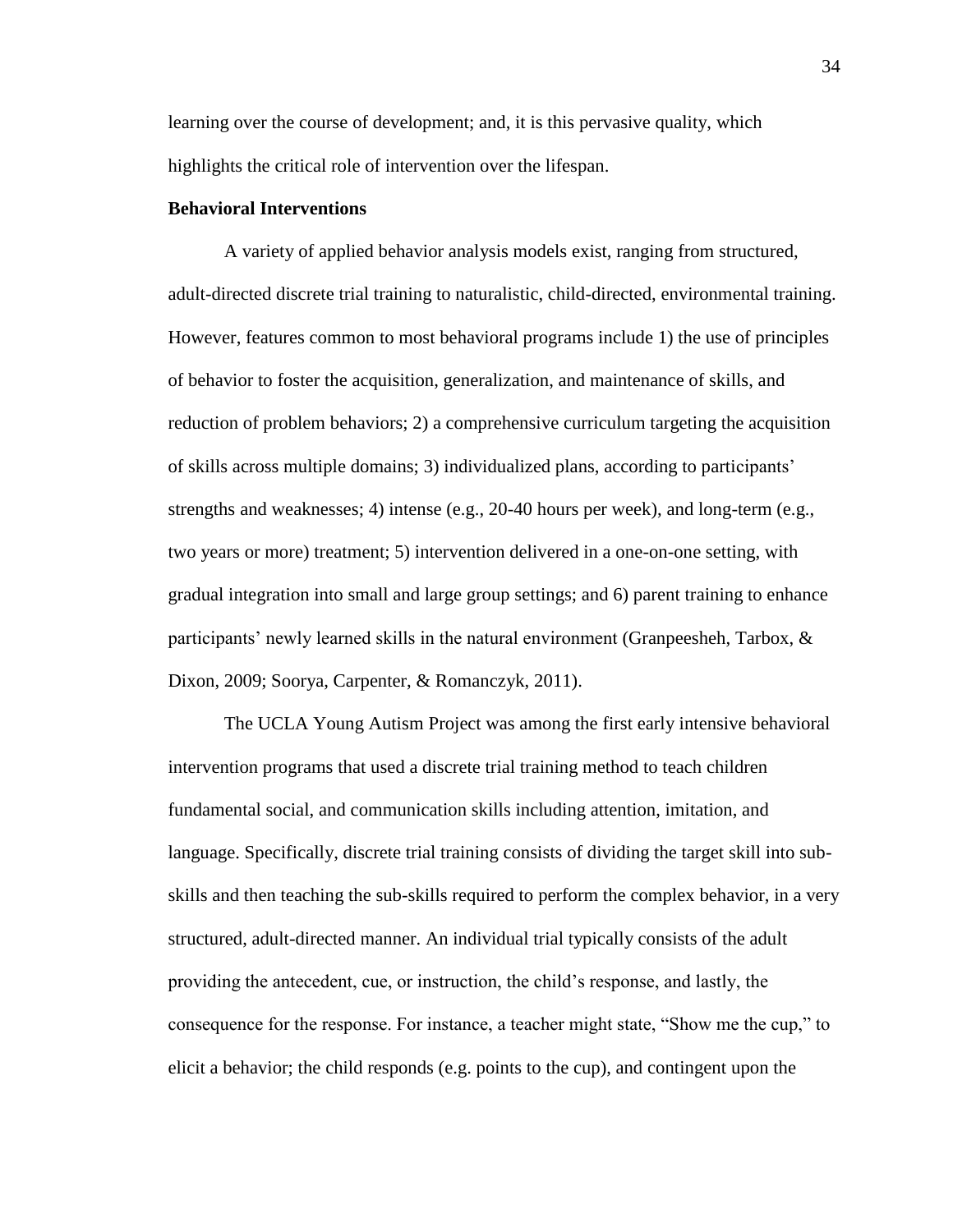correct behavior, the teacher provides a reinforcer (e.g. tickles). The behavioral principles of prompting, shaping, and reinforcing are used to teach the child during trials. For instance, if a child responds incorrectly, a teacher might place the object closer to the child to prompt the correct response on the subsequent trial. Trials are repeated often until the objective is mastered. Then, the next sub-skill in the hierarchy of behaviors is taught to the child. Thus, one of the advantages of discrete trial training is that it provides numerous opportunities for a child to practice a skill; subsequently, it often results in fairly rapid rates of learning, particularly during the acquisition phase. Discrete trial training has been effective in teaching initial language comprehension, production, play, and academic skills, as well as "learning to learn" (i.e. observational learning) skills, such as sitting, attending, and imitating others (Granpeesheh, Tarbox et al., 2009; Hayward, Eikeseth, Gale, & Morgan, 2009; Lovaas, 1987; Sallows & Graupner, 2005; Soorya et al., 2011).

The discrete trial treatment approach, however, often has been criticized (Granpeesheh, Tarbox et al., 2009; Skokut, Robinson, Openden, & Jimerson, 2008). First, children can become overly reliant upon adult-initiated cues. Thus, children communicate passively in response to cues, rather than initiating spontaneous communication. The adult-driven context also has been criticized for failing to mirror natural adult-child, or child-child interactions, and in turn this makes it difficult for children to generalize behavior to the natural environment. Furthermore, the reinforcers used often are artificial, or contrived, and therefore are unrelated to the child's response; this too can pose problems for generalizing and maintaining newly learned skills. Lastly, the highly structured nature of the discrete trial teaching environment does not provide sufficient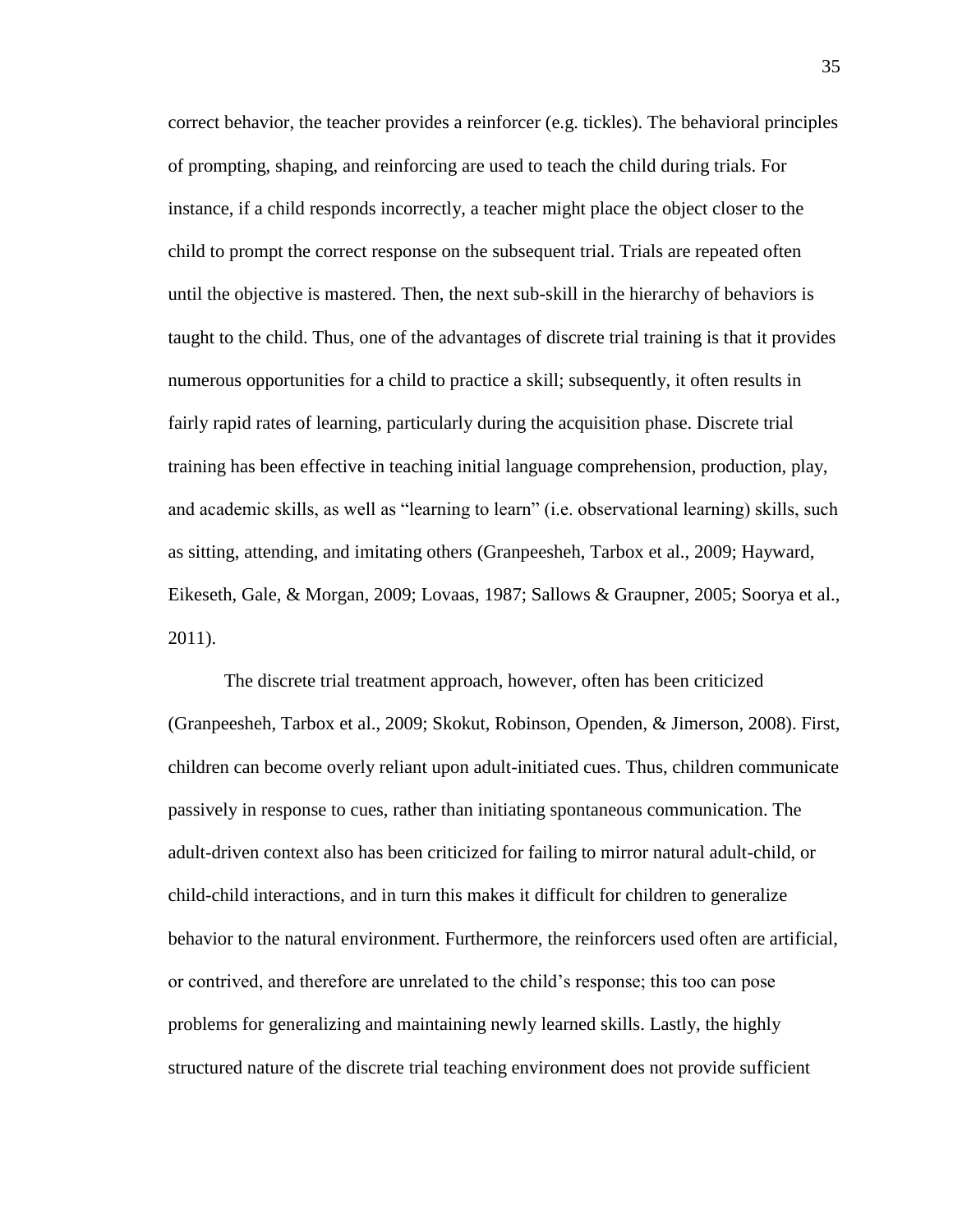variability in cues, or responses, to promote generalization to other contexts and behaviors. Taken together, children taught using a discrete trial method have difficulty generalizing their newly learned skills to peer interactions in a natural, social environment (Granpeesheh, Tarbox et al., 2009; Vismara & Rogers, 2010).

A different behavioral approach, addressing many of the criticisms of discrete trial training, is natural environment training. The underlying premise of natural environment training is to teach in the context of daily interactions, routines and activities. Subsequently, the child has the chance to learn and practice the skills in the contexts he will be using them. Unlike discrete trial training, the format of natural environment training is loosely structured. The child initiates teaching episodes often by reaching, pointing, or moving in the direction of a desired object, or activity. The teacher then prompts the desired behavior (e.g. vocalizing the requested object), and reinforces the child by giving him the desired activity, or object. The desired item is a natural reinforcer, or by-product of the child's behavior; therefore, the natural contingencies of the environment obtain control over the behavior. The disadvantage of natural environment training is that the number of trials for teaching a target skill is often less than that presented in discrete trial training. The advantage of natural environment training, however, is that contextual, motivational, and other antecedent cues in the natural environment obtain stimulus control, rather than the adult-directed cues presented in a highly structured discrete trial training format. Children participating in natural environment training are more likely to initiate spontaneous speech rather than passively wait for the teacher-delivered instruction (Delprato, 2001). Further, natural environment training promotes generalization of skills for several reasons. First, children are able to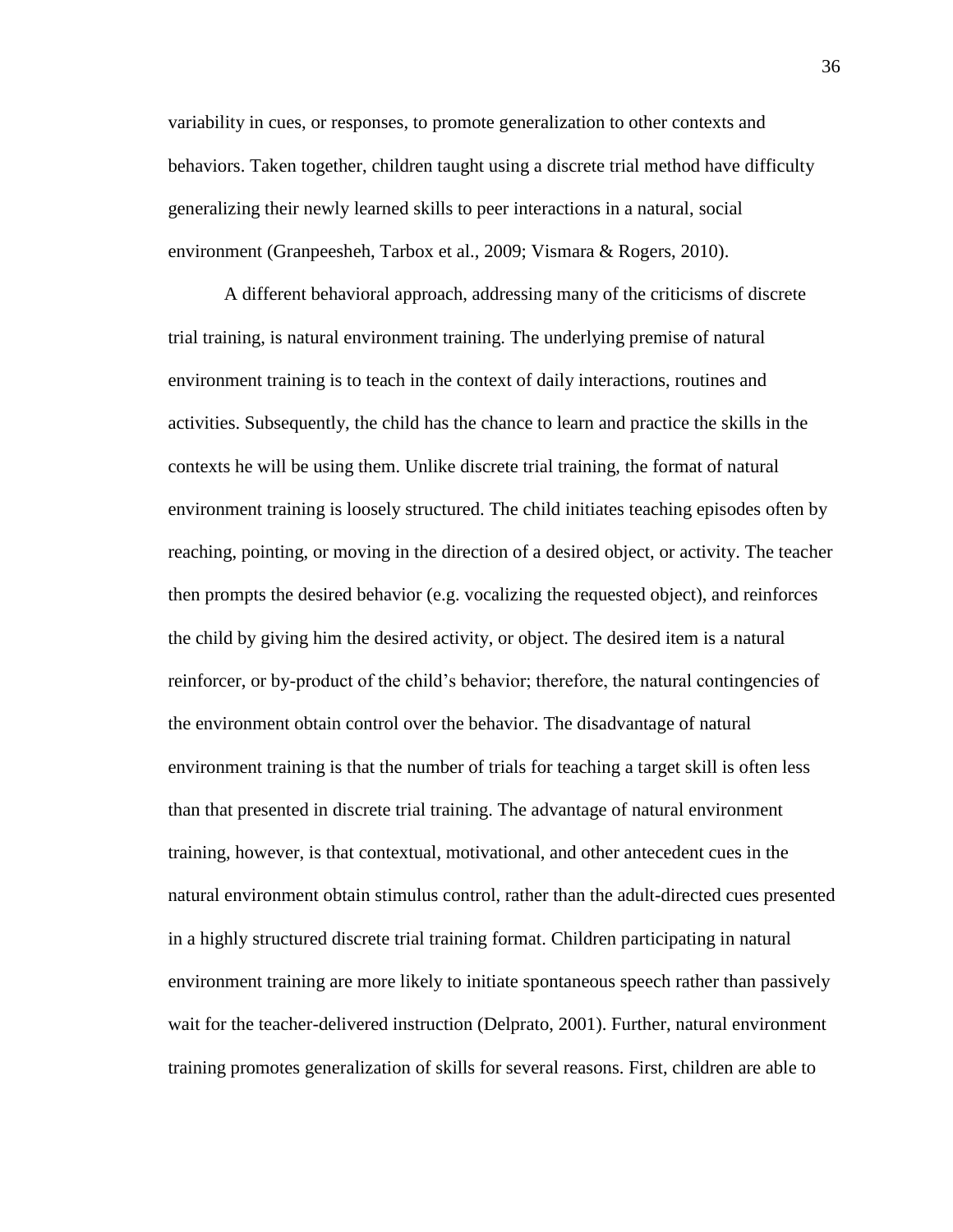practice skills in the natural setting where they will be used. Second, the reinforcers obtained are natural, and related to the behavior itself, rather than contrived. For instance, if a child points to a toy of interest, the reinforcer is obtaining the toy. The direct relationship between the reinforcer and the behavior increases the likelihood that the child will initiate the behavior in the future (Bondy & Frost, 1994; Delprato, 2001; R. L. Koegel, Koegel, & Carter, 1999). Third, the format of natural environment training more closely resembles typical adult-child interactions; thus, children begin to understand the reciprocal nature of interactions. Fourth, natural environment training has the ancillary benefit of decreasing disruptive behaviors (L. K. Koegel et al., 2010) by incorporating children's interest and natural reinforcers into training. Lastly, Schreibman, Kaneko and Koegel (1991) found that both parents and children have more positive affective responses to natural environment training compared to discrete trial training. More recent applied behavior analysis programs incorporate natural environment training into their treatment.

A number of naturalistic environmental training methods have been used to teach language to preverbal children with autism, including milieu teaching and pivotal response training. First, milieu teaching is a method of arranging the natural environment to elicit the child's interests, and then prompting the child, using time delays, models, or other cues, to foster the child's speech. The method itself includes a number of teaching strategies that differ mostly in the types of prompts used to elicit speech.

For example, the mand model is a type of milieu teaching, and as its name implies, it is based upon the verbal behavior of mand. A mand is under the control of a motivating operation, often a state of deprivation, satiation, or aversion, and the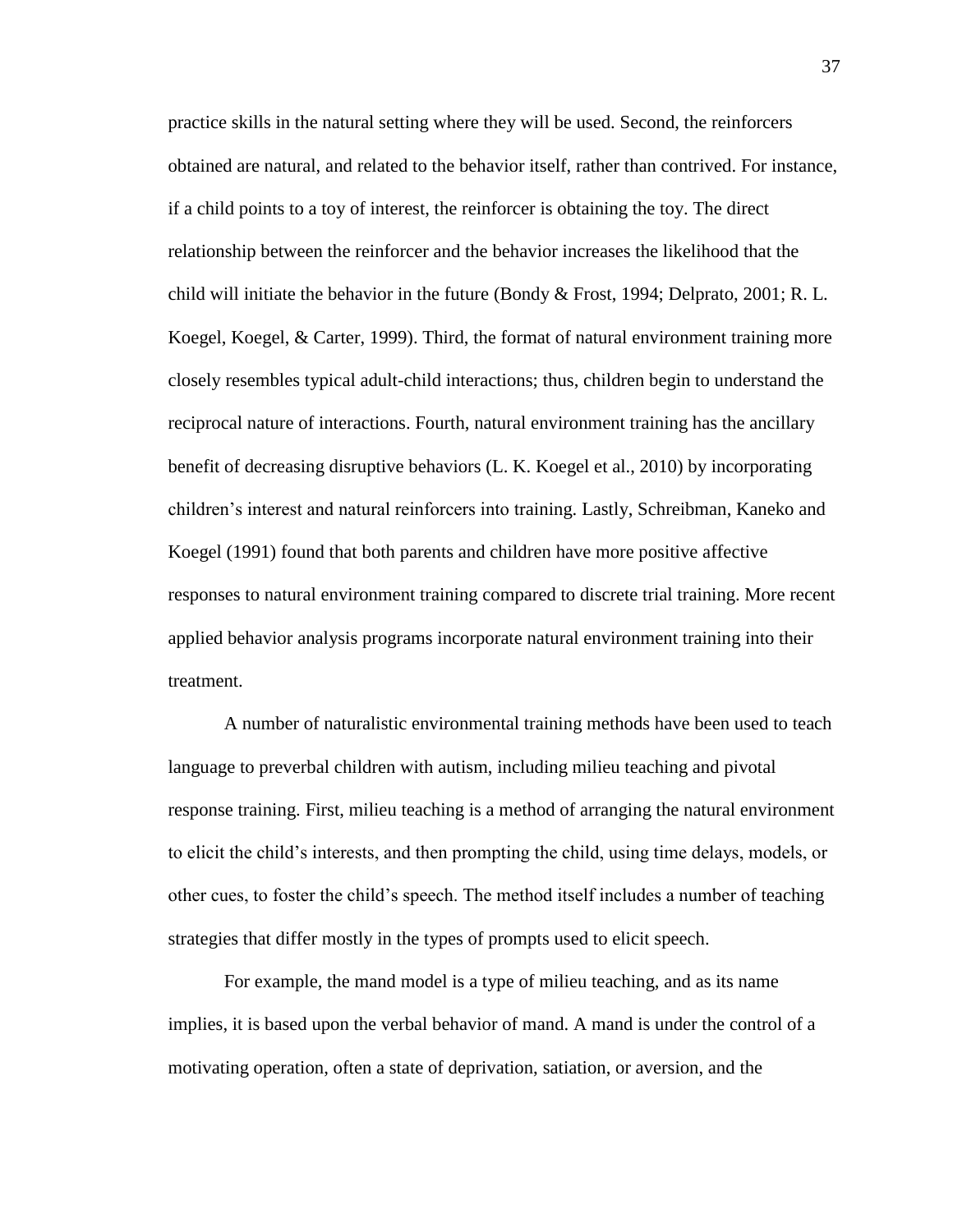reinforcement obtained is directly related to the motivating operation at the time (M. L. Sundberg & Michael, 2001). Simply, a mand is a person "asking" for what he wants. For instance, a child that is thirsty (motivating operation) asks for a drink (mand), and the mother gives him a cup of juice (specific reinforcer). Conversely, a child that has just had a drink will not likely be motivated to ask for it. The key to mand training is creating a teaching environment that motivates a child to engage in this type of verbal behavior. The adult therefore places items of high interest to the child in sight, though out of reach, and waits for the child to indicate interest by reaching, pointing, or moving toward the item. This creates a situation that requires the child to interact in order to obtain help. Then, the adult provides a cue or instruction (e.g. say "ball"), prompts the child to respond (e.g. model sign or speech), and then gives the child the desired item. The number of teaching episodes can be increased by giving portions of the desired item, withholding a required item needed to complete the activity (e.g. a puzzle piece), or reducing the amount of time the child can play with the item. From a training perspective, teaching mand behavior among one of the first targets is beneficial since it gives the child control over his environment, and it is the only verbal operant that directly benefits the speaker in a concrete way (Skinner, 1992; M. L. Sundberg & Michael, 2001).

Augmentative and alternative communication (AAC) strategies, using principles of behavior, can promote the use of mands in children with autism. AAC is a group of strategies used to either supplement or replace language production among nonverbal children. For instance, picture-based AAC systems often require the child to point to, or touch a symbol to communicate. However, there are several limitations to using a picture-based point or touch system such as this to mand. First, the "listener" has to be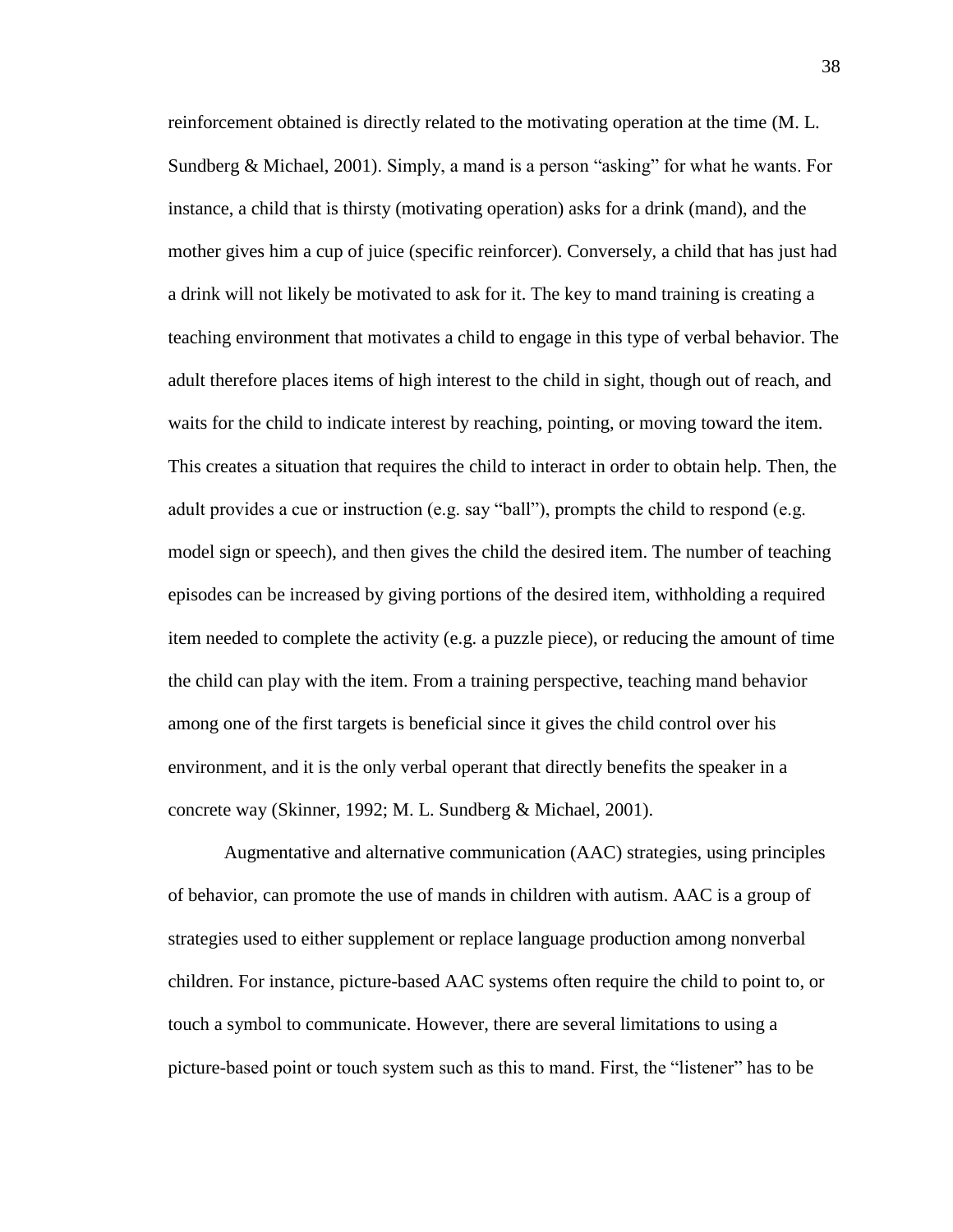near the speaker to discern the picture the speaker is pointing to, making it difficult to communicate over a distance. This reliance upon the proximity of the listener also reduces the likelihood of a child initiating a communication act since he often must wait for the listener to be in range (Bondy  $&$  Frost, 2001). Second, pointing is a skill that many children on the spectrum have not developed; inexact or underdeveloped pointing might make it difficult for the listener to understand the child's intended message. Third, Bondy and Frost (2001) noted that pointing to a picture does not necessarily require the child to truly interact, a goal for programs teaching children on the spectrum; thus, though pointing may serve as a mand, and display an understanding of symbols, it does not promote reciprocal social interaction. Lastly, the obvious burden of using picturebased pointing or touching systems is that it requires extra equipment that may not be readily transportable or accessible.

However, the use of manual signs or gestures to mand does not pose these obstacles. In fact, studies have shown that using an AAC strategy such as signing is effective in increasing mands (Carbone, Sweeney-Kerwin, Attanasio, & Kasper, 2010; Valentino & Shillingsburg, 2011). Studies comparing sign vs. picture based pointing systems have yielded mixed results about the ease of acquisition of mands (Schreibman & Ingersoll, 2005; Tincani, 2004). For instance, Sundberg and Sundberg (1990) found that teaching children to sign may foster faster acquisition of verbal behavior compared to picture-based pointing systems. On the other hand, the use of signs for nonverbal children on the spectrum has been criticized since it is not widely used in the community (C. T. Sundberg & Sundberg, 1990). In contrast, the pictures in a picture-based system often are recognizable to most. This eases the burden on the child's partner and promotes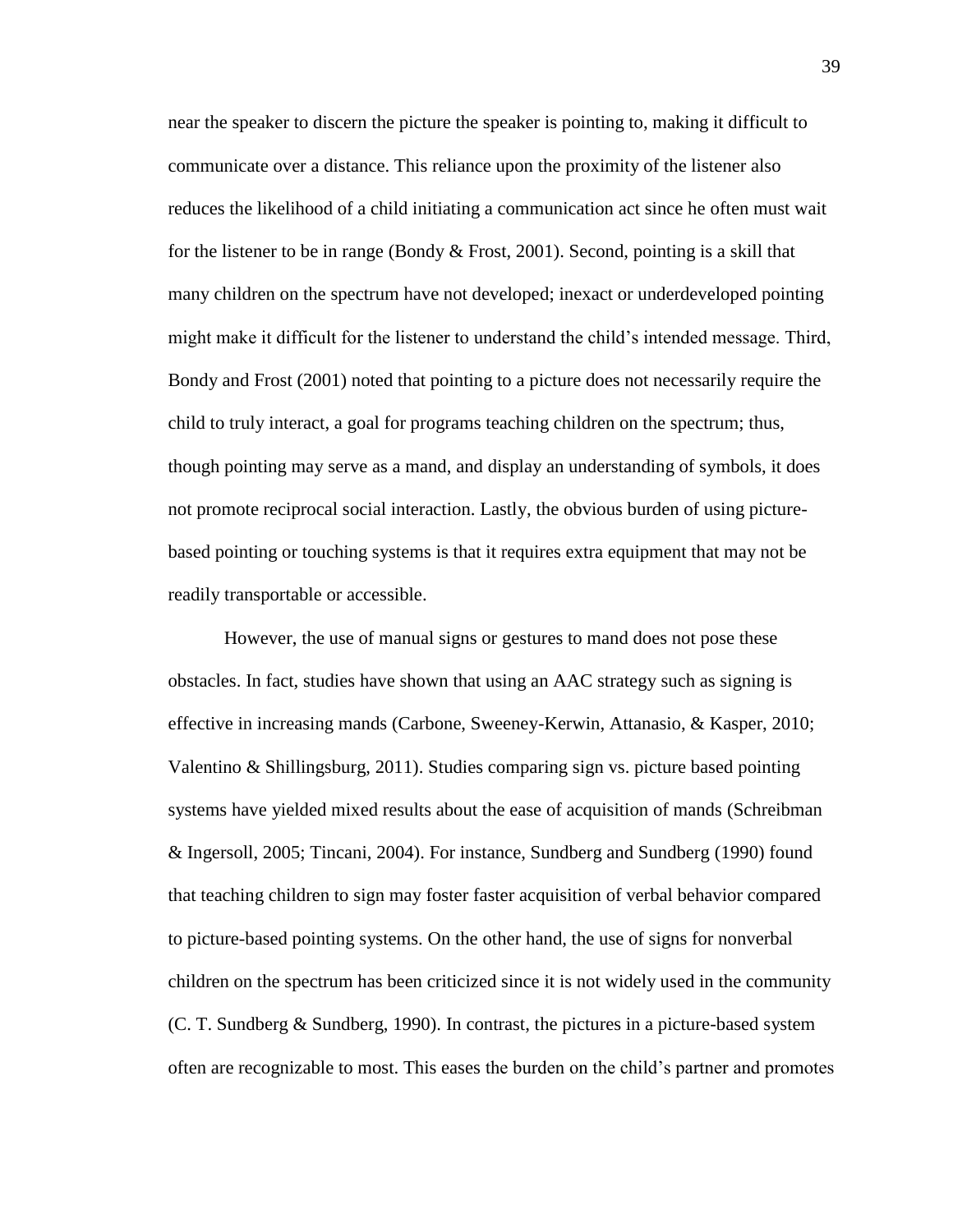interaction with more people, since parents, teachers or peers may not be willing to learn a different method of communicating. The use of sign also requires prerequisite skills including attending and motor imitation, skills that often are deficient among children with autism; while pointing might be an inexact, or underdeveloped gesture in children, it is less complex to perform compared to some manual signs.

The picture exchange communication system (PECS) was designed to avoid obstacles related to prerequisite attention, imitation, or pointing skills. PECS is a language program which uses principles of behavior to promote self-initiated communication (Bondy  $&$  Frost, 2001). Like other forms of milieu teaching, it relies upon the child indicating interest in a toy or activity, either by looking, reaching, or moving in the direction of the item, to then teach reciprocal communication skills. The first step is to teach a child to request desired objects or activities by selecting a picture and exchanging it in return for the item; during this stage, typically 2 trainers assist, a person to physically prompt the child and a "listener" to socially interact during the exchange. Upon showing interest, the trainer prompts the child to pick up the picture and give it to the listener, who then provides, and states the word for the natural reinforcer. Using concrete, natural reinforcers is of particular importance since most children on the spectrum do not respond to social reinforcers delivered during social exchanges (Bondy & Frost, 1994). The program becomes more complex in subsequent stages, requiring children to seek listeners over a distance, discriminate among symbols, make phrases, answer questions, and comment (Bondy  $\&$  Frost, 2001). Again, this method helps to develop initiation by minimizing adult-directed cues and waiting for the child to approach the listener. Studies have shown that PECS has resulted in increases in initiating,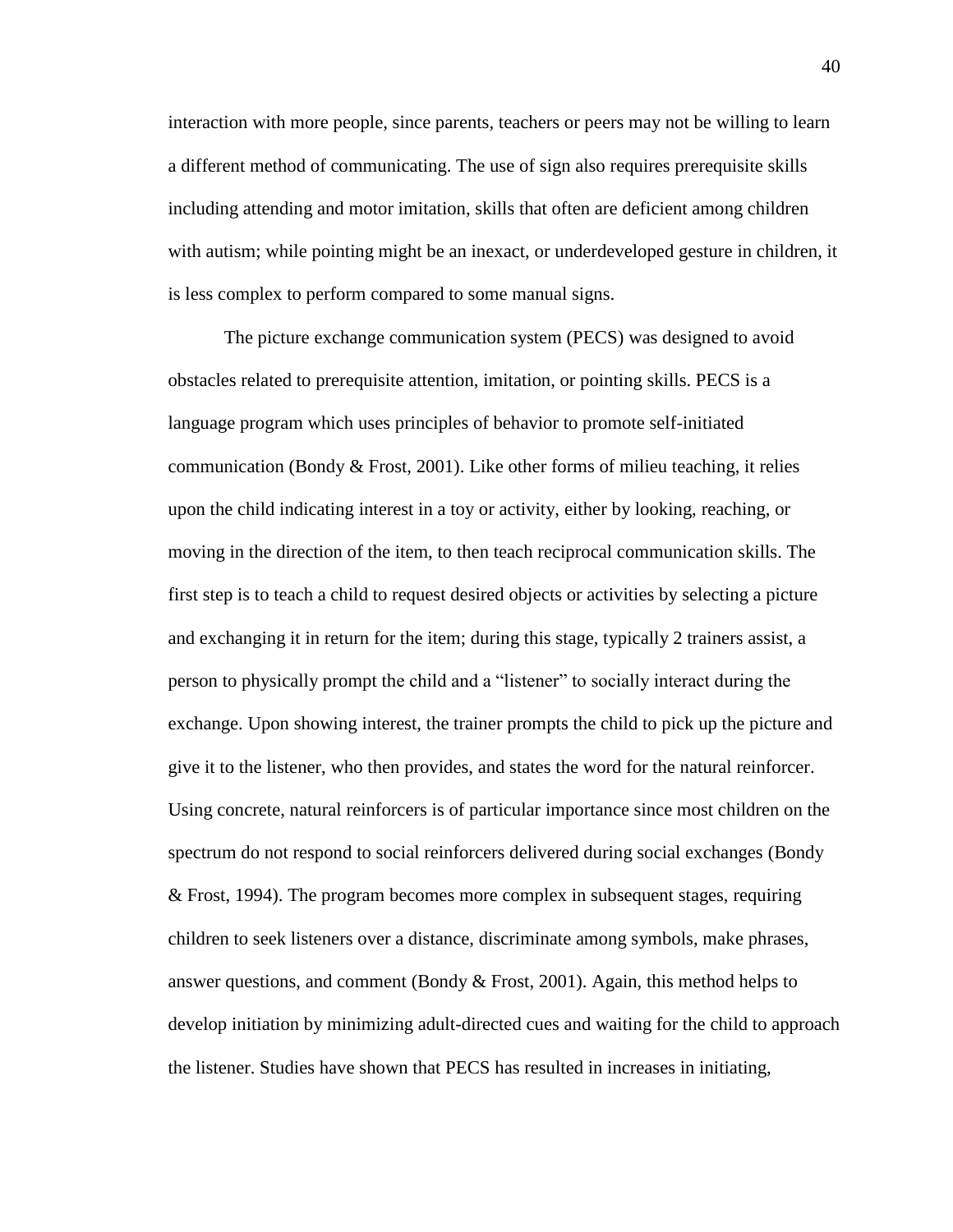spontaneous speech, requesting, and joint attention, and decreases in maladaptive behaviors (Bondy & Frost, 2001; Charlop-Chrsity, Carpenter, Le, LeBlanc, & Kellet, 2002; Hart & Banda, 2010; Sulzer-Azaroff, Hoffman, Horton, Bondy, & Frost, 2009). Teaching PECS, signs, or picture-based pointing systems can lead to the acquisition of words, and they do not adversely affect the development of speech (Bondy & Frost, 2001). It is not clear whether PECS or signs is more effective for teaching mands, as studies suggest this is partly based on children's prerequisite skills, particularly motor imitation (Tincani, 2004). Regardless, the method of AAC chosen to teach mands should be based on both the child's skill level and the family's preference.

A different type of natural environment training often used for children with autism is pivotal response training (PRT). PRT, using principles of behavior, aims to teach skills that foster independent functioning in inclusive environments (L. K. Koegel, Koegel, Harrower, & Carter, 1999). PRT includes the basic features of natural environmental training: the child initiates activities, ideally in inclusive contexts, and with the child's preferred items, the instructor teaches skills, using the natural reinforcer related to the selected activity as a consequence. A key feature of PRT, as its name implies, is targeting pivotal behaviors. A pivotal behavior is one that if changed will lead to improvements in other untreated, related areas of functioning. For instance, joint attention often is considered a pivotal skill, and in fact, studies have shown that children receiving joint attention training demonstrate improvements in social initiations, play, imitation, and spontaneous speech (Whalen, Schreibman, & Ingersoll, 2006). Hence, an obvious benefit to teaching pivotal skills is that it leads to advances in behaviors that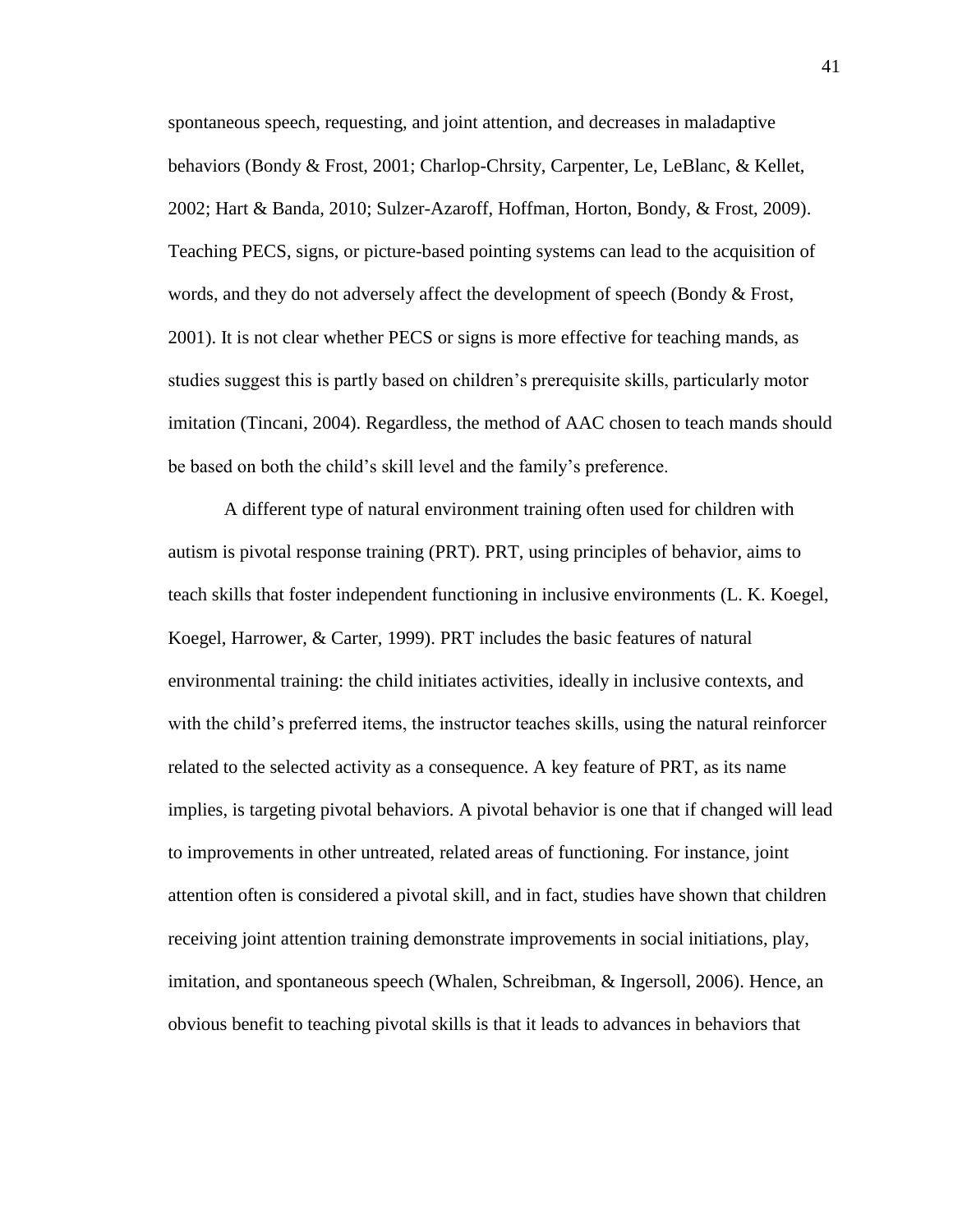otherwise would have required additional instructional time to teach in isolation (L. K. Koegel et al., 2010).

The four pivotal areas of PRT are motivation, self-initiation, responsiveness to multiple cues, and self-management (L. K. Koegel, R. L. Koegel, J. K. Harrower et al., 1999). First, motivation is a target of treatment, since children with autism lack motivation to engage in social interactions that are critical for learning social, language, play, and academic skills. The concept of motivation might seem at odds with the emphasis upon environmental cues in behavioral psychology. Yet, motivation, as used in behavioral therapy, refers to an observable increase in responsiveness to stimuli. This is typically achieved by including materials in instructional activities that have a high reinforcer value (R. L. Koegel et al., 1999). To increase motivation, strategies include incorporating students' interests, offering choices, interspersing maintenance and training trials, and using natural reinforcers; in doing so, children are more likely to participate and persist in difficult instructional tasks, and less likely to demonstrate disruptive behavior (L. K. Koegel, Koegel, Shoshan, & McNerney, 1999). These motivational techniques also have been effective in decreasing response latency, increasing response rate and accuracy, and decreasing disruptive behavior (L. K. Koegel et al., 2010). Even incorporating children's perseverative interests can increase children's willingness to interact during class (Baker, Koegel, & Koegel, 1998).

By incorporating motivational techniques, self-initiation, another pivotal skill, also is affected. The development of self-initiation is important since it increases the chances of learning in the absence of adult instructions (L. K. Koegel, R. L. Koegel, J. K. Harrower et al., 1999). Using the aforementioned motivational procedures, children with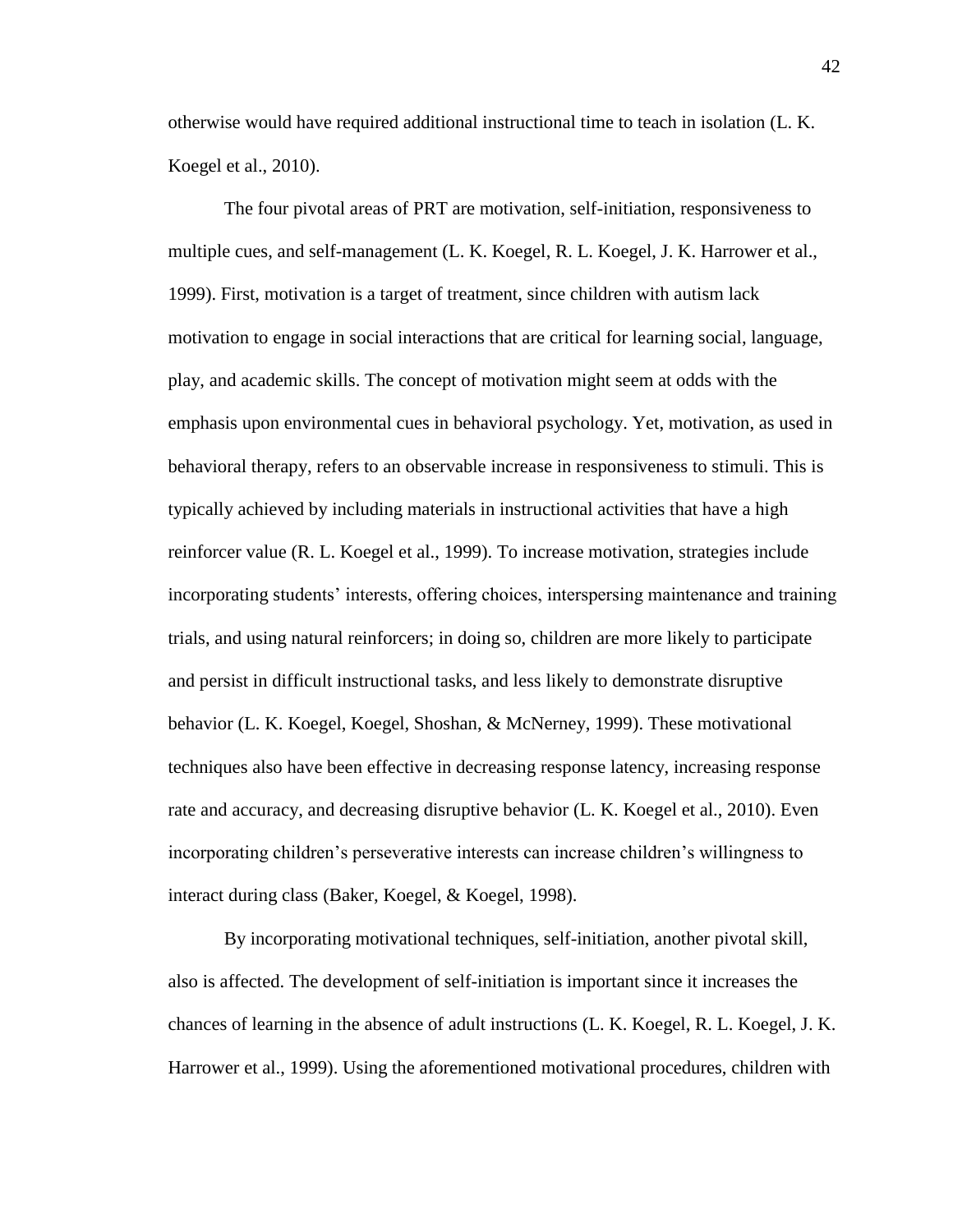autism have been taught to ask questions, or seek information, and this skill has generalized to different materials, settings, and people (Esbenshade & Rosales-Ruiz, 2001; Ingvarsson & Hollobaugh, 2010; L. K. Koegel, Camarata, Valdez-Menchaca, & Koegel, 1998; Taylor & Harris, 1995). Pierce and Schreibman (1995) also found that using PRT led to increases in conversations and play initiated by children with autism. An ability to initiate communication has been related to expressive language gains (L. K. Koegel et al., 1998), in part because children who initiate are likely to acquire natural reinforcers from others in their environment. Not surprisingly, improvements in selfinitiation and language have led to less restrictive classroom placements (L. K. Koegel, R. L. Koegel, Y. Shoshan et al., 1999).

The third pivotal area targeted is responsiveness to multiple cues. Among children with autism, repetitive, restricted interests and behaviors often are manifested as an allconsuming focus upon a small number of isolated, at times irrelevant aspects of objects, or events (e.g., attending to an ink smudge on a page, instead of the picture). Consequently, children with autism have difficulty attending and responding to multiple, varied, relevant cues in their environment. Again, this can adversely affect learning. PRT uses two methods to overcome this limitation, and increase responsivity to multiple cues. First, within stimulus prompts are used in which relevant features of stimuli are initially exaggerated and then gradually faded; such prompts are intended to direct children's attention to relevant stimulus cues. Second, conditional discrimination training is used; and thus, children must respond to multiple cues at the onset of training (e.g., find your *red truck* as opposed to find the *truck*). The ability to respond to multiple cues can affect a wide range of behaviors in different contexts. For instance, responding to multiple cues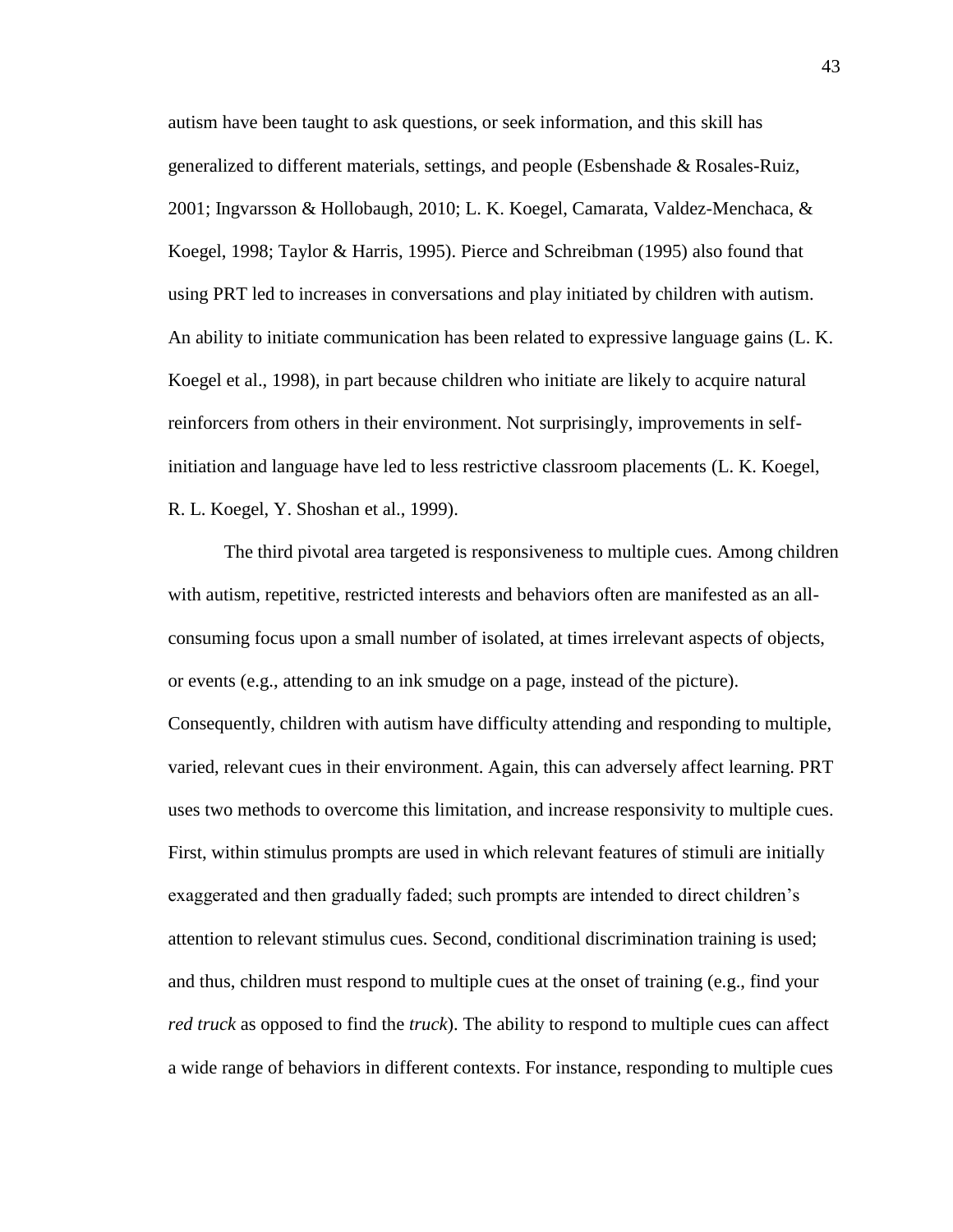can lead to improved social functioning, given that social skills often are influenced by one's ability to perceive, and integrate many cues (e.g., words, tone, gestures, facial expressions) to infer meaning. Furthermore, generalization of skills is fostered (Pierce  $\&$ Schreibman, 1997a, 1997b; Stahmer, 1995) since children are taught to attend to relevant features of the environment that are present across different contexts, rather than irrelevant features that are present in very few contexts.

Lastly, self-management is key to functioning in inclusive environments where ongoing adult monitoring and feedback is unlikely. Unlike children of typical development, children with autism lack self-regulatory behaviors essential for later independent functioning. According to Koegel and colleagues (1999), self-management skills are pivotal because they increase a child's ability to initiate and monitor his own learning in the absence of adult instruction. To teach self-management, target behaviors are first identified; then children learn to identify the correct vs. incorrect target behavior, record behavior, evaluate behavior, and reinforce or recruit reinforcement for behavior. Motivation for self-management can be fostered by involving children in the process of identifying goals, and selecting reinforcers. Using self-management, children with autism have shown less disruptive behavior (L. K. Koegel, Harrower, & Koegel, 1999), stereotypic behaviors (R. L. Koegel & Koegel, 1990; Loftin, Odom, & Lantz, 2008), and topic perseveration (R. L. Koegel & Frea, 1993), and more appropriate eye gaze, facial expressions, and topic maintenance (R. L. Koegel & Frea, 1993). Taken as a whole, the development of these pivotal areas increases children's responsiveness in natural contexts, and thus increases the likelihood of learning under various social conditions.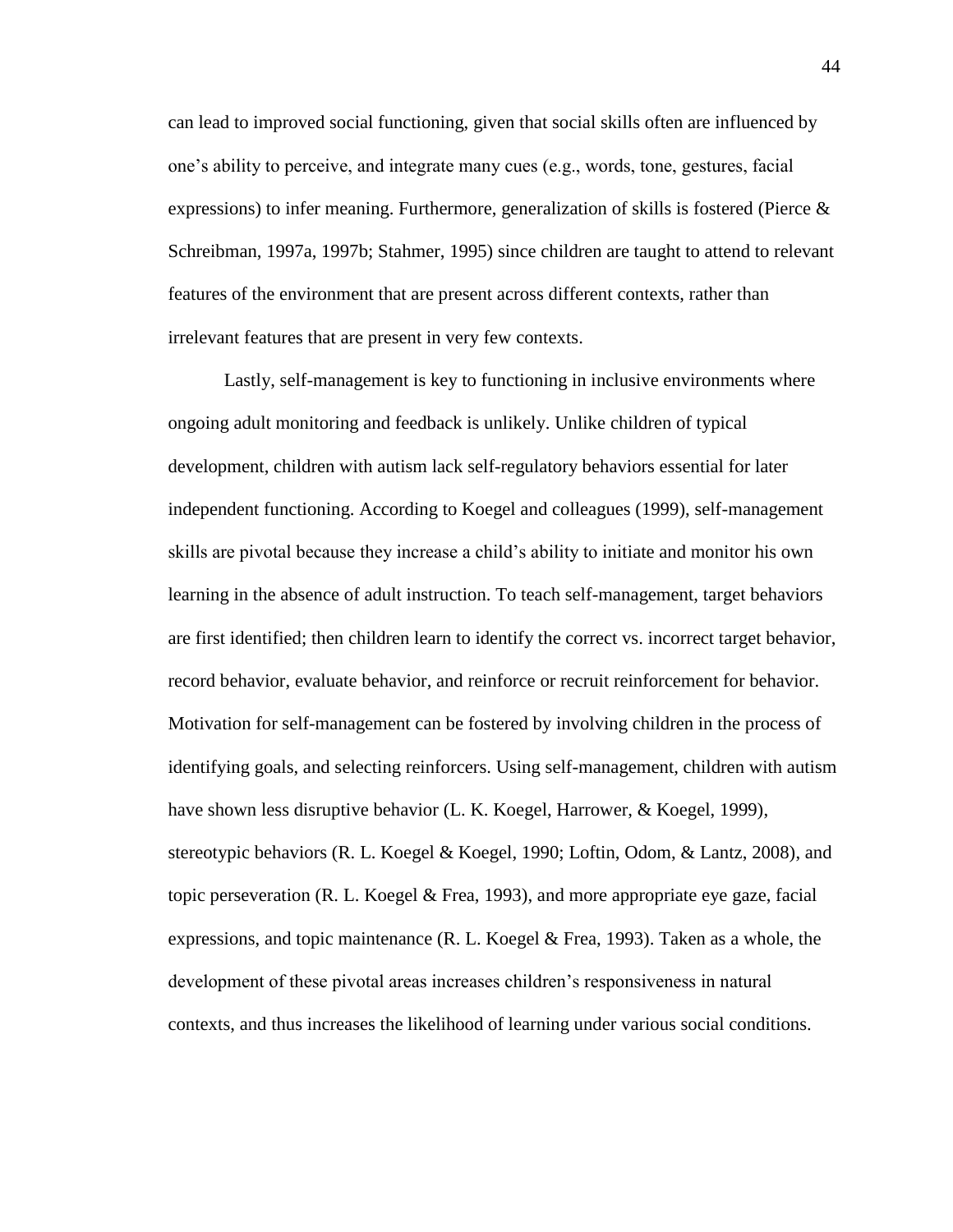The deficits intrinsic to autism lead to frustrations learning, and consequently problem behaviors. It is posited that maladaptive behaviors serve to convey thoughts and feelings in the absence of a well-established communication system (Durand & Merges, 2001). A functional behavior assessment is thereby needed to determine the function of problem behaviors, and identify an alternative, acceptable means of behavior. Functions of behavior vary, but typically can be classified as either attempts to access attention, tangibles, or sensory stimuli, or escape attention, demands, or aversive sensory stimuli. The topography, or form of behavior is essential for identifying and measuring behavior. Yet, understanding the function, or purpose of the behavior is perhaps more so important as it allows one to identify the variables occasioning and maintaining the behavior, and subsequently design functionally equivalent treatments. Although punishment based strategies have been effective in reducing problem behaviors such as self-injury (Lerman, Iwata, Shore, & DeLeon, 1997), aggression (Fablano et al., 2004; Wahler & Fox, 1980), and non-compliance (Fablano et al., 2004; Rortvedt & Miltenberger, 1994), these techniques do not provide children a way to communicate, and in fact, may lead to the other problem behaviors. Therefore, behavioral strategies designed to enhance communication, and replace problem behaviors are preferable.

A behavioral language program that depends upon the findings of functional assessments to teach alternative, acceptable communicative behaviors is functional communication training (FCT). The purpose of FCT is to teach communicative behaviors that elicit the same reinforcer, which had previously maintained the maladaptive behavior; in doing so, the motivation to engage in the problem behavior decreases. For example, a child showing problem behaviors (e.g. tantrums) maintained by escape from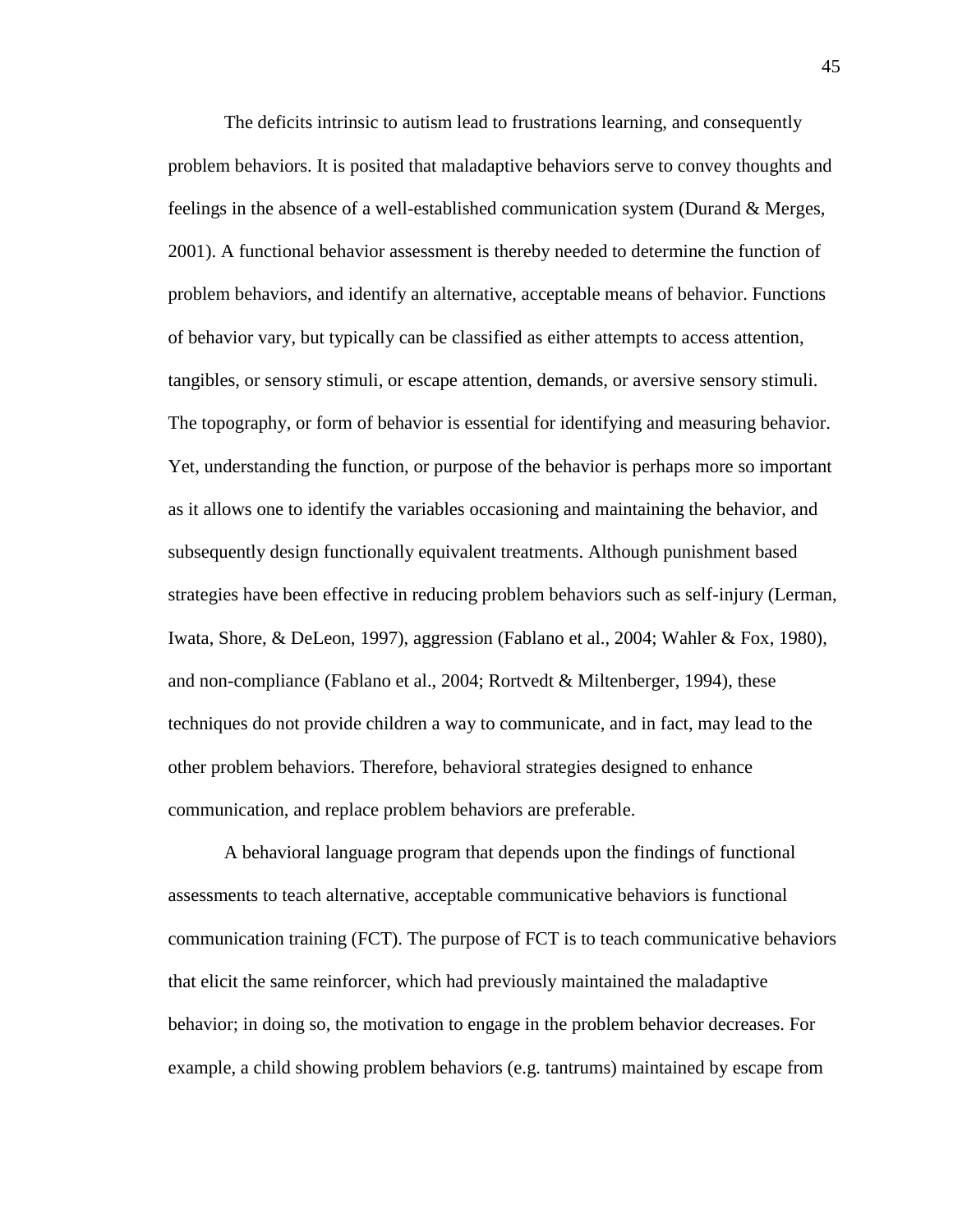demands can be taught to request a break; as a result of appropriately requesting a break, a child is provided with the desired negative reinforcer, and therefore the need to engage in the problem behavior is reduced. A key feature of FCT is that obtaining reinforcement using the alternate behavior must be more effective, and less effortful than obtaining reinforcement via the problem behavior (Powers, Palmieri, D'Eramo, & Powers, 2011). Furthermore, the child must access the reinforcer at a rate higher than the problem behavior. Therefore, it is best if the alternate behavior already is within the child's behavioral repertoire. There is evidence showing that functionally equivalent treatments, derived from functional analysis data, are effective in reducing problem behaviors, including aggression, self-injury, and tantrums (Carr & Durand, 1985; Casey & Merical, 2006; Mancil, 2006). Unlike punishment (e.g., time-out), the long-term results of FCT are likely to be maintained and generalized across persons and settings (Durand & Carr, 1991, 1992; Durand & Merges, 2001). FCT often is judged more satisfying to consumers, compared to punishment, in part because of its wide applicability and effectiveness, but also because of the fact that children develop a functional, recognizable method of communication (Durand & Merges, 2001).

The behavioral interventions previously described also have been effective in reducing problem behaviors, despite not being targeted. Koegel and Frea (1993) noted that the ancillary changes in disruptive behaviors suggests that they are among a larger response class serving the same function. Importantly, using the aforementioned behavioral techniques (e.g., mand model, PRT) save having to program further instructional time for explicitly targeting problem behaviors. Therefore, they are both time and cost effective.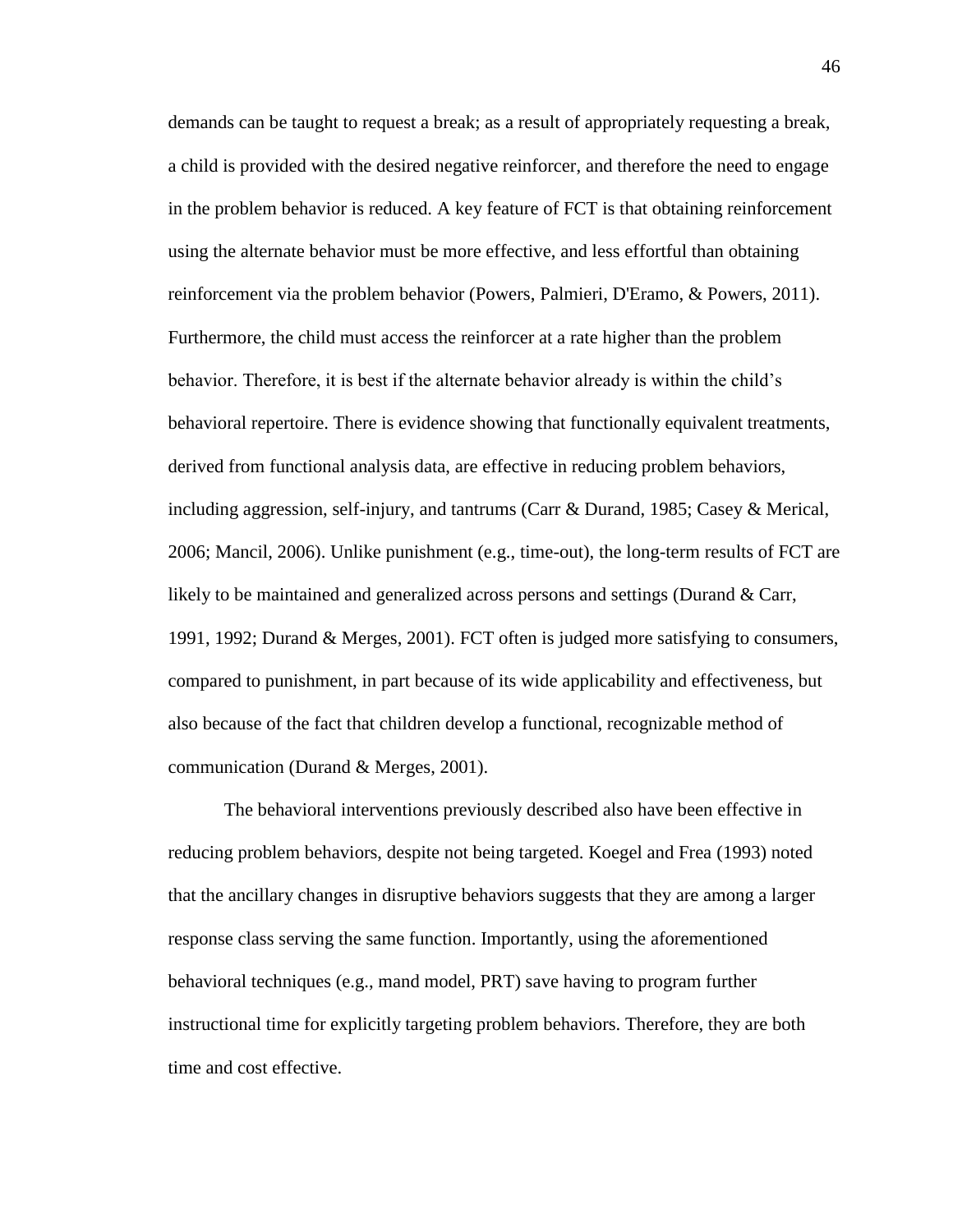Overall, applied behavioral analysis and related behavioral interventions have effectively improved social, language, academic, and play skills. Applied behavior analysis is among a rather small group of evidenced-based practices for the treatment of autism (Simpson et al., 2005). Yet, of available treatments, it is not the most commonly used (Green et al., 2006). One reason for its infrequent use is the misconceptions of behavior therapy. For instance, critics question the use of aversive techniques, partly because of media coverage of past abuses and misuses of punishment strategies (e.g., exclusionary time-out) by individuals who were not adequately trained to use such techniques. However, current ethical guidelines state that the least restrictive procedures should be used (Bailey  $&$  Burch, 2005), and often these include reinforcement-based strategies. In schools, this also is in line with federal legislation (Individuals with Disabilities Education Improvement Act, 2004), which suggests using positive behavior supports, including reinforcement for alternative replacement behaviors. Furthermore, applied behavior analysis often is viewed as tantamount to discrete trial training, and thus, other myths tend to relate to the aforementioned criticisms of this particular program. As a result, individuals fear children will be robotic, deficient in their ability to use functional skills across settings. Yet, applied behavior analysis does not apply to one specific method or program; instead, it is an umbrella term reflecting a variety of behavioral strategies to foster acquisition, maintenance, and generalization of skills. In fact, Anderson and Romancyzk (1999) commented that just about any intervention could be used in an applied behavior analytic way, if it could be described in precise behavioral terms, replicated to show effectiveness, and ultimately be of social importance to the consumer. Thus, it is possible that a number of interventions not identified in this review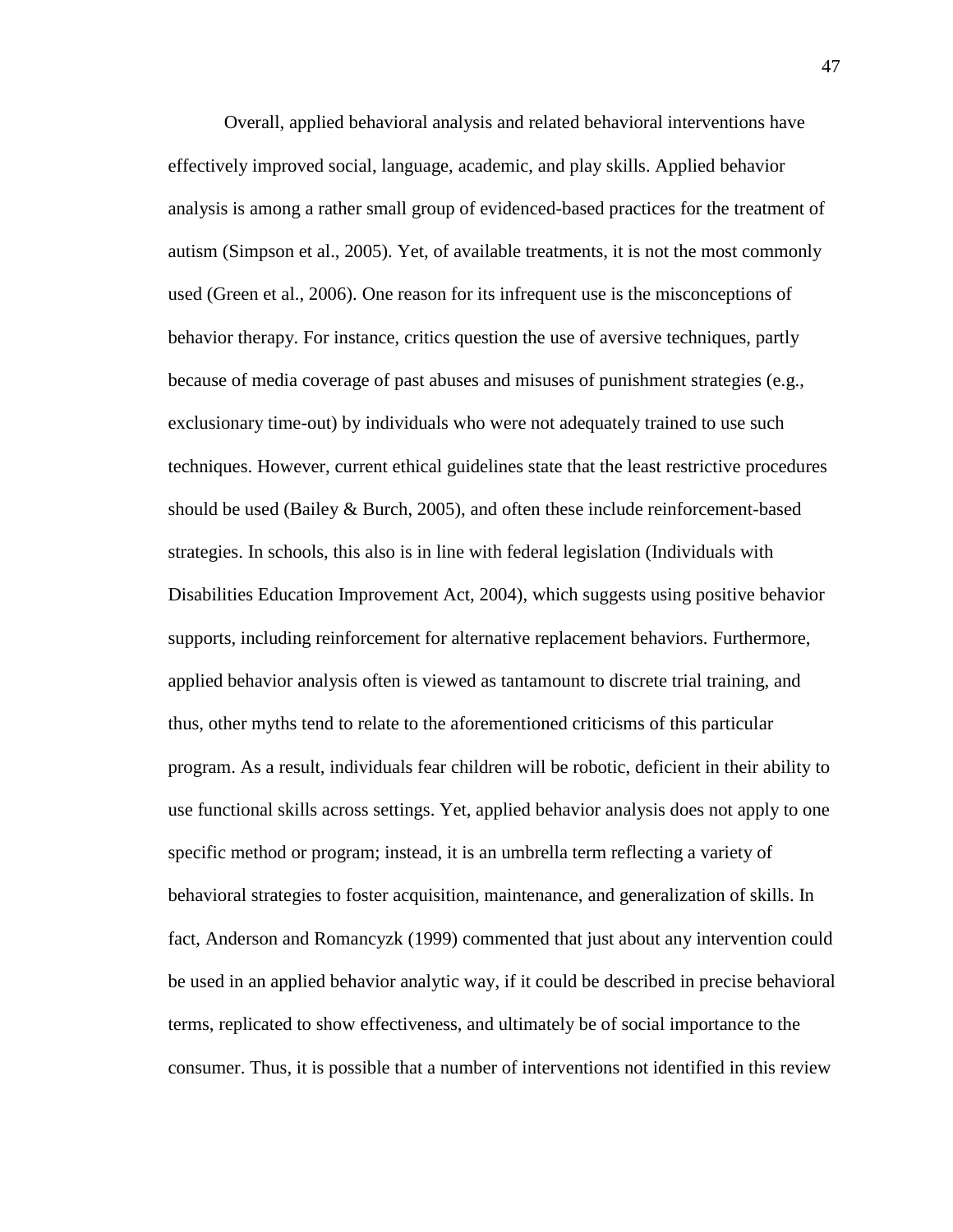use behavior analytic principles in their programs. However, the present study will place emphasis upon evidence-based procedures that have a self-identified history of using principles of behavior.

### **Summary**

The literature has demonstrated that autism symptoms change over the course of development. Although most studies have shown symptoms improve with age, other studies suggest that symptoms can persist, and potentially worsen. As a result, students with autism often demonstrate academic achievement that is discrepant with their level of intelligence; consequently, students might be placed in more restrictive classroom environments. Behavioral intervention is one of the few treatments that improve autism symptoms, and academic performance. Students often are placed in inclusive classroom environments following treatment. Yet, in practice, behavioral treatment is not the most commonly used, and it is rarely used in isolation; rather, it is likely that students use behavioral treatment in combination with a number of different treatment types. Thus, it is not clear how the use of behavioral intervention, compared to other treatments, relates to integration in regular education classrooms. The purpose of this study was to address these gaps, and investigate differences in autism severity with age, the influence these developmental differences have on the amount of time in regular education classrooms, and whether this relationship between age, autism severity and classroom placement is moderated by the use of behavioral types of treatment.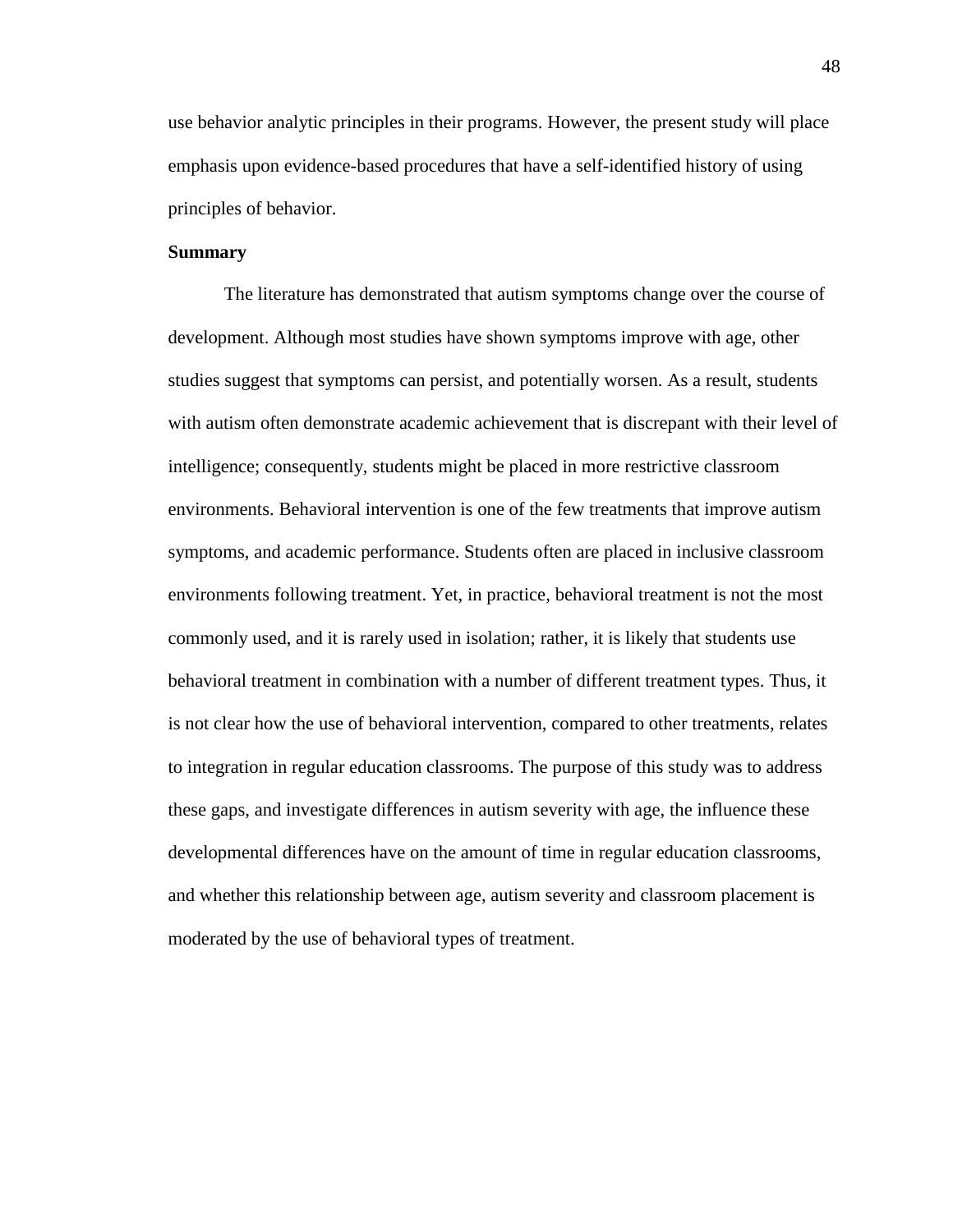### CHAPTER III

# **METHOD**

## **Participants**

Interactive Autism Network (IAN) is an on-line national research database (http://www.iancommunity.org). The goals of IAN are to obtain longitudinal, parent-, or self-reported data on persons with autism spectrum disorders, and provide a research registry, matching participants to autism research projects. The eligibility criteria outlined by IAN is all children (under the age of 18) and adults in the U.S. who have been diagnosed with an autism spectrum disorder. IAN includes individuals with autism, Asperger syndrome, childhood disintegrative disorder, pervasive developmental disorder not otherwise specified (PDD-NOS), pervasive developmental disorder, and autism spectrum disorder, and excludes individuals with Rett's disorder. For the purposes of the present study, data were extracted from participants whose parents reported their child was 1) 5-18 years of age, 2) diagnosed with autism, Asperger's syndrome, or PDD-NOS between the years 2000 and 2011, and 3) currently in grades kindergarten through 12 in a public school with regular education classes.

The author acknowledges the limitation of using parent report to verify children have an autism spectrum disorder. Diagnosis of autism is best determined by clinical evaluation using standardized instruments that have shown adequate reliability and validity. However, much of the research on autism has examined fairly small samples.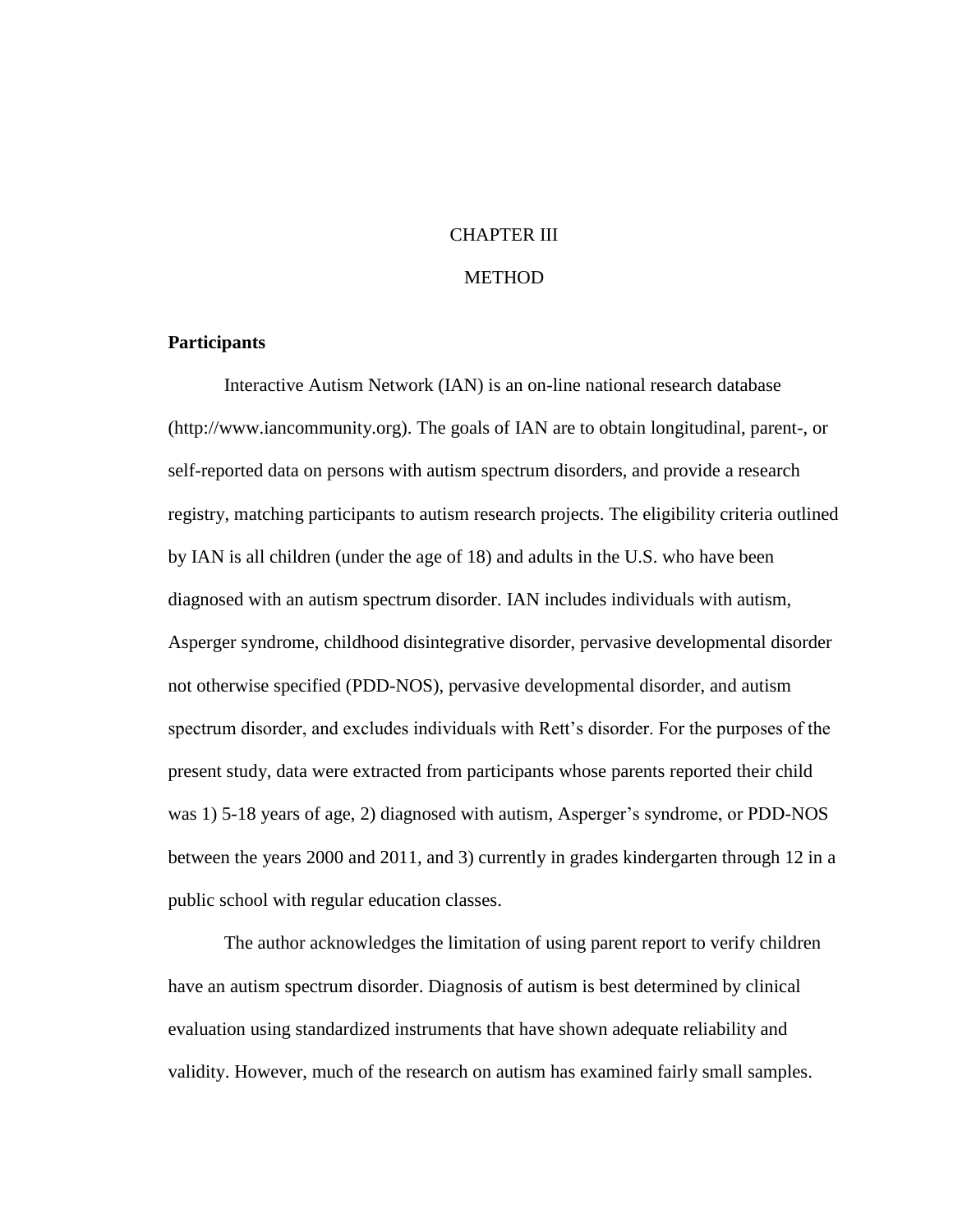The use of a national on-line parent-reported survey was intended to overcome this limitation. To crosscheck participants' diagnoses, parents completed the Lifetime version of the Social Communication Questionnaire (SCQ), a screening tool for autism spectrum disorders (see Measures for description). For the present study, only those participants who had a positive screen for an autism spectrum disorder (i.e., total score of 15 or higher) were included in the study.

The final sample included 2646 (84% male) children and adolescents, at an average age of 9.14 years. Of these, parents reported their child had autism or autistic disorder (*n* = 959; 36%), Asperger's syndrome (*n* = 733; 28%), or PDD-NOS (*n* = 954; 36%). More than 90% of the respondents identified themselves as White (*n* = 2405) or non-Hispanic ( $n = 2423$ ).

A random sample of participants was selected from this group (*n* =397; 15% of entire sample) to identify the role of treatment in the relationship among age, autism severity, and amount of time spent in regular education classrooms. The average age of participants within this subset was 8.96 years, and 136 (34%) were diagnosed with autism, 113 (29%) with Asperger's syndrome, and 148 (37%) with PDD-NOS.

#### **Procedures**

A parent or legally authorized guardian provided consent for children under the age of 18 years prior to participating in IAN research. Upon consent, parents registered, and provided demographic information, including age, gender, race, ethnicity, grade level and the child's first autism spectrum disorder diagnosis (i.e., autism, Asperger's syndrome, or PDD-NOS). Parents completed a series of on-line questionnaires, assessing autism severity, treatment, and amount of time spent in regular education classrooms.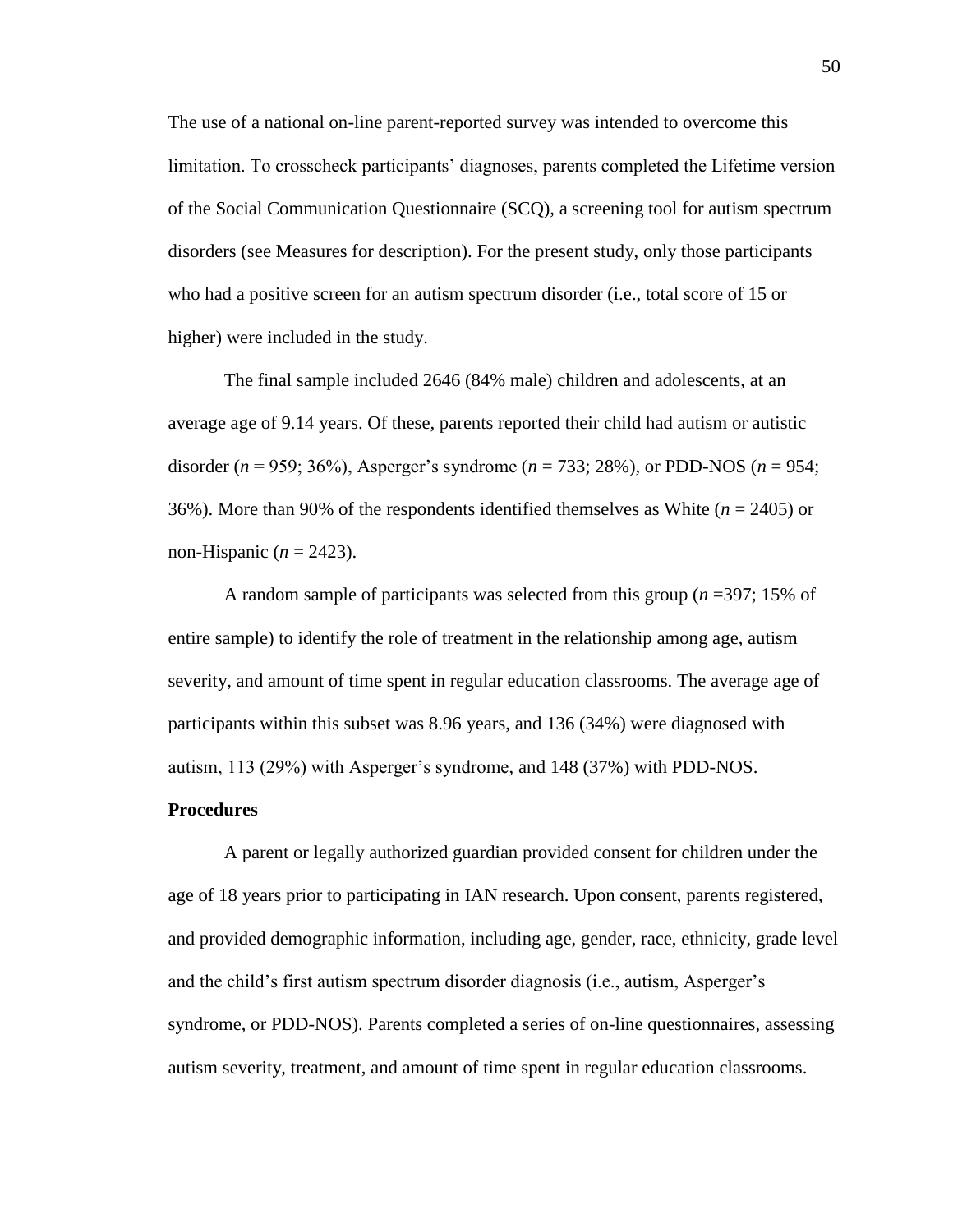### **Measures**

**Autism severity.** To determine autism severity, parent responses to the SCQ were assessed. The SCQ is a 40-item parent-reported instrument used to screen for autism spectrum disorders in children 4 years of age and older (Rutter, Bailey et al., 2003). Questions, derived from the Autism Diagnostic Interview-Revised (Rutter, Le Couteur, & Lord, 2003), probe the presence or absence of reciprocal social interactions (e.g., "Has she/he ever used your hand like a tool or as if it were part of her/his own body?"), communication (e.g., "Has she/he ever got her/his pronouns mixed up?"), and repetitive, restricted interests and behaviors (e.g., "Has she/he ever had any interests that preoccupy her/him and might seem odd to other people?"), using a yes/no question format. The SCQ provides total and subscale scores for the social, communication, and behavior domains. SCQ total scores range from 0 to 39, and a cutoff score of 15 is suggestive of an autism spectrum disorder. Higher scores on the social, communication, and behavior subscales indicate greater impairment in each of these areas. The SCQ demonstrates sensitivity of 0.85 and specificity of 0.75, and it is significantly correlated with total and domain scores of the Autism Diagnostic Interview-Revised, suggesting strong concurrent validity (Charman et al., 2007; Rutter, Bailey et al., 2003). Internal consistency for the total scale, and subscales are good, with Cronbach's alpha ranging from 0.81 to 0.93 (Berument et al., 1999; Rutter, Bailey et al., 2003).

**Treatment**. Parents identified treatments their child currently used or had used in the past from a list compiled by the IAN research team. The treatment list included a range of biological (e.g., biofeedback), skill-based (e.g., Edmark Reading Program), and therapeutic (e.g., animal therapy) supports. If not listed, parents had the opportunity to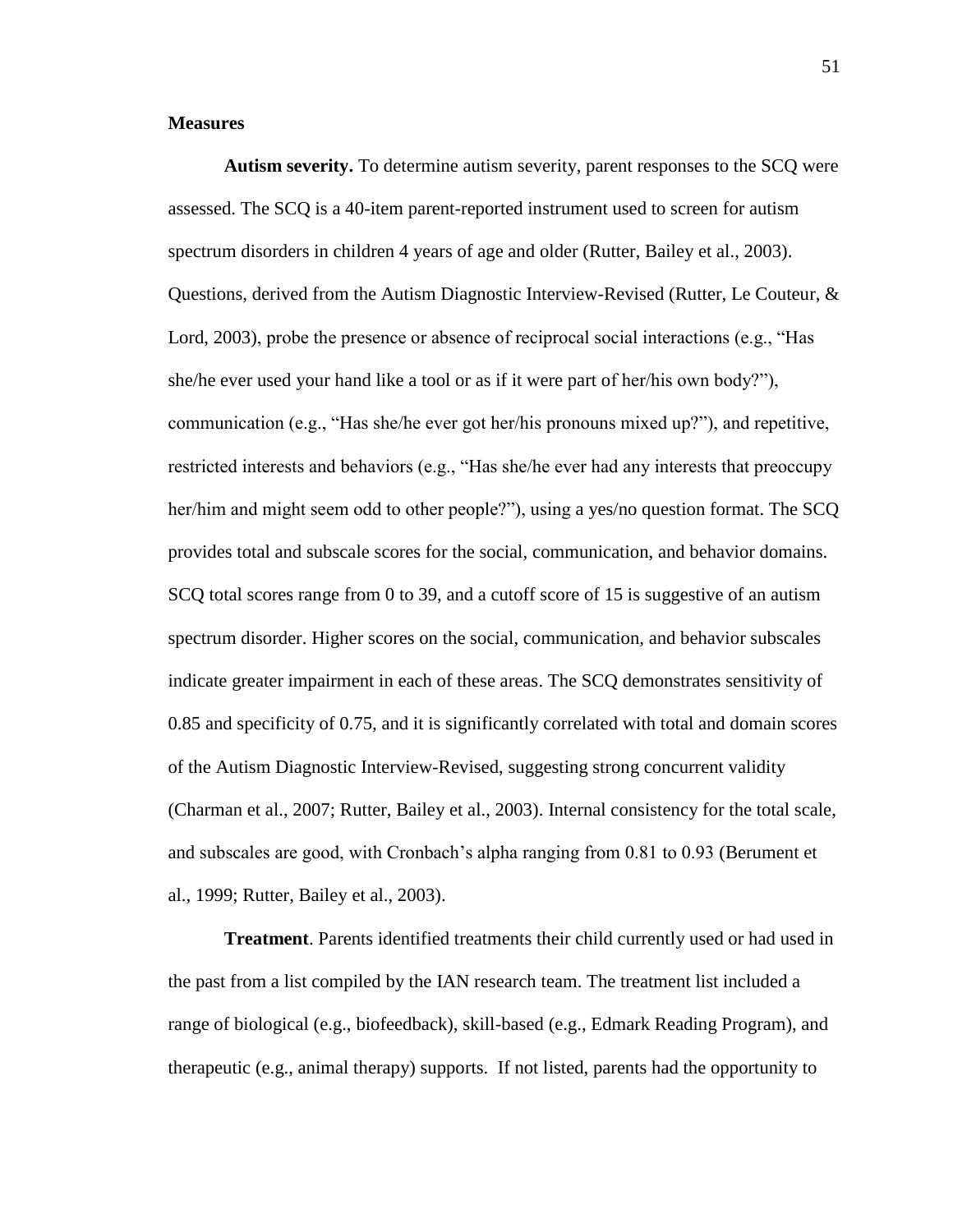describe the type of treatment used for their child. Using a modified version of Heflin and Simpson's classification system (Heflin & Simpson, 1998; Simpson et al., 2005), number and types of treatment were derived by organizing treatments into 1 of 11 categories: medical and pharmacological treatments (e.g., risperidone), alternative therapies, diets and supplements (e.g., gluten-free diet), physiological and sensory therapies (e.g., auditory integration treatment), skill-based behavioral (e.g., applied behavior analysis), cognitive (e.g., social stories), and other academic, communication, social, and motor skill therapies (e.g., occupational therapy), psychoanalytic and relationship-based therapies (e.g., holding therapy), school and center-based classes and programs (e.g., adaptive P.E.), non-standard therapies (e.g., music therapy), physical, leisure and extracurricular activities (e.g., martial arts), and parenting practices (e.g., 1-2-3 Magic by Dr. Thomas Phelan).

**Amount of time in regular education classrooms.** Parents identified the relative amount of time spent in regular and special education classrooms, on a scale of 1 to 5. Parents answered, "How would you best describe your child's classroom setting?" and selected either "1) regular education classroom for ALL of child's school day, 2) more time in REGULAR EDUCATION classroom than special education classroom, 3) same amount of time in regular education and special education classrooms, 4) more time in SPECIAL EDUCATION classroom than regular education classrooms, or 5) special education classroom for ALL of child's school day." Higher scores indicated students spent more time in special education classroom settings.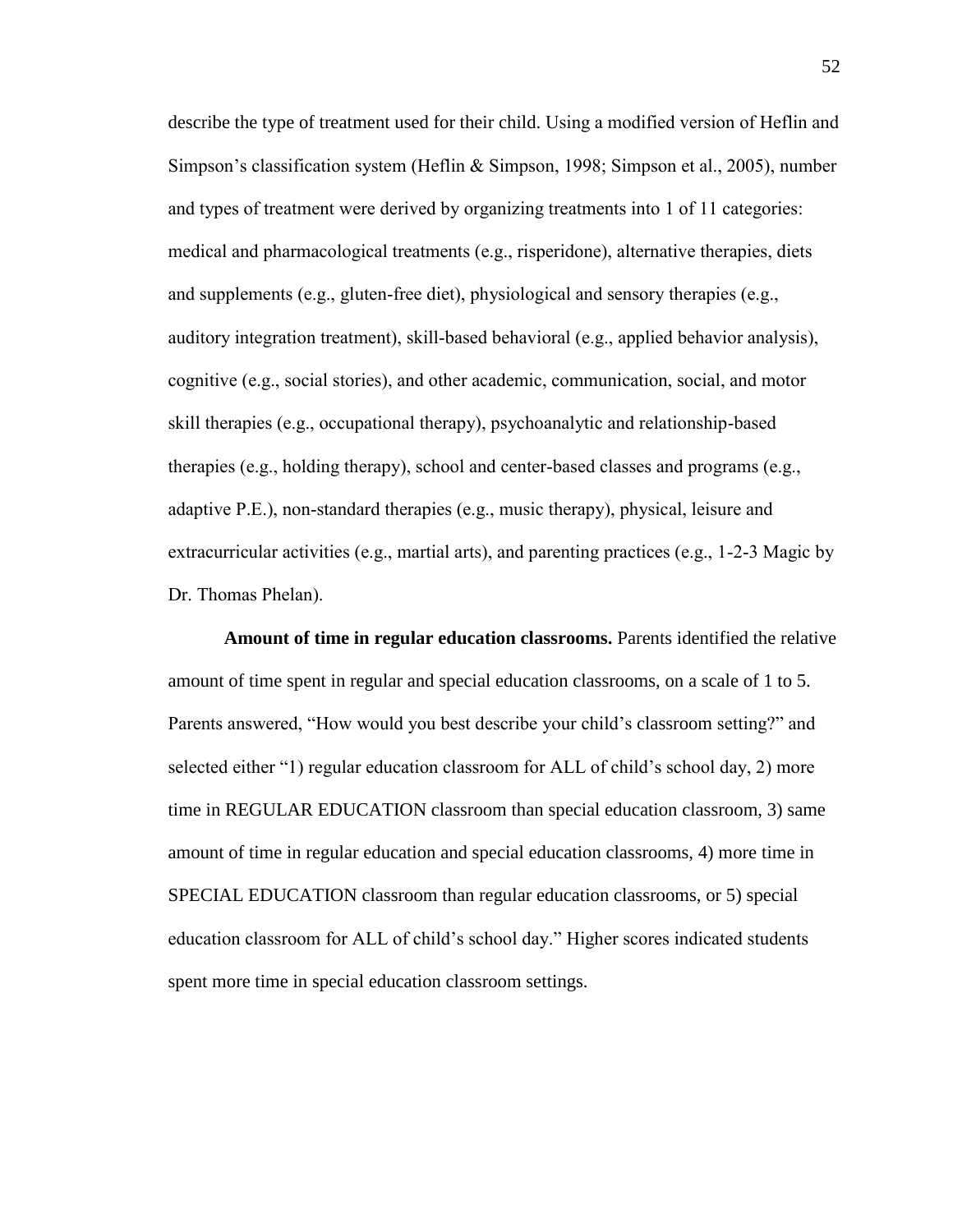### CHAPTER IV

#### RESULTS

## **Descriptive Statistics**

Table 1 shows the means, and standard deviations for students' ages, and the total and subscale social (SOC), communication (COM) and behavior (BEH) scores for the group, and diagnostic subgroups. As a group, the average SCQ total score was 24.66 (*SD*   $= 5.41$ ; range 15 to 39), and ratings of the amount of time spent in regular education settings indicated students spent more time in regular education classrooms compared to special education classrooms ( $M = 2.51$ ;  $SD = 1.40$ ; range 1-5).

To determine if autism severity subscale scores differed among participants with autism, Asperger's syndrome, and PDD-NOS, multivariate analysis of variance was conducted. Using Pillai's Trace, significant differences were found ( $p < .05$ ), and posthoc tests indicated differences on each of the subscale scores. Students with autism had significantly higher social ( $M_{SOC} = 9.42$ ;  $SD_{SOC} = 3.27$ ), communication ( $M_{COM} = 8.01$ ;  $SD_{COM} = 2.20$ ) and behavior ( $M_{BEH} = 6.40$ ;  $SD_{BEH} = 1.56$ ) scores compared to students with Asperger's syndrome ( $M_{SOC} = 8.65$ ;  $SD_{SOC} = 2.97$ ;  $M_{COM} = 7.22$ ;  $SD_{COM} = 2.21$ ;  $M_{BEH} = 6.11$ ;  $SD_{BEH} = 1.59$ ) and PDD-NOS ( $M_{SOC} = 8.66$ ;  $SD_{SOC} = 3.14$ ;  $M_{COM} = 7.70$ ;  $SD_{COM} = 2.25$ ;  $M_{BEH} = 6.12$ ;  $SD_{BEH} = 1.66$ ). Students with Asperger's syndrome also had significantly lower communication scores compared to students with PDD-NOS.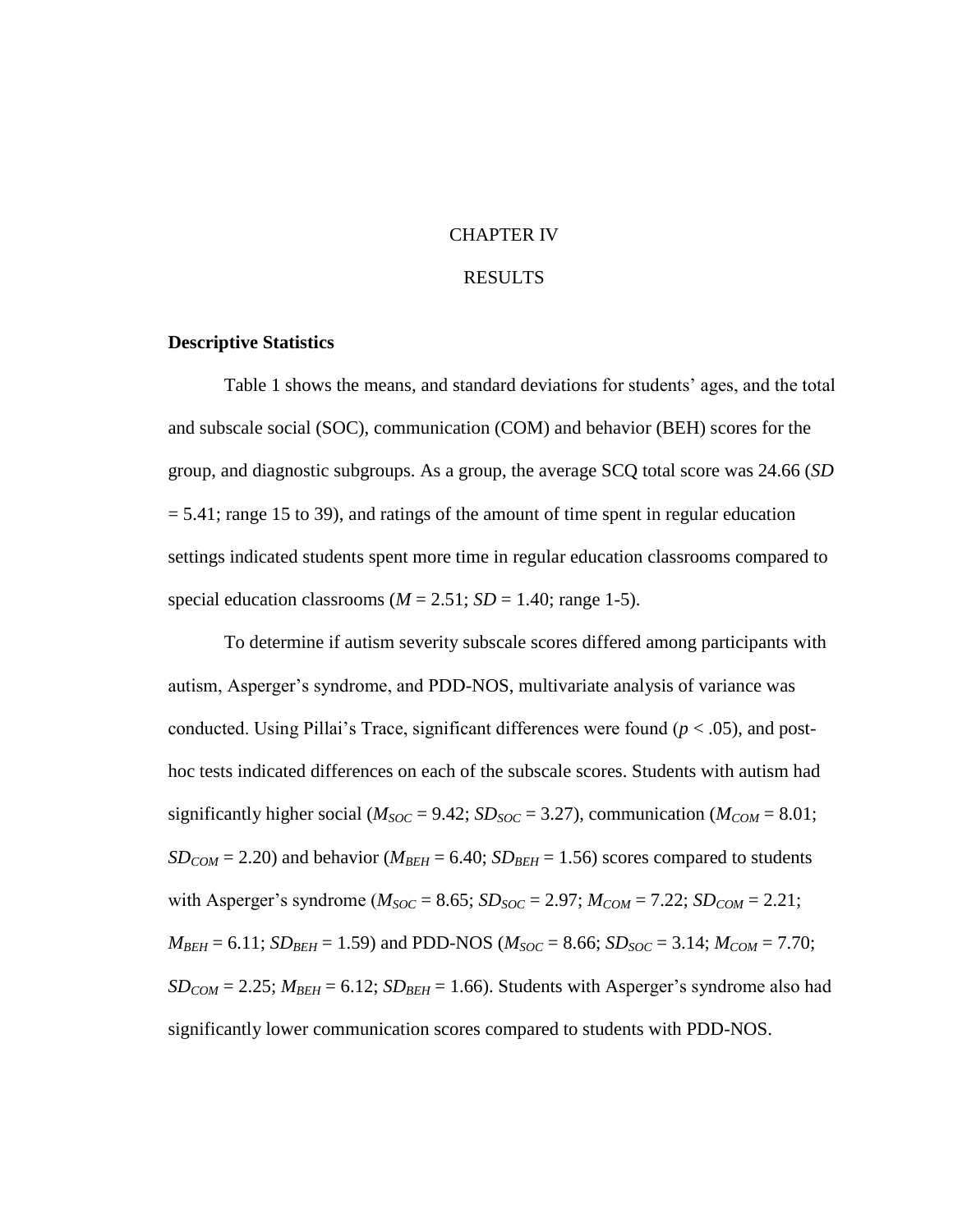|                  | Group<br>$(n = 2646)$ | Autism<br>$(n = 959)$ | Asperger's<br>$(n = 733)$ | <b>PDD-NOS</b><br>$(n = 954)$ |
|------------------|-----------------------|-----------------------|---------------------------|-------------------------------|
|                  |                       |                       |                           |                               |
| Age              | 9.14(2.76)            | 8.45(2.35)            | 10.43(3.02)               | 8.86(2.59)                    |
| $SOC*$           | 8.93 (3.16)           | 9.42(3.27)            | 8.65(2.97)                | 8.66(3.14)                    |
|                  |                       |                       |                           |                               |
| $COM*$           | 7.68(2.24)            | 8.01 (2.20)           | 7.22(2.21)                | 7.70(2.25)                    |
| $BEH*$           | 6.22(1.61)            | 6.40(1.56)            | 6.11(1.59)                | 6.12(1.66)                    |
|                  |                       |                       |                           |                               |
| <b>SCQ</b> Total | 24.66 (5.41)          | 25.70 (5.44)          | 23.83 (5.33)              | 24.25 (5.29)                  |
| Time in Regular  |                       |                       |                           |                               |
| Classrooms       | 2.51(1.40)            | 2.95(1.46)            | 1.83(1.05)                | 2.58(1.40)                    |

**Table 1.** *Means (Standard Deviations) of Age, Social Communication Questionnaire Scores, and Amount of Time Spent in Regular Education Classrooms*

*\*p* < .05; SOC = Social Subscale; COM = Communication Subscale; BEH = Behavior Subscale; SCQ = Social Communication Questionnaire

#### **Question 1** *Is autism severity related to age?*

To assess if autism severity was related to age, correlational analyses were conducted, using age and SCQ subscale scores as variables. Analyses were conducted on the group, and diagnostic subgroups due to significant group differences in SCQ subscale scores. Table 2 shows the correlations among age and autism severity subscale scores. For the whole group, correlational analyses showed a positive relationship between age and social subscale scores ( $r = .09$ ,  $p < .05$ ), and a negative relationship between age and behavior subscale scores ( $r = -.14$   $p < .05$ ). As age increased, social deficits increased, and behavior deficits decreased. The Asperger's syndrome ( $r_{age \times SOC} = .10, p < .05$ ;  $r_{age \times BEH} = -.22, p < .05$  and PDD-NOS ( $r_{age \times SOC} = .10, p < .05$ ;  $r_{age \times BEH} = -.12, p < .05$ ) subgroups showed similar positive and negative correlations between age and social, and age and behavior subscale scores. For the autism subgroup, a positive correlation between age and social subscale scores ( $r = .17$ ,  $p < 0.05$ ) also was found, but age was not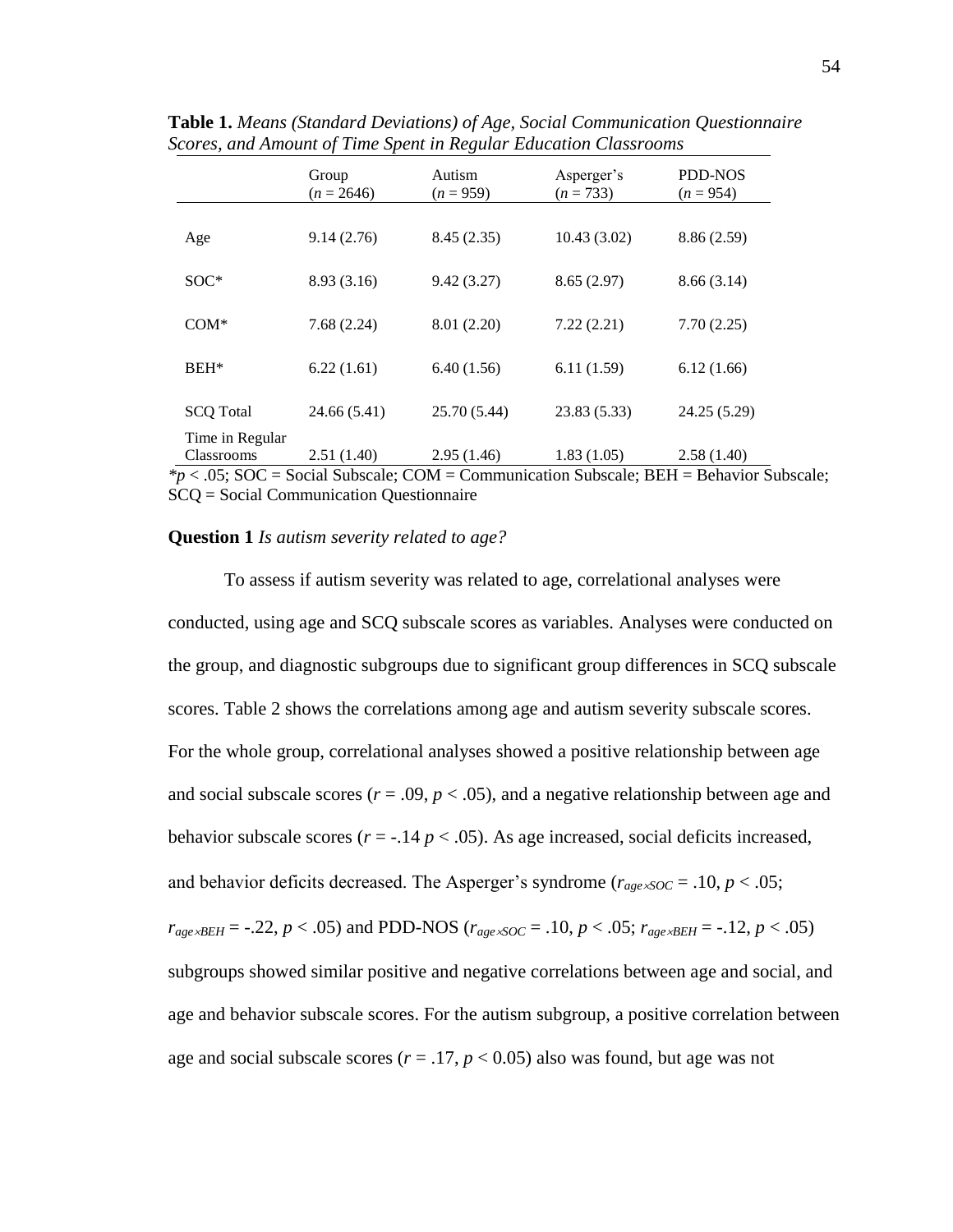correlated with behavior subscale scores. Age, however, was positively correlated to communication subscale scores ( $r = 0.16$ ,  $p < 0.05$ ) among students with autism; as age increased, so did communication deficits.

|            | Group<br>$(n = 2646)$            |                          |                     | Autism<br>$(n = 959)$ |              |                        |              |              |
|------------|----------------------------------|--------------------------|---------------------|-----------------------|--------------|------------------------|--------------|--------------|
|            | Age                              |                          | SOC COM BEH Age SOC |                       |              |                        | <b>COM</b>   | <b>BEH</b>   |
| Age        | $\mathbf{1}$                     |                          |                     |                       | $\mathbf 1$  |                        |              |              |
| <b>SOC</b> | $.09*$                           | $\blacksquare$ 1         |                     |                       | $.17*$       | $\mathbf{1}$           |              |              |
| COM        | .00                              | $.48*$                   | $\blacksquare$      |                       | $.16*$       | $.47*$                 | $\mathbf{1}$ |              |
| <b>BEH</b> | $-14*$                           | $.07*$                   | $.14*$              | $\mathbf{1}$          | $-.04$       | .04                    | $.13*$       | $\mathbf{1}$ |
|            | Asperger Syndrome<br>$(n = 733)$ |                          |                     |                       |              | PDD-NOS<br>$(n = 954)$ |              |              |
| Age        | $\mathbf{1}$                     |                          |                     |                       | $\mathbf{1}$ |                        |              |              |
| SOC        | $.10*$                           | $\overline{\phantom{0}}$ |                     |                       | $.10*$       | $\mathbf{1}$           |              |              |
| COM        | $-.05$                           | $.51*$                   | $\mathbf{1}$        |                       | .03          | $.45*$                 | $\mathbf{1}$ |              |
| <b>BEH</b> | $-.22*$                          | $.15*$                   | $.15*$              | $\mathbf{1}$          | $-.12*$      | .02                    | $.11*$       | $\mathbf{1}$ |

**Table 2.** *Correlations Among Age and Social Communication Questionnaire Subscales*

*\*p* < .05; SOC = Social Subscale; COM = Communication Subscale; BEH = Behavior Subscale

**Question 2** *Does the relationship between autism severity and amount of time spent in regular education classrooms differ according to age?*

Using the enter method, multiple linear regression analysis was conducted to determine if the relationship between autism severity, and amount of time spent in regular education classrooms differed according to age. The outcome variable was the relative amount of time spent in regular education classrooms, and the predictors were student age, social, communication, and behavior subscale scores. Age was used as the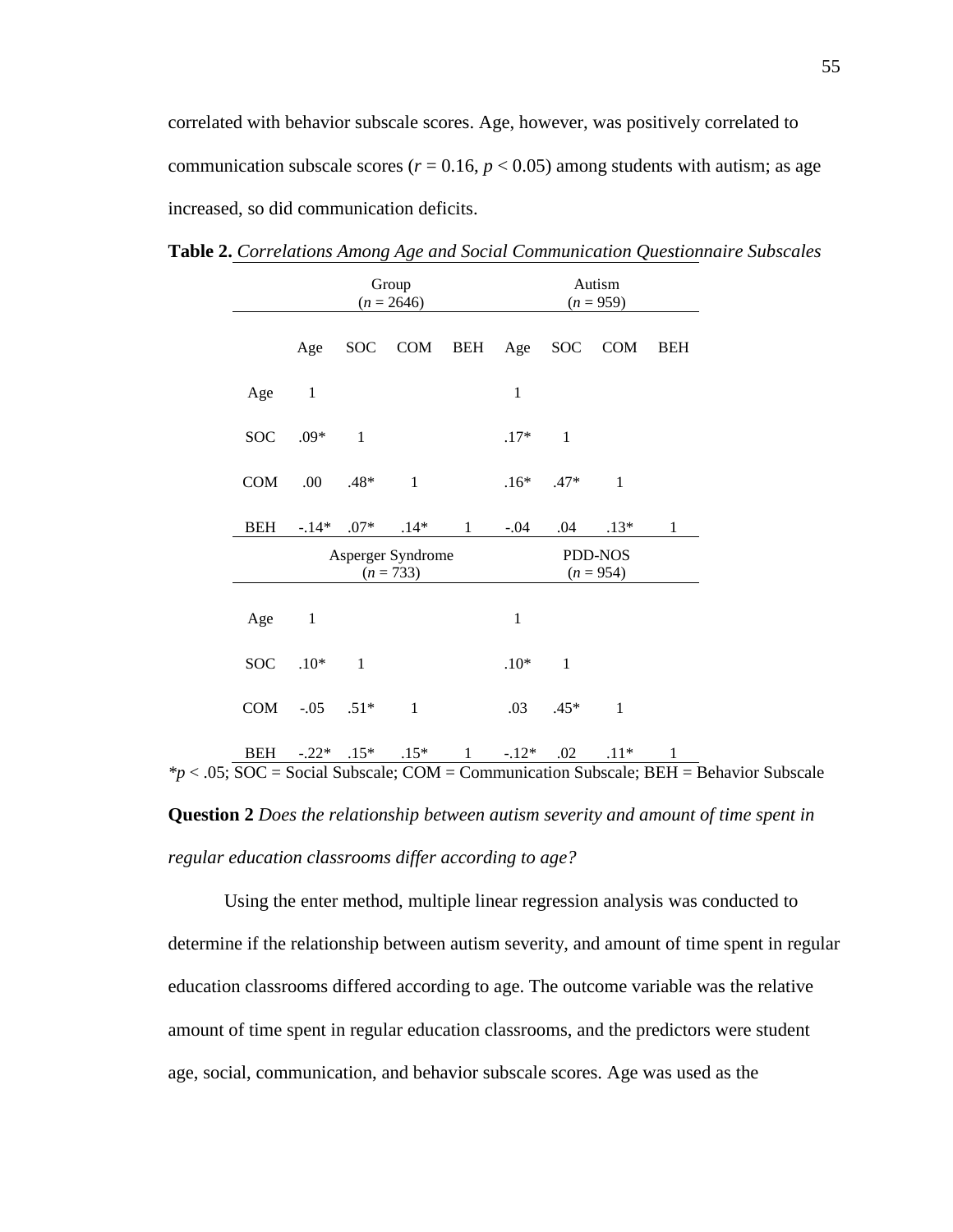interaction variable to assess whether it moderated the relationship between severity and amount of time spent in regular education classrooms. If predictor variables are strongly related, as in the case of including interactions between independent variables in regression, multicollinearity occurs. Multicollinearity can result in unstable estimates of the regression coefficients, and inflated standard errors (Tabachnick & Fidell, 2007); consequently, one is lead to falsely retain the null hypothesis (i.e., type II error). To decrease multicollinearity, age, social, communication, and behavior subscale scores were centered by subtracting the mean from each of the observed values. The multiple regression equation used to examine relations between age, autism severity, and amount of time in regular education classrooms was as follows:

 $Y = \beta_0 + \beta_1 X_1 + \beta_2 X_2 + \beta_3 X_3 + \beta_4 X_4 + \beta_5 X_1 X_2 + \beta_6 X_1 X_3 + \beta_7 X_1 X_4 + \varepsilon$ where,

 $Y =$  relative amount of time spent in regular education classrooms  $X_1 = age$  $X_2$  = social subscale scores

 $X_3$  = communication subscale scores

 $X_4$  = behavior subscale scores

 $\epsilon$  = random error

If an interaction was significant, first, conditional moderators were computed by calculating the mean age, and adding and subtracting one standard deviation from the mean in order to obtain high and low values of the moderator. Second, new interaction terms were computed by multiplying the conditional moderators by the predictors. For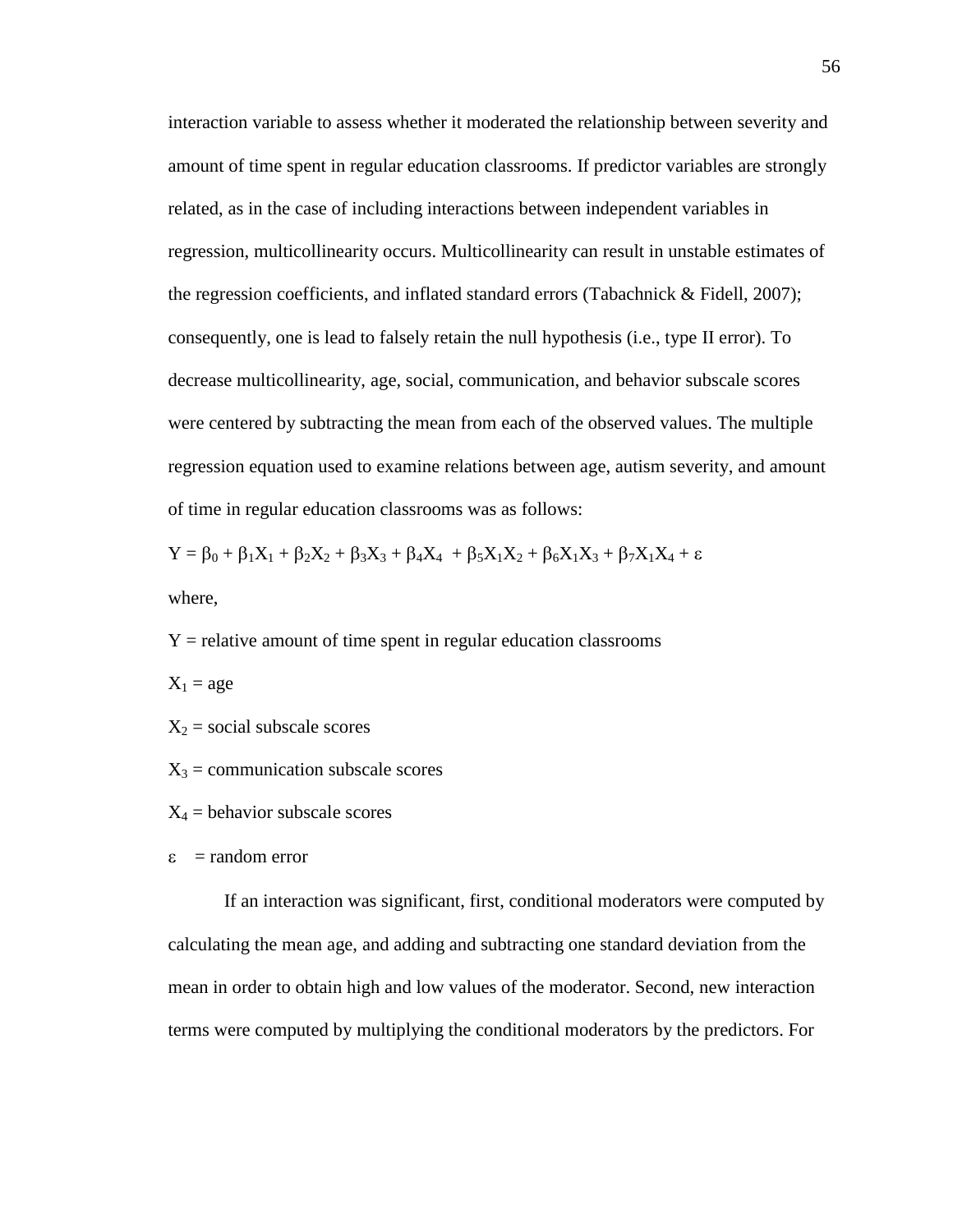each significant interaction, two additional regression analyses were conducted, one using the high value, and the other using the low value of the moderator.

Regression analyses were performed on the whole group, and diagnostic subgroups due to significant group differences in SCQ subscale scores. Table 3 lists *R*, adjusted  $R^2$ , and regression coefficients. For the whole group, the regression model was significant  $(F(7, 2638) = 31.22, p < .05)$ . Age  $(\beta = -.13, p < .05)$  predicted amount of time spent in regular education classrooms. Younger students were likely to spend more time in special education classrooms compared to older students. The social subscale score ( $\beta$  = .24,  $p$  < .05) also was a significant predictor of the amount of time spent in regular education classrooms; students with more severe social deficits were likely to spend more time in special education classrooms compared to students with milder social skill deficits. Age did not moderate the relationship between either of the subscale scores and amount of time spent in regular education classrooms ( $p > .05$ ).

Among children with autism, the regression model also was significant (*F*(7, 951)  $= 13.90, p < .05$ , and the main effects of age, and social deficits were predictors of the amount of time spent in regular education classrooms. Younger children ( $\beta$  = -.07, *p* < .05) spent more time in special education classroom settings compared to older children, and students with more severe social impairments ( $\beta = .34$ ,  $p < 0.05$ ) spent more time in special education classrooms compared to students with less severe social deficits. Communication and behavior subscale scores also predicted classroom placement. Surprisingly, students who had more severe communication ( $\beta = -0.09$ ,  $p < 0.05$ ) and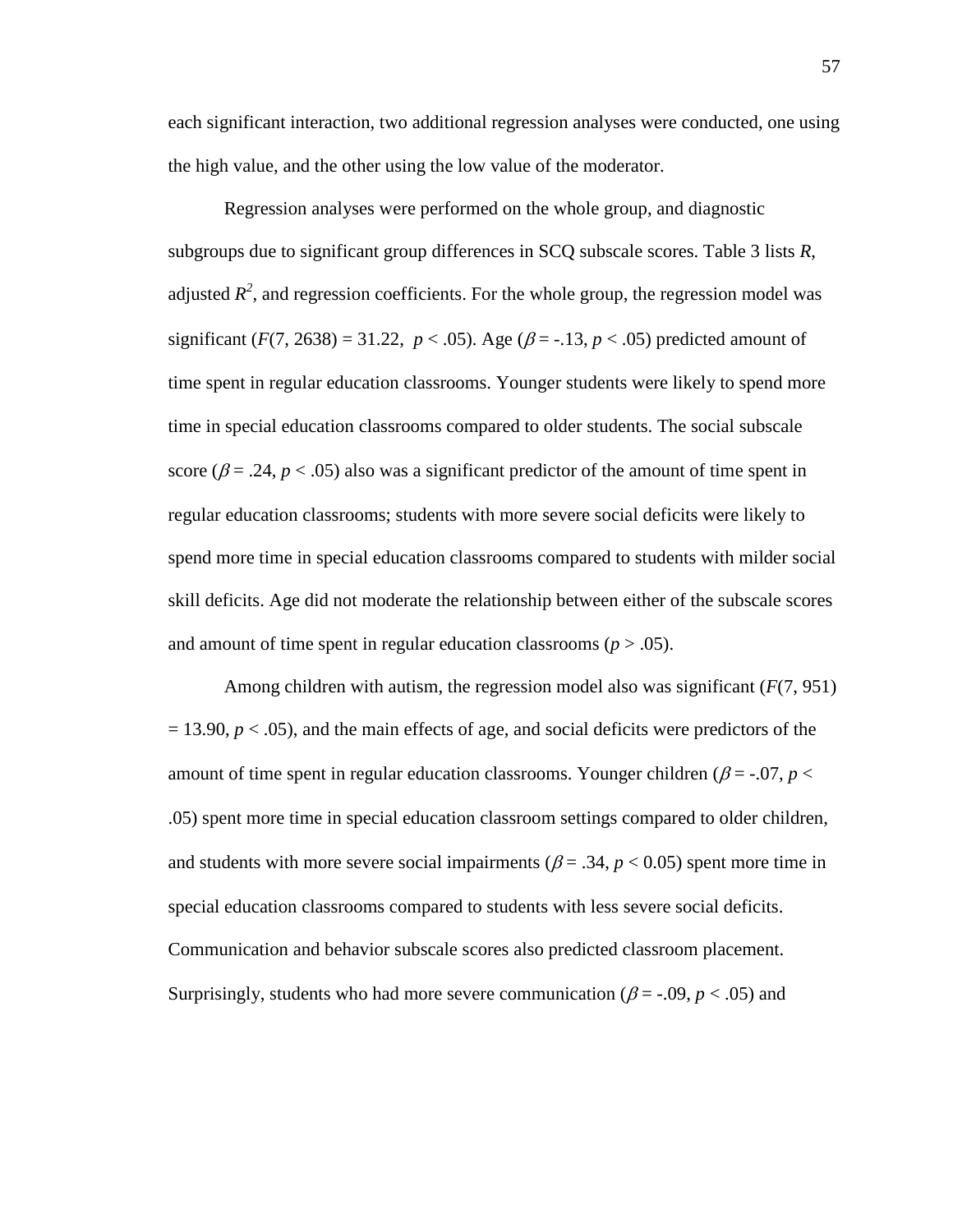behavioral deficits ( $\beta$  = -.07,  $p$  < .05) spent more time in regular education classrooms compared to students with less severe communication and behavioral deficits.

Unique differences in the relationship between age, autism severity, and amount of time spent in regular education classrooms were found for the Asperger's syndrome subgroup  $(F(7, 725) = 3.81, p < .05)$ . Age did not predict the amount of time spent in regular education classrooms ( $p > .05$ ). However, social and behavioral deficits did predict the amount of time spent in regular education classrooms. Students with Asperger's syndrome who had more severe social ( $\beta$  = .13,  $p$  < .05) and behavioral ( $\beta$  = .10, *p* < .05) deficits spent more time in special education classrooms compared to those with milder social and behavioral deficits.

For students with PDD-NOS, the regression model was significant  $(F(7, 946) =$ 7.50,  $p < .05$ ). Age ( $\beta = .07$ ,  $p < .05$ ) predicted amount of time spent in regular education classrooms; younger students spent more time in special education classrooms compared to older students. Further, social deficits ( $\beta = .18$ ,  $p < .05$ ) were related to the amount of time spent in regular education classrooms; students who had more severe social deficits spent more time in special education classrooms compared to their peers with milder social impairments. Unlike students with autism and Asperger's syndrome, age moderated the influence of social ( $\beta$  = -.08,  $p$  < .05) and communication ( $\beta$  = .07,  $p$  < .05) deficits upon classroom placement. Younger students with more social deficits spent more time in special education classrooms compared to older students with similar degrees of social deficits, and older students with greater communication deficits spent more time in special education classrooms compared to younger students with similar impairments.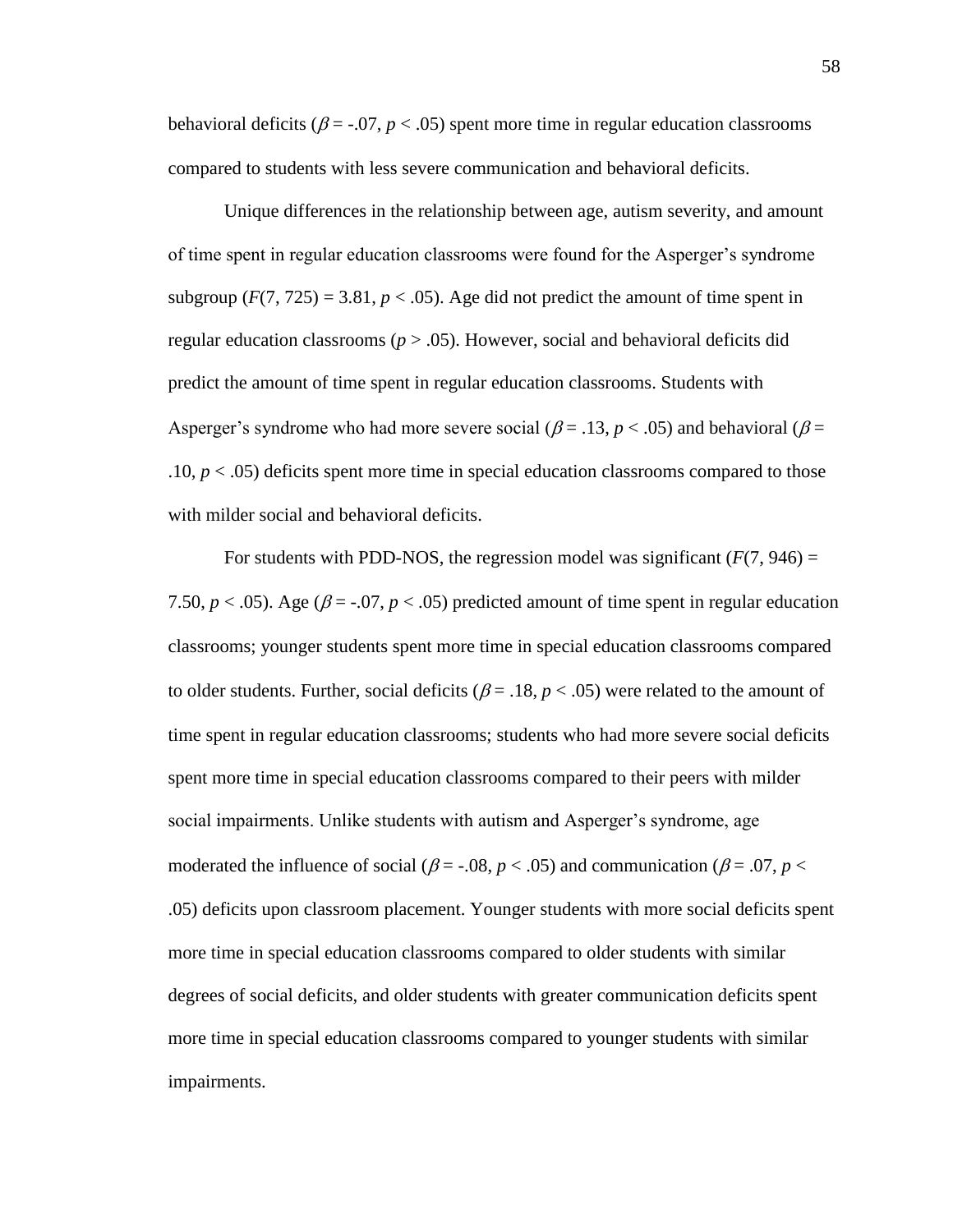|                  |                  |         | Group<br>$(n = 2646)$              |         |          |        | Autism<br>$(n = 959)$  |         |
|------------------|------------------|---------|------------------------------------|---------|----------|--------|------------------------|---------|
|                  | $\boldsymbol{R}$ | $AR^2$  | B(S.E.)                            | $\beta$ | $\cal R$ | $AR^2$ | B(S.E.)                | $\beta$ |
| Variables        | .28              | $.08\,$ |                                    |         | .31      | .09    |                        |         |
| Age              |                  |         | $-.07(.01)*-.13*$                  |         |          |        | $-.04(.02)*-.07*$      |         |
| <b>SOC</b>       |                  |         | $.10(.01)*$                        | $.24*$  |          |        | $.15(.02)^*$           | $.34*$  |
| COM              |                  |         | .01(0.01)                          | .02     |          |        | $-.06(.03)*-.09*$      |         |
| <b>BEH</b>       |                  |         | $-.02(.02)$                        | $-.02$  |          |        | $-0.07$ $(0.03)*$      | $-.07*$ |
| $Age \times SOC$ |                  |         | $-.01(.00)$                        | $-.03$  |          |        | .01(.01)               | .05     |
| $Age \times COM$ |                  |         | .01(0.01)                          | .03     |          |        | .00(0.01)              | $-.01$  |
| $Age \times BEH$ |                  |         | .01(.01)                           | .03     |          |        | .01(0.01)              | .03     |
|                  |                  |         | Asperger's Syndrome<br>$(n = 733)$ |         |          |        | PDD-NOS<br>$(n = 954)$ |         |
|                  | $\cal R$         |         |                                    |         |          |        |                        |         |
|                  |                  | $AR^2$  | B(S.E.)                            | $\beta$ | $\cal R$ | $AR^2$ | B(S.E.)                | $\beta$ |
| Variables        | .19              | .03     |                                    |         | .23      | .05    |                        |         |
| Age              |                  |         | .00(0.01)                          | .00     |          |        | $-.04(.02)*-.07*$      |         |
| <b>SOC</b>       |                  |         | $.05(.02)*$                        | $.13*$  |          |        | $.08(.02)*$            | $.18*$  |
| <b>COM</b>       |                  |         | .00(0.02)                          | .01     |          |        | .03(.02)               | .05     |
| <b>BEH</b>       |                  |         | $.06(.03)*$                        | $.10*$  |          |        | $-.01(.03)$            | $-.01$  |
| $Age \times SOC$ |                  |         | .00(0.01)                          | .03     |          |        | $-.02(.01)$ *          | $-.08*$ |
| $Age \times COM$ |                  |         | $-.01(.01)$                        | $-.07$  |          |        | $.02$ $(.01)$ *        | $.07*$  |

**Table 3.** *Multiple Regression Analyses of Relations Between Age, Social Communication Questionnaire Subscales, and Amount of Time Spent in Regular Education Classrooms*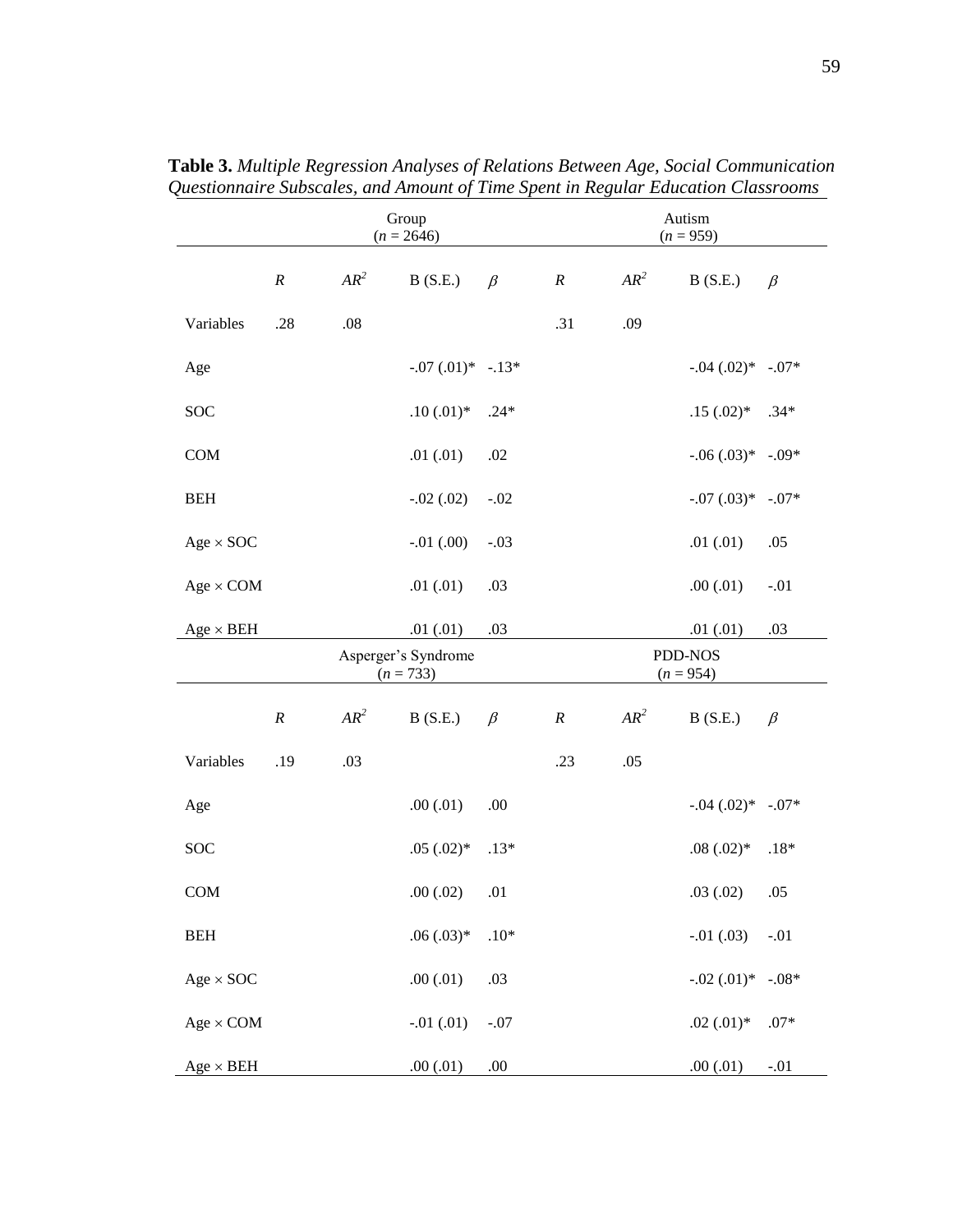$* p < .05$ ; SOC = Social Subscale; COM = Communication Subscale; BEH = Behavior Subscale **Question 3.** *What are the different types of treatments students with autism use?*

Tables 4 through 6 list the types of treatments the subset of respondents identified, and the number of students using each type of treatment. Participants identified more than 200 treatments. Of those listed, the most frequently used type of treatment was other-skill based therapy (67%), given many parents reported students used speech therapy under this category. The use of medical and pharmacological treatments also was common (54%), and nearly half (46%) of students used dietary, complementary, and alternative therapies. Almost one-third of students  $(n = 130)$  used skill-based behavioral therapy. The mean number of treatment types students used was 3 (*S.D.* = 1.69), and the range was 0 to 8. Figure 1 displays the distribution of the number of treatment types.

| Medical & Pharmacological<br>Treatments<br>$(n = 213; 54\%)$ | Dietary, Complementary, $\&$<br>Alternative Therapies<br>$(n = 183; 46\%)$ | Neurological, Physiological &<br><b>Sensory Treatments</b><br>$(n = 94; 24\%)$ |
|--------------------------------------------------------------|----------------------------------------------------------------------------|--------------------------------------------------------------------------------|
| Abilify                                                      | 5-HTP                                                                      | <b>Auditory Integration Training</b>                                           |
| Actos                                                        | Acetyl L-Cysteine                                                          | Biofeedback (Neurofeedback)                                                    |
| Adderall                                                     | Acupuncture                                                                | <b>Brushing/Joint Compression</b><br>(Wilbarger Brushing Protocol)             |
| Albuterol                                                    | All-purpose Multi-mineral<br>Supplement                                    | Deep Pressure Therapy                                                          |
| Alprazolam                                                   | All-Purpose Multivitamin<br>Supplement                                     | Doman-Delacato Patterning                                                      |
| Amantadine                                                   | Alpha-lipoic Acid                                                          | <b>Interactive Metronome</b>                                                   |
| Amitiza (lubiprostone)                                       | Amino Acids (unspecified)                                                  | Sensory Integration Therapy                                                    |
| Amitriptyline                                                | Antioxidants (unspecified)                                                 | Vision Therapy                                                                 |
| Amoxapine                                                    | Aromatherapy                                                               | Weighted Blanket or Vest                                                       |

|  |  |  |  | <b>Table 4.</b> Biologically Based Treatments |
|--|--|--|--|-----------------------------------------------|
|--|--|--|--|-----------------------------------------------|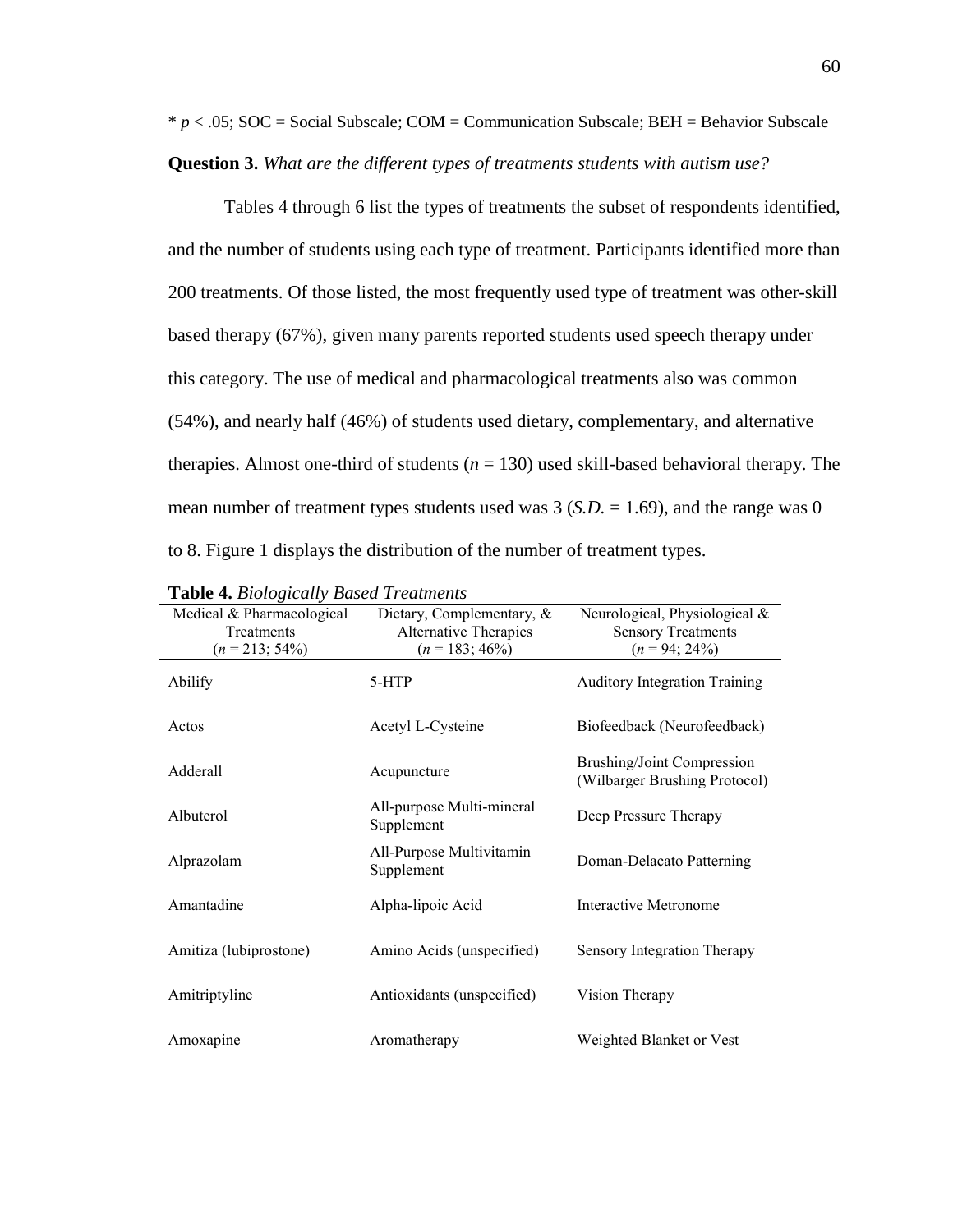| Amoxicillin               | Artificial Color-Free Diet                                       |
|---------------------------|------------------------------------------------------------------|
| Anafranil                 | Artificial Flavoring-free or<br><b>Restricted Diet</b>           |
| Anti-fungal (unspecified) | Artificial Sweetener-free Diet                                   |
| Ativan                    | Calcium                                                          |
| Benadryl                  | Caprylic Acid                                                    |
| <b>Buspar</b>             | Casein-free/Casein-limited<br>Diet                               |
| Celexa (citalopram)       | Chelation                                                        |
| Claritin (loratadine)     | Chiropractic Care (general)                                      |
| Clonazepam                | Chromium                                                         |
| Clonidine (Catapres)      | Clay Baths                                                       |
| Creon                     | Colostrum                                                        |
| Cymbalta                  | <b>Combination Multi-</b><br>vitamin/Multi-mineral<br>Supplement |
| Depakote (valproic acid)  | Craniosacral Therapy                                             |
| Desmopressin (DDAVP)      | Dairy-free (Milk-free) Diet                                      |
| Dexedrine                 | DAN! Protocol                                                    |
| Diflucan (fluconazole)    | Digestive Aids (e.g., GI<br>Revive)                              |
| Effexor                   | Dimethylglycine                                                  |
| Felbatol                  | Egg-free Diet                                                    |
| Fluticasone (Flovent)     | Enzymes                                                          |
| Fluvoxamine               | <b>Epsom Salt Baths</b>                                          |
| Focalin                   | <b>Essential Fatty Acids</b>                                     |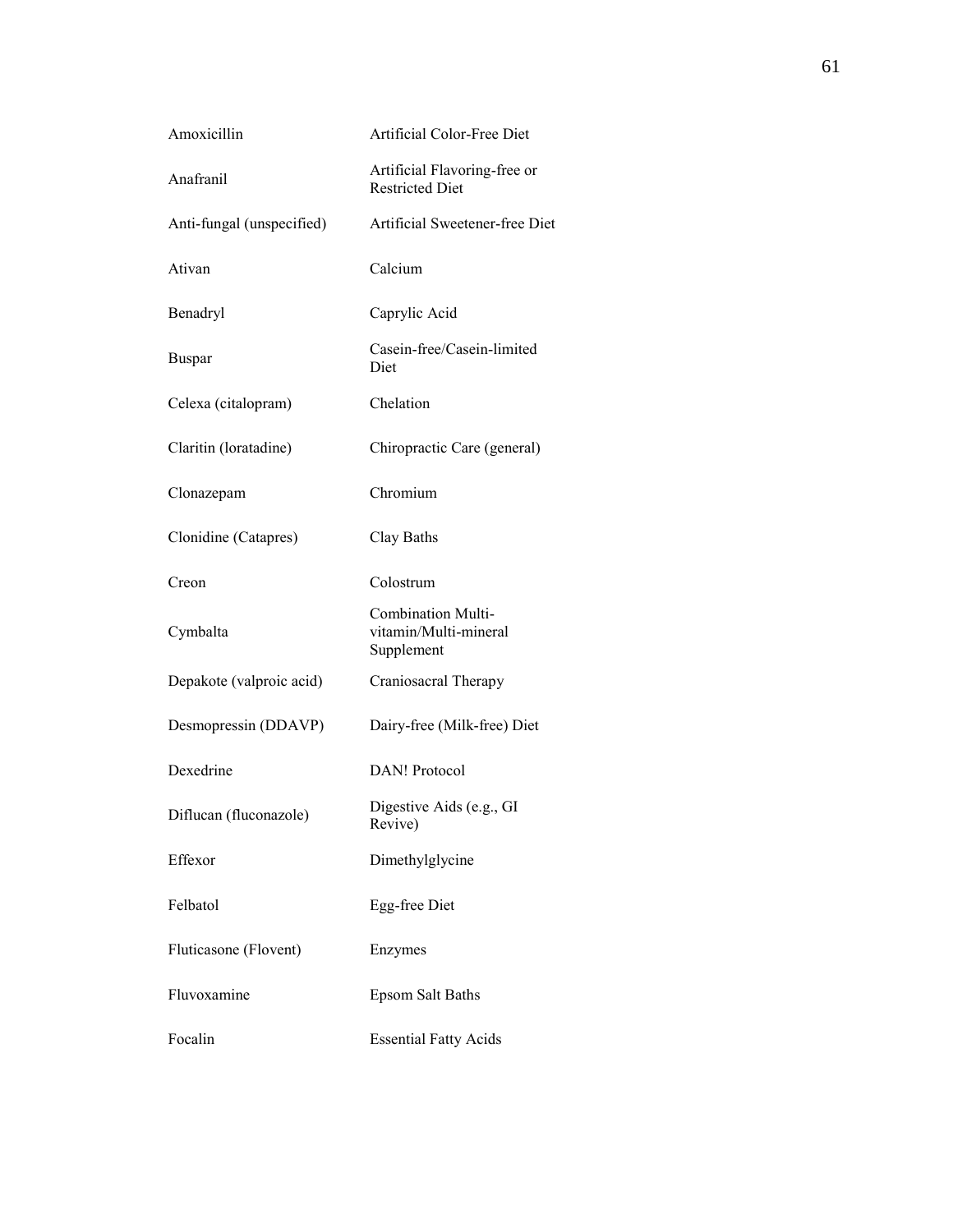| Gabapentin (neurontin)      | Evening Primrose Oil                  |
|-----------------------------|---------------------------------------|
| Geodon                      | Feingold Died                         |
| Guanfacine (Intuniv, Tenex) | Fiber supplement                      |
| Hormone Therapy             | Fish Oil                              |
| Hydrocortizone              | GABA (Gamma-<br>aminobutyric acid)    |
| Hydroxyzine (Vistaril)      | Gluten-free and Casein-free<br>Diet   |
| Invega                      | Glutathione/Reduced L-<br>glutathione |
| Keppra                      | Gluten-free diet                      |
| Lamictal                    | Homeopathy                            |
| Laxatives & Stool Softeners | Hyperbaric Oxygen Therapy             |
| Lexapro                     | <b>Infant Massage</b>                 |
| Lithium                     | Iron                                  |
| Mellaril                    | L-Carnitine                           |
| Methylphenidate             | L-Carnosine                           |
| Naltrexone                  | L-Glutamine                           |
| Namenda                     | L-Theanine                            |
| <b>Nasonex</b>              | Magnesium                             |
| Nortriptyline               | Melatonin                             |
| Nystatin                    | MonaVie                               |
| Paxil                       | Movement (Dance) Therapy              |
| Prevacid                    | Nitrate-free/Nitrite-free Diet        |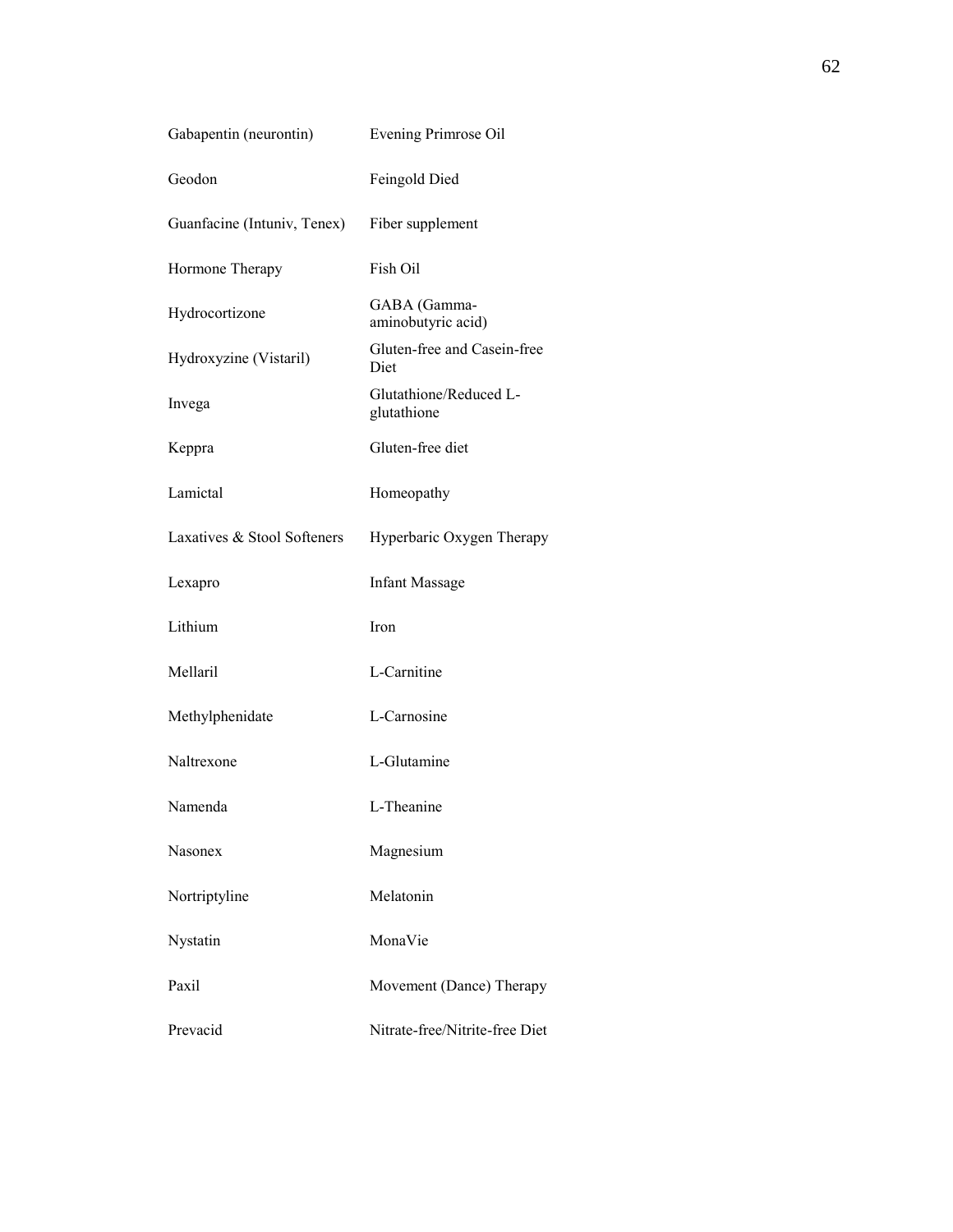| Prilosec                   | Organic Diet                          |
|----------------------------|---------------------------------------|
| Propanolol                 | Peanut-free Diet                      |
| Provigil                   | Probiotics (e.g., acidophilus)        |
| Prozac (fluoxetine)        | Selenium                              |
| Pulmicort                  | Soy-free diet                         |
| Remeron (mirtazapine)      | Special diet (unspecified)            |
| Respen-A                   | Spiritual Practices (e.g.,<br>prayer) |
| Risperdal (risperidone)    | Sugar-free/Sugar-restricted<br>Diet   |
| Secretin                   | Sulfite-free Diet                     |
| Seroquel (quetiapine)      | TMG (trimethylglycine)                |
| Singulair                  | <b>Transfer Factor</b>                |
| Strattera                  | Vegetarian Diet                       |
| Tegretol (carbamazapine)   | Vitamin A                             |
| Thorazine (chlorpromazine) | Vitamin B Supplement<br>(unspecified) |
| Tofranil (imipramine)      | Vitamin B12                           |
| Topamax                    | Vitamin B3                            |
| Trazodone                  | Vitamin B6                            |
| Trileptal (oxcarbazepine)  | Vitamin B9                            |
| Valtrex                    | Vitamin C                             |
| Vyvanse                    | Vitamin E                             |
| Wellbutrin (bupropion)     | Whole Grain Diet                      |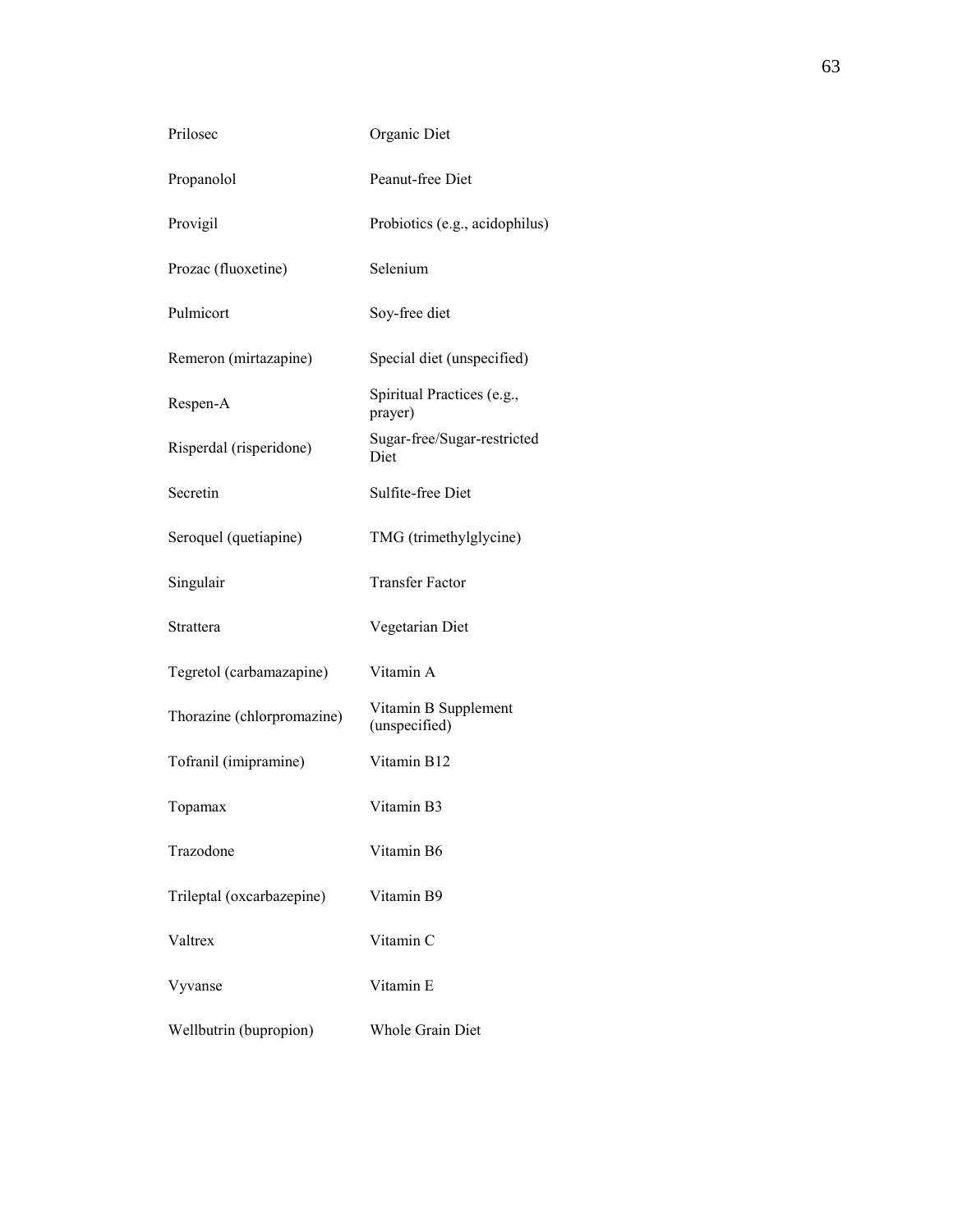| Zoloft (sertraline) | Xango           |
|---------------------|-----------------|
| Zyprexa             | Yeast-free Diet |
| Zyrtec              | Yoga            |
|                     | Zinc            |
|                     |                 |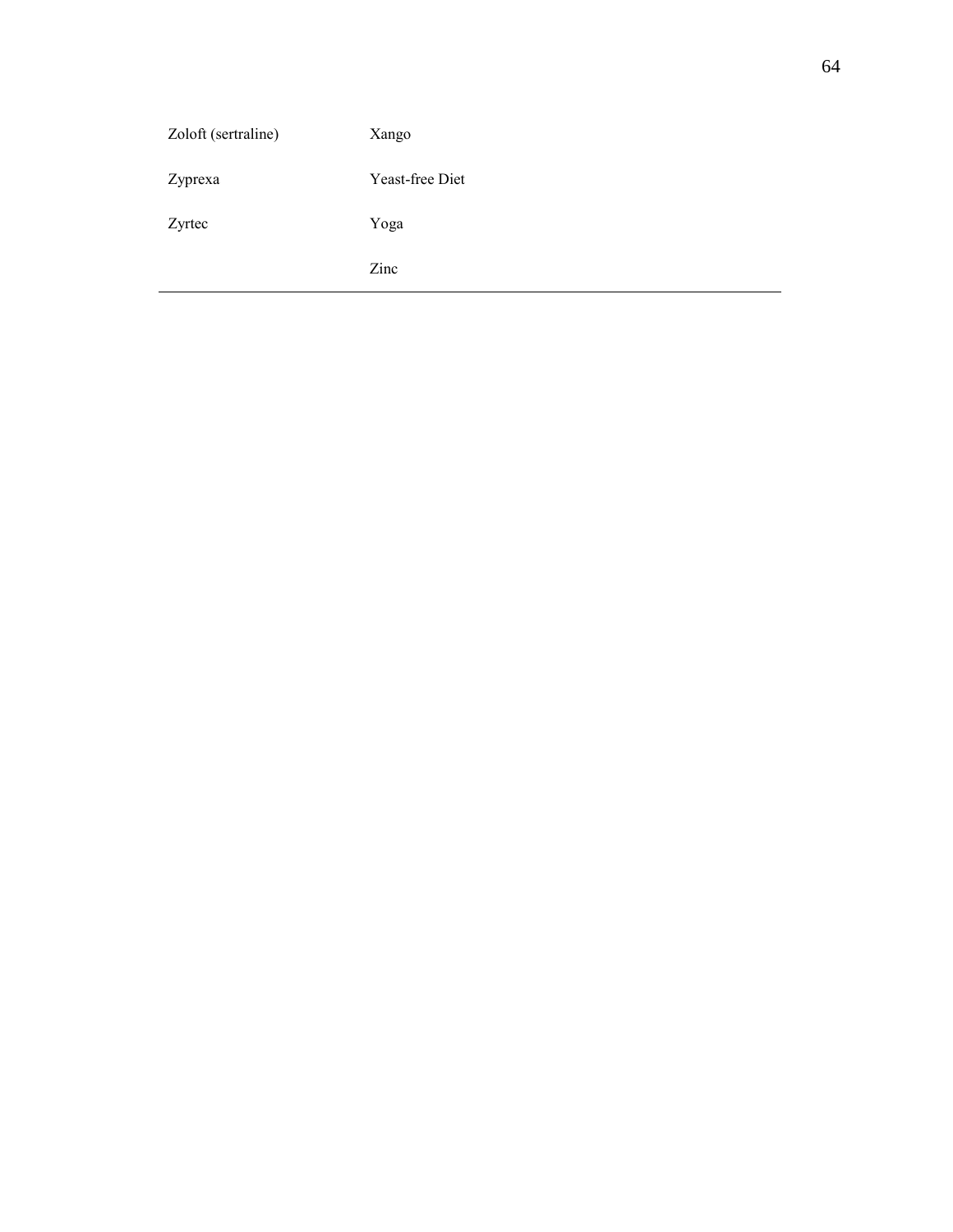| Skill-Based: Behavioral<br>Therapy<br>$(n = 130; 33\%)$   | Skill-Based: Cognitive<br>Therapy<br>$(n = 141; 36\%)$           | Skill-Based: Other Academic,<br>Communication, Social, and<br>Motor Skills Therapy<br>$(n = 265; 67\%)$     |
|-----------------------------------------------------------|------------------------------------------------------------------|-------------------------------------------------------------------------------------------------------------|
| <b>Applied Behavior Analysis</b>                          | Incredible 5-Point Scale                                         | <b>Assistive Technology</b>                                                                                 |
| <b>Behavioral Therapy</b><br>(unspecified)                | Peer Modeling                                                    | Augmentative and Alternative<br>Communication                                                               |
| <b>Discrete Trial Training</b>                            | Social Skills Group                                              | <b>Brain Balance Center</b>                                                                                 |
| Lovaas Method                                             | <b>Social Stories</b>                                            | Developmental Therapy                                                                                       |
| Picture Exchange<br><b>Communication System</b><br>(PECS) | Social Thinking                                                  | <b>Edmark Reading Program</b>                                                                               |
| <b>Pivotal Response Training</b>                          | SOS (Social Skills in Our<br>Schools; Michelle Dunn<br>Approach) | <b>Facilitated Communication</b>                                                                            |
| Verbal Behavior Therapy                                   | Theory of Mind Training                                          | <b>Fast ForWord</b>                                                                                         |
|                                                           |                                                                  | Feeding Therapy                                                                                             |
|                                                           |                                                                  | <b>Joint Action Routines</b>                                                                                |
|                                                           |                                                                  | Lindamood-Bell Learning<br>Processes                                                                        |
|                                                           |                                                                  | Occupational Therapy                                                                                        |
|                                                           |                                                                  | Physical Therapy                                                                                            |
|                                                           |                                                                  | Rapid Prompting Method                                                                                      |
|                                                           |                                                                  | Speech and Language Therapy                                                                                 |
|                                                           |                                                                  | Treatment and Education of<br>Autistic and Related<br><b>Communication Handicapped</b><br>Children (TEACCH) |
|                                                           |                                                                  | <b>Visual Schedules</b>                                                                                     |

# **Table 5.** *Skill-Based Treatments*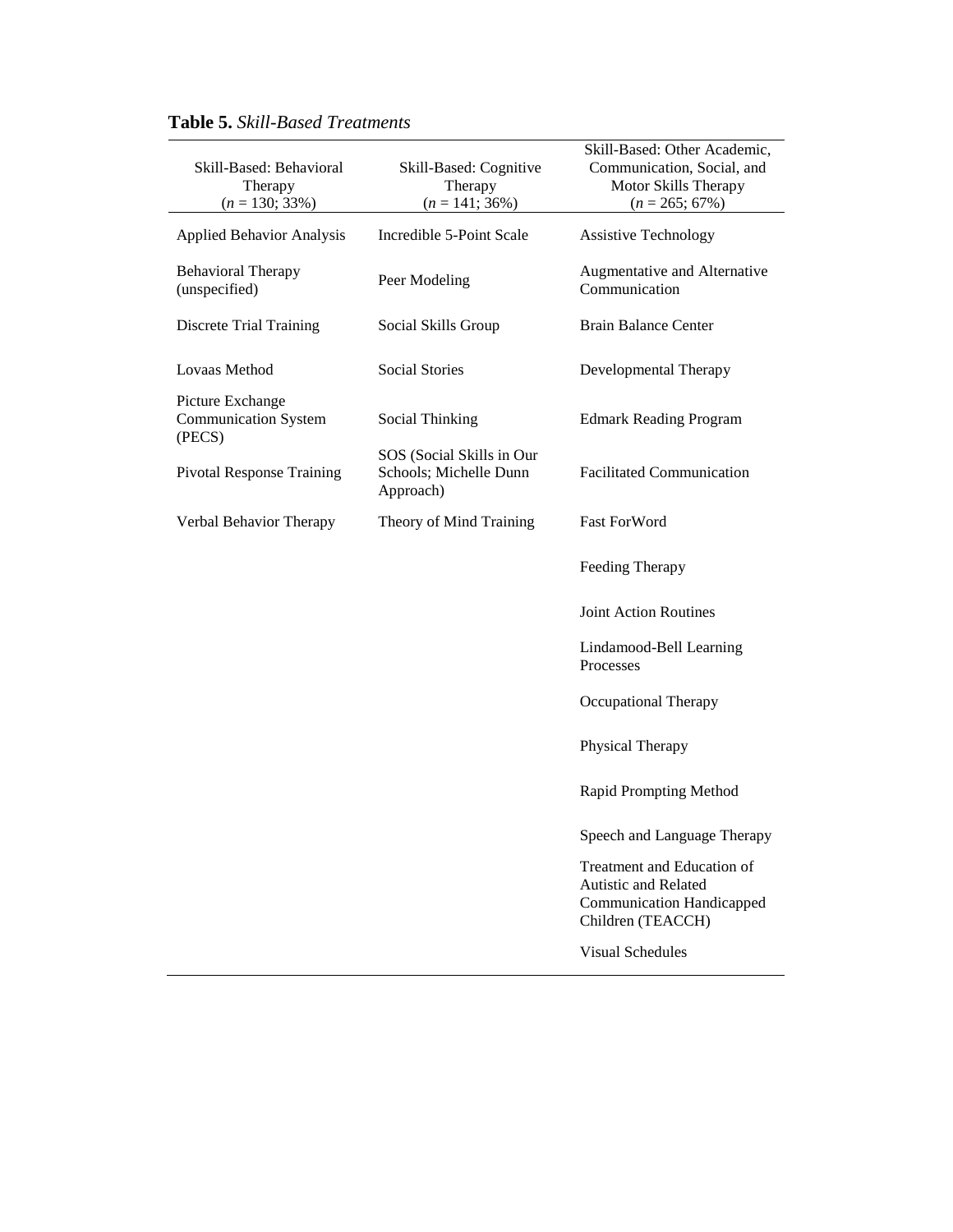| Psychoanalytic &<br>Interpersonal<br>Relationship<br>Therapy<br>$(n = 72; 18\%)$       | School & Center<br><b>Based</b><br>Classes and<br>Programs<br>$(n = 18; 5\%)$ | Non-Standard<br>Therapies<br>$(n = 57; 14\%)$ | Physical, Leisure,<br>& Extracurricular<br>Activities<br>$(n = 11; 3\%)$ | Parenting<br>Practices<br>$(n = 7; 2\%)$ |
|----------------------------------------------------------------------------------------|-------------------------------------------------------------------------------|-----------------------------------------------|--------------------------------------------------------------------------|------------------------------------------|
| Developmental,<br>Individual<br>Differences,<br>Relationship-<br><b>Based Approach</b> | Adaptive P.E.                                                                 | Animal Therapy                                | Baseball                                                                 | $1 - 2 - 3$<br>(Dr. Thomas<br>Phelan)    |
| <b>Holding Therapy</b>                                                                 | Asperger's School<br>Program                                                  | Aqua Therapy                                  | Boxing                                                                   | Other<br>(e.g., tough)<br>love)          |
| Milieu (Life<br>Space) Therapy                                                         | Group Home                                                                    | Art Therapy                                   | Gymnastics/Little<br>Gym                                                 |                                          |
| P.L.A.Y. Project                                                                       | Language<br>Preschool                                                         | Music Therapy                                 | Ice Hockey                                                               |                                          |
| Play Therapy                                                                           | <b>Special Education</b>                                                      |                                               | <b>Martial Arts</b>                                                      |                                          |
| Psychotherapy/<br>Counseling<br>(Talk Therapy)                                         | <b>Special Education</b><br>Preschool                                         |                                               | Piano                                                                    |                                          |
| Relationship<br>Development<br>Intervention                                            |                                                                               |                                               |                                                                          |                                          |
| Son-Rise Program                                                                       |                                                                               |                                               |                                                                          |                                          |

**Table 6.** *Psychoeducational, Leisure-Based, and Allied Health Treatments*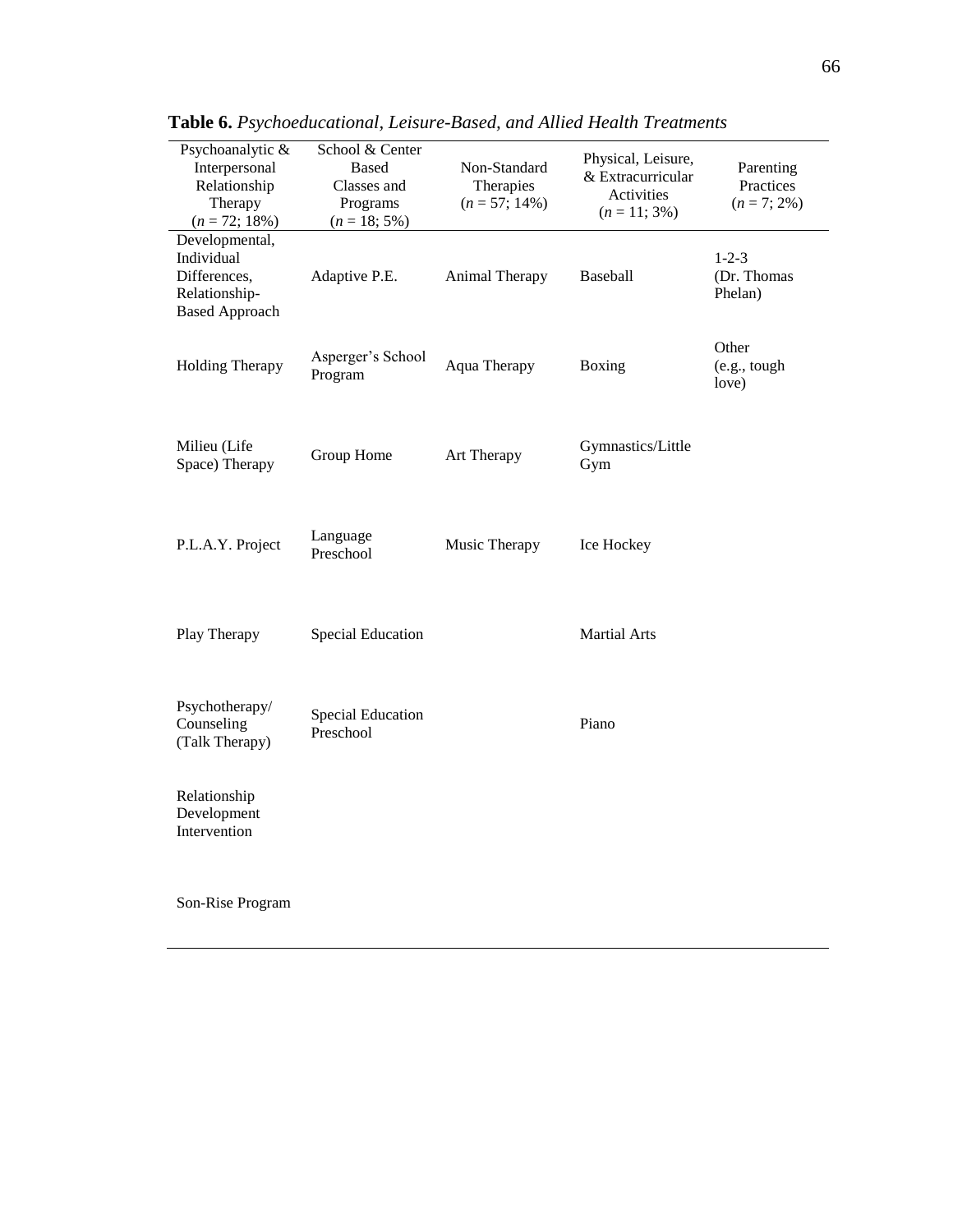

Distribution of Number of Treatment Types Used by a Subset of Students with Autism

**Figure 1.** *Distribution of number of treatment types used by a subset of students with autism* **Question 3a** *Are age and autism severity related to the number of treatment types?*

To determine if age, and autism severity predicted the number of different treatment types, multiple linear regression analysis was performed, as described above. The outcome variable, in this case, was number of treatment types, and the predictors were student's age, social, communication, and behavior subscale scores. Analysis was performed on the subset of respondents as a group, rather than diagnostic subgroups, due to the smaller sample size; multivariate analysis of variance also confirmed SCQ subscale scores did not differ between diagnostic groups within the subset of respondents ( $p >$ .05). Table 7 lists *R*, adjusted  $R^2$ , and regression coefficients. The regression model was significant ( $F(7, 396) = 3.62$ ,  $p < .05$ ), and showed that age ( $\beta = -.17$ ,  $p < .05$ ), and communication subscale scores ( $\beta$  = -.19,  $p$  < .05) predicted the number of different types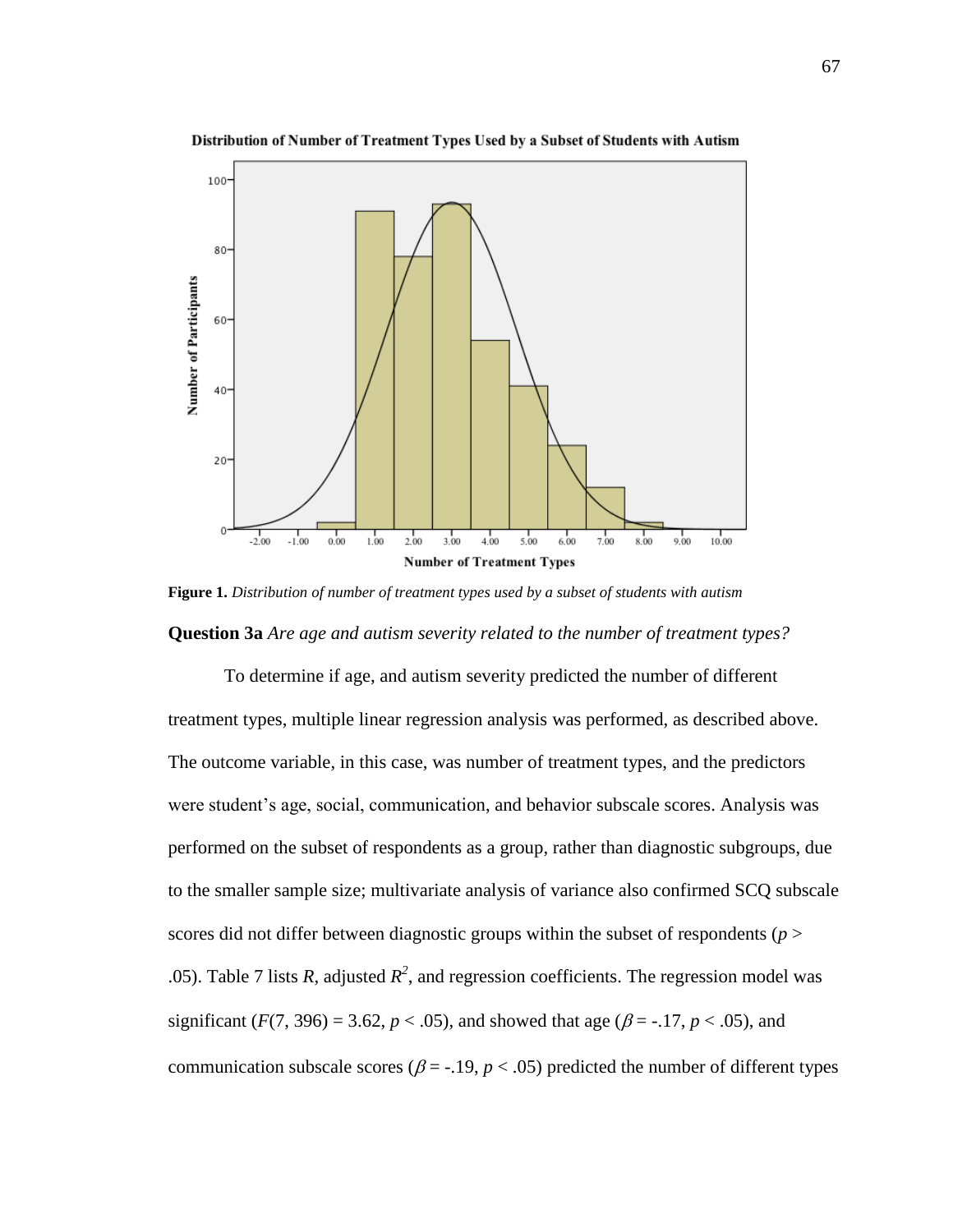of treatments students used. Younger students used more treatment types compared to older students, and students with more severe communication impairment used fewer types of treatments.

**Table 7.** *Multiple Regression Analysis of the Relationship Between Age, Social Communication Questionnaire Subscales, and Number of Treatment Types*

|                  | Group<br>$(n = 397)$ |        |              |         |
|------------------|----------------------|--------|--------------|---------|
|                  | $\boldsymbol{R}$     | $AR^2$ | B(S.E.)      | $\beta$ |
| Variables        | .25                  | .04    |              |         |
| Age              |                      |        | $-.10(.08)*$ | $-.17*$ |
| <b>SOC</b>       |                      |        | .03(0.03)    | .06     |
| <b>COM</b>       |                      |        | $-.15(.04)*$ | $-.19*$ |
| <b>BEH</b>       |                      |        | .01(.05)     | .01     |
| $Age \times SOC$ |                      |        | .01(0.01)    | .03     |
| $Age \times COM$ |                      |        | $-.02(.02)$  | $-.07$  |
| $Age \times BEH$ |                      |        | .02(.02)     | .05     |

 $* p < .05$ ; SOC = Social Subscale; COM = Communication Subscale; BEH = Behavior Subscale

**Question 3b** *Are age and autism severity related to the use of behavioral types of treatment?* 

Using the enter method, binary logistic regression analysis was conducted to determine if age, and autism severity predicted whether a child used behavioral types of treatment. The outcome variable was whether students had used behavioral therapy (yes/no), and the predictors were students' age, social, communication, and behavior subscale scores. The logistic regression equation used to assess the relationship among age, autism severity, and use of behavioral types of treatment was:

 $\ln (Y/1-Y) = \beta_0 + \beta_1 X_1 + \beta_2 X_2 + \beta_3 X_3 + \beta_4 X_4 + \beta_5 X_1 X_2 + \beta_6 X_1 X_3 + \beta_7 X_1 X_4 + \epsilon$ where,

 $Y =$  behavioral treatment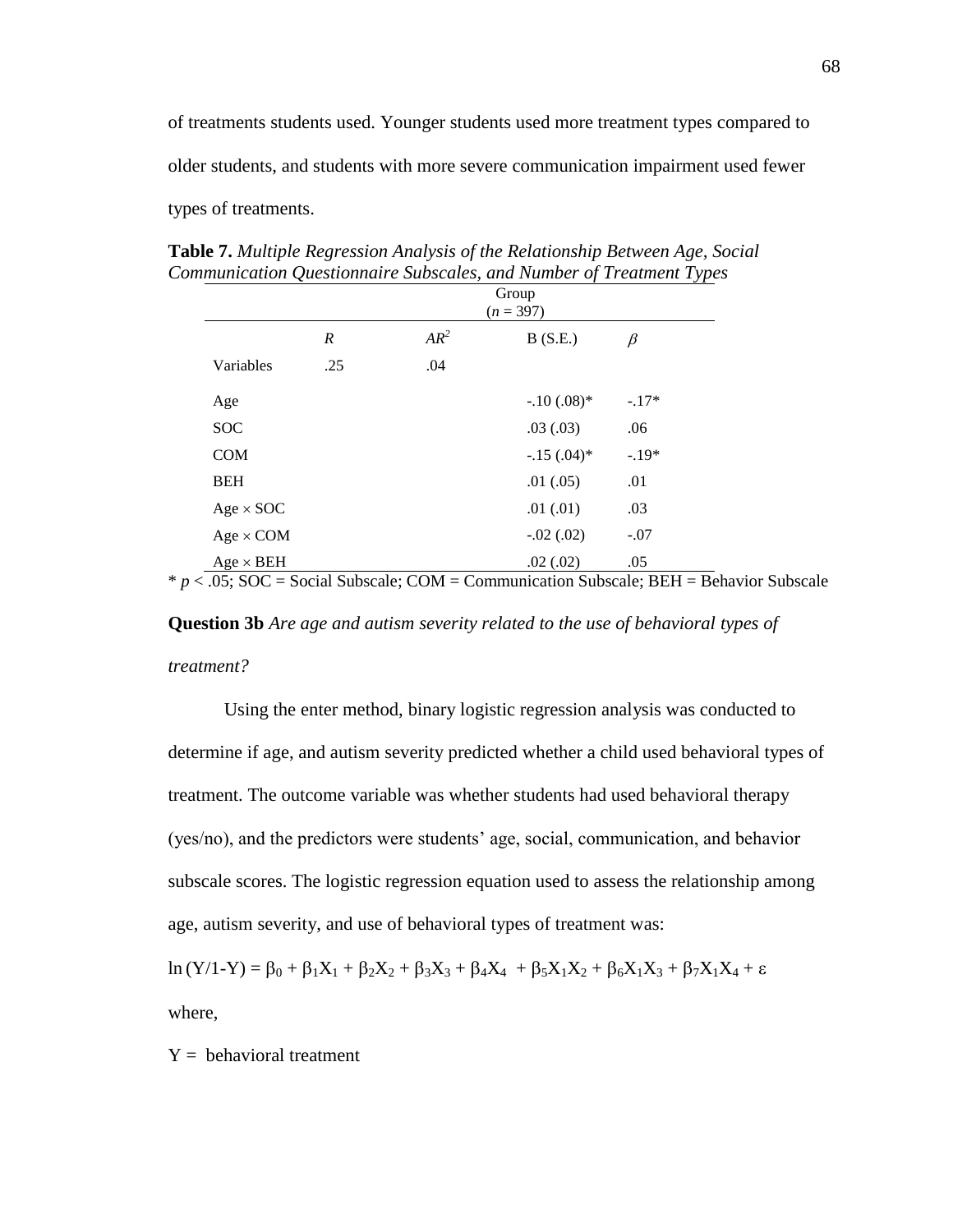$X_1 = age$ 

 $X_2$  = social subscale scores

 $X_3$  = communication subscale scores

 $X_4$  = behavior subscale scores

 $\epsilon$  = random error

Table 8 shows the regression coefficients. A test of the logistic model against a constant only model was significant  $(\chi^2 (7, 397) = 49.36, p < .05)$ . Age  $(B = -.30, p < .05)$ predicted the use of behavioral types of treatment. Younger students were more likely to use behavioral treatment compared to older students. The severity of social, communication and behavior deficits, however, did not predict the use of behavioral treatment ( $p > .05$ ).

|                  | Group<br>$(n = 397)$ |       |        |  |
|------------------|----------------------|-------|--------|--|
| Variables        | B                    | Wald  | Exp(B) |  |
| Age              | $-.31*$              | 32.55 | .73    |  |
| SOC              | .02                  | .16   | 1.02   |  |
| COM              | $-.10$               | 2.42  | .91    |  |
| <b>BEH</b>       | .06                  | .53   | 1.06   |  |
| $Age \times SOC$ | $-.03$               | 1.91  | .97    |  |
| $Age \times COM$ | $-.02$               | .71   | .98    |  |
| $Age \times BEH$ | .04                  | 1.59  | 1.04   |  |

**Table 8.** *Logistic Regression Analysis of the Relationship Between Age, Social Communication Questionnaire Subscales, and the Use of Behavioral Treatment* 

\* *p* < .05; SOC = Social Subscale; COM = Communication Subscale; BEH = Behavior Subscale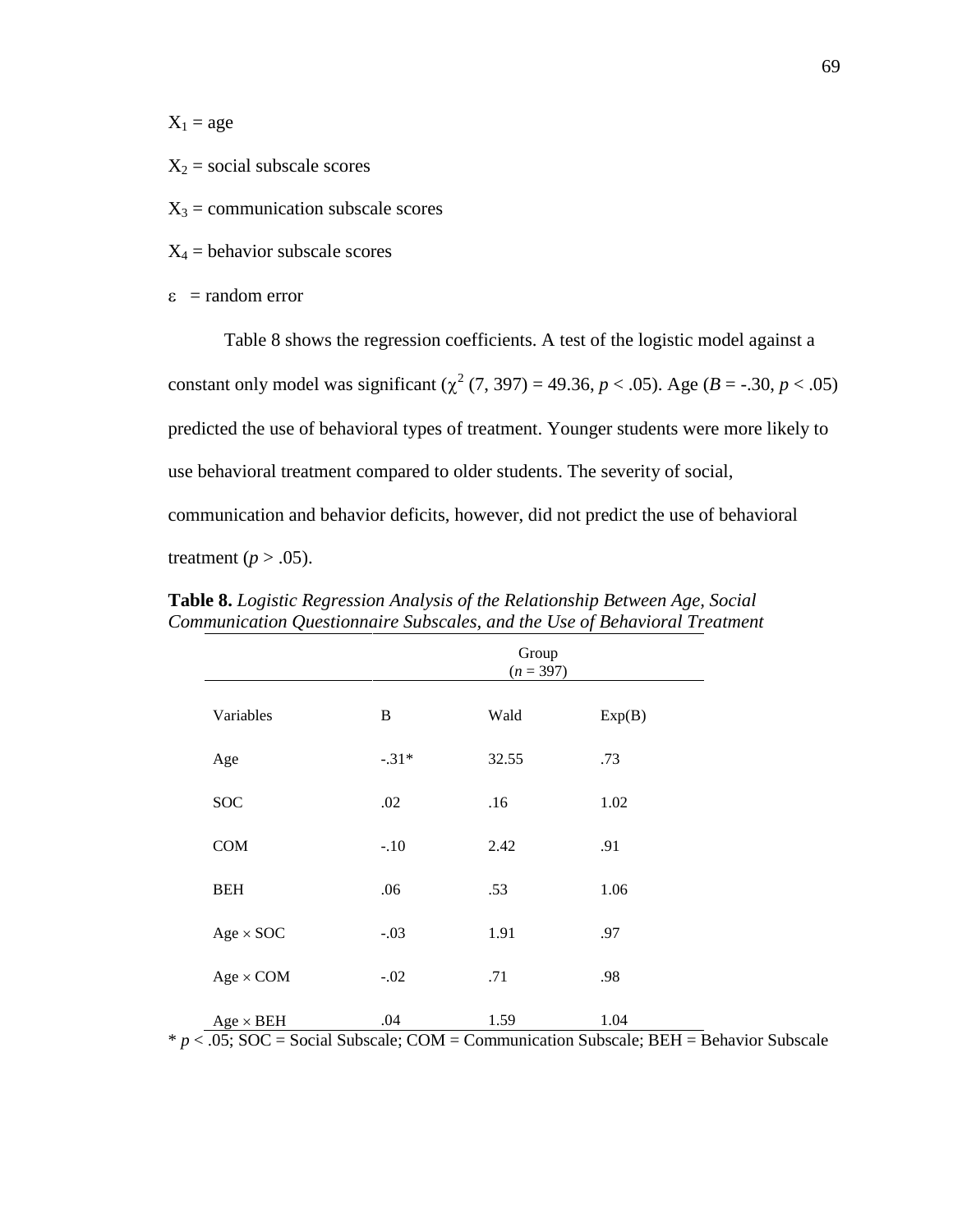**Question 3c** *Does the relationship between age, autism severity, and amount of time spent in regular education classrooms differ for students who use behavioral types of treatment compared to students who do not use behavioral types of treatment?* 

To assess if behavioral treatment type moderated the relationship among age, autism severity, and amount of time spent in regular education classrooms, multiple regression analysis was performed. A dichotomous variable for treatment type was created (behavioral vs. non-behavioral treatment), and used as the interaction term in place of age. Hence, the multiple regression equation to evaluate the relations between age, autism severity, behavioral therapy and amount of time spent in regular education classrooms was:

 $Y = \beta_0 + \beta_1 X_1 + \beta_2 X_2 + \beta_3 X_3 + \beta_4 X_4 + \beta_5 X_5 + \beta_6 X_5 X_1 + \beta_7 X_5 X_2 + \beta_8 X_5 X_3 + \beta_9 X_5 X_4 + \varepsilon$ where,

 $Y =$  the relative amount of time spent in regular education classrooms

 $X_1 = age$ 

 $X_2$  = social subscale scores

- $X_3$  = communication subscale scores
- $X_4$  = behavior subscale scores
- $X_5$  = behavioral treatment
- $\epsilon$  = random error

Table 9 lists *R*, adjusted  $R^2$ , and regression coefficients for the analysis. The regression model was significant  $(F(9, 387) = 3.87, p < .05)$ , and the main effect of behavioral treatment type ( $\beta = .23$ ,  $p < .05$ ) predicted amount of time in regular education classrooms. Students who used behavioral treatment spent more time in special education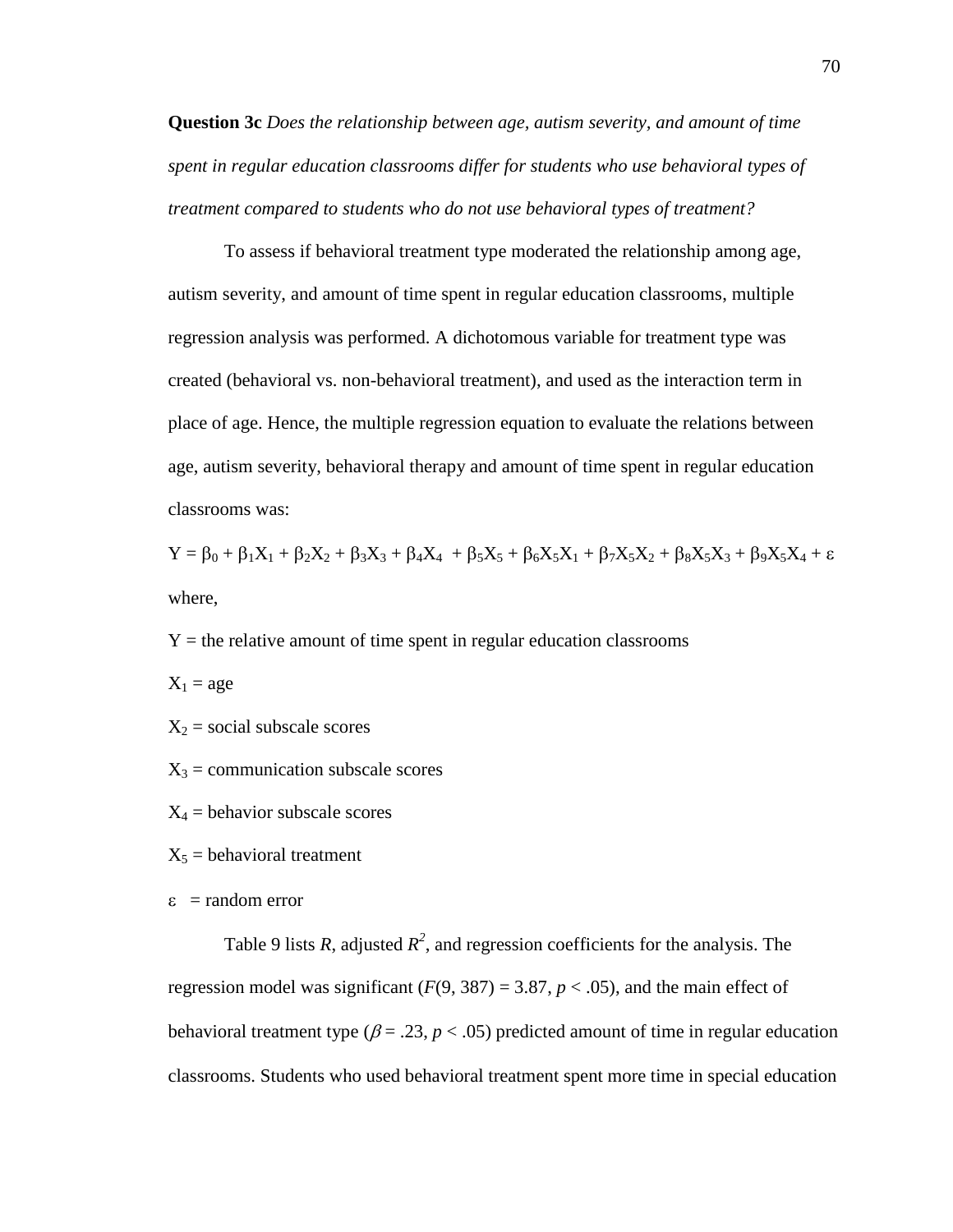classrooms compared to students who did not use behavioral treatment. The use of

behavioral treatment did not moderate the relationship between age, autism severity, and

the amount of time spent in regular education classrooms.

**Table 9.** *Multiple Regression Analysis of Relations Between Age, Social Communication Questionnaire Subscales, Behavioral Treatment and Amount of Time in Regular Education Classrooms* 

|                    | Group<br>$(n = 397)$ |        |              |         |  |
|--------------------|----------------------|--------|--------------|---------|--|
|                    | $\boldsymbol{R}$     | $AR^2$ | B(S.E.)      | $\beta$ |  |
| Variables          | .29                  | .08    |              |         |  |
| Age                |                      |        | $-.02(.03)$  | $-.03$  |  |
| <b>SOC</b>         |                      |        | $-.03(.03)$  | $-.06$  |  |
| <b>COM</b>         |                      |        | .01(.04)     | .02     |  |
| <b>BEH</b>         |                      |        | .01(.05)     | .01     |  |
| <b>BehTH</b>       |                      |        | $.58(.16)$ * | $.20*$  |  |
| $BehTH \times Age$ |                      |        | $-.11(.07)$  | $-.10$  |  |
| $BehTH \times SOC$ |                      |        | $-.07(.05)$  | $-.09$  |  |
| $BehTH \times COM$ |                      |        | .01(.08)     | .01     |  |
| $BehTH \times BEH$ |                      |        | $-.01(.09)$  | $-.01$  |  |

\* *p* < .05; SOC = Social Subscale; COM = Communication Subscale; BEH = Behavior Subscale; BehTH = Behavioral Treatment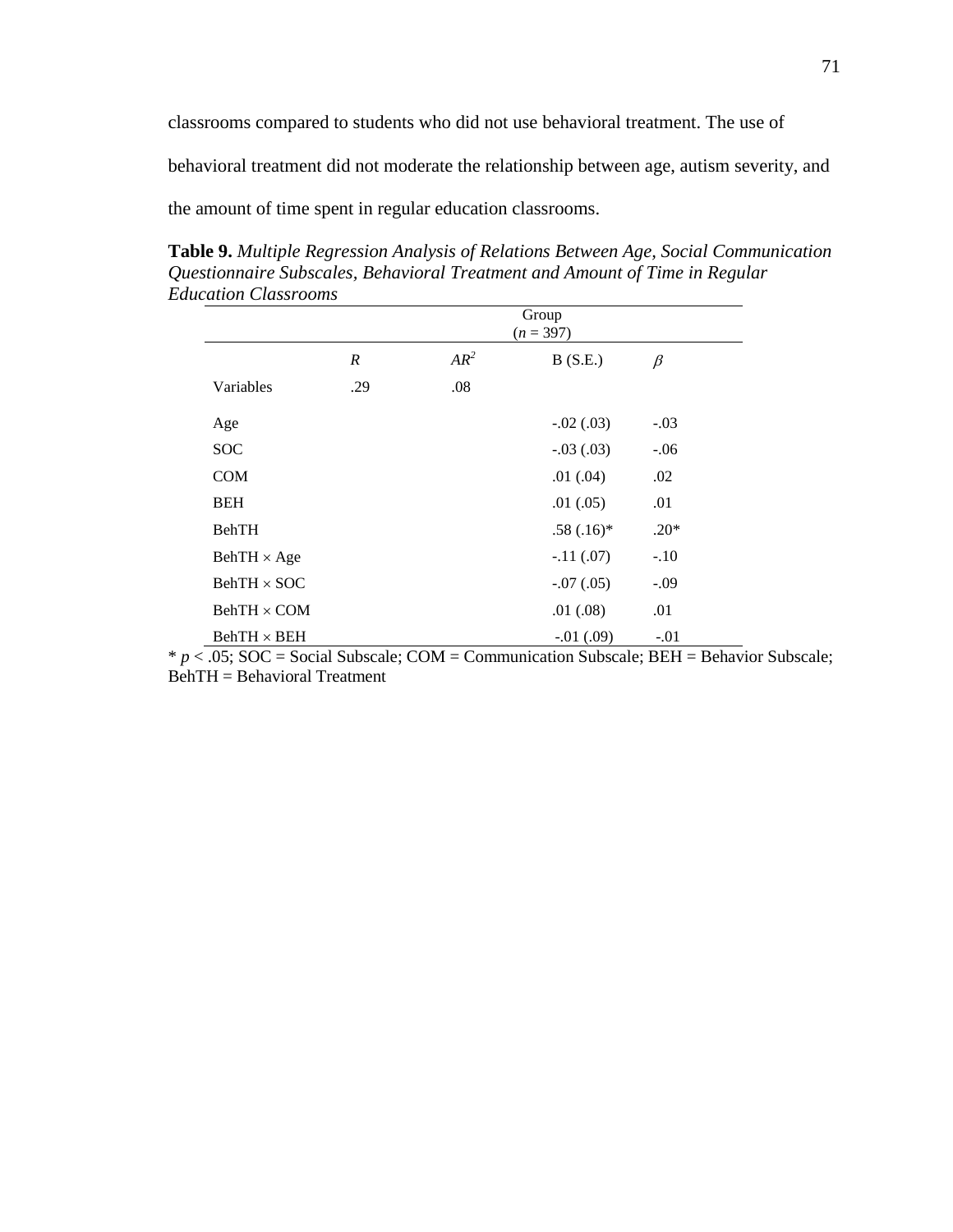## CHAPTER V

### **DISCUSSION**

### **Summary and Conclusions**

A push for greater integration of students with disabilities in regular education classrooms has been evident over the past 40 years. Often, placement in regular classrooms is a measure of optimal outcome, as it is an indicator of students' abilities to function and participate in classes with peers of typical development. In the past, this was referred to as normalization, or students with disabilities having an educational experience as close as possible to students without disabilities. It was relatively recently that IDEA recognized autism as a disability category requiring special services, and while this study does not answer whether inclusion is effective, it does shed light on how public schools have responded to including students with autism of varying ages and severity levels in regular education classrooms. The present study found that students spent at least part of the school day in regular education classrooms, and that age, autism severity, and treatment influenced the relative amount of time spent in these classrooms.

Age and autism severity were related. In particular, social deficits were associated with age for the whole group. Older students had more severe social impairment compared to younger students. Seltzer and colleagues (2003) also found that older individuals had greater social deficits compared to younger individuals, and deficits particularly in the area of peer friendships persisted over time. Peers become increasingly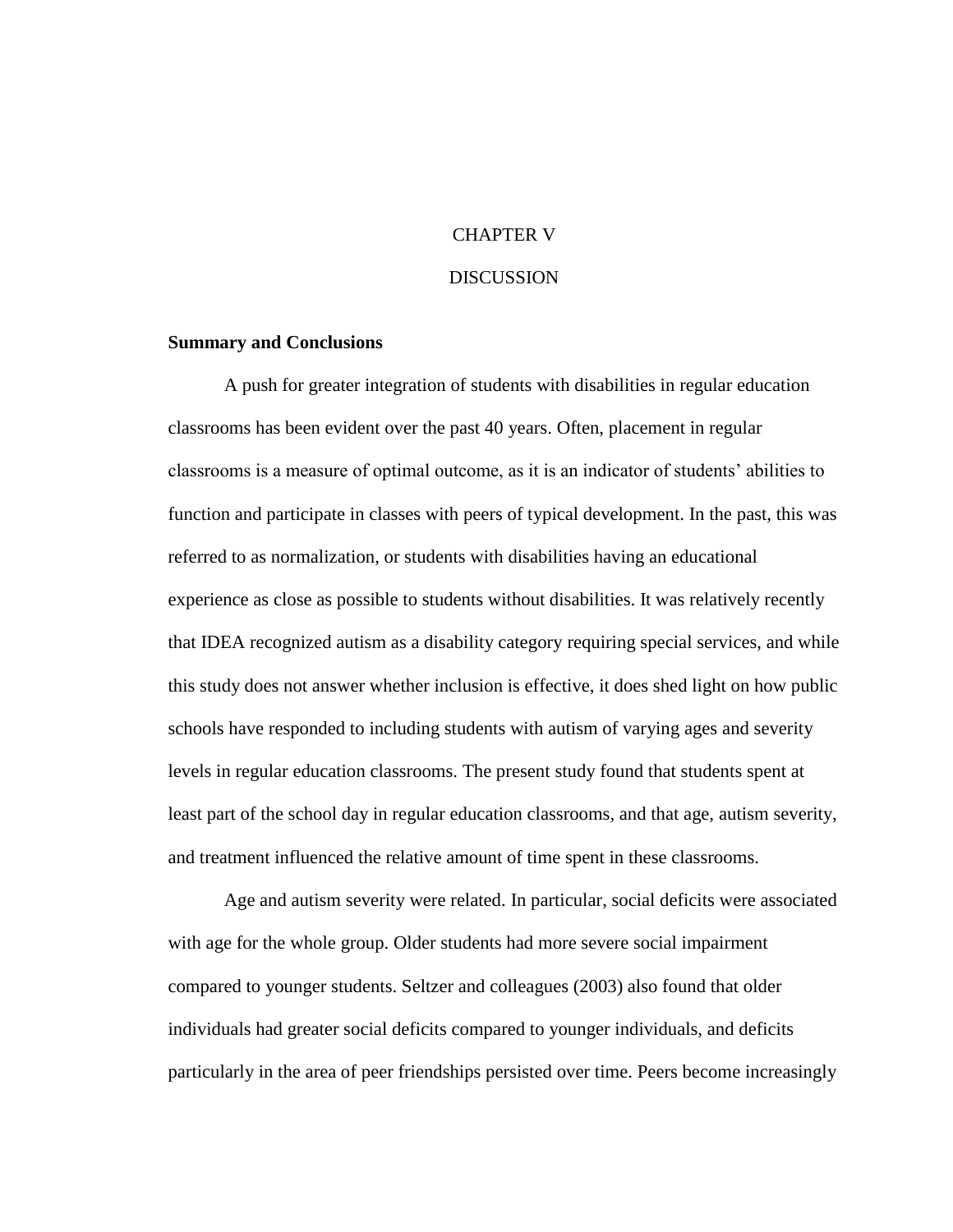important during adolescence, as the amount of time spent interacting with them increases, and peers are no longer viewed as playmates, but rather as friends whom one can trust. As a result, friendships require greater listening, perspective-taking, and emotional reciprocity. Because peers are such an integral part of development during adolescence, subsequent failures to make, and sustain friendships may become more salient during this period compared to younger children with autism spectrum disorders.

A similar relationship between age and communication scores was found for students with autism. As age increased, communication deficits also increased. This finding is in contrast with other studies documenting improvements in communication with age (Seltzer et al., 2003). At least two explanations might underlie this finding of greater communication deficits with age in the present study. Early in development, parents or siblings may unconsciously step in to make up for a student's language deficits; consequently, delays might be exacerbated among older students. Alternatively, the services available to younger children with autism are likely more intense and directly targeted toward decreasing autism-related symptoms, given the advances in autism diagnosis, and treatment over the past decade. It is possible that older individuals with autism did not benefit from such services, and therefore demonstrated greater communication deficits compared to younger students who may have been identified and treated recently.

Age also was related to behavior, with older students showing less severe behavior problems compared to younger students. Again, Seltzer and colleagues (2003) also found that their older cohort demonstrated less severe autistic behaviors (e.g., circumscribed interests, repetitive use of objects) compared to younger participants with

73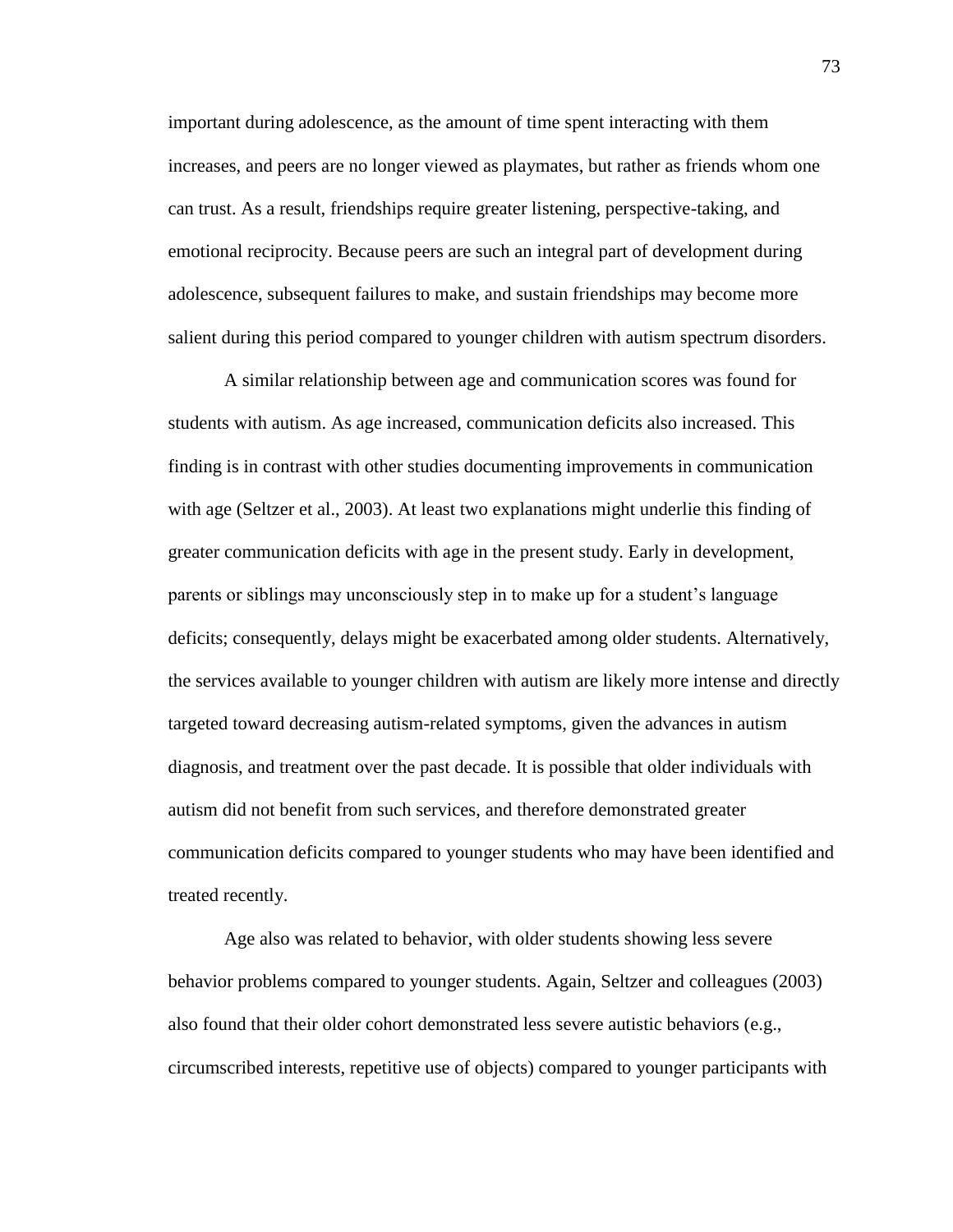autism. The decrease in autistic behaviors with age could reflect symptom improvement, though without longitudinal data, this is difficult to infer. Similarly, less autistic behaviors in older students do not indicate autism is simply a childhood disorder. Rather, in this study, participants continued to show autistic behaviors, albeit to a lesser extent. Unexpected transitions, and changes in environments during early years of development might lead to more problem behaviors. Over time, it is possible that students, and supporting adults (e.g., parents, teachers) have more experience adjusting to novel situations, and establishing environments that are routine, or predictable; subsequently, problem behaviors might occur less often in older children and adolescents. Taken together, autism severity might improve, or in some cases worsen, and therefore it is possible that students will have ongoing problems learning in regular education classrooms.

Age influenced the amount of time spent in regular education classrooms. Younger students were likely to spend more time in special education settings compared to older students, and this was particularly evident for students with autism and PDD-NOS. This finding is in contrast to Eaves and Ho's (1997) earlier study, which showed older students were more likely to be placed in special education settings. Granted, their study was conducted more than 15 years ago, and in a different country; therefore, potential differences in educational policy may account for the varying results. The present study's finding reflects the current climate of autism knowledge and intervention, which places emphasis upon early intensive treatment. Although the structure of early intervention varies, it is often conducted in smaller, less inclusive settings in order to maximize individualization. Once students develop functional skills, students typically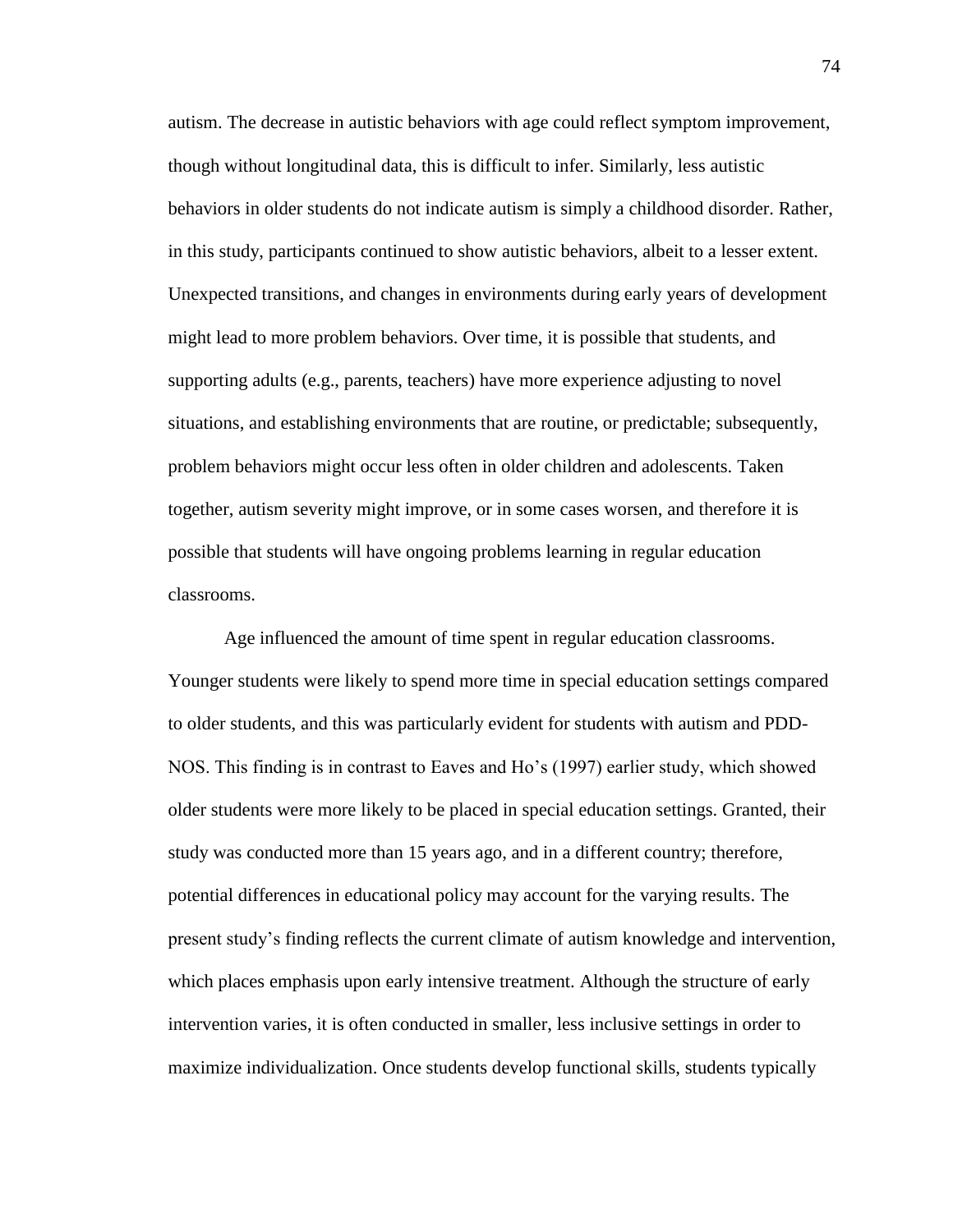are integrated into more inclusive environments. A negative correlation between age and behavioral deficits also supports this finding, as older students who have fewer problem behaviors are likely able to spend more time in regular education classrooms.

A fairly consistent finding for the group and subgroups was the influence of social deficits on classroom placement. For each group, students with more severe social deficits spent more time in special education classrooms compared to students with milder social deficits. Eaves and Ho (1997) and Yianni-Coudurier (2008) also found social deficits related to time spent in regular and special education classrooms. Underlying inclusion is the philosophical belief that students with disabilities can interact with and learn from students of typical development. Among students with autism spectrum disorders, difficulty observing, modeling and interacting with others interferes with the ability to learn from peers in an inclusive classroom. Consequently, it is not surprising that more severe social deficits were related to less time in regular education classrooms.

A rather unusual finding in this study was the relationship between communication and behavior subscale scores and the amount of time spent in regular education classrooms among students with autism. Students who had greater communication and behavior deficits were likely to spend more time in regular education classrooms compared to their counterparts, and this did not differ by age. The inclusion of students with disabilities in regular education classrooms still is a hotly debated topic, with some in favor of full inclusion, regardless of the severity of disability; therefore it is possible that parents or educators advocated for students with autism to be included in regular classroom settings as much as possible. Unknown is the level of support provided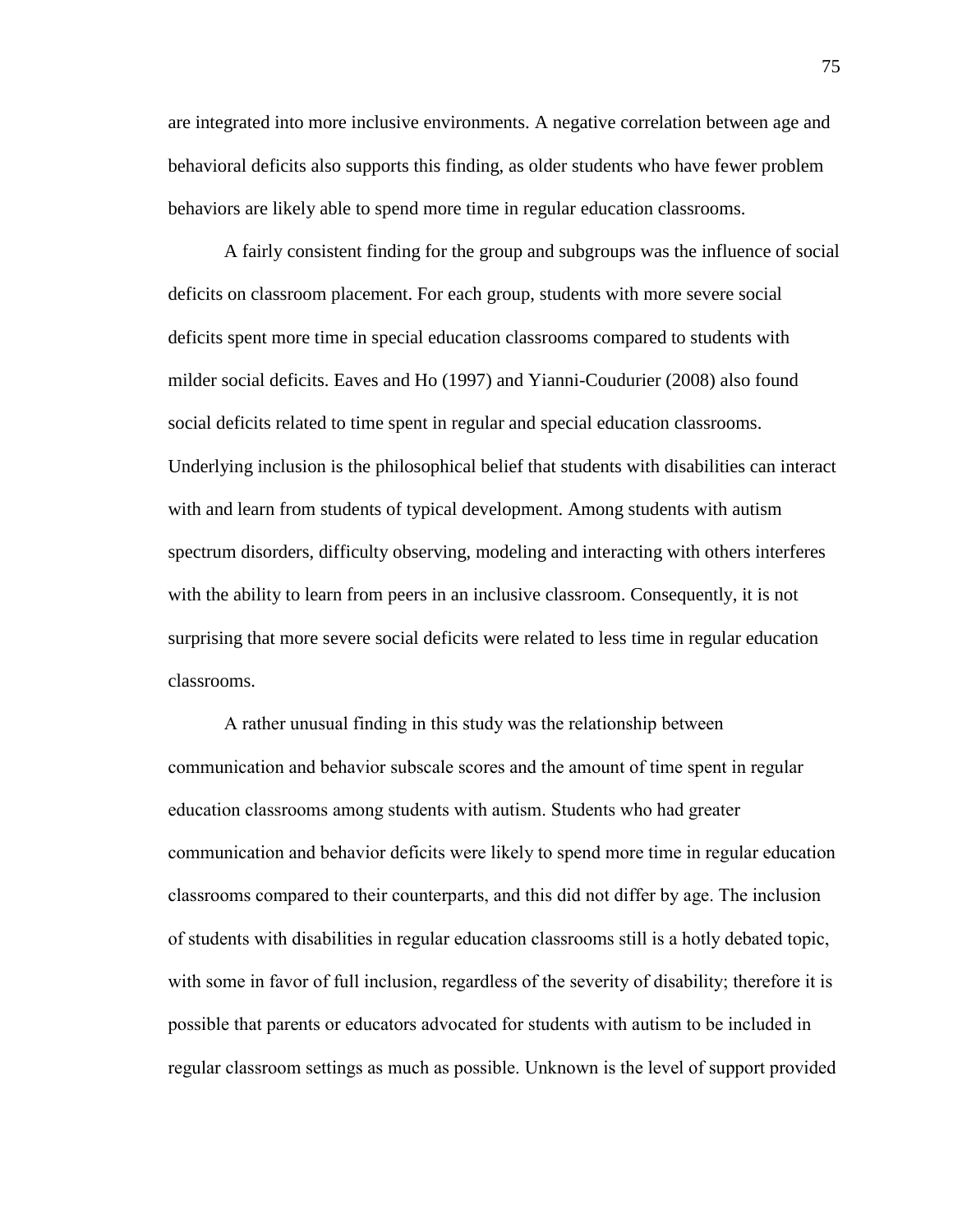within these regular education classrooms; perhaps with adequate, intensive supports, students with autism who have severe communication and behavior deficits may be able progress in a regular education classroom.

For students with Asperger's syndrome, autistic behaviors also influenced the amount of time in regular education classrooms. Unlike students with autism, more time was spent in special education classrooms for students who had more stereotyped and maladaptive behaviors. Yianni-Coudurier (2008) also found the severity of maladaptive behaviors related to less time in inclusion classrooms. Just like others with autism spectrum disorders, students with Asperger's syndrome demonstrate repetitive, restricted interests and behaviors that can interfere with learning if they are unable to disengage from their interests. If asked to participate in class activities that do not match their interests, students can become frustrated and show disruptive, or even aggressive behaviors (e.g., tantrums). Unfortunately, these problem behaviors can compromise the learning and safety of other students in regular classrooms. Hence, students with autistic, and problem behaviors spend more time in special education classrooms where additional supports are available to manage such behaviors.

To that end, autism support took a wide variety of forms in this study. The subset of respondents reported using over 200 different treatments, from an average of 3 different categories. Because parents reported treatments were used from a number of different categories, it is important for parents and professionals to communicate with each other about the use of, or changes in treatment.

This is of particular importance since a substantial number of parents reported using treatments from categories that did not have empirical support (e.g., dietary,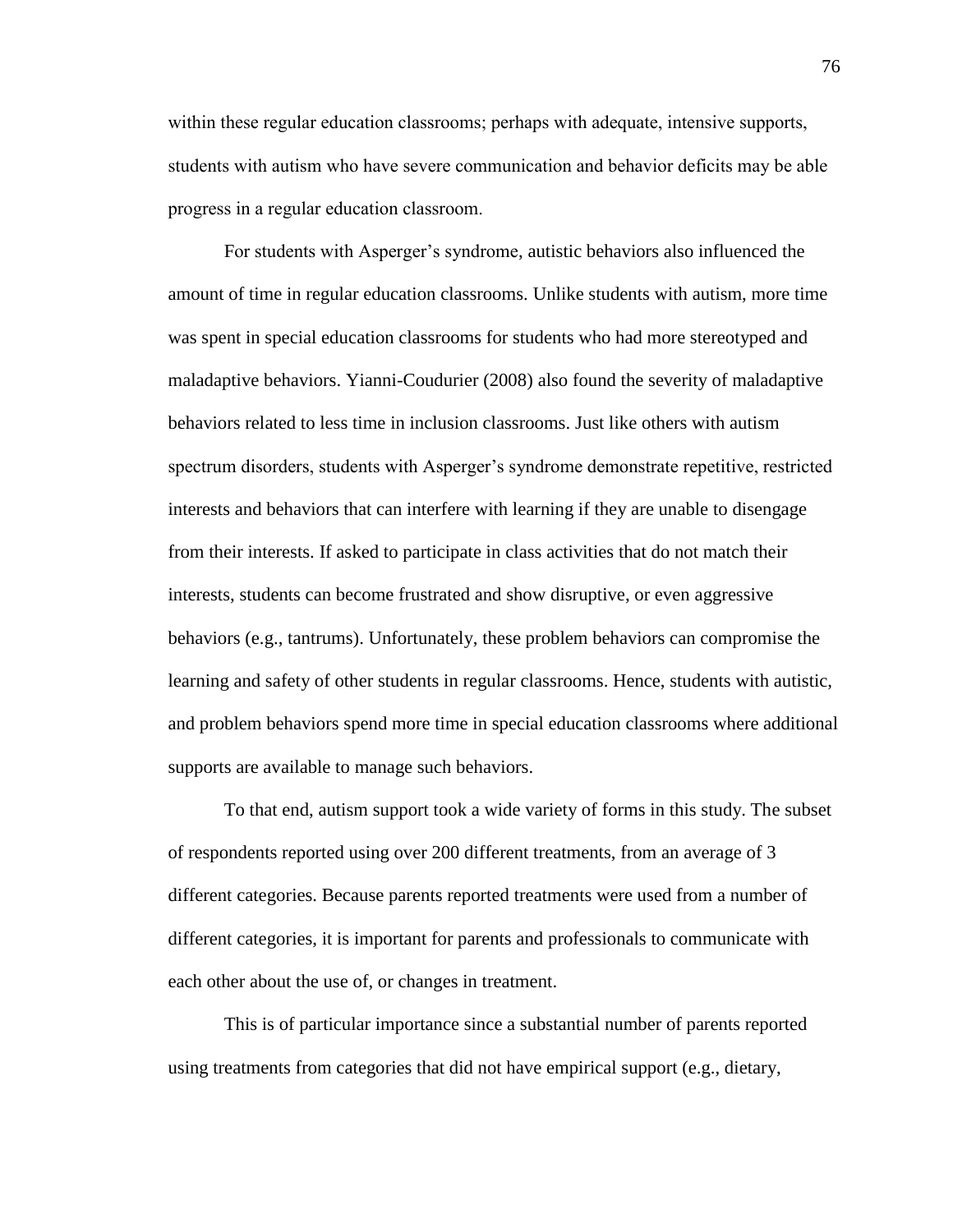complementary, and alternative therapies). This finding is consistent with Green and colleagues (2006) who noted that the absence of empirical support did not influence parental report of commonly used treatments. The use of treatments lacking empirical support has different effects depending upon the treatment. A number of interventions parents use for their child's autism might serve to complement, or enhance other forms of treatment. For instance, problem behaviors related to sensory dysfunction interfere with children's achievement, and sensory integration could help students modulate, organize, and integrate sensory input (Baranek, 2002), and thus foster students' responses to other skill-based treatments. Thus, treatments may be benign and offer potential benefit, even though they lack empirical support. However, treatments also may pose a significant danger to children (e.g., chelating). There is a potential for treatment interference, seeing that parents are likely to use more than one treatment at a time for their child. Using harmful treatments may adversely affect the outcome of more promising treatments. Unfortunately, the use of treatments lacking empirical support may result in parents losing time, money, and for the child, treatment gains.

Age related to the number of different types of treatments students used. Younger students used treatments from a number of different categories more often than their counterparts. After an initial diagnosis of autism, parents often turn to different information sources to identify treatments for their child, and since there is little information about the efficacy of available treatments, parents are likely to use several different types of treatment to help their child. Over time, parents, through trial and error, have probably excluded many of the treatments that are not useful for treating their child; therefore, older students are less likely to use several different types of treatments.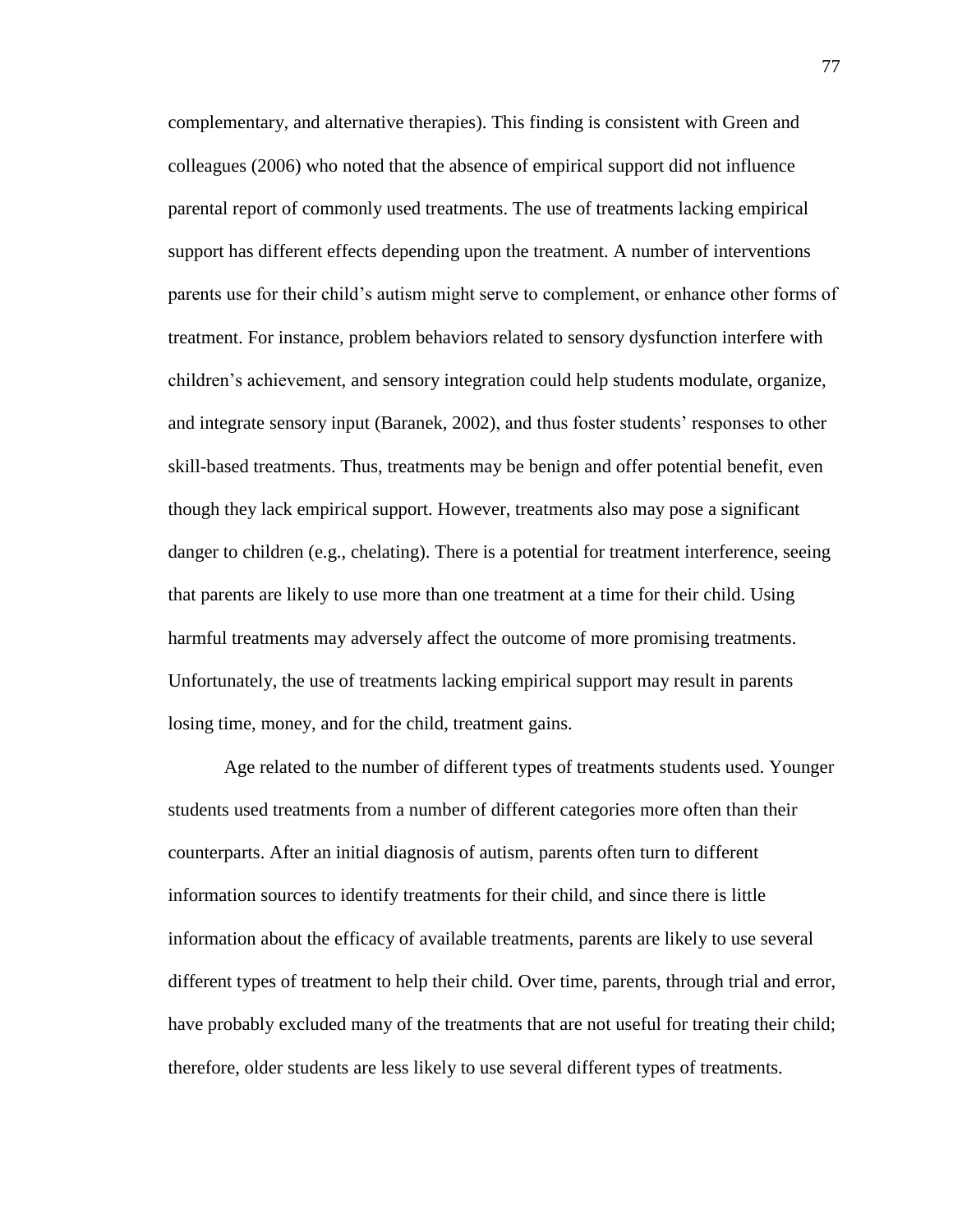A third of parents reported using evidence-based behavioral therapy. Further, autism severity did not relate to the use of behavioral treatments. Green and colleagues (2006), in contrast, found that those with more severe autism used applied behavioral analysis treatments more often than those with milder forms of autism spectrum disorders. However, Green's study measured severity according to parents' perceptions (e.g., child did not speak indicated severe autism), rather than using standardized instruments to assess severity across the three domains of impairment. For the most part, studies demonstrating the use of principles of behavior are small group, or single-subject experimental designs. Yet, these studies have been conducted with participants across a wide range of abilities; and thus, the findings of the present study are consistent with this research, showing that in practice, behavioral therapy is used for students with varying degrees of impairment.

Age did relate to the use of behavioral treatments. Younger students were more likely to use behavioral treatments compared to older students. This finding is not surprising, as the rise in prevalence has been associated with an urgency to identify and treat students early. In fact, studies have shown that age influences the extent of benefit from therapy (Harris & Handleman, 2000). Granpeeshah and colleagues (2009) found that children younger than 7 years of age demonstrated greater responses to intensive behavioral intervention compared to older children, indicating the benefits of treatment diminish as the age of a child increases. Ultimately, early intensive therapy is critical for decreasing the severity of long-term impairment; therefore, younger students are more likely to make use of behavioral treatment compared to older students.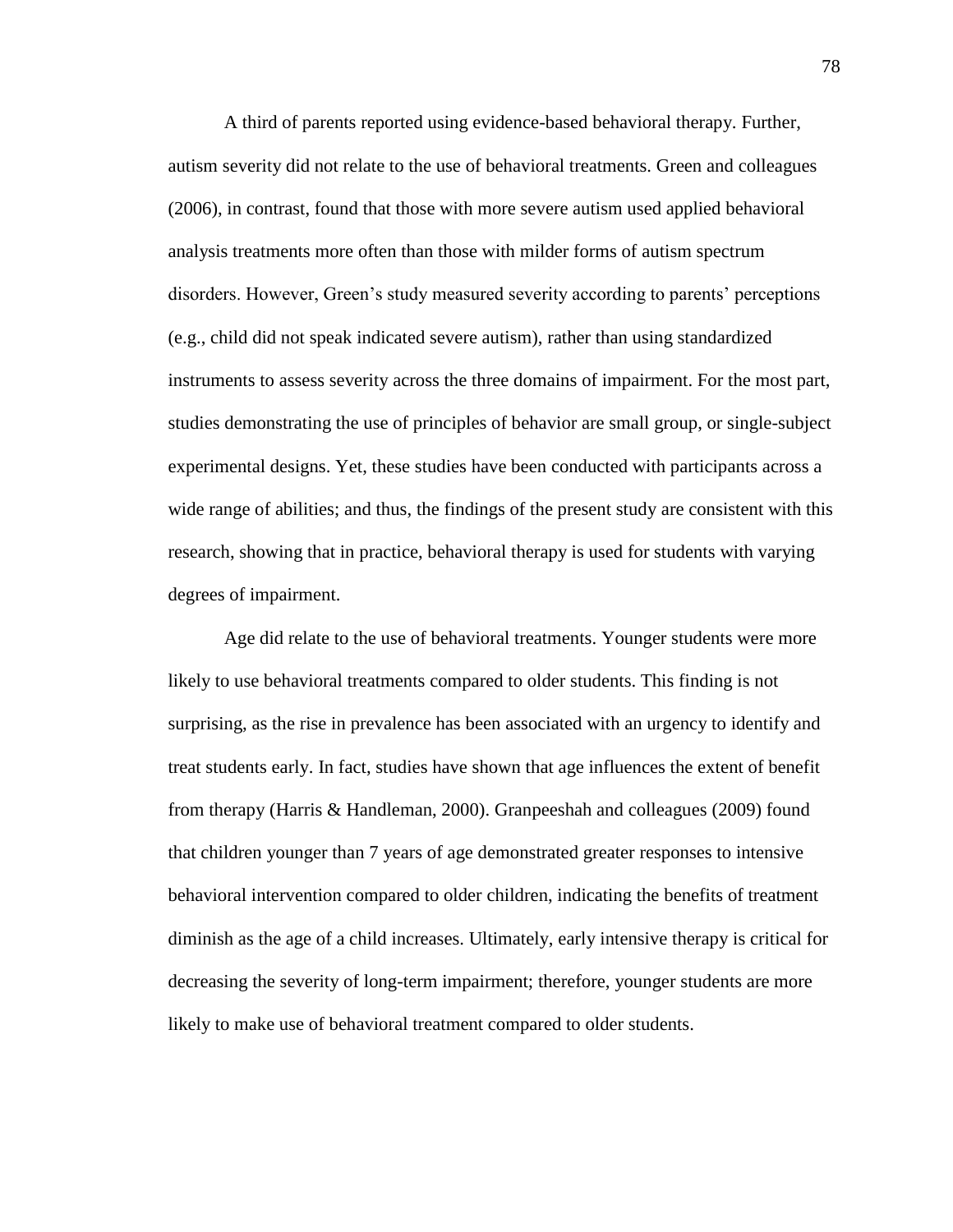Also, students who used behavioral treatments spent more time in special education classrooms compared to those who did not use behavioral treatment. Upon first glance, this would seem to suggest that behavioral therapy leads to more restrictive classroom settings. Clearly, prior research studies have shown that after participating in behavioral intervention, students often transition to regular education classrooms (Reichow & Wolery, 2009)). This study was not experimental or longitudinal, and respondents reported past or *current* use of treatments; therefore, one cannot conclude from the findings that behavioral treatment results in more time in special education classrooms. Rather, applied behavioral therapy is often conducted in a one-on-one or small teacher-to-student ratio setting, mirroring the structure of special education classrooms. Moreover, students who participate in behavioral intervention often are required to do so for at least 20 hours per week, which decreases the amount of time available to attend regular education classrooms. Taken together, it is possible that younger students, and students who use behavioral therapy spend more time in special education classrooms, which thereby increases individualization, and the associated benefits of such treatments.

#### **Limitations and Future Research**

This study had a number of limitations. First, the sample may not have been representative of students with autism spectrum disorders, as evidenced by the disproportionate number of respondents who were White, or non-Hispanic. Also, studies based on on-line surveys are often limited to respondents that have computer access, and research suggests those without access are more likely to be non-White, of low income, and with less education (Dillman, Smyth, & Christian, 2009). Autism prevalence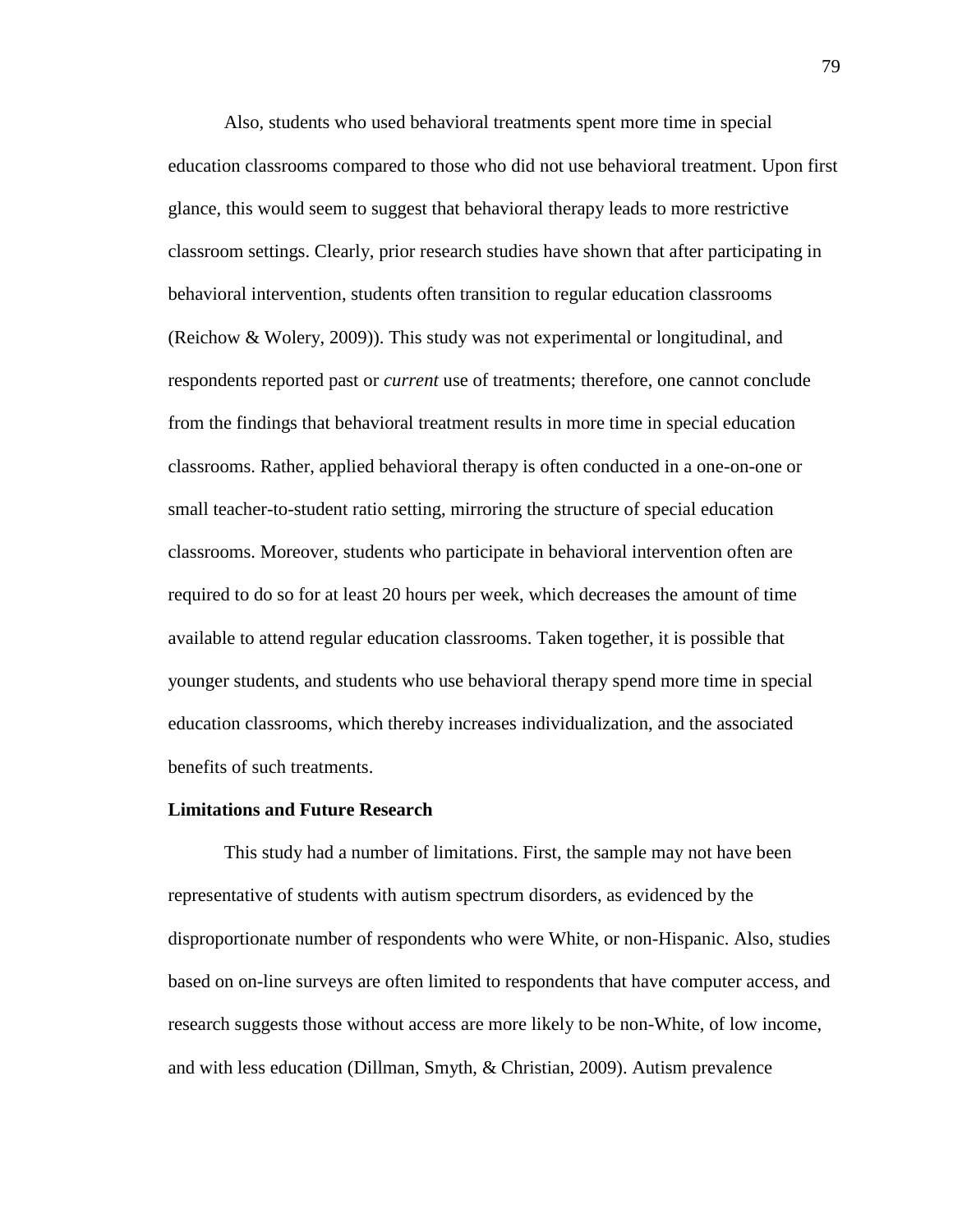estimates among children of different races and socioeconomic backgrounds vary (Kogan et al., 2009; Wiggins, Baio, & Rice, 2006; Yeargin-Allsopp et al., 2003), and thus it is not clear if autism affects students similarly. If so, a more representative sample of students with autism spectrum disorders is needed to further establish the relationship between age, autism severity, treatment and amount of time spent in regular education classrooms.

A representative sample also is of importance, as access to different treatments might vary among students of different backgrounds. Although this study investigated student characteristics, parent and school factors that might influence the use of treatments were not examined. For instance, cost, along with the availability and training of personnel may limit the use of evidence-based treatments, such as applied behavior analysis. Just the same, other factors might play a role in the amount of time spent in regular education classrooms, such as parental advocacy, and district policies on classroom placements. To ascertain obstacles to using evidence-based treatments and including students with autism in regular education classrooms, future studies should investigate other factors that may influence treatment and classroom placement decisions.

Another limitation of this study was that the definition of treatments was not provided; therefore, respondents identified treatments according to their interpretations. Consequently, it was not clear if the treatments parents listed were used for therapeutic, or different purposes. The open-ended format of the treatment portion of the survey is advantageous as it increases the amount of flexibility respondents have in providing answers (Dillman et al., 2009). Hence, respondents often identified treatments not listed on the survey, and in most cases, these were specific names substituted for general labels (e.g., Super Nu-Thera for multi-vitamin/mineral supplement) or alternative names for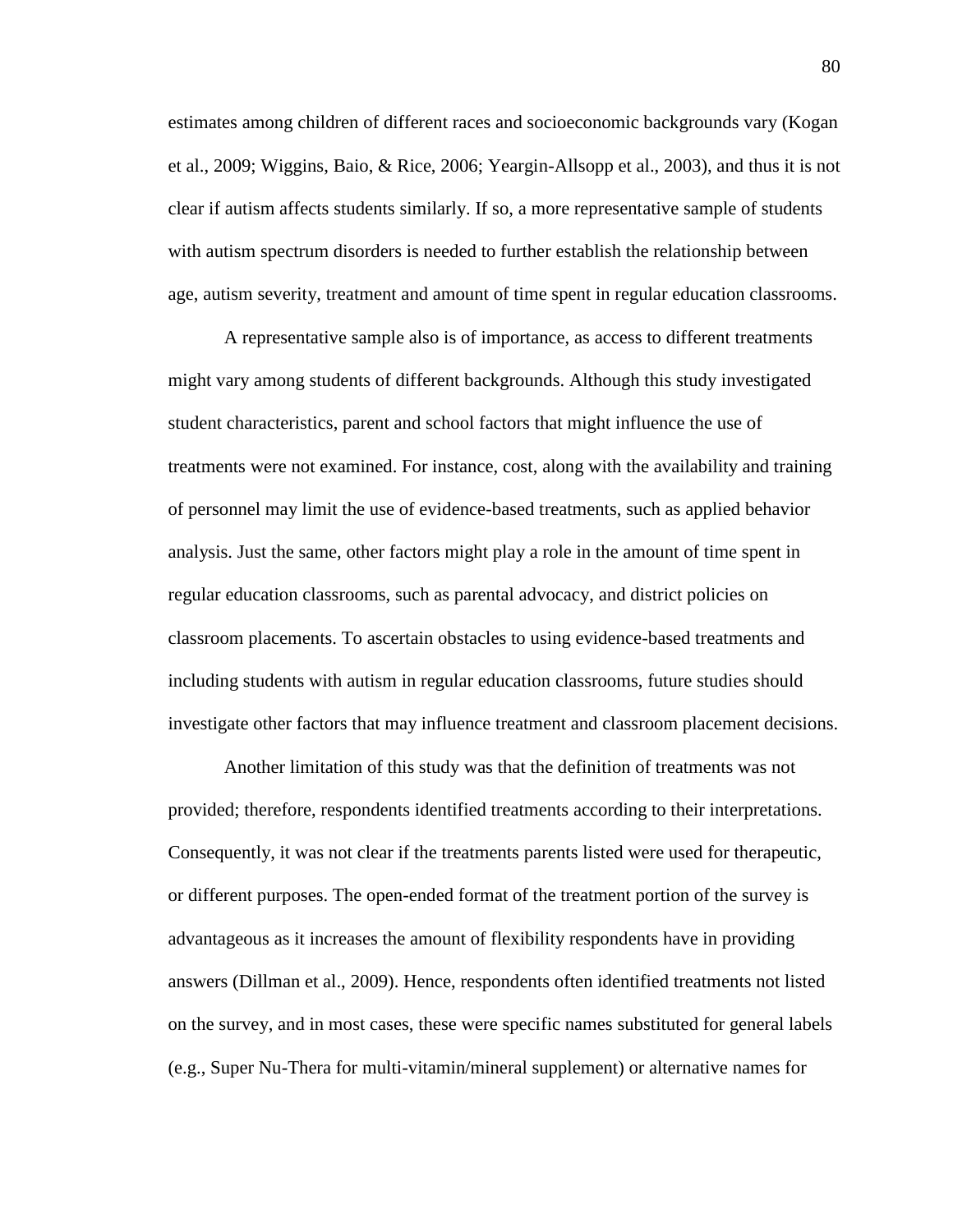treatments (e.g., Risperdal and risperidone). Yet, in other cases, it was not clear if parents' perceived treatments as distinct, or if it was a specific component of a broader treatment program (e.g., AAC used in speech and language therapy). Although categories of treatments were described, analysis of individual treatments was not conducted since parents reported treatments with varying levels of specificity.

Further, parents, teachers and therapists often will use a variety of strategies in practice, combining elements from different theoretical approaches. For instance, speech pathologists may use principles of behavior to teach students with autism to use an augmentative and alternative communication device. As a result, it is possible that parents listed treatments that may not be consistent with standard definitions used in research or practice. Future studies using a mixed methods approach may shed more light on the type of treatments used among students with autism.

Lastly, this study used a cross-sectional design. As a result, only relations, rather than effects of treatment on the amount of time in regular education classrooms were identified. It is rather difficult, however, to ascertain the relative effectiveness of different treatments for several reasons. First, as previously mentioned, multiple treatments often are used simultaneously, making it difficult to disentangle the effects of treatment. Second, the rigid design, control, and thoroughness typical of interventions in universitybased, laboratory settings often do not translate to community settings (Brookman-Frazee, Taylor, & Garland, 2010), which, as noted above, makes measuring the integrity of treatment difficult. This study sought to describe a more "real-world" depiction of treatments commonly used in everyday practice. Prior research has demonstrated the effects of behavioral treatments in particular on children with autism; but most studies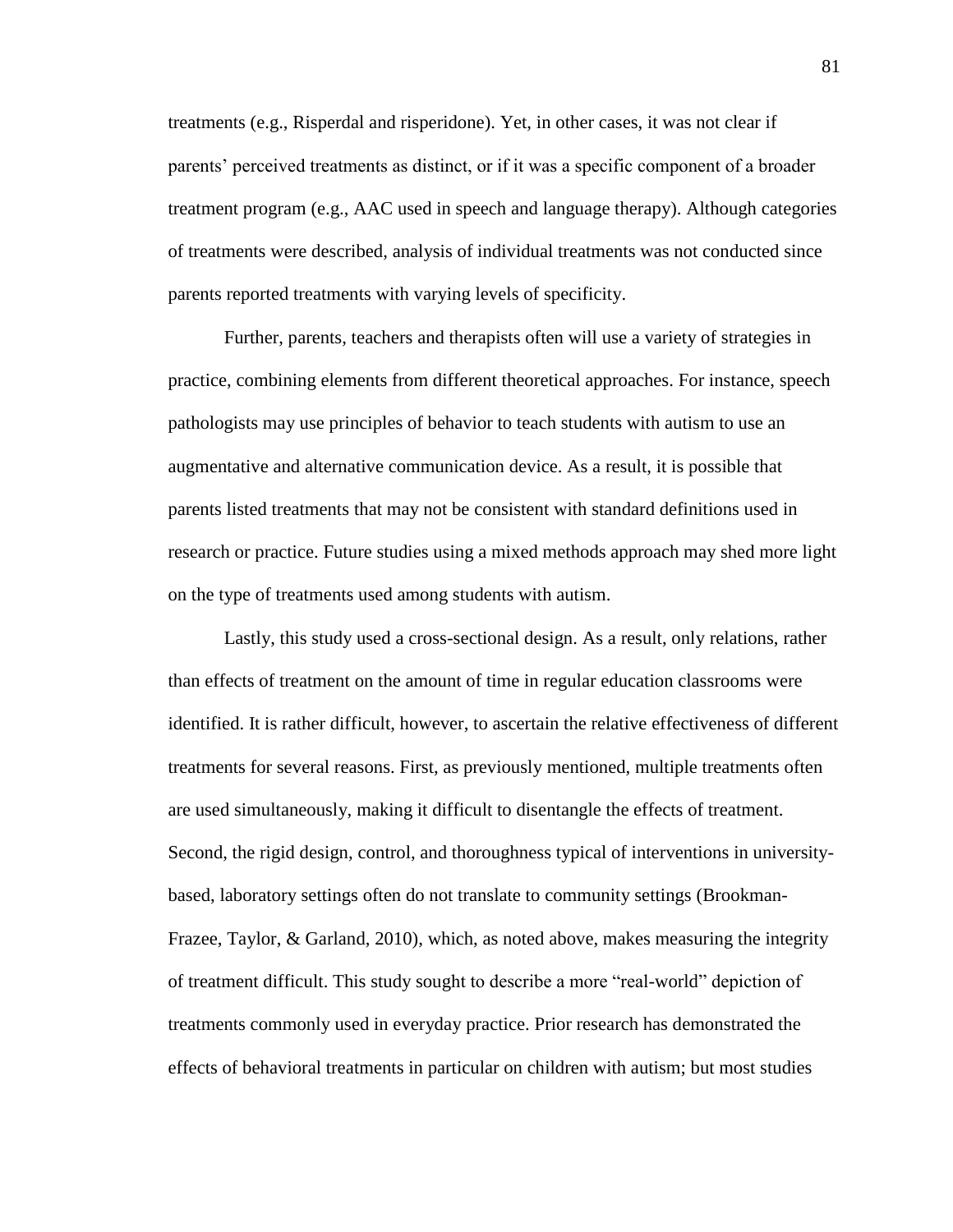have not compared it to other widely used treatments (Reichow & Wolery, 2009). If possible, large group longitudinal and experimental studies, among students across a wide range of ages, are needed to compare the effects of varying treatment approaches on the amount of time spent in regular education classrooms.

To conclude, students with autism spend time in inclusive classroom environments, although the amount of time they spend in regular classrooms tends to vary with age, autism severity, and treatment type. Students with autism, though they share features, vary vastly, and thus, no single classroom placement or intervention may benefit each person on the spectrum. Therefore, it is critical for goals to be individualized to meet each student's specific needs. Although a regular education classroom might be an optimal outcome, it is important to provide students with additional evidence-based supports, and if needed alternative classroom placements, due to the potential of persistent, or worsening in autism symptoms.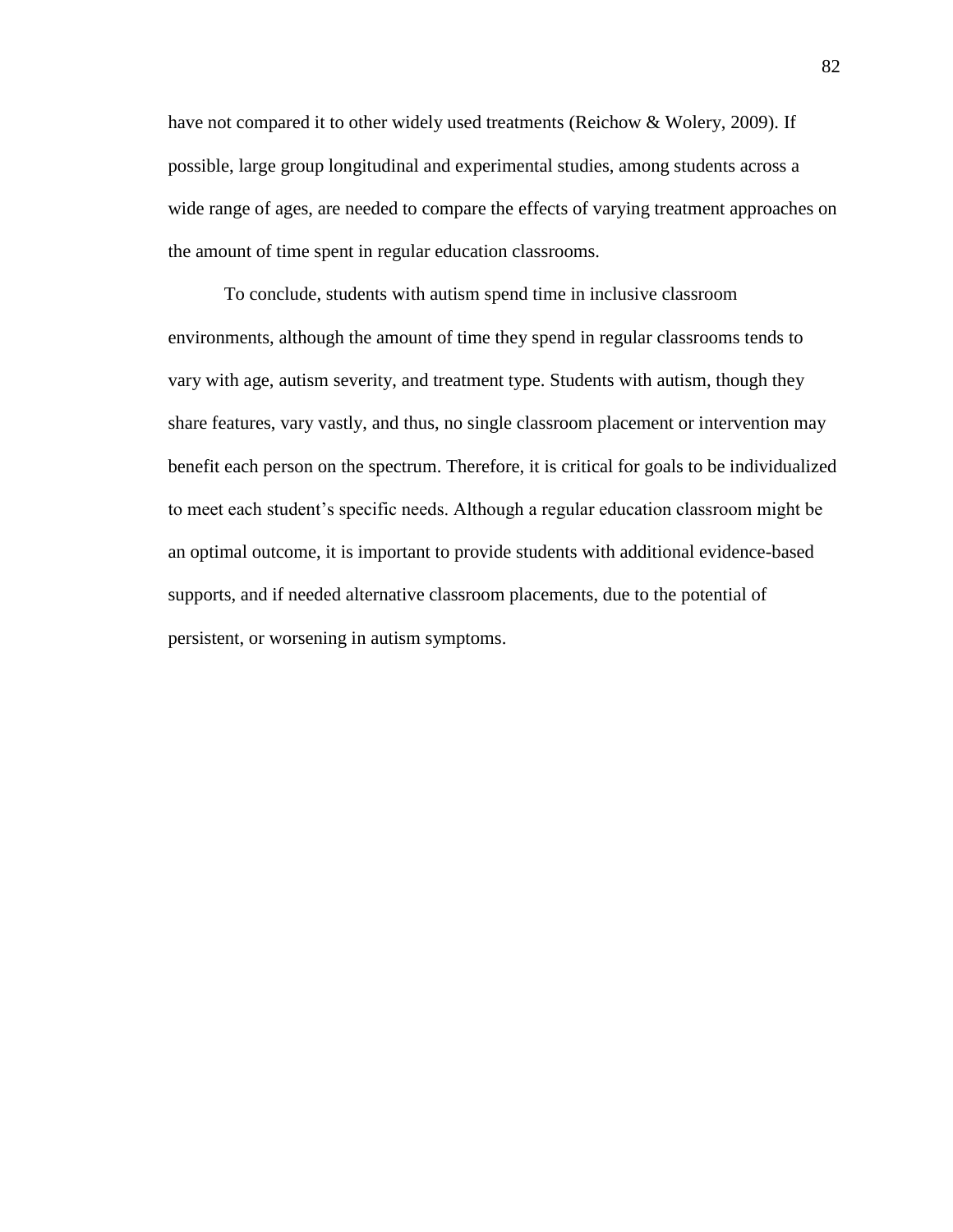#### REFERENCES

- Alcantara, J. I., Weisblatt, E. J., Moore, B. C., & Bolton, P. F. (2004). Speech-in-noise perception in high-functioning individuals with autism or Asperger's syndrome. *Journal of Child Psychology and Psychiatry, 45*(6), 1107-1114.
- American Psychiatric Association (1952). *Diagnostic and statistical manual of mental disorders*. Washington, DC: American Psychiatric Association.
- American Psychiatric Association (1968). *Diagnostic and statistical manual of mental*  disorders (2<sup>nd</sup> ed.). Washington, DC: American Psychiatric Association.
- American Psychiatric Association (1980). *Diagnostic and statistical manual of mental disorders* (3rd ed.). Washington, DC: American Psychiatric Association.
- American Psychiatric Association (2000). *Diagnostic and statistical manual of mental disorders* (4<sup>th</sup> ed., text rev). Washington, DC: American Psychiatric Association.
- Anderson, S. R., & Romancyzk, R. G. (1999). Early intervention for young children with autism: Continuum-based behavioral models. *Journal of the Association for Persons with Severe Handicaps, 24*(3), 162-173.
- Ashburner, J., Ziviani, J., & Rodger, S. (2008). Sensory processing and classroom emotional, behavioral, and educational outcomes in children with autism spectrum disorder. *American Journal of Occupational Therapy, 62*(5), 564-573.
- Bailey, J., & Burch, M. (2005). *Ethics for Behavior Analysts*. New York: Taylor & Frances Group, LLC.
- Baker, M. J., Koegel, R. L., & Koegel, L. K. (1998). Increasing the social behavior of young children with autism using their obsessive behaviors. *Journal of the Association for Persons with Severe Handicaps, 23*(4), 300-308.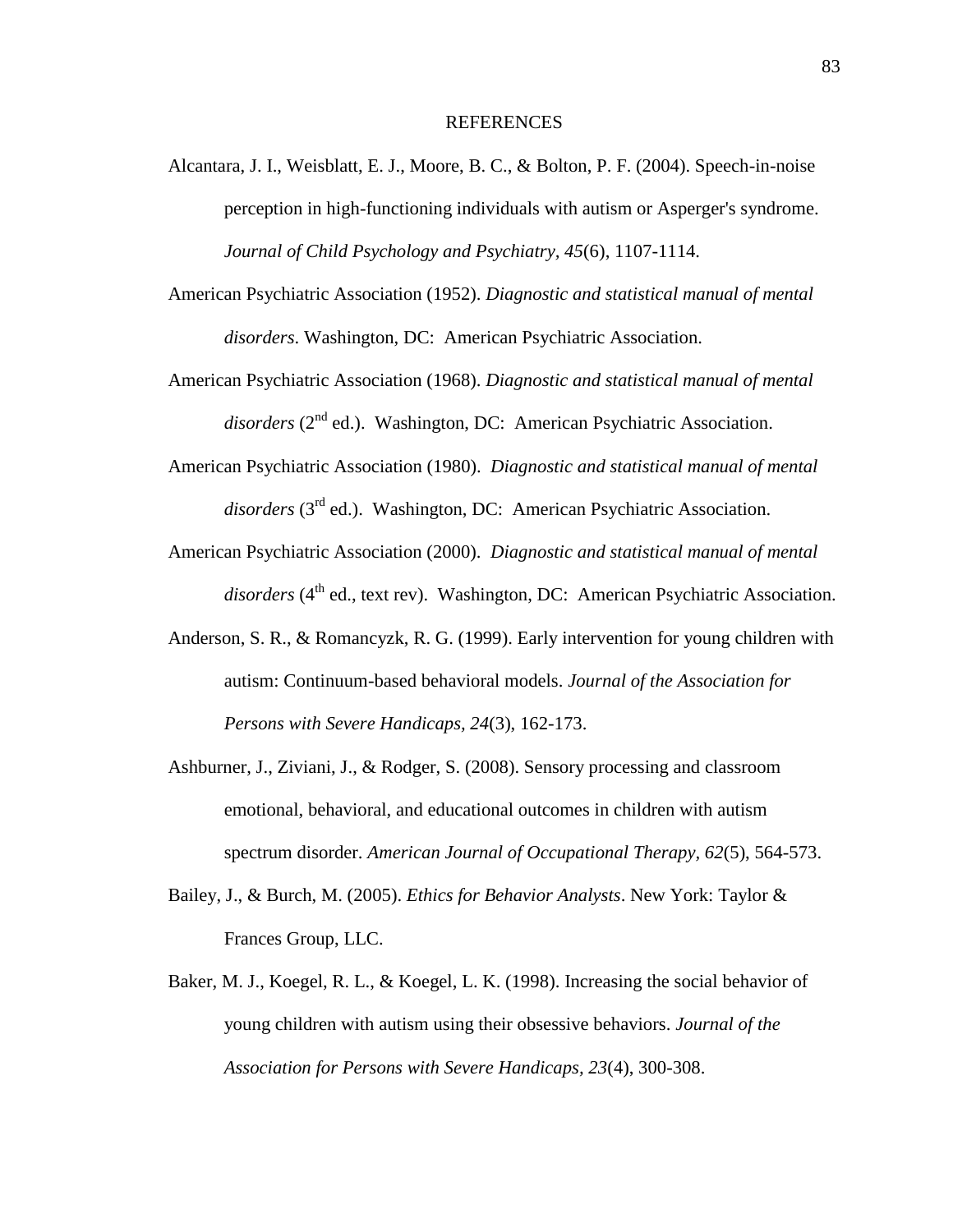- Ballaban-Gil, K., Rapin, I., Tuchman, R., & Shinnar, S. (1996). Longitudinal examination of the behavioral, language, and social changes in a population of adolescents and young adults with autistic disorder. *Pediatric Neurology, 15*(3), 217-223.
- Baranek, G. T. (2002). Efficacy of sensory and motor interventions for children with autism. *Journal of Autism and Developmental Disorders, 32*(5), 397-422.
- Barnhill, G. P., Hagiwara, R., Myles, B. S., & Simpson, R. L. (2000). Asperger syndrome: A study of the cognitive profiles of 37 children and adolescents. *Focus on Autism and Other Developmental Disabilities, 15*, 146-153.
- Begeer, S., Meerum Terwogt, M., Rieffe, C., Stegge, H., & Koot, H. M. (2007). Do children with autism acknowledge the influence of mood on behaviour? *Autism, 11*(6), 503-521.
- Bellini, S. (2006). The development of social anxiety in adolescents with autism spectrum disorders. *Focus on Autism and Other Developmental Disabilities, 21*(3), 138-145.
- Berument, S. K., Rutter, M., Lord, C., Pickles, A., & Bailey, A. (1999). Autism screening questionnaire: diagnostic validity. *British Journal of Psychiatry, 175*, 444-451.
- Bitterman, A., Daley, T. C., Misra, S., Carlson, E., & Markowitz, J. (2008). A national sample of preschoolers with autism spectrum disorders: special education services and parent satisfaction. *Journal of Autism and Developmental Disorders, 38*(8), 1509-1517.
- Bondy, A., & Frost, L. (1994). The picture exchange communication system. *Focus on Autistic Behavior, 9*(3), 1-19.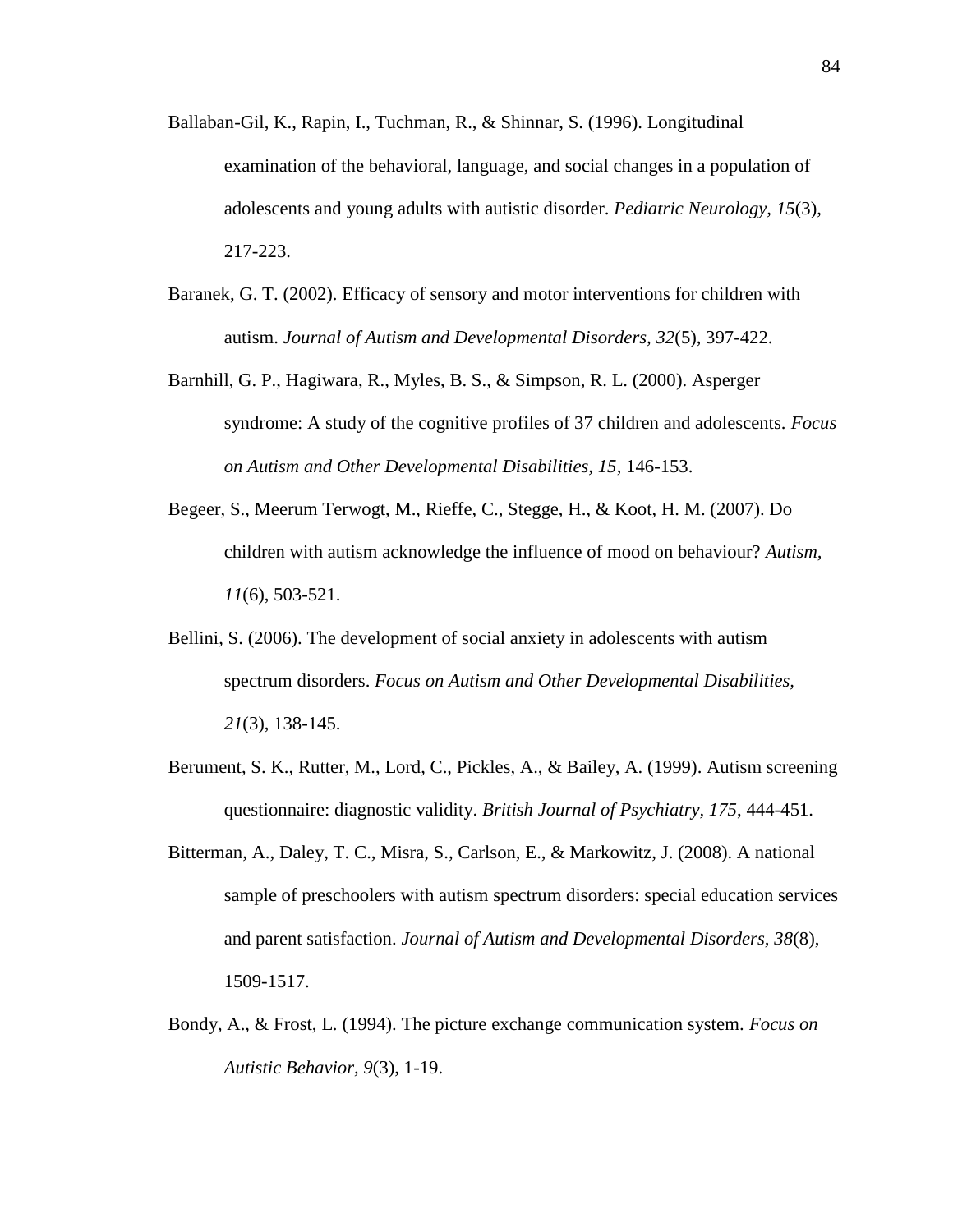- Bondy, A., & Frost, L. (2001). The Picture Exchange Communication System. *Behavior Modification, 25*(5), 725-744.
- Boucher, J., & Lewis, V. (1989). Memory impairments and communication in relatively able autistic children. *Journal of Child Psychology and Psychiatry, 30*(1), 99-122.
- Brookman-Frazee, L. I., Taylor, R., & Garland, A. F. (2010). Characterizing communitybased mental health services for children with autism spectrum disorders and disruptive behavior problems. *Journal of Autism and Developmental Disorders, 40*(10), 1188-1201.
- Buchwald, J. S., Erwin, R., Van Lancker, D., Guthrie, D., Schwafel, J., & Tanguay, P. (1992). Midlatency auditory evoked responses: P1 abnormalities in adult autistic subjects. *Electroencephalography and Clinical Neurophysiology, 84*(2), 164-171.
- Butzer, B., & Konstantareas, M. M. (2003). Depression, temperament, and their relationship to other characteristics in children with Asperger's disorder. *Journal on Developmental Disabilities, 10*(1), 67-72.
- Capps, L., Kehres, J., & Sigman, M. (1998). Conversational abilities among children with autism and children with developmental delays. *Autism, 2*(4), 325-344.
- Carbone, V. J., Sweeney-Kerwin, E. J., Attanasio, V., & Kasper, T. (2010). Increasing the vocal responses of children with autism and developmental disabilities using manual sign mand training and prompt delay. *Journal of Applied Behavior Analysis, 43*(4), 705-709.
- Carr, E. G., & Durand, V. M. (1985). Reducing behavior problems through functional communication training. *Journal of Applied Behavior Analysis, 18*(2), 111-126.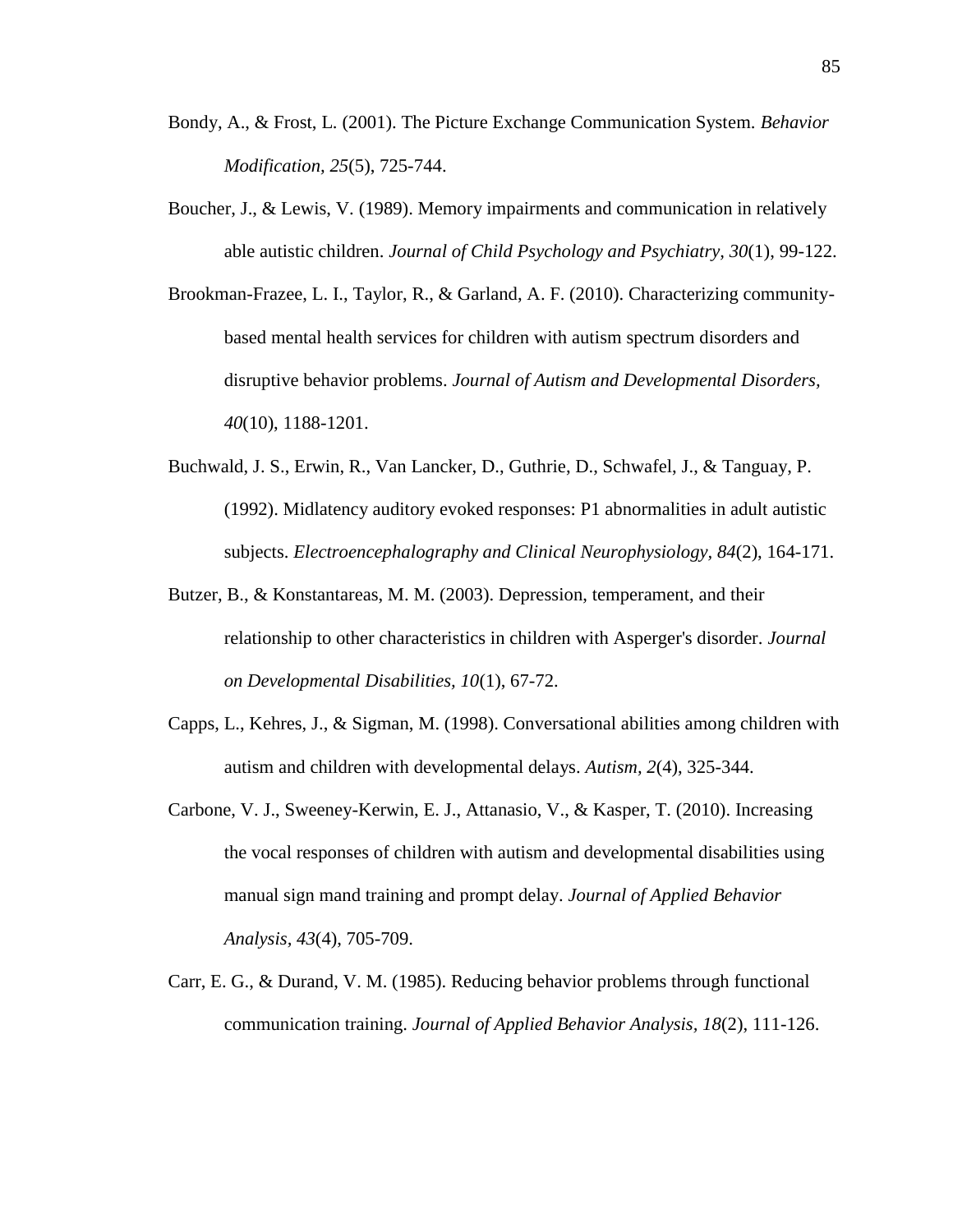- Carrington, S., Templeton, E., & Papinczak, T. (2003). Adolescents with Asperger syndrome and perceptions of friendship. *Focus on Autism and Other Developmental Disabilities, 18*(4), 211-218.
- Casey, S. D., & Merical, C. L. (2006). The use of functional communication training without additional treatment procedures in an inclusive school setting. *Behavioral Disorders, 32*(1), 46-54.
- Charlop-Chrsity, M. H., Carpenter, M., Le, L., LeBlanc, L. A., & Kellet, K. (2002). Using picture exchange communication system (PECS) with children with autism: Assessment of PECS acquisition, speech, social-communicative behavior, and problem behavior. *Journal of Applied Behavior Analysis, 35*(3), 213-231.
- Charman, T., Baird, G., Simonoff, E., Loucas, T., Chandler, S., Meldrum, D., et al. (2007). Efficacy of three screening instruments in the identification of autisticspectrum disorders. *British Jounral of Psychiatry, 191*, 554-559.
- Chawarska, K., & Shic, F. (2009). Looking But Not Seeing: Atypical Visual Scanning and Recognition of Faces in 2 and 4-Year-Old Children with Autism Spectrum Disorder. *Journal of Autism and Developmental Disorders*.
- Coonrod, E. E., & Stone, W. L. (2004). Early concerns of parents of children with autistic and nonautistic disorders. *Infants & Young Children, 17*(3), 258-268.
- Cooper, J. O., Heron, T. E., & Heward, W. L. (2007). *Applied Behavior Analysis, 2nd Edition*. Upper Saddle River, NJ: Pearson Education.
- Crick, N. R., & Dodge, K. A. (1994). A review and reformulation of social informationprocessing mechanisms in children's social adjustment. *Psychological Bulletin, 115*(1), 74-101.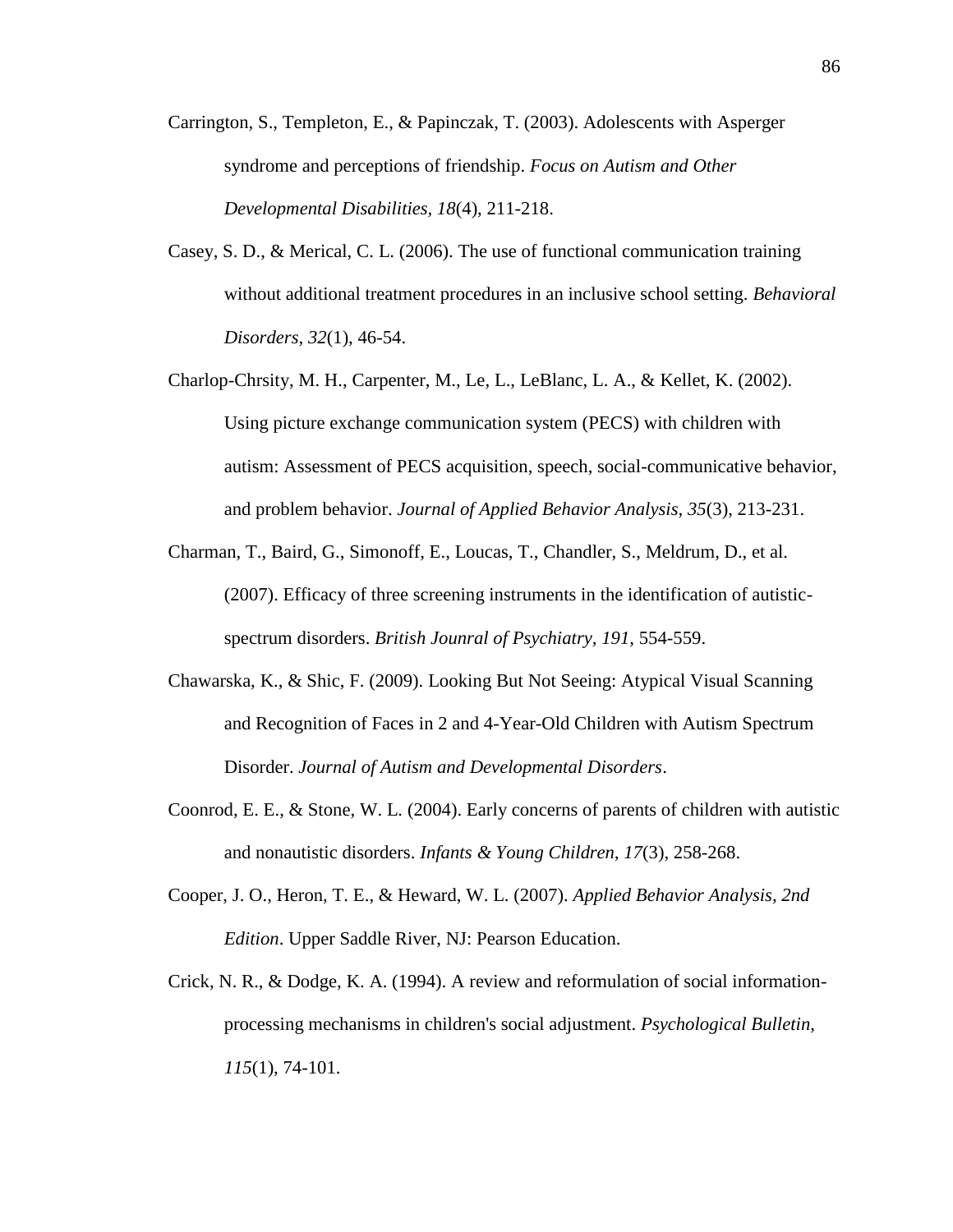Davidovitch, M., Glick, L., Holtzman, G., Tirosh, E., & Safir, M. P. (2000).

Developmental regression in autism: maternal perception. *Journal of Autism and Developmental Disorders, 30*(2), 113-119.

- Delprato, D. J. (2001). Comparisons of discrete-trial and normalized behavioral language intervention for young children with autism. *Journal of Autism and Developmental Disorders, 31*(3), 315-325.
- Dillman, D. A., Smyth, J. D., & Christian, L. M. (2009). *Internet, mail, and mixed-mode surveys: The tailored design method* (3rd ed.). Hoboken, New Jersey: John Wiley & Sons.
- Dobbinson, S., Perkins, M., & Boucher, J. (2003). The interactional significance of formulas in autistic language. *Clinical Linguistics & Phonetics, 17*(4-5), 299-307.
- Durand, V. M., & Carr, E. G. (1991). Functional communication training to reduce challenging behavior: maintenance and application in new settings. *Journal of Applied Behavior Analysis, 24*(2), 251-264.
- Durand, V. M., & Carr, E. G. (1992). An analysis of maintenance following functional communication training. *Journal of Applied Behavior Analysis, 25*(4), 777-794.
- Durand, V. M., & Merges, E. (2001). Functional communication training: A contemporary behavior analytic intervention for problem behaviors. *Focus on Autism and Other Developmental Disabilities, 16*(2), 110-119.
- Eaves, L. C., & Ho, H. H. (1996). Brief report: stability and change in cognitive and behavioral characteristics of autism through childhood. *Journal of Autism and Developmental Disorders, 26*(5), 557-569.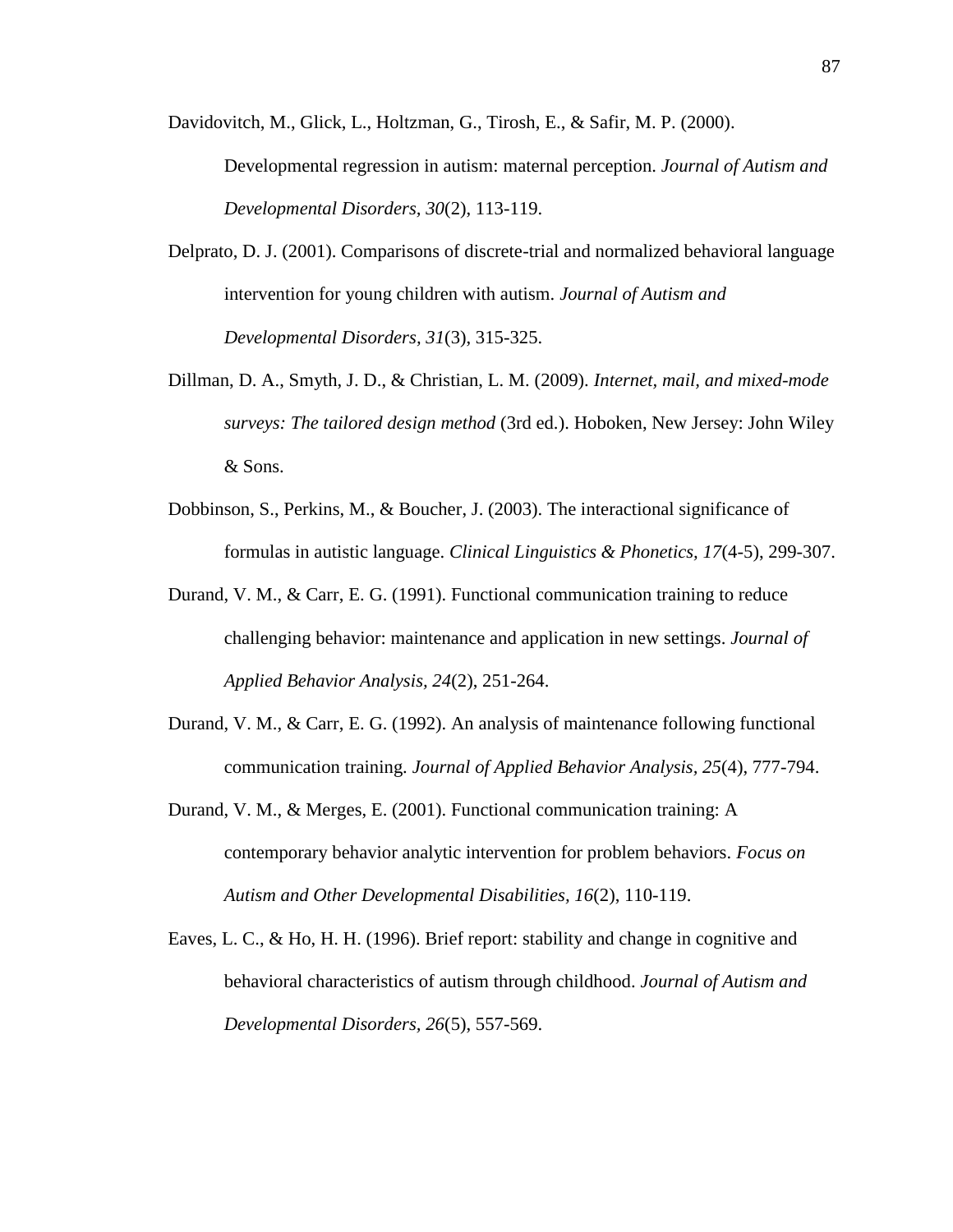- Eaves, L. C., & Ho, H. H. (1997). School placement and academic achievement in children with autistic spectrum disorders. *Journal of Developmental and Physical Disabilities, 9*(4), 277-291.
- Eldevik, S., Hastings, R. P., Hughes, J. C., Jahr, E., Eikeseth, S., & Cross, S. (2009). Meta-analysis of Early Intensive Behavioral Intervention for children with autism. *Journal of Clinical Child and Adolescent Psychology, 38*(3), 439-450.
- Esbenshade, P. H., & Rosales-Ruiz, J. (2001). Programming common stimuli to promote generalized question-asking: A case demonstration in a child with autism. *Journal of Positive Behavior Interventions, 3*(4), 199-210.
- Fablano, G. A., Pelham, W. E., Manos, M. J., Gnagy, E. M., Chronis, A. M., Onyango, A. N., et al. (2004). An evaluation of three time-out procedures for children with attention-deficit/hyperactivity disorder. *Behavior Therapy, 35*(3), 449-469.
- Farmer, C. A., & Aman, M. G. (2011). Aggressive behavior in a sample of children with autism spectrum disorders. *Research in Autism Spectrum Disorders, 5*(1), 317- 323.
- Ferster, C. B., & Demyer, M. K. (1962). A method for the experimental analysis of the behavior of autistic children. *American Journal of Orthopsychiatry, 32*, 89-98.
- Frazier, T. W., Youngstrom, E. A., Haycook, T., Sinoff, A., Dimitriou, F., Knapp, J., et al. (2010). Effectiveness of medication combined with intensive behavioral intervention for reducing aggression in youth with autism spectrum disorder. *Journal of Child and Adolescent Psychopharmacology, 20*(3), 167-177.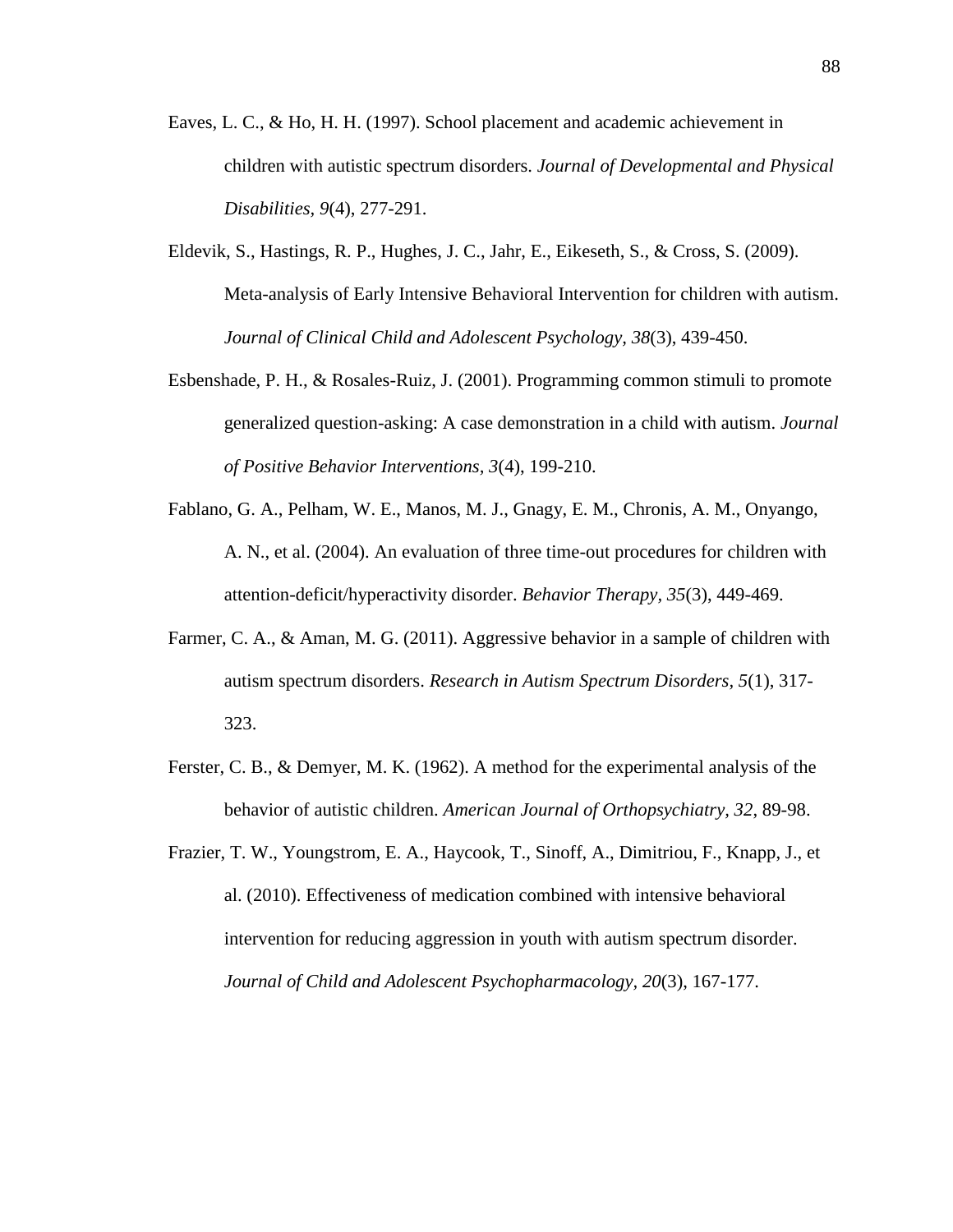- Ghaziuddin, M., Ghaziuddin, N., & Greden, J. (2002). Depression in persons with autism: Implications for research and clinical care. *Journal of Autism and Developmental Disorders, 32*(4), 299-306.
- Goldstein, G., Minshew, N. J., & Siegel, D. J. (1994). Age differences in academic achievement in high-functioning autistic individuals. *Journal of Clinical and Experimental Neuropsychology, 16*(5), 671-680.
- Goldstein, H. (2002). Communication intervention for children with autism: a review of treatment efficacy. *J Autism Dev Disord, 32*(5), 373-396.
- Granpeesheh, D., Dixon, D. R., Tarbox, J., Kaplan, A. M., & Wilke, A. E. (2009). The effects of age and treatement intensity on behavioral intervntion outcomes for children with autism spectrum disorders. *Research in Autism Spectrum Disorders, 3*(4), 1014-1022.
- Granpeesheh, D., Tarbox, J., & Dixon, D. R. (2009). Applied behavior analytic interventions for children with autism: A description and review of treatment research. *Annals of Clinical Psychiatry, 21*(3), 162-173.
- Green, V. A., Pituch, K. A., Itchon, J., Choi, A., O'Reilly, M., & Sigafoos, J. (2006). Internet survey of treatments used by parents of children with autism. *Research in Developmental Disabilities, 27*(1), 70-84.
- Groen, W., Teluij, M., Buitelaar, J., & Tendolkar, I. (2010). Amygdala and hippocampus enlargement during adolescence in autism. *Journal of the American Academy of Child & Adolescent Psychiatry, 49*(6), 552-560.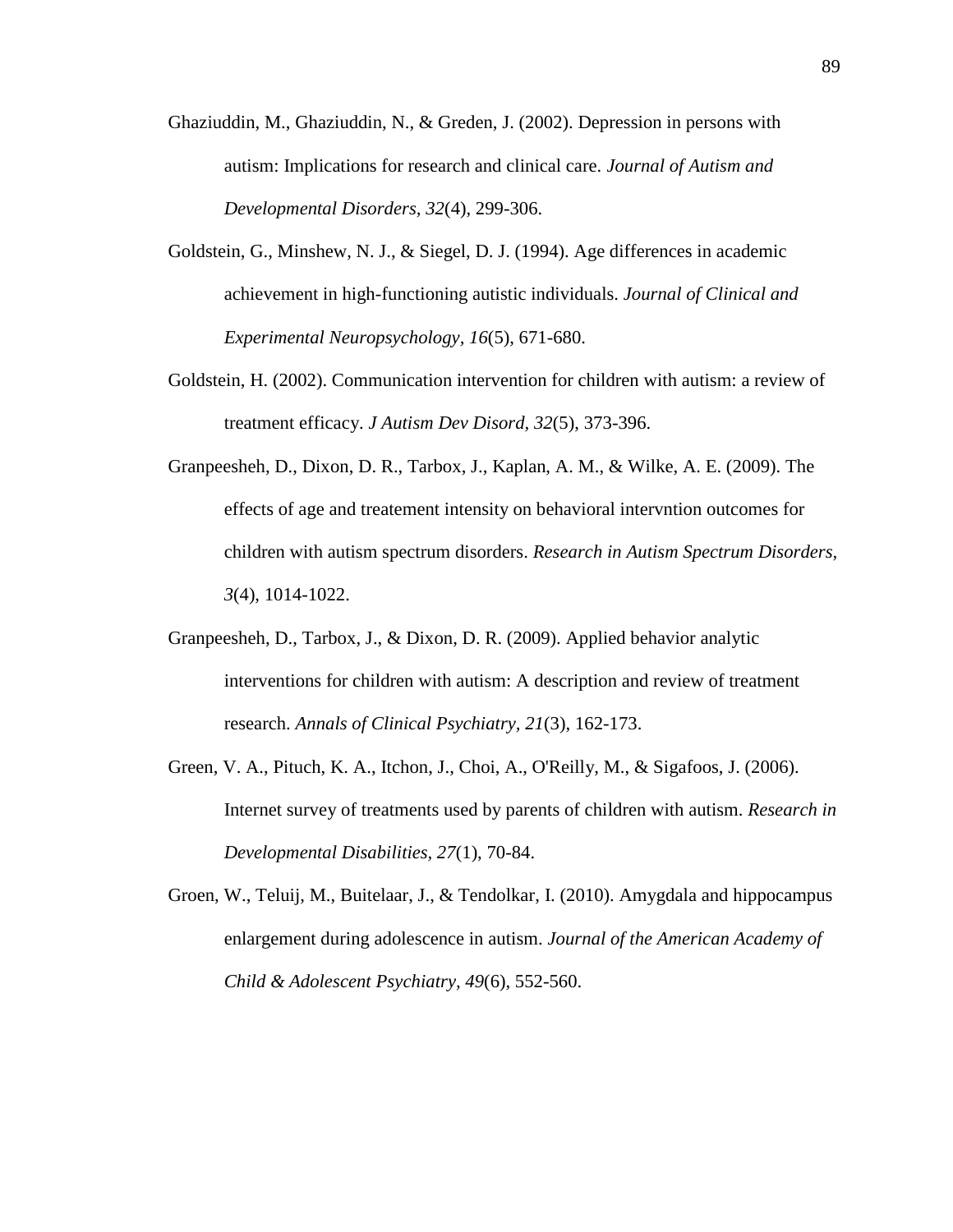- Gunter, H. L., Ghaziuddin, M., & Ellis, H. D. (2002). Asperger syndrome: tests of right hemisphere functioning and interhemispheric communication. *Journal of Autism and Developmental Disorders, 32*(4), 263-281.
- Hallahan, D. P., Kauffman, J. M., & Pullen, P. C. (2009). *Exceptional Learners: An introduction to special education* (11th ed.). Boston: Pearson Education, Inc.
- Hallmayer, J., Cleveland, S., Torres, A., Phillips, J., Cohen, B., Torigoe, T., et al. (2011). Genetic Heritability and Shared Environmental Factors Among Twin Pairs With Autism. *Archives of General Psychiatry*.
- Happe, F. (1995). The role of age and verbal ability in the theory of mind task performance of subjects with autism. *Child Development, 66*(3), 843-855.
- Happe, F., & Frith, U. (2006). The weak coherence account: detail-focused cognitive style in autism spectrum disorders. *Journal of Autism and Developmental Disorders, 36*(1), 5-25.
- Harris, S. L., & Handleman, J. S. (2000). Age and IQ at intake as predictors of placement for young children with autism: a four- to six-year follow-up. *J Autism Dev Disord, 30*(2), 137-142.
- Hart, S. L., & Banda, D. R. (2010). Picture exchange communication system with individuals with developmental disabilities: A meta analysis of single subject studies. *Remedial and Special Education, 31*(6), 476-488.
- Hayward, D., Eikeseth, S., Gale, C., & Morgan, S. (2009). Assessing progress during treatment for young children with autism receiving intensive behavioural interventions. *Autism, 13*(6), 613-633.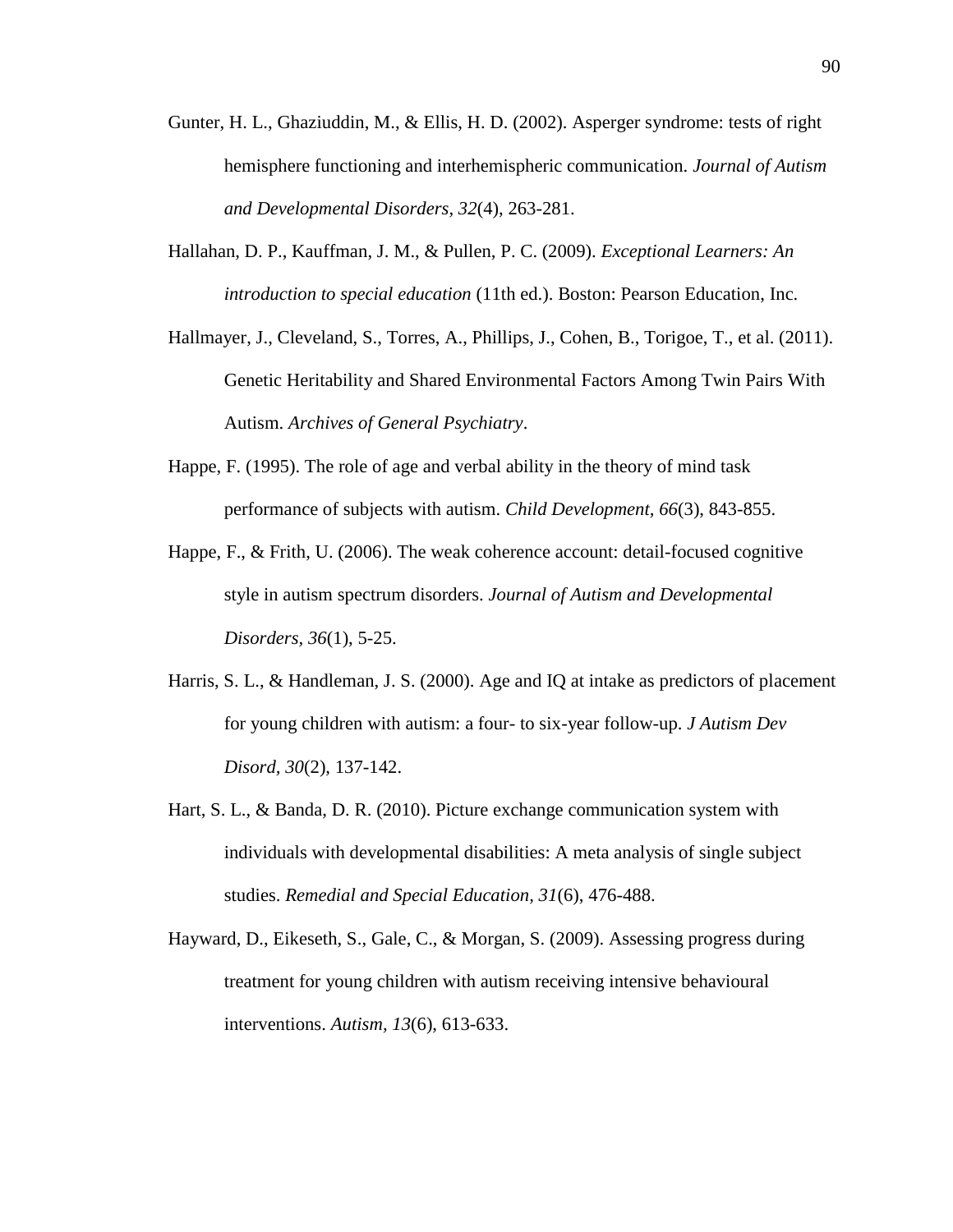- Heflin, L. J., & Simpson, R. L. (1998). Interventions for children and youth with autism: Prudent choices in a world of exaggerated claims and empty promises. Part I: Intervention and treatment option review. *Focus on Autism and Other Developmental Disabilities, 13*(4), 194-211.
- Hess, K. L., Morrier, M. J., Heflin, L. J., & Ivey, M. L. (2008). Autism treatment survey: services received by children with autism spectrum disorders in public school classrooms. *Journal of Autism and Developmental Disorders, 38*(5), 961-971.
- Hobson, R. P. (1990). On psychoanalytic approaches to autism. *American Journal of Orthopsychiatry, 60*(3), 324-336.
- Hobson, R. P., & Lee, A. (1989). Emotion-related and abstract concepts in autistic people: evidence from the British Picture Vocabulary Scale. *Journal of Autism and Developmental Disorders, 19*(4), 601-623.
- Hofvander, B., Delorme, R., Chaste, P., Nyden, A., Wentz, E., Stahlberg, O., et al. (2009). Psychiatric and psychosocial problems in adults with normal-intelligence autism spectrum disorders. *BMC Psychiatry, 9*, 35.
- Holmboe, K., Elsabbagh, M., Volein, A., Tucker, L. A., Baron-Cohen, S., Bolton, P., et al. (2010). Frontal cortex functioning in the infant broader autism phenotype. *Infant Behavior and Development, 33*(4), 482-491.
- Hume, K., Bellini, S., & Pratt, C. (2005). The usage and perceived outcomes of early intervention and early childhood programs for young children with autism spectrum disorder. *Topics in Early Childhood Special Education, 25*(4), 195-207.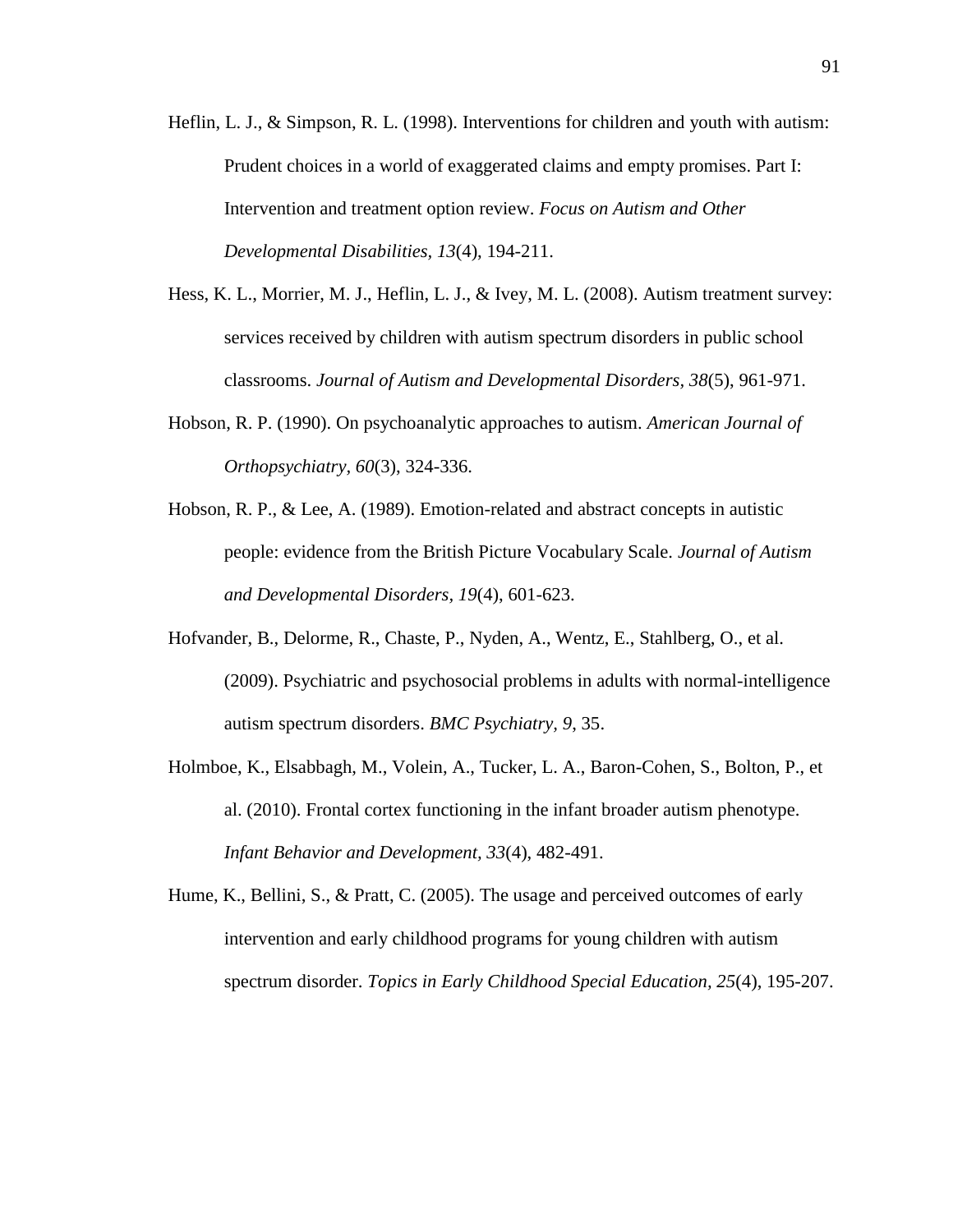- Humphrey, N., & Lewis, S. (2008). 'Make me normal': the views and experiences of pupils on the autistic spectrum in mainstream secondary schools. *Autism, 12*(1), 23-46.
- Ingersoll, B. (2008). The social role of imitation in autism: Implications for the treatment of imitation deficits. *Infants and Young Children, 21*(2), 107-119.
- Ingvarsson, E. T., & Hollobaugh, T. (2010). Acquisition of intraverbal behavior: teaching children with autism to mand for answers to questions. *Journal of Applied Behavior Analysis, 43*(1), 1-17.
- Jones, C. R., Happe, F., Golden, H., Marsden, A. J., Tregay, J., Simonoff, E., et al. (2009). Reading and arithmetic in adolescents with autism spectrum disorders: peaks and dips in attainment. *Neuropsychology, 23*(6), 718-728.
- Joseph, R. M. (1999). Neuropsychological frameworks for understanding autism. *International Review of Psychiatry, 11*(4), 309-324.
- Kaland, N., Moller-Nielsen, A., Smith, L., Mortensen, E. L., Callesen, K., & Gottlieb, D. (2005). The Strange Stories test--a replication study of children and adolescents with Asperger syndrome. *European Child and Adolescent Psychiatry, 14*(2), 73- 82.
- Kanner, L. (1943). Autistic disturbances of affective contact. *Nervous Child, 2*, 217-250.
- Kanner, L. (1949). Problems of nosology and psychodynamics of early infantile autism. *American Journal of Orthopsychiatry, 19*(3), 416-426.
- Kasari, C., Freeman, S. F., Bauminger, N., & Alkin, M. (1999). Parental Perspectives on Inclusion: Effects of Autsim and Down Syndrome. *Journal of Autism and Developmental Disorders, 29*(4), 297-305.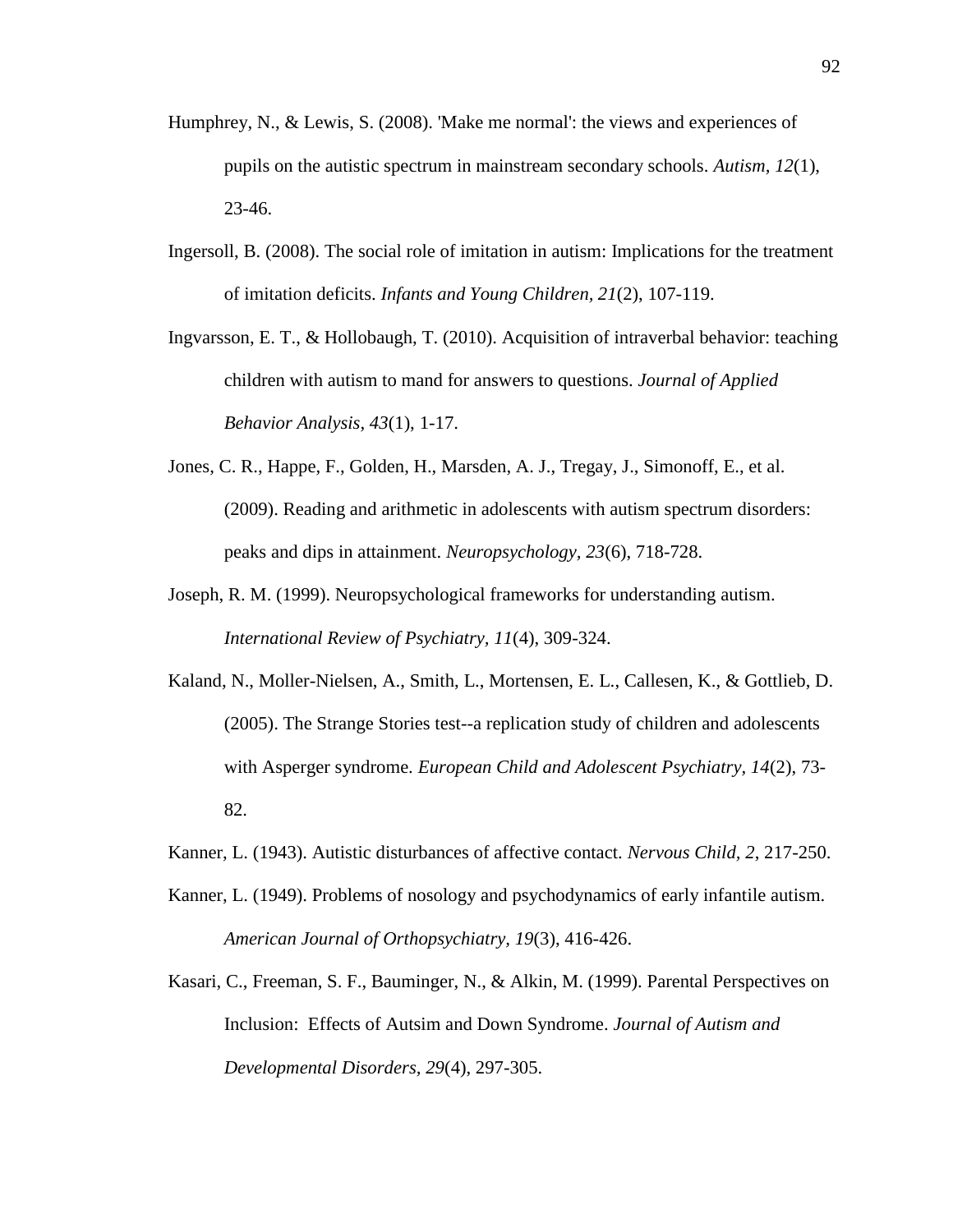- Kim, J. A., Szatmari, P., Bryson, S. E., Streiner, D. L., & Wilson, F. J. (2000). The prevalence of anxiety and mood problems among children with autism and Asperger syndrome. *Autism, 4*, 117-132.
- Klin, A. (1991). Young autistic children's listening preferences in regard to speech: a possible characterization of the symptom of social withdrawal. *Journal of Autism and Developmental Disorders, 21*(1), 29-42.
- Klin, A. (2000). Attributing social meaning to ambiguous visual stimuli in higherfunctioning autism and Asperger syndrome: The Social Attribution Task. *Journal of Child Psychology and Psychiatry, 41*(7), 831-846.
- Klin, A., Jones, W., Schultz, R., Volkmar, F., & Cohen, D. (2002). Visual fixation patterns during viewing of naturalistic social situations as predictors of social competence in individuals with autism. *Archives of General Psychiatry, 59*(9), 809-816.
- Koegel, L. K., Camarata, S. M., Valdez-Menchaca, M., & Koegel, R. L. (1998). Setting generalization of question-asking by children with autism. *American Journal of Mental Retardation, 102*(4), 346-357.
- Koegel, L. K., Harrower, J. K., & Koegel, R. L. (1999). Support for children with developmental disabilities in full inclusion classrooms through self management. *Journal of Positive Behavior Interventions, 1*(1), 26-34.
- Koegel, L. K., Koegel, R. L., Harrower, J. K., & Carter, C. M. (1999). Pivotal response intervention I: Overview of approach. *Journal of the Association for Persons with Severe Handicaps, 24*(3), 174-185.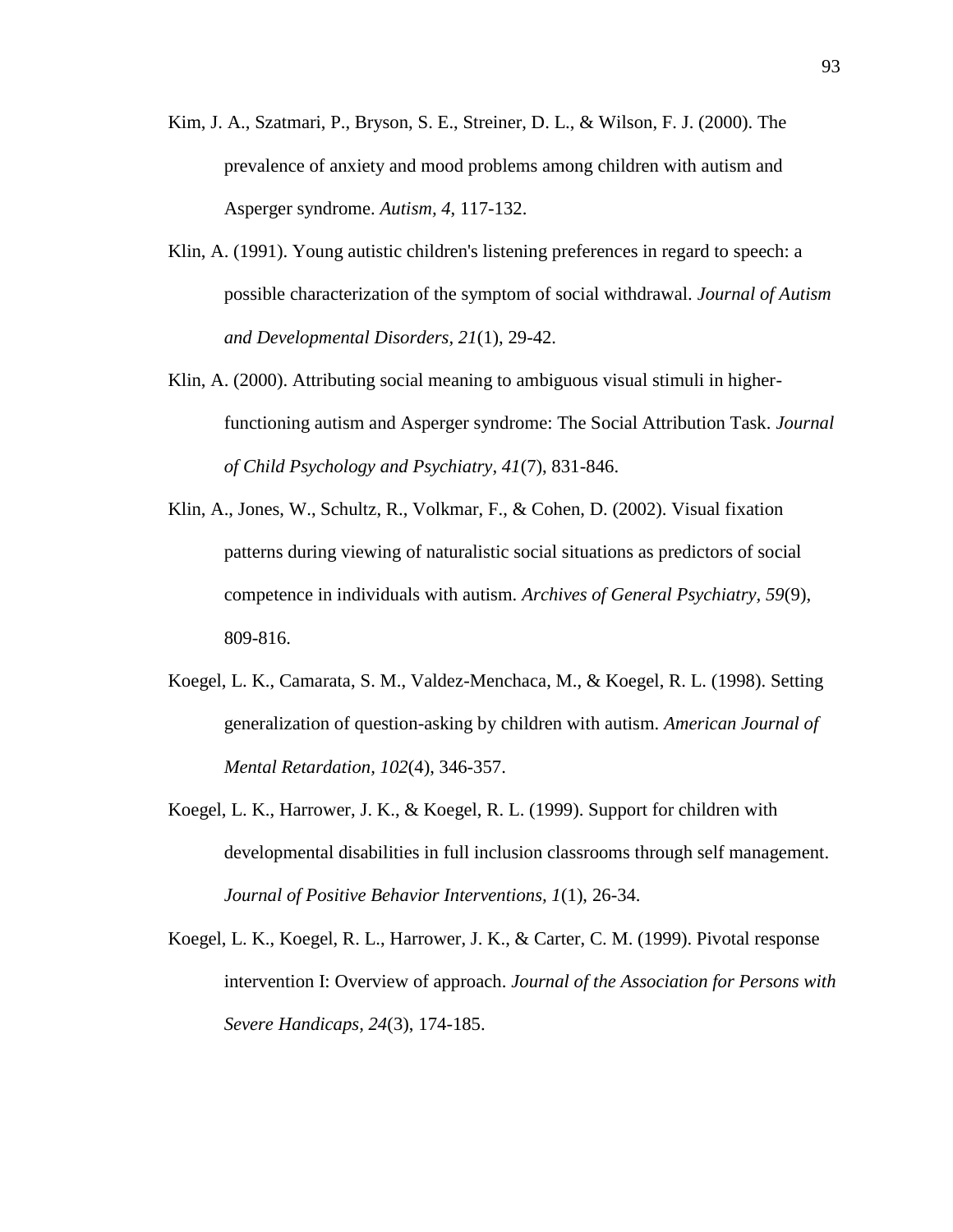- Koegel, L. K., Koegel, R. L., Shoshan, Y., & McNerney, E. (1999). Pivotal response intervention II: Preliminary long-term outcome data. *Journal of the Association for Persons with Severe Handicaps, 24*(3), 186-198.
- Koegel, L. K., Singh, A. K., & Koegel, R. L. (2010). Improving motivation for academics in children with autism. *Journal of Autism and Developmental Disorders, 40*(9), 1057-1066.
- Koegel, R. L., & Frea, W. D. (1993). Treatment of social behavior in autism through the modification of pivotal social skills. *Journal of Applied Behavior Analysis, 26*(3), 369-377.
- Koegel, R. L., & Koegel, L. K. (1990). Extended reductions in stereotypic behavior of students with autism through a self-management treatment package. *Journal of Applied Behavior Analysis, 23*(1), 119-127.
- Koegel, R. L., Koegel, L. K., & Carter, C. M. (1999). Pivotal teaching interactions for children with autism. *School Psychology Review, 28*(4), 576-594.
- Kogan, M. D., Blumberg, S. J., Schieve, L. A., Boyle, C. A., Perrin, J. M., Ghandour, R. M., et al. (2009). Prevalence of parent-reported diagnosis of autism spectrum disorder among children in the US, 2007. *Pediatrics, 124*(5), 1395-1403.
- Kohler, F. W. (1999). Examining the services received by young children with autism and their families: A survey of parent responses. *Focus on Autism and Other Developmental Disabilities, 14*(3), 150-158.
- Koning, C., & Magill-Evans, J. (2001). Social and language skills in adolescent boys with Asperger syndrome. *Autism, 5*(1), 23-36.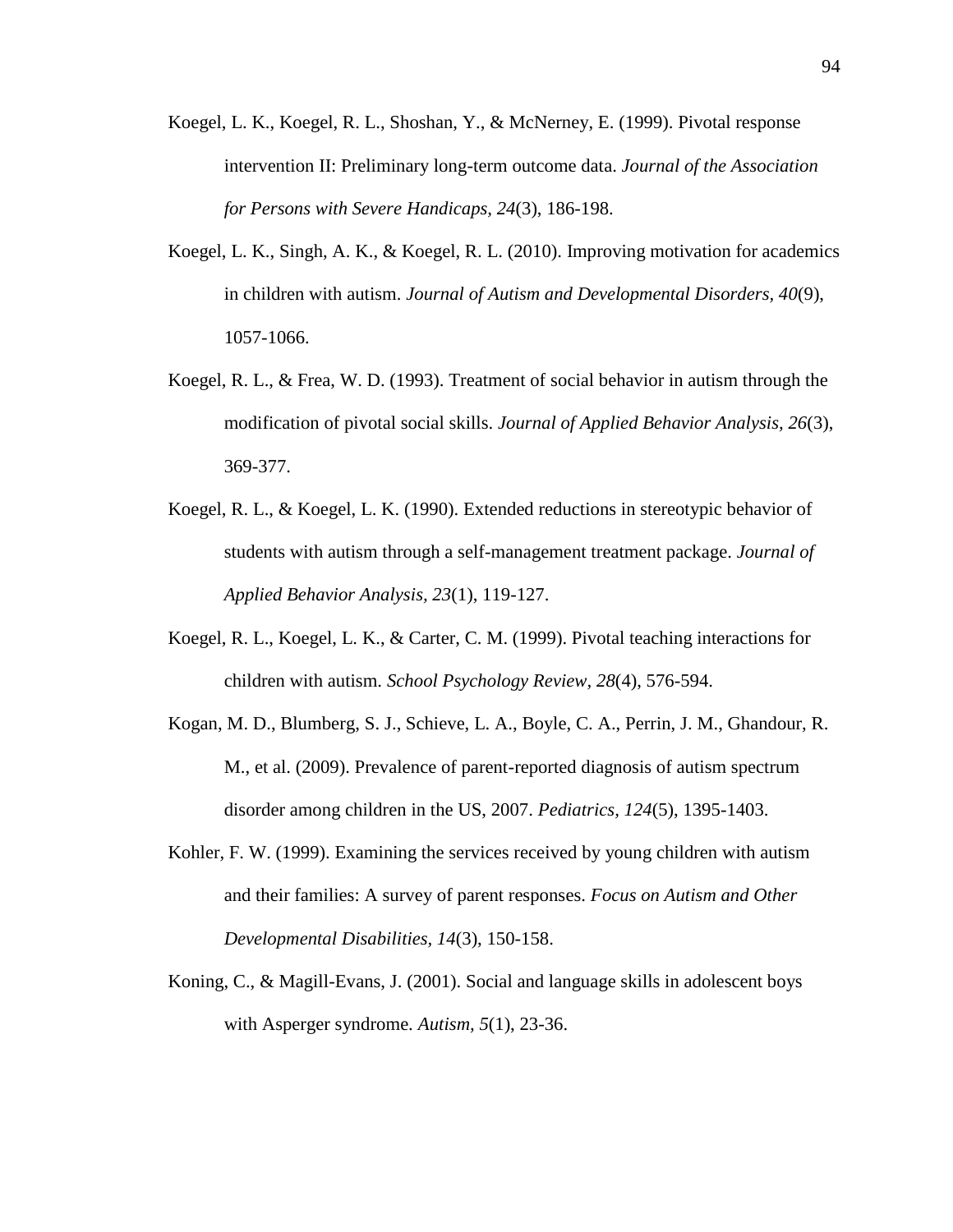- Lee, A., Hobson, R. P., & Chiat, S. (1994). I, you, me, and autism: an experimental study. *Journal of Autism and Developmental Disorders, 24*(2), 155-176.
- Lerman, D. C., Iwata, B. A., Shore, B. A., & DeLeon, I. G. (1997). Effects of intermittent punishment on self-injurious behavior: An evaluation of schedule thinning. *Journal of Applied Behavior Analysis, 30*(2), 187-201.
- Levy, S., Kim, A., & Olive, M. L. (2006). Interventions for young children with autism: A synthesis of the literature. *Focus on Autism and Other Developmental Disabilities, 21*(1), 55-62.
- Levy, S. E., Mandell, D. S., Merhar, S., Ittenbach, R. F., & Pinto-Martin, J. A. (2003). Use of complementary and alternative medicine among children recently diagnosed with autistic spectrum disorder. *Journal of Developmental and Behavioral Pediatrics, 24*(6), 418-423.
- Lindner, J. L., & Rosen, L. A. (2006). Decoding of emotion through facial expression, prosody and verbal content in children and adolescents with Asperger's syndrome. *Journal of Autism and Developmental Disorders, 36*, 769-777.
- Loftin, R. L., Odom, S. L., & Lantz, J. F. (2008). Social interaction and repetitive motor behaviors. *Journal of Autism and Developmental Disorders, 38*(6), 1124-1135.
- Lord, C., Shulman, C., & DiLavore, P. (2004). Regression and word loss in autistic spectrum disorders. *Journal of Child Psychology and Psychiatry, 45*(5), 936-955.
- Losh, M., & Capps, L. (2003). Narrative ability in high-functioning children with autism or Asperger's syndrome. *Journal of Autism and Developmental Disorders, 33*(3), 239-251.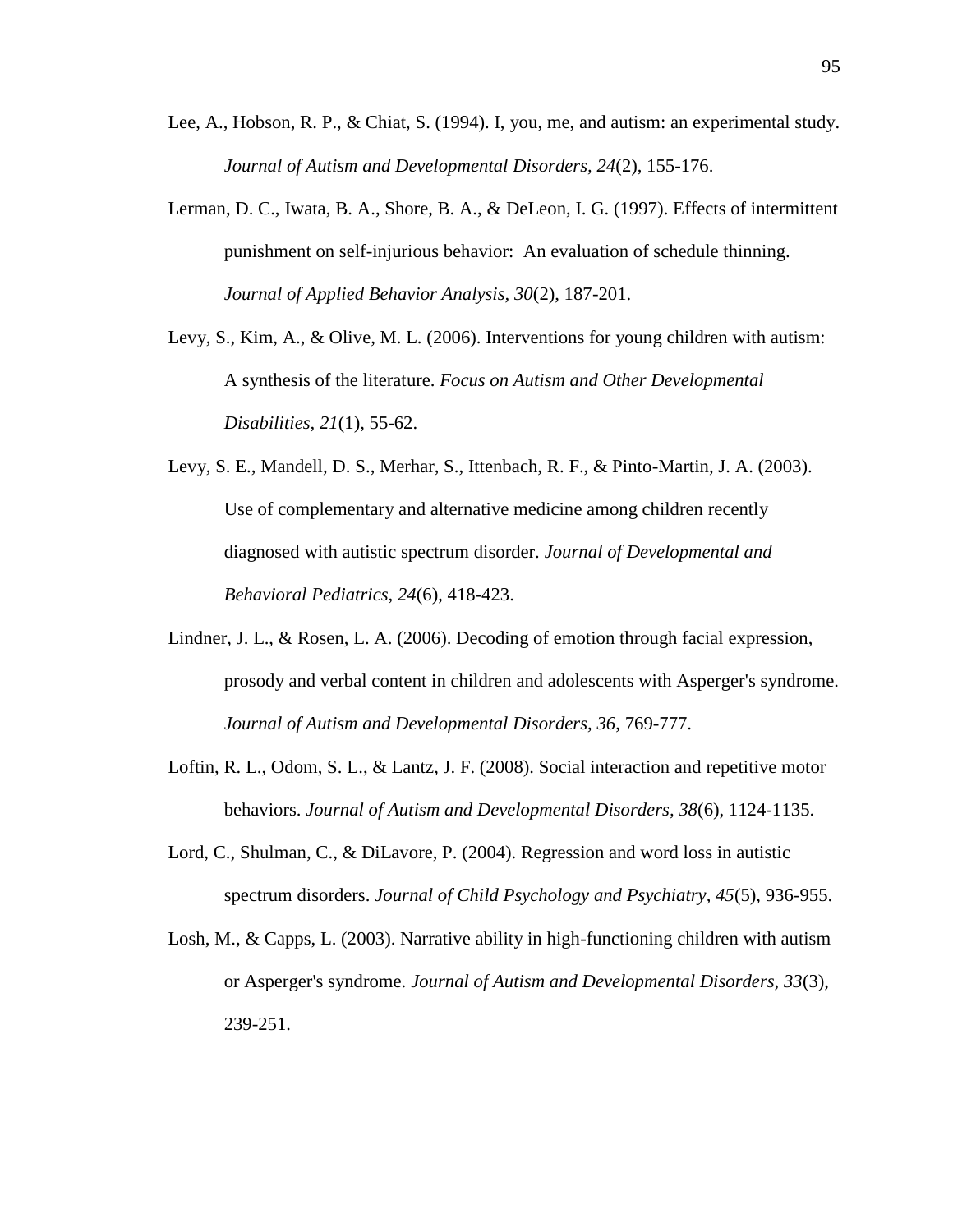- Lovaas, O. I. (1987). Behavioral treatment and normal educational and intellectual functioning in young autistic children. *Journal of Consulting and Clinical Psychology, 55*(1), 3-9.
- Lovaas, O. I., Koegel, R., Simmons, J. Q., & Long, J. S. (1973). Some generalization and follow-up measures on autistic children in behavior therapy. *Journal of Applied Behavior Analysis, 6*(1), 131-165.
- Lovaas, O. I., Schreibman, L., & Koegel, R. L. (1974). A behavior modification approach to the treatment of autistic children. *Journal of Autism and Childhood Schizophrenia, 4*(2), 111-129.
- Maestro, S., Muratori, F., Cavallaro, M. C., Pecini, C., Cesari, A., Paziente, A., et al. (2005). How young children treat objects and people: an empirical study of the first year of life in autism. *Child Psychiatry and Human Development, 35*(4), 383- 396.
- Mancil, G. R. (2006). Functional communication training: A review of the literature related to children with autism. *Education and Training in Developmental Disabilities, 41*(3), 213-224.
- Mansell, W., & Morris, K. (2004). A survey of parents' reactions to the diagnosis of an autistic spectrum disorder by a local service: Access to information and use of services. *Autism, 8*(4), 387-407.
- Martin, I., & McDonald, S. (2004). An exploration of causes of non-literal language problems in individuals with Asperger Syndrome. *Journal of Autism and Developmental Disorders, 34*(3), 311-328.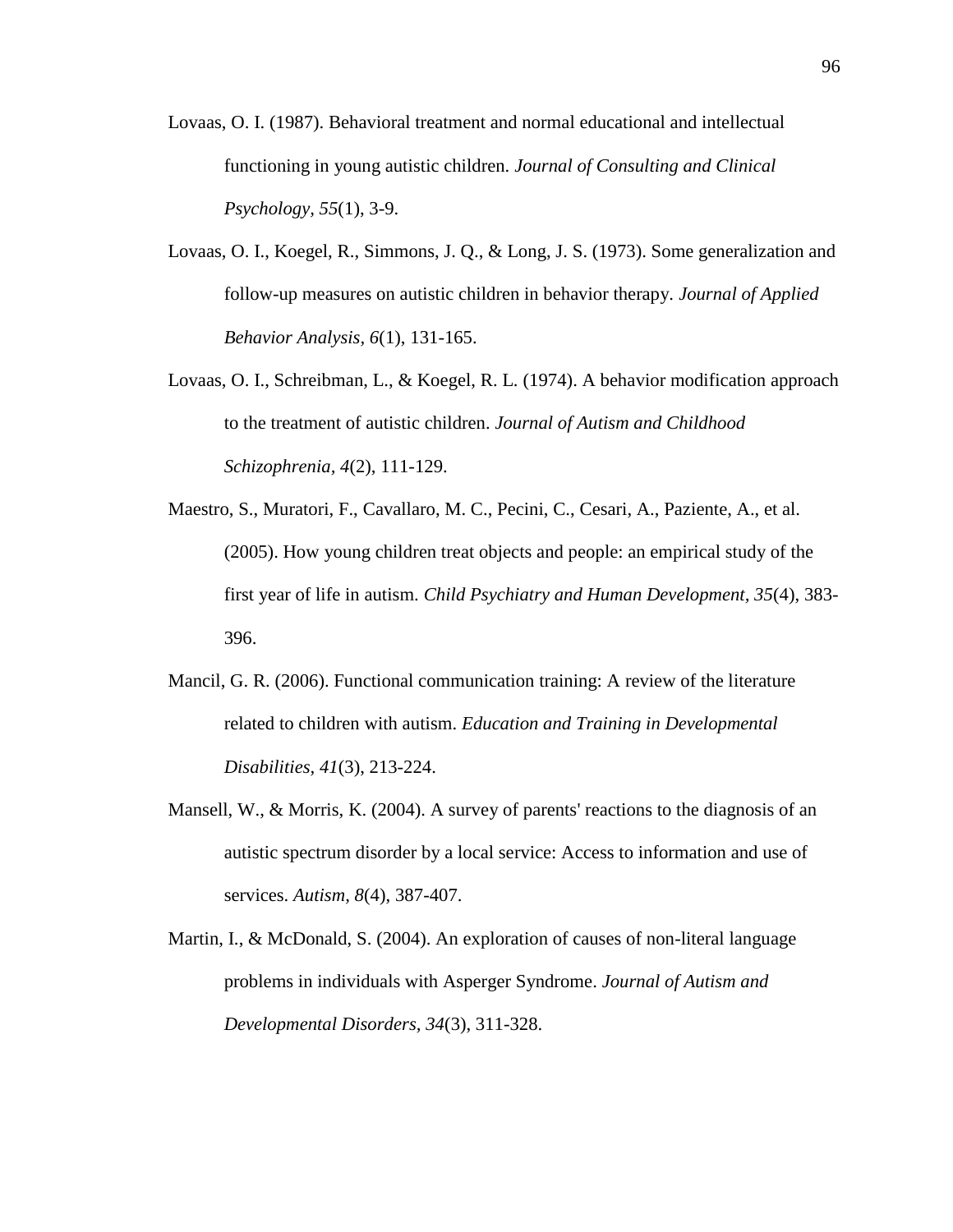- Mavropoulou, S., & Padeliadu, S. (2000). Greek teachers' perceptions of autism and implications for educational practice: A preliminary analysis. *Autism, 4*(2), 173- 183.
- Mayes, S. D., & Calhoun, S. L. (2003a). Ability profiles in children with autism: influence of age and IQ. *Autism, 7*(1), 65-80.
- Mayes, S. D., & Calhoun, S. L. (2003b). Analysis of WISC-III, Stanford-Binet:IV, and academic achievement test scores in children with autism. *Journal of Autism and Developmental Disorders, 33*(3), 329-341.
- Mayes, S. D., & Calhoun, S. L. (2007). Learning, attention, writing, and processing speed in typical children and children with ADHD, autism, anxiety, depression, and oppositional-defiant disorder. *Child Neuropsychology, 13*(6), 469-493.
- Mayes, S. D., & Calhoun, S. L. (2008). WISC-IV and WIAT-II profiles in children with high-functioning autism. *Journal of Autism and Developmental Disorders, 38*(3), 428-439.
- McConkey, R., Truesdale-Kennedy, M., & Cassidy, A. (2009). Mothers' recollections of early features of autism spectrum disorders. *Child and Adolescent Mental Health, 14*(1), 31-36.
- McDonough, L., Stahmer, A., Schreibman, L., & Thompson, S. J. (1997). Deficits, delays, and distractions: an evaluation of symbolic play and memory in children with autism. *Developmental Psychopathology, 9*(1), 17-41.
- McDuffie, A., Yoder, P., & Stone, W. (2005). Prelinguistic predictors of vocabulary in young children with autism spectrum disorders. *Jounral of Speech, Language, and Hearing Research, 48*(5), 1080-1097.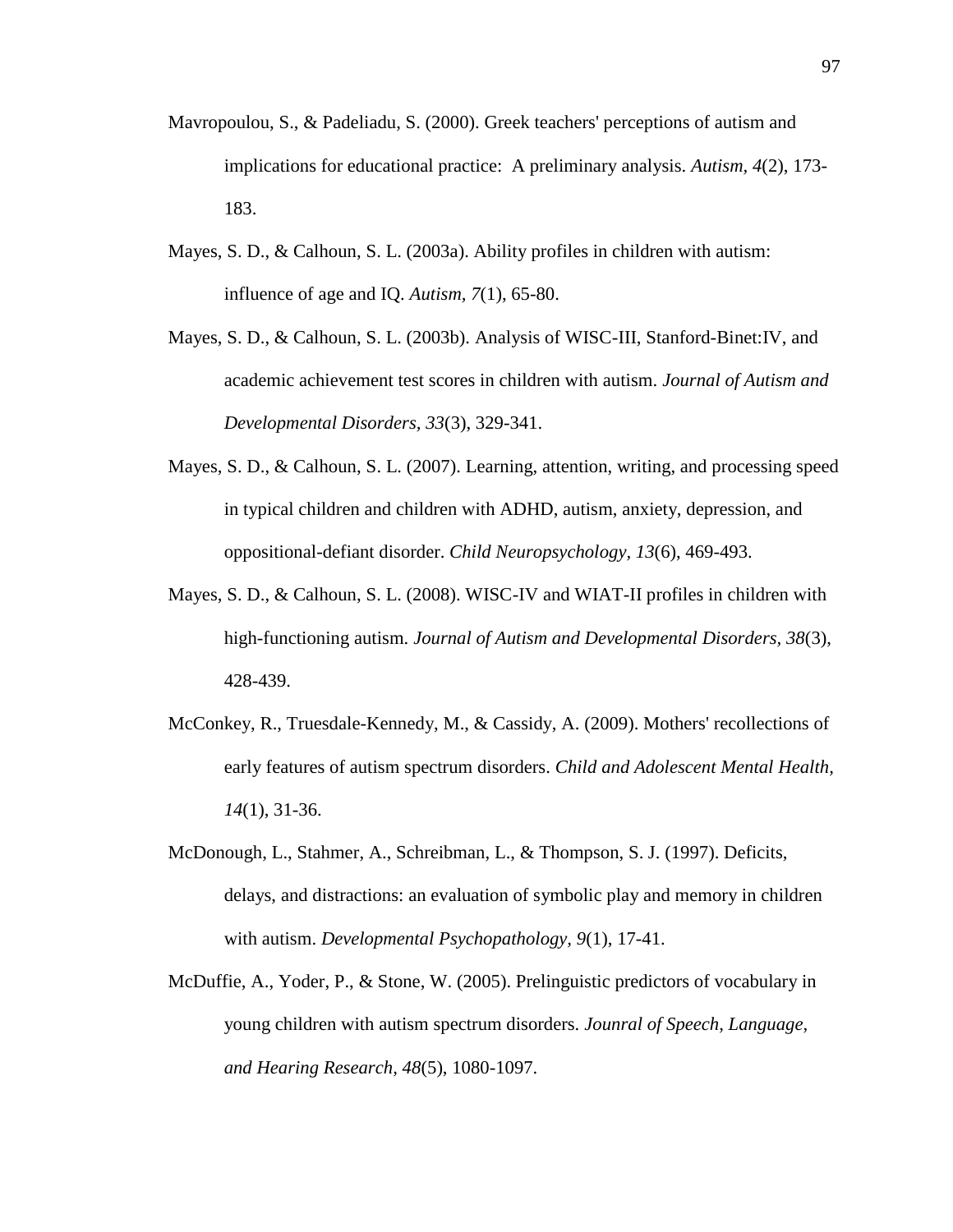- McEachin, J. J., Smith, T., & Lovaas, O. I. (1993). Long-term outcome for children with autism who received early intensive behavioral treatment. *American Journal of Mental Retardation, 97*(4), 359-372; discussion 373-391.
- McEvoy, R. E., Loveland, K. A., & Landry, S. H. (1988). The functions of immediate echolalia in autistic children: a developmental perspective. *Journal of Autism and Developmental Disorders, 18*(4), 657-668.
- Minshew, N. J., Goldstein, G., Taylor, H. G., & Siegel, D. J. (1994). Academic achievement in high functioning autistic individuals. *Journal of Clinical and Experimental Neuropsychology, 16*(2), 261-270.
- Mundy, P., Block, J., Delgado, C., Pomares, Y., Van Hecke, A. V., & Parlade, M. V. (2007). Individual differences and the development of joint attention in infancy. *Child Development, 78*(3), 938-954.
- Mundy, P., & Crowson, M. (1997). Joint attention and early social communication: implications for research on intervention with autism. *Journal of Autism and Developmental Disorders, 27*(6), 653-676.
- Mundy, P., & Newell, L. (2007). Attention, Joint Attention, and Social Cognition. *Current Directions in Psychological Science, 16*(5), 269-274.
- Mundy, P., Sigman, M., & Kasari, C. (1994). Joint attention, developmental level, and symptom presentation in young children with autism. *Development and Psychopathology, 6*(3), 389-401.
- Murray, D. S., Creaghead, N. A., Manning-Courtney, P., Shear, P. K., Bean, J., & Prendeville, J. (2008). The relationship between joint attention and language in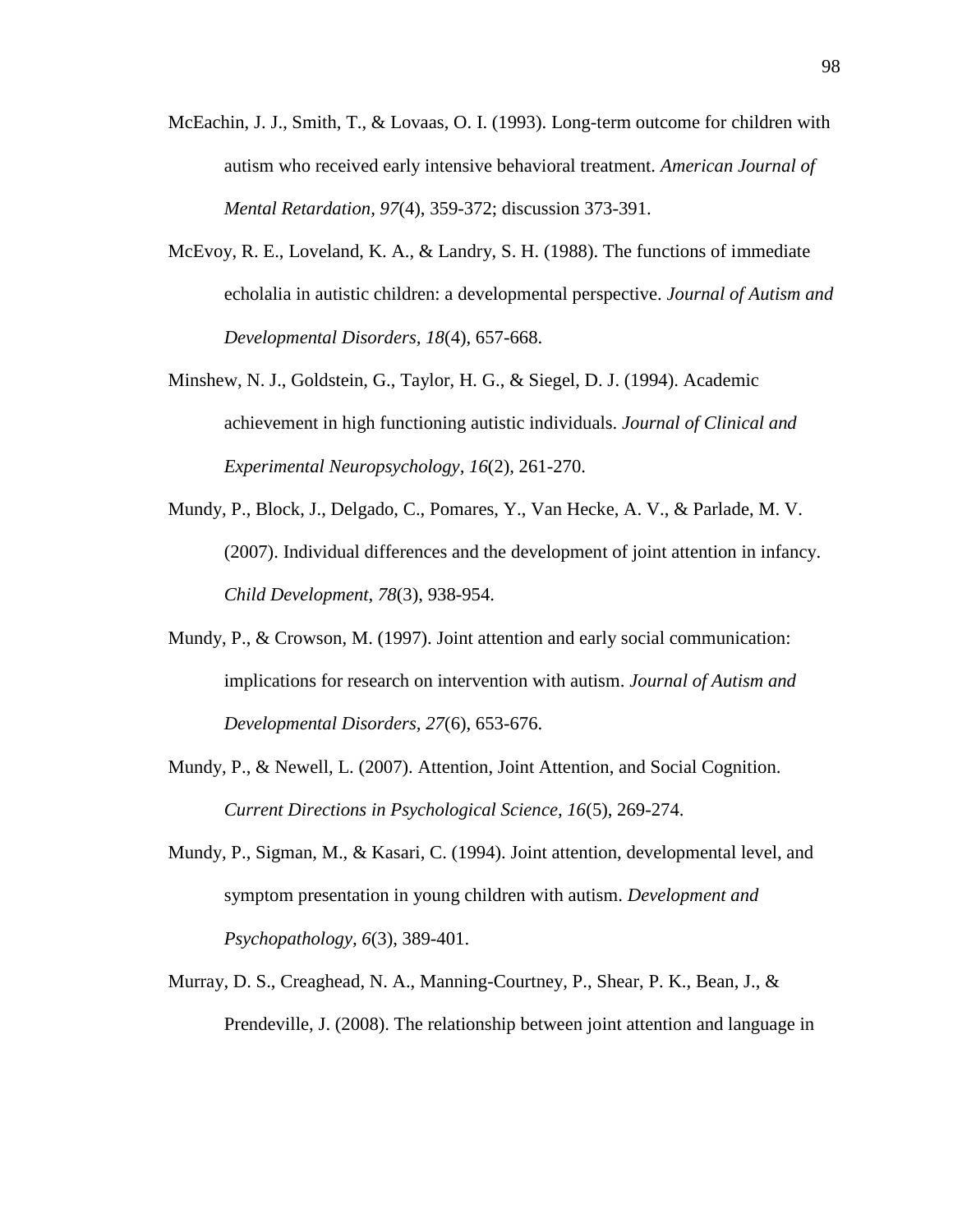children with autism spectrum disorders. *Focus on Autism and Other Developmental Disabilities, 23*(1), 5-14.

- Myers, S. M., & Johnson, C. P. (2007). Management of children with autism spectrum disorders. *Pediatrics, 120*(5), 1162-1182.
- Naber, F. B., Swinkels, S. H., Buitelaar, J. K., Dietz, C., van Daalen, E., Bakermans-Kranenburg, M. J., et al. (2007). Joint attention and attachment in toddlers with autism. *Journal of Abnormal Child Psychology, 35*(6), 899-911.
- National Research Council (U.S.). Committee on Educational Interventions for Children with Autism spectrum disorders. (2001). *Educating children with autism spectrum disorders*. Washington, DC: National Academy Press.
- Newman, L. (2007). Secondary school experiences of students with autism: Facts from NLTS2. NCSER 2007-305, *National Center for Special Education Research* (pp. 16).
- Osterling, J., & Dawson, G. (1994). Early recognition of children with autism: a study of first birthday home videotapes. *Journal of Autism and Developmental Disorders, 24*(3), 247-257.

Owens, R. E. (2011). *Language development: An introduction* (8th ed.). Boston: Allyn & Bacon.

- Ozonoff, S., Strayer, D. L., McMahon, W. M., & Filloux, F. (1994). Executive function abilities in autism and Tourette syndrome: an information processing approach. *Journal of Child Psychology and Psychiatry, 35*(6), 1015-1032.
- Peters-Scheffer, N., Didden, R., Korzilius, H., & Sturmey, P. (2011). A meta-analytic study on the effectiveness of comprehensive ABA-based early intervention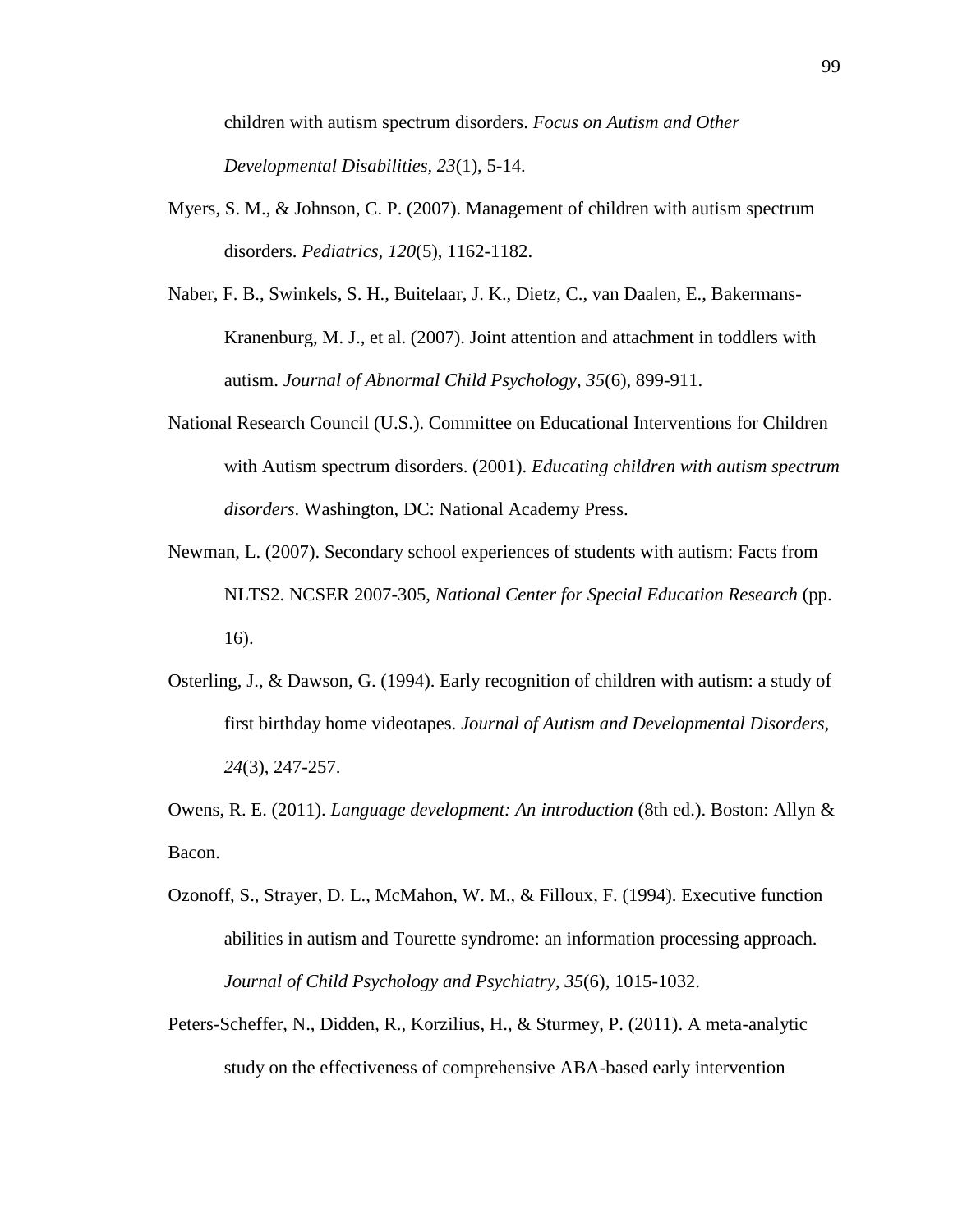programs for children with Autism Spectrum Disorders. *Research in Autism Spectrum Disorders, 5*(1), 60-69.

- Pierce, K., & Schreibman, L. (1995). Increasing complex social behaviors in children with autism: Effects of peer-implemented pivotal response training. *Journal of Applied Behavior Analysis, 28*(3), 285-295.
- Pierce, K., & Schreibman, L. (1997a). Multiple peer use of pivotal response training to increase social behaviors of classmates with autism: results from trained and untrained peers. *Journal of Applied Behavior Analysis, 30*(1), 157-160.
- Pierce, K., & Schreibman, L. (1997b). Using peer trainers to promote social behavior in autism: Are they effective at enhancing multiple social modalities? *Focus on Autism and Other Developmental Disabilities, 12*(4), 207-218.
- Powers, M. D., Palmieri, M. J., D'Eramo, K. S., & Powers, K. M. (2011). Evidencedbased treatment of behavior excesses and deficits for individuals with autism spectrum disorders. In B. Reichow, P. Doehring, D. V. Cicchetti & F. R. Volkmar (Eds.), *Evidence-based practices and treatments for children with autism* (pp. 55- 92). New York: Springer Science + Business Media.
- Prizant, B. M. (1996). Brief report: Communication, language, social, and emotional development. *Journal of Autism ad Developmental Disorders, 26*(2), 173-178.
- Prizant, B. M., & Duchan, J. F. (1981). The functions of immediate echolalia in autistic children. *Joutnal of Speech and Hearing Disorders, 46*(3), 241-249.
- Prizant, B. M., & Rydell, P. J. (1984). Analysis of functions of delayed echolalia in autistic children. *Journal of Speech and Hearing Research, 27*(2), 183-192.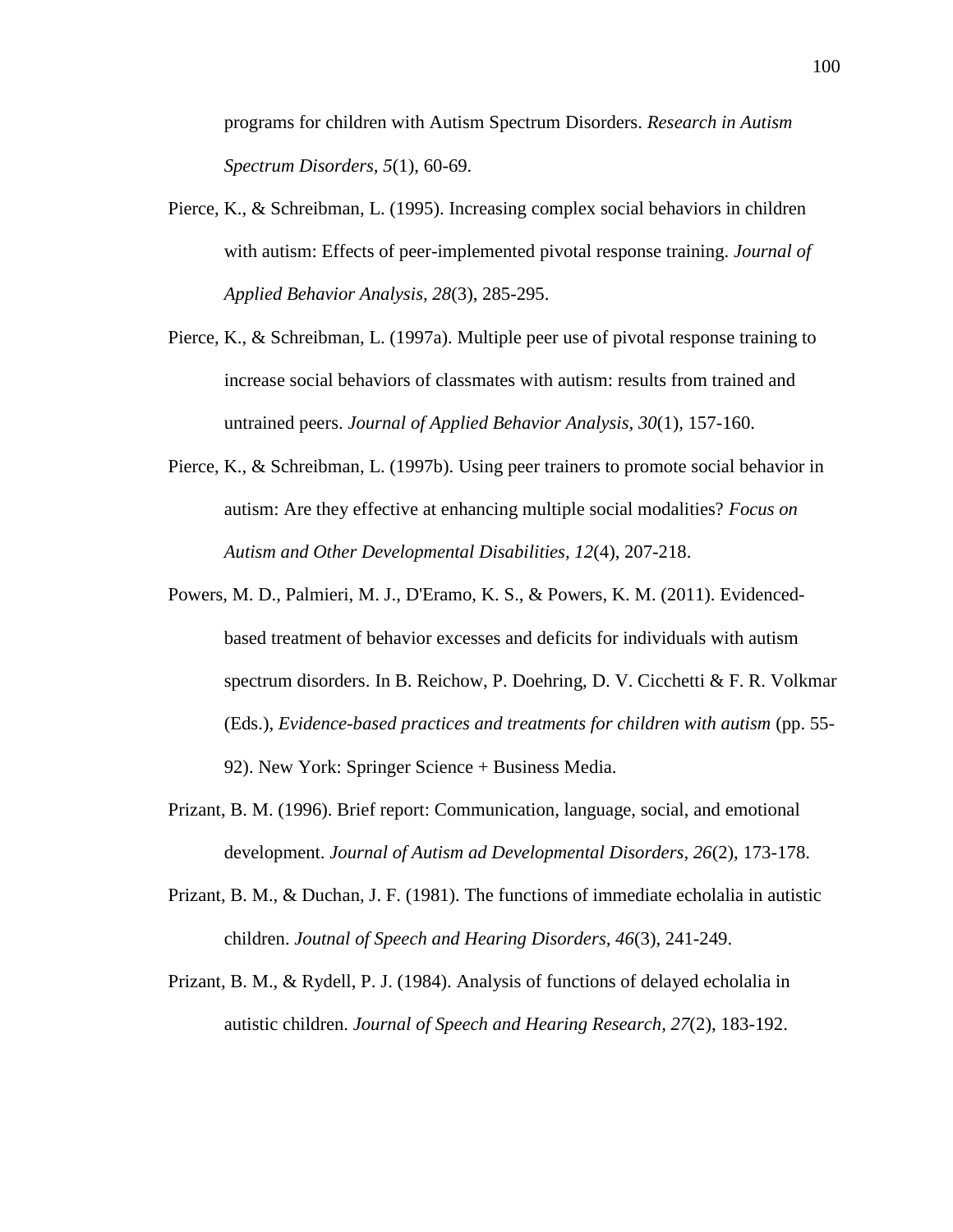- Reichow, B., & Wolery, M. (2009). Comprehensive synthesis of early intensive behavioral interventions for young children with autism based on the UCLA young autism project model. *Journal of Autism ad Developmental Disorders, 39*(1), 23-41.
- Rimland, B. (1964). *Infantile autism: The syndrome and the implications for a neural theory of autism*. New York: Appleton-Century-Crofts.
- Rinehart, N. J., Bradshaw, J. L., Moss, S. A., Brereton, A. V., & Tonge, B. J. (2001). A deficit in shifting attention present in high-functioning autism but not Asperger's disorder. *Autism, 5*(1), 67-80.
- Rogers, S. J., Hepburn, S., & Wehner, E. (2003). Parent reports of sensory symptoms in toddlers with autism and those with other developmental disorders. *Journal of Autism and Developmental Disorders, 33*(6), 631-642.
- Rogers, S. J., Hepburn, S. L., Stackhouse, T., & Wehner, E. (2003). Imitation performance in toddlers with autism and those with other developmental disorders. *Journal of Child Psychology & Psychiatry, 44*(5), 763-781.
- Rortvedt, A. K., & Miltenberger, R. G. (1994). Analysis of a high probability instructional sequence and time-out in the treatment of child noncompliance. *Journal of Applied Behavior Analysis, 27*(2), 327-330.
- Rutter, M., Bailey, A., & Lord, C. (2003). *Social Communication Questionnaire*. Los Angeles: Western Psychological Services.
- Rutter, M., Le Couteur, A., & Lord, C. (2003). *Autism Diagnostic Interview - Revised Manual*. Los Angeles: Western Psychological Services.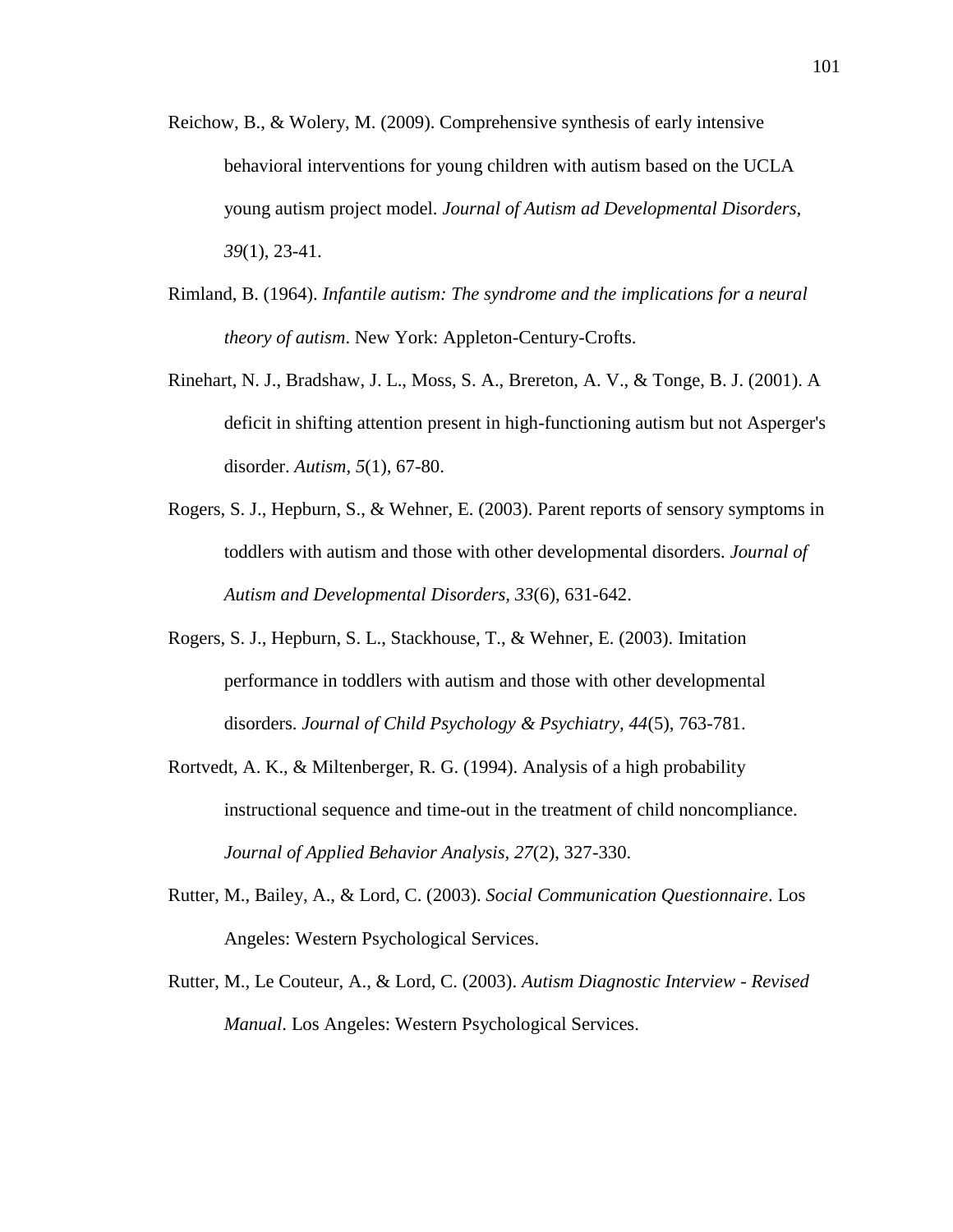- Sallows, G. O., & Graupner, T. D. (2005). Intensive behavioral treatment for children with autism: four-year outcome and predictors. *American Journal on Mental Retardation, 110*(6), 417-438.
- Schreibman, L., & Ingersoll, B. (2005). Behavioral interventions to promote learning in individuals with autism. In F. R. Volkmar, R. Paul, A. Klin & D. Cohen (Eds.), *Handbook of Autism and Pervasive Developmental Disorders, Volume 2: Assessments, Interventions and Policy*. Hoboken, New Jersey: John Wiley & Sons, Inc.
- Schreibman, L., Kaneko, W., N,, & Koegel, R. L. (1991). Positive affect of parents of autistic children: A comparison across two teaching techniques. *Behavior Therapy, 22*(4), 479-490.
- Schumann, C. M., Barnes, C. C., Lord, C., & Courchesne, E. (2009). Amygdala enlargement in toddlers with autism related to severity of social and communication impairments. *Biological Psychiatry, 66*(10), 942-949.
- Schwartz, I. S., Sandall, S. R., McBride, B. J., & Boulware, G. (2004). Project DATA (Developmentally Appropriate Treatment for Autism): An inclusive school-based approach to educating young children with autism. *Topics in Early Childhood Special Education, 24*(3), 156-168.
- Seltzer, M. M., Krauss, M. W., Shattuck, P. T., Orsmond, G., Swe, A., & Lord, C. (2003). The symptoms of autism spectrum disorders in adolescence and adulthood. *Journal of Autism and Developmental Disorders, 33*(6), 565-581.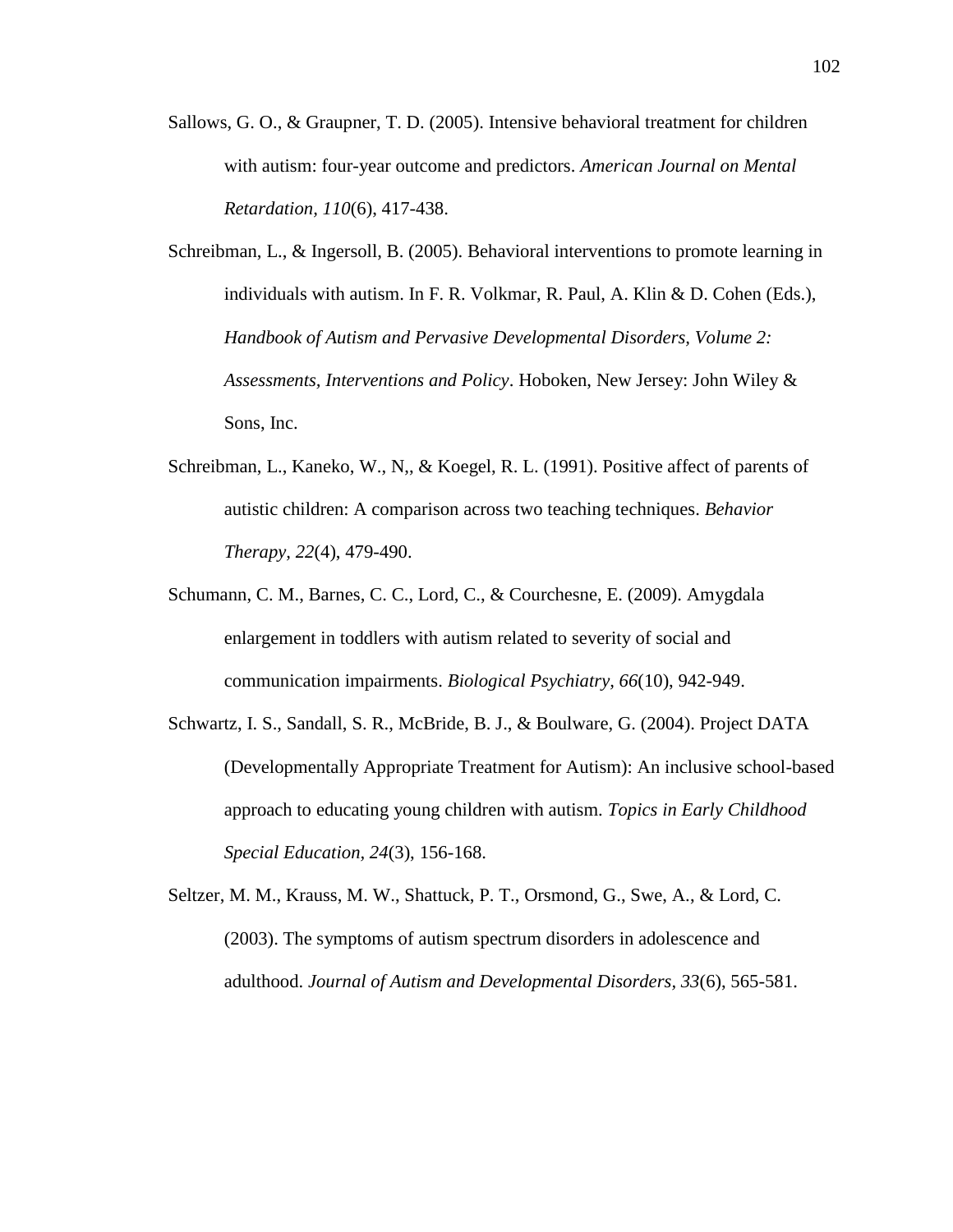- Seltzer, M. M., Shattuck, P., Abbeduto, L., & Greenberg, J. S. (2004). Trajectory of development in adolescents and adults with autism. *Mental Retardation and Developmental Disabilities Research Reviews, 10*(4), 234-247.
- Shah, K. (2001). What do medical students know about autism? *Autism, 5*(2), 127-133.
- Sigman, M., Ruskin, E., Arbeile, S., Corona, R., Dissanayake, C., Espinosa, M., et al. (1999). Continuity and change in the social competence of children with autism, Down syndrome, and developmental delays. *Monographs of the Society for Research in Child Development, 64*(1), 1-114.
- Simpson, R. L., de Boer-Ott, S. R., Griswold, D. E., Myles, B. S., Byrd, S. E., Ganz, J. B., et al. (2005). *Autism spectrum disorders: Interventions and treatments for children and youth*. Thousand Oaks, CA: Corwin Press.

Skinner, B. F. (1992). *Verbal Behavior*. Acton, MA: Copley Publishing Group.

- Skokut, M., Robinson, S., Openden, D., & Jimerson, S. R. (2008). Promoting the social and cognitive competence of children with autism: Interventions at school. *The California School Psychologist, 13*, 93-108.
- Smith, T., & Antolovich, M. (2000). Parental perceptions of supplemental interventions received by young children with autism in intensive behavior analytic treatment. *Behavioral Interventions, 15*(2), 83-97.
- Soorya, L. V., Carpenter, L. A., & Romanczyk, R. G. (2011). Applied behavior analysis. In E. Hollander, A. Kolevzon & J. T. Coyle (Eds.), *Textbook of autism spectrum disorders* (pp. 525-535). Arlington, VA: American Psychiatric Publishing, Inc.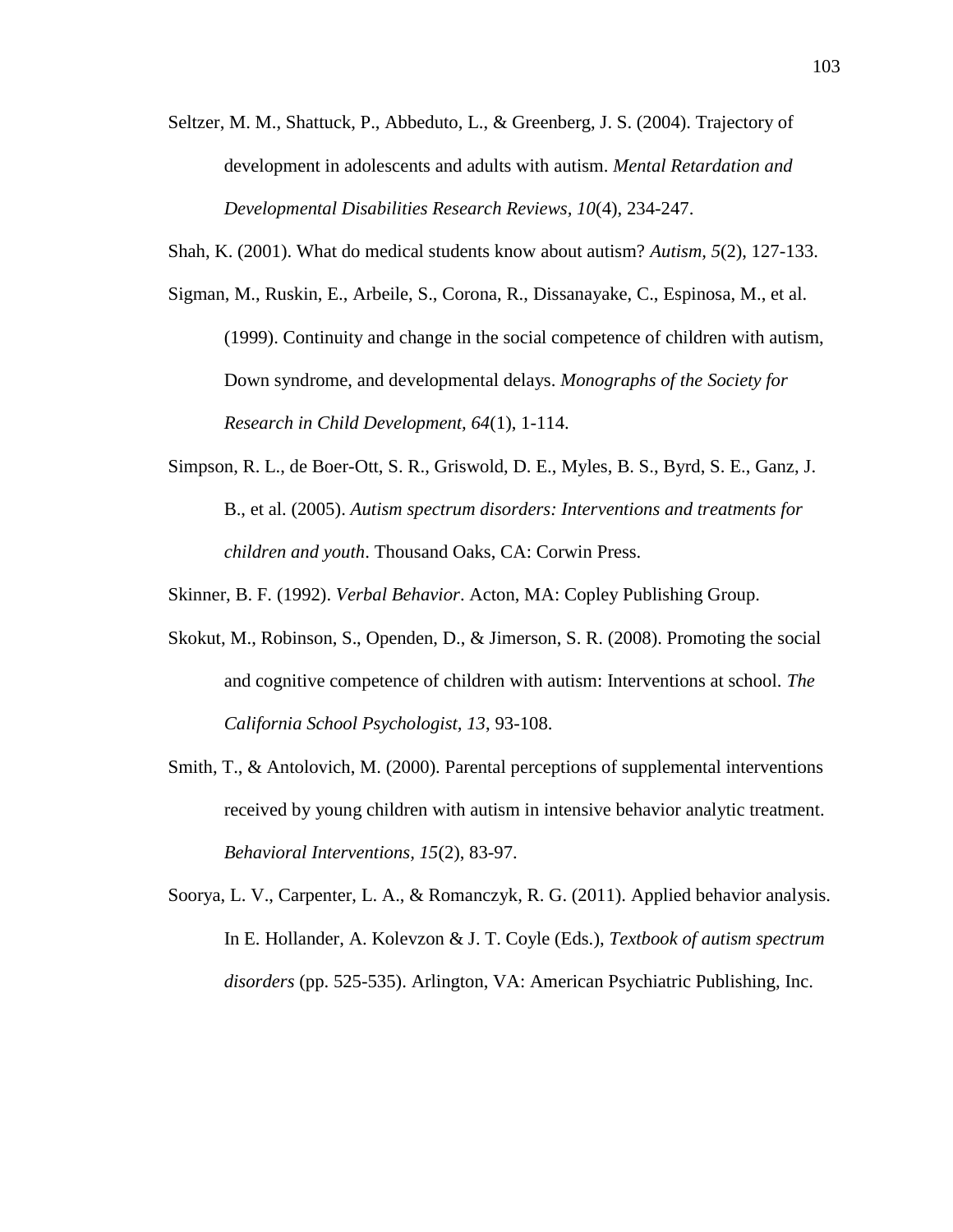- Stahmer, A. C. (1995). Teaching symbolic play skills to children with autism using pivotal response training. *Journal of Autism and Developmental Disorders, 25*(2), 123-141.
- Stolber, K. C., Gettinger, M., & Goetz, D. (1998). Exploring factors influencing parents' and early childhood practioners' beliefs about inclusion. *Early Childhood Research Quarterly, 13*(1), 107-124.
- Stone, W. L., & Yoder, P. J. (2001). Predicting spoken language level in children with autism spectrum disorders. *Autism, 5*(4), 341-361.
- Sulzer-Azaroff, B., Hoffman, A. O., Horton, C. B., Bondy, A., & Frost, L. (2009). The picture exchange communication system (PECS): What do the data say? *Focus on Autism and Other Developmental Disabilities, 24*(2), 89-103.
- Sundberg, C. T., & Sundberg, M. L. (1990). Comparing topography-based verbal behavior with stimulus selection-based verbal behavior. *The Analysis of Verbal Behavior, 8*, 31-41.
- Sundberg, M. L., & Michael, J. (2001). The benefits of Skinner's analysis of verbal behavior for children with autism. *Behavior Modification, 25*(5), 698-724.
- Tabachnick, B. G., & Fidell, L. S. (2007). *Using multivariate statistics* (5th ed.). Boston: Pearson Education, Inc.
- Tager-Flusberg, H. (1995). Once upon a ribbit: Stories narrated by autistic children. *British Journal of Developmental Psychology, 13*(1), 45-49.
- Tager-Flusberg, H. (1996). Brief report: current theory and research on language and communication in autism. *Journal of Autism and Developmental Disorders, 26*(2), 169-172.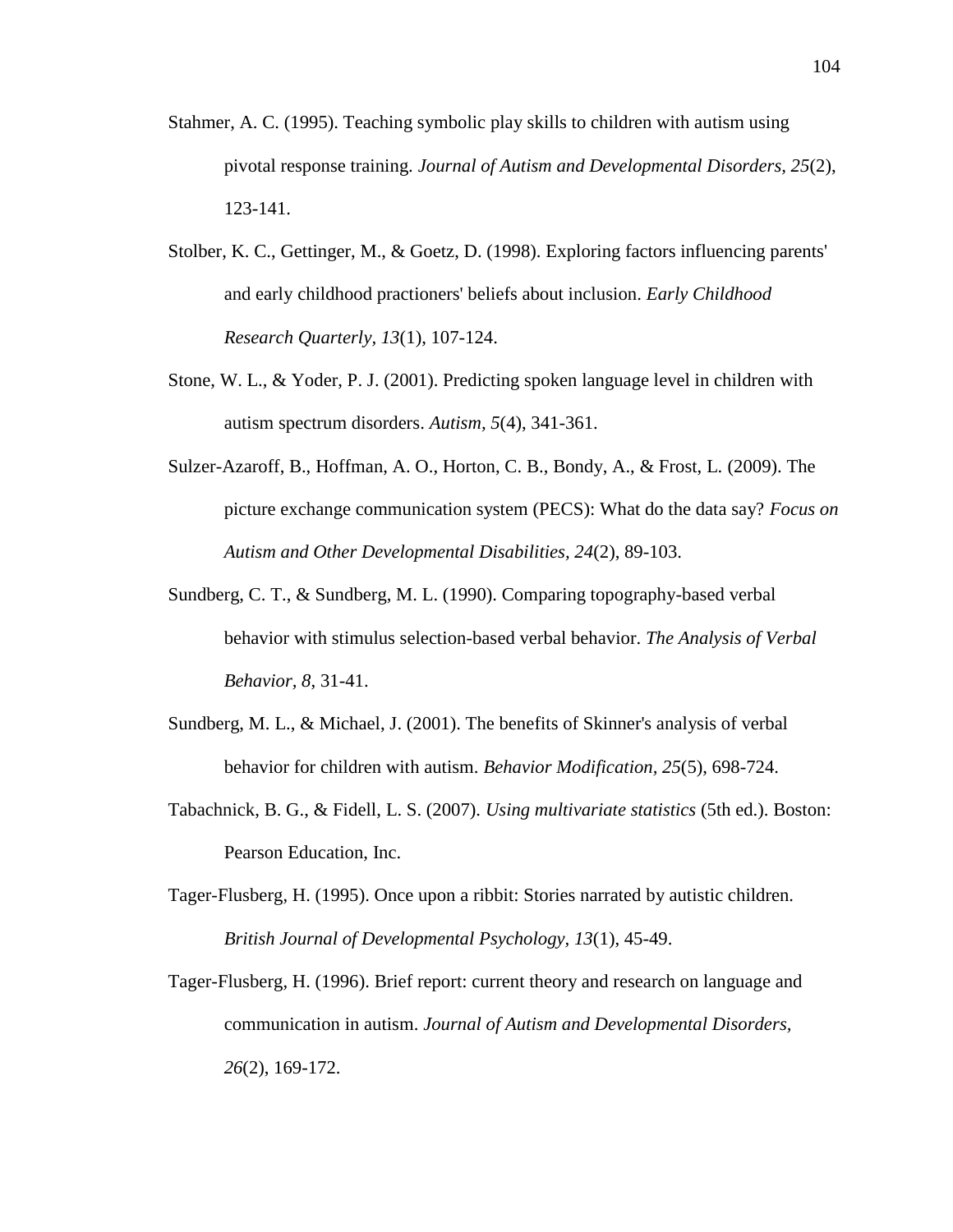- Tager-Flusberg, H., & Calkins, S. (1990). Does imitation facilitate the acquisition of grammar? Evidence from a study of autistic, Down's syndrome and normal children. *Journal of Child Language, 17*(3), 591-606.
- Tager-Flusberg, H., Calkins, S., Nolin, T., Baumberger, T., Anderson, M., & Chadwick-Dias, A. (1990). A longitudinal study of language acquisition in autistic and Down syndrome children. *Journal of Autism and Developmental Disorders, 20*(1), 1-21.
- Taylor, B. A., & Harris, S. L. (1995). Teaching children with autism to seek information: acquisition of novel information and generalization of responding. *Journal of Applied Behavior Analysis, 28*(1), 3-14.
- Tincani, M. (2004). Comparing the picture exchange communication system and sign language training for children with autism. *Focus on Autism and Other Developmental Disabilities, 19*(3), 152-163.
- Tsatsanis, K. D. (2004). Heterogeneity in learning style in Asperger syndrome and highfunctioning autism. *Topics in Language Disorders, 24*(4), 260-270.
- Turner, M. (1999). Annotation: Repetitive behaviour in autism: a review of psychological research. *Journal of Child Psychology and Psychiatry, 40*(6), 839-849.
- Tustin, F. (1994). The perpetuation of an erro. *The Journal of Child Psychotherapy, 20*(1), 3-23.
- Valentino, A. L., & Shillingsburg, M. A. (2011). Acquisition of mands, tacts, and intraverbals through sign exposure in an individual with autism. *Analysis of Verbal Behavior, 27*(1), 95-101.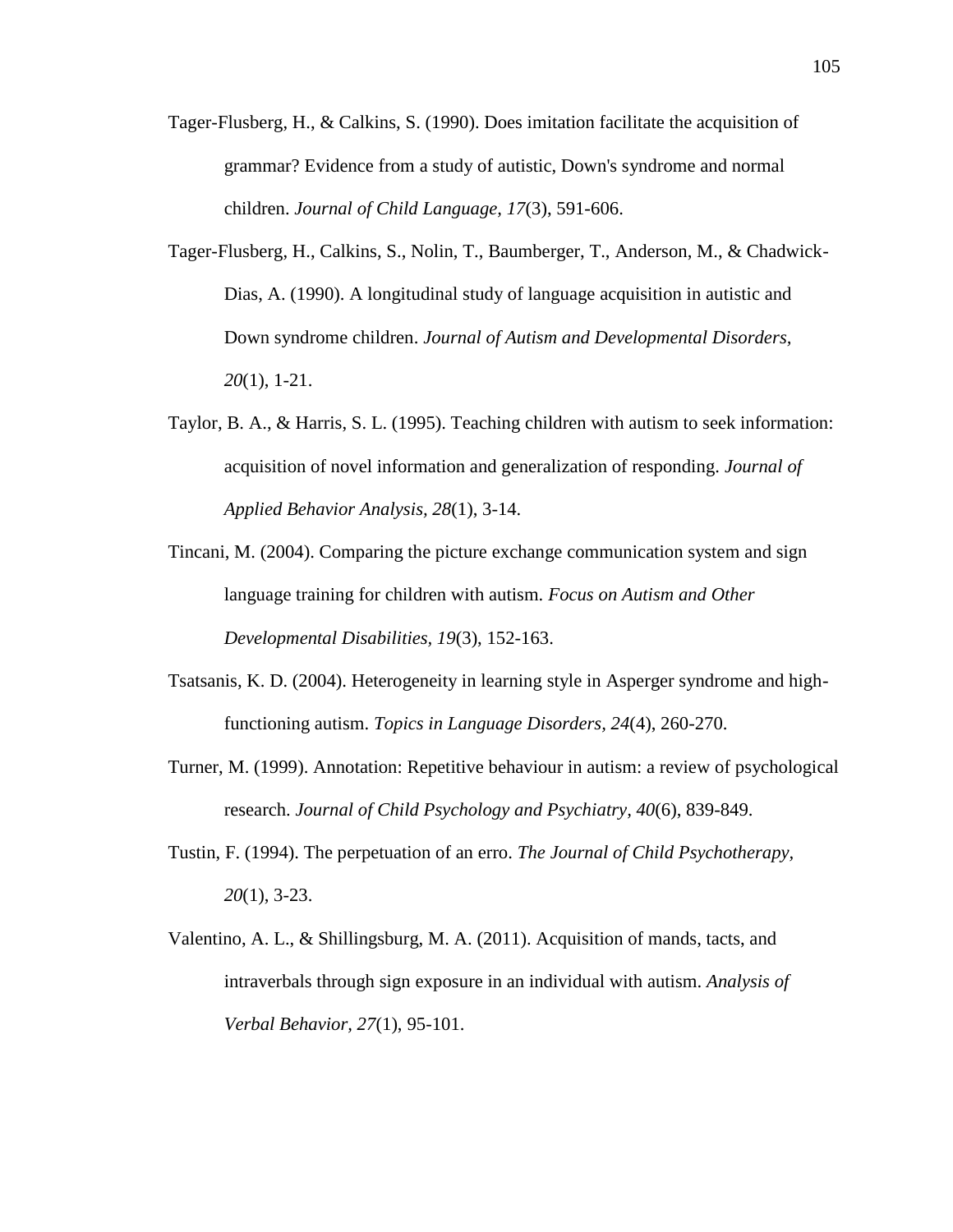- Van Lancker, D., Cornelius, C., & Needleman, R. (1991). Comprehension of verbal terms for emotions in normal, autistic, and schizophrenic children. *Developmental Neuropsychology, 7*(1), 1-18.
- Virues-Ortega, J. (2010). Applied behavior analytic intervention for autism in early childhood: Meta-analysis, meta-regression and dose-response meta-analysis of multiple outcomes. *Clinical Psychology Review, 30*(4), 387-399.
- Vismara, L. A., & Rogers, S. J. (2010). Behavioral treatments in autism spectrum disorder: what do we know? *Annual Reviews in Clinical Psychology, 6*, 447-468.
- Volkmar, F. R., & Klin, A. (2005). Issues in the classification of autism and related conditions. In F. R. Volkmar, R. Paul, A. Klin & D. Cohen (Eds.), *Handbook of autism and pervasive developmental disorders* (Vol. 1). Hoboken, NJ: John Wiley & Sons, Inc.
- Wahler, R. G., & Fox, J. J. (1980). Solitary toy play and time out: A family treatment package for children with aggressive and oppositional behavior. *Journal of Applied Behavior Analysis, 13*(1), 23-39.
- Walker-Kennedy, S. (1988). Autism from a Freudian and a Kleinian point of view. *The Journal of the Melanie Klein Society, 6*(1), 35-57.
- Werner, E., Dawson, G., Osterling, J., & Dinno, N. (2000). Brief report: Recognition of autism spectrum disorder before one year of age: a retrospective study based on home videotapes. *Journal of Autism and Developmental Disorders, 30*(2), 157- 162.
- Whalen, C., Schreibman, L., & Ingersoll, B. (2006). The collateral effects of joint attention training on social initiations, positive affect, imitation, and spontaneous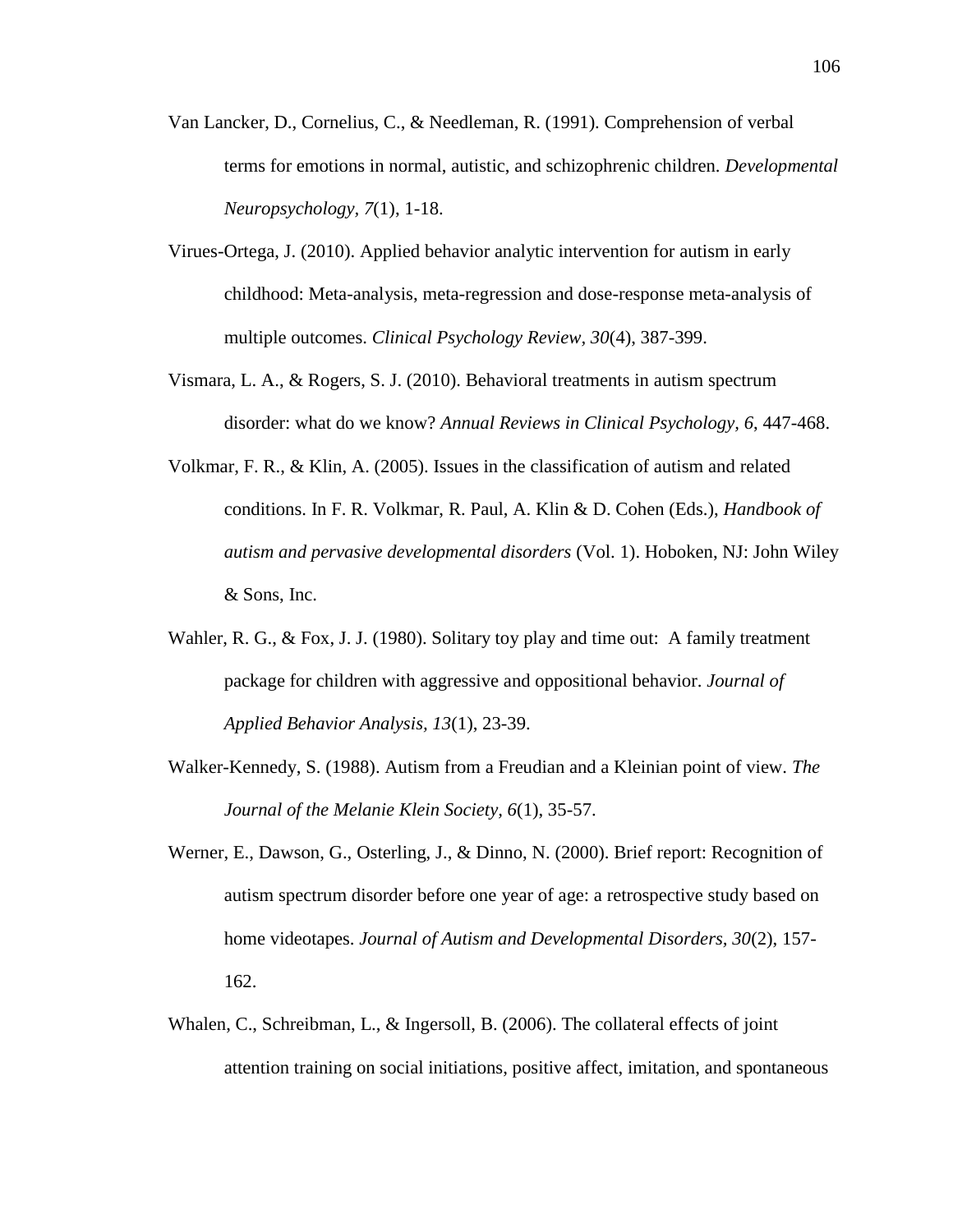speech for young children with autism. *Journal of Autism and Developmental Disorders, 36*, 655-664.

- Whitaker, R. (2002). Supporting families of preschool children with autism. *Autism, 6*, 411-426.
- Wiggins, L. D., Baio, J., & Rice, C. (2006). Examination of the time between first evaluation and first autism spectrum diagnosis in a population-based sample. *Journal of Developmental and Behavioral Pediatrics, 27*(2 Suppl), S79-87.
- Yeargin-Allsopp, M., Rice, C., Karapurkar, T., Doernberg, N., Boyle, C., & Murphy, C. (2003). Prevalence of autism in a US metropolitan area. *Journal of the American Medical Association, 289*(1), 49-55.
- Yianni-Coudurier, C., Darrou, C., Lenoir, P., Verrecchia, B., Assouline, B., Ledesert, B., et al. (2008). What clinical characteristics of children with autism influence their inclusion in regular classrooms? *Journal of Intellectual and Disability Research, 52*(10), 855-863.
- Young, R. L., Brewer, N., & Pattison, C. (2003). Parental identification of early behavioural abnormalities in children with autistic disorder. *Autism, 7*(2), 125- 143.
- Ziatas, K., Durkin, K., & Pratt, C. (1998). Belief term development in children with autism, Asperger syndrome, specific language impairment, and normal development: links to theory of mind development. *Journal of Child Psychology and Psychiatry, 39*(5), 755-763.